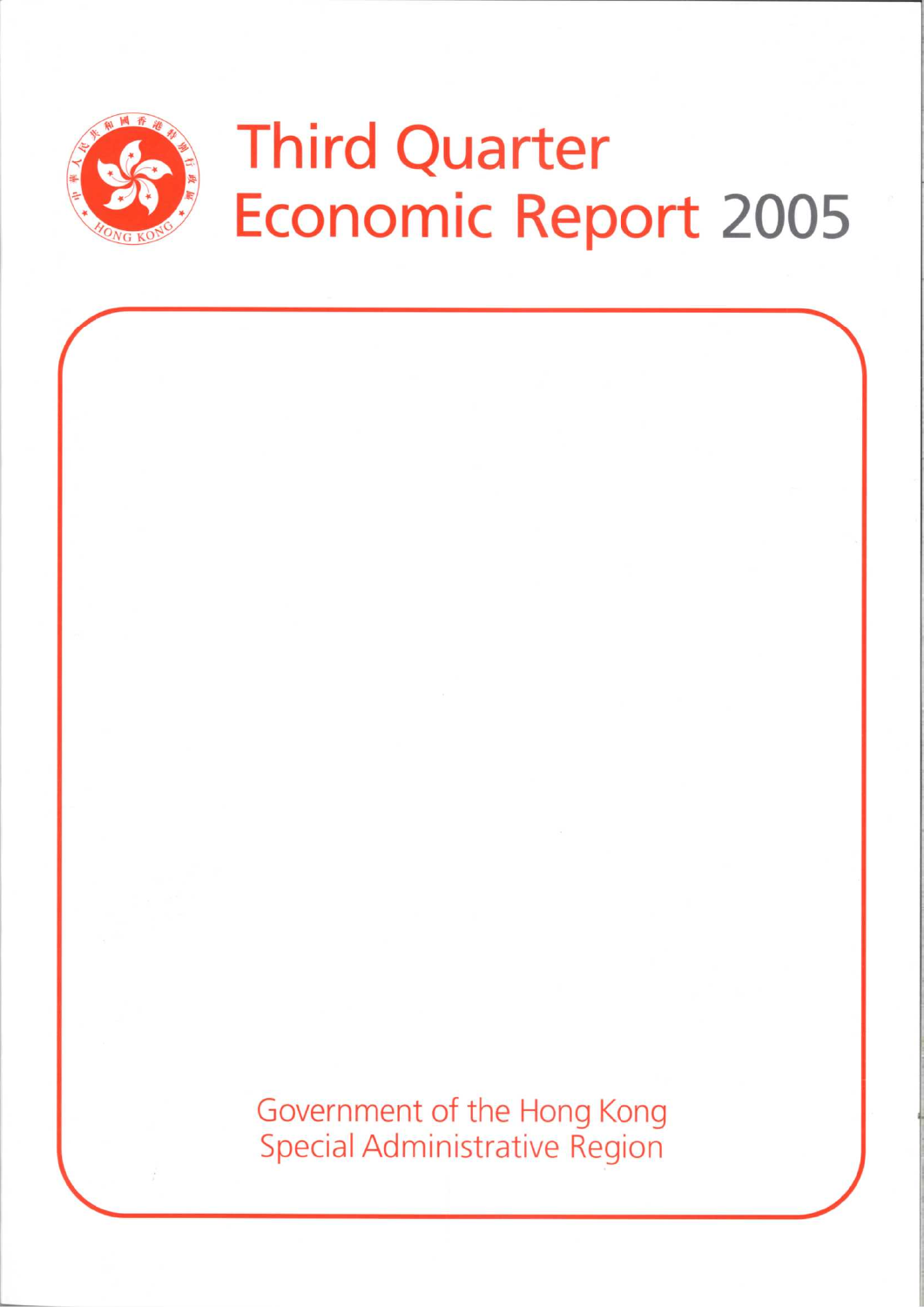# *THIRD QUARTER ECONOMIC REPORT 2005*

ECONOMIC ANALYSIS DIVISION ECONOMIC ANALYSIS AND BUSINESS FACILITATION UNIT FINANCIAL SECRETARY'S OFFICE GOVERNMENT OF THE HONG KONG SPECIAL ADMINISTRATIVE REGION

*November 2005*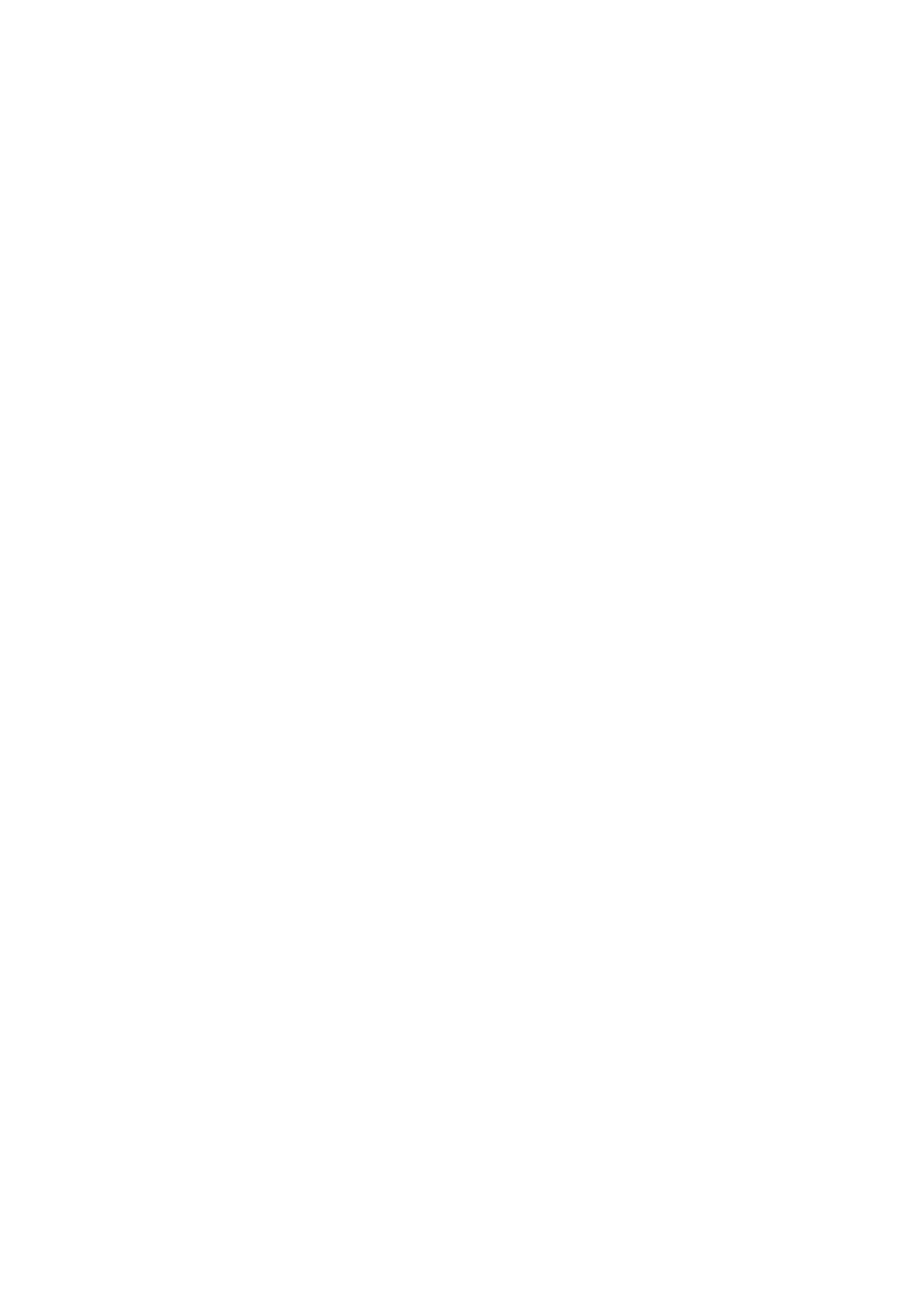# **CONTENTS**

# *Paragraphs*

### CHAPTER 1: OVERVIEW OF ECONOMIC PERFORMANCE

| <b>Overall situation</b><br>Net output or value added by major economic sector<br>Some highlights of economic policy<br>Box 1.1 Rising rentals and the Hong Kong economy | 1.1 | 1.6<br>1.7 | 1.5  |
|--------------------------------------------------------------------------------------------------------------------------------------------------------------------------|-----|------------|------|
| <b>CHAPTER 2: THE EXTERNAL SECTOR</b>                                                                                                                                    |     |            |      |
| External environment                                                                                                                                                     | 2.1 |            | 2.2. |
| Visible trade                                                                                                                                                            |     |            |      |
| Total exports of goods                                                                                                                                                   | 2.3 |            | 2.4  |
| Imports of goods                                                                                                                                                         |     | 2.5        |      |
| Invisible trade                                                                                                                                                          |     |            |      |
| Exports of services                                                                                                                                                      |     | 2.6        |      |
| Imports of services                                                                                                                                                      |     | 2.7        |      |
| Visible and invisible trade balance                                                                                                                                      |     | 2.8        |      |
| Trade policy and other developments                                                                                                                                      | 2.9 |            | 2.11 |
| Box 2.1 Impact of high oil prices on the Hong Kong economy                                                                                                               |     |            |      |

#### CHAPTER 3: DEVELOPMENTS IN SELECTED SECTORS

| Property                                                                | 3.1 |     | $-3.5$        |
|-------------------------------------------------------------------------|-----|-----|---------------|
| Land                                                                    |     | 3.6 |               |
| Tourism                                                                 | 37  |     | 3.9           |
| Logistics                                                               |     |     | $3.10 - 3.12$ |
| Creativity and innovation                                               |     |     | $3.13 - 3.14$ |
| Box 3.1 Advancement of port facilities in the Pearl River Delta region: |     |     |               |
| opportunities and challenges for Hong Kong                              |     |     |               |

#### CHAPTER 4: THE FINANCIAL SECTOR

| Interest rates, aggregate balance and exchange rates | 4.1  | $\overline{\phantom{a}}$ | 43   |
|------------------------------------------------------|------|--------------------------|------|
| Money supply and deposits                            | 4.4  | $\overline{\phantom{a}}$ | 4.5  |
| Loans and advances                                   |      | 4.6                      |      |
| <b>Banking</b>                                       | 4.7  | $\overline{\phantom{a}}$ | 4.11 |
| Insurance                                            |      | 4.12                     |      |
| The debt market                                      | 4.13 | $\sim$                   | 4.16 |
| The stock and futures markets                        | 4.17 | $\sim$                   | 4.22 |
| Fund management and investment funds                 | 1 23 | $\overline{a}$           | 4.25 |

# CHAPTER 5: THE LABOUR SECTOR

| Overall labour market situation    |     | 5.1                      |      |
|------------------------------------|-----|--------------------------|------|
| Total employment and labour supply | 5.2 | $\overline{\phantom{0}}$ | 53   |
| Profile of employment              | 5.4 | $\overline{\phantom{0}}$ | 5.5  |
| Profile of unemployment            |     | 5.6                      |      |
| Profile of underemployment         |     | 5.7                      |      |
| Vacancies                          | 5.8 | $\overline{\phantom{0}}$ | 5.10 |
| Earnings and wages                 |     | $\sim$                   | 5.14 |
|                                    |     |                          |      |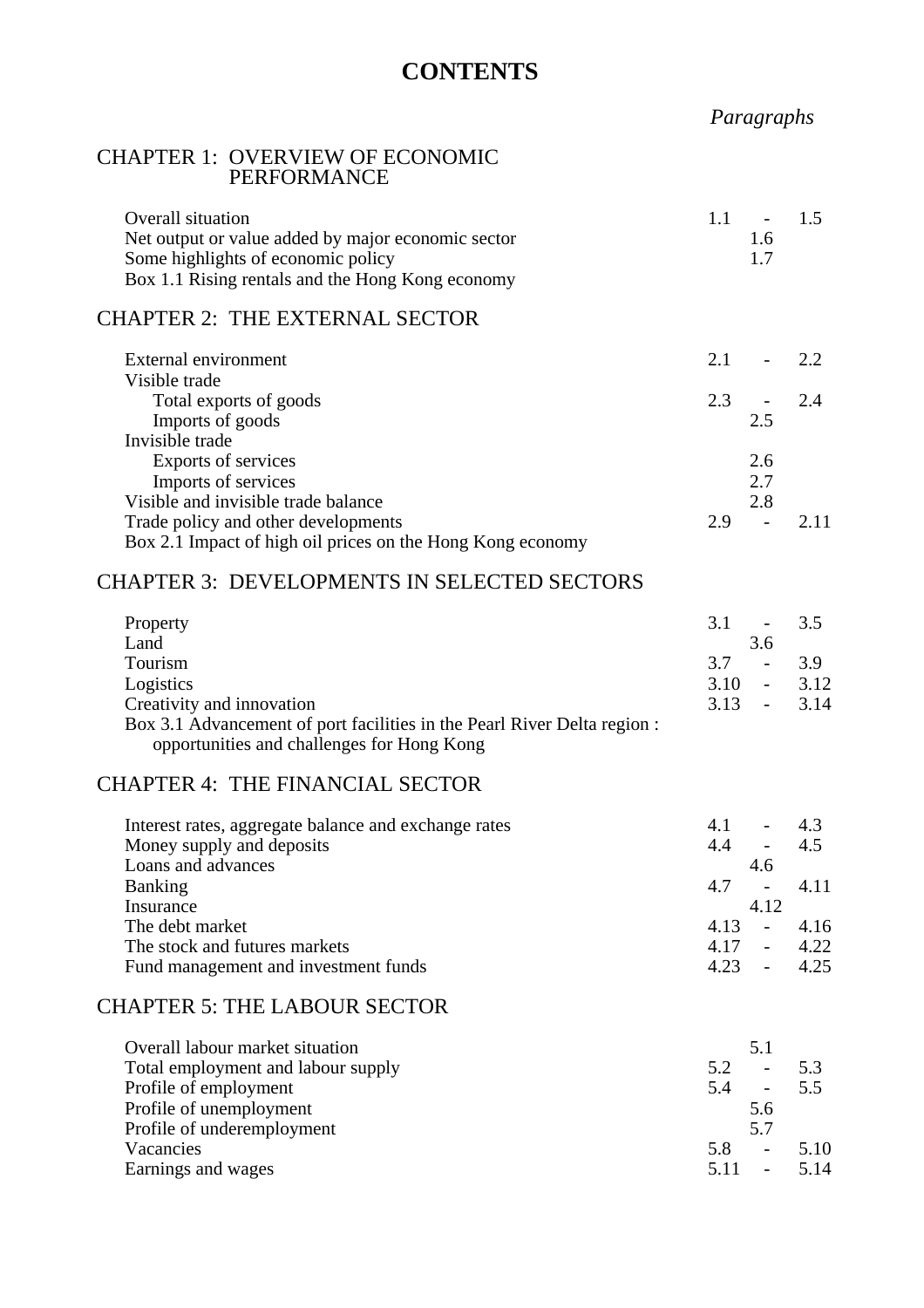# CHAPTER 6: PRICES

| Consumer price inflation                               | 61 | $\overline{\phantom{a}}$ | 62 |
|--------------------------------------------------------|----|--------------------------|----|
| Costs of factor inputs                                 |    | 6.3                      |    |
| Output prices                                          | 64 | $\sim 100$               | 65 |
| <b>GDP</b> deflator                                    |    | 6.6                      |    |
| Box 6.1 Impact of oil price hikes on the Composite CPI |    |                          |    |

# STATISTICAL APPENDIX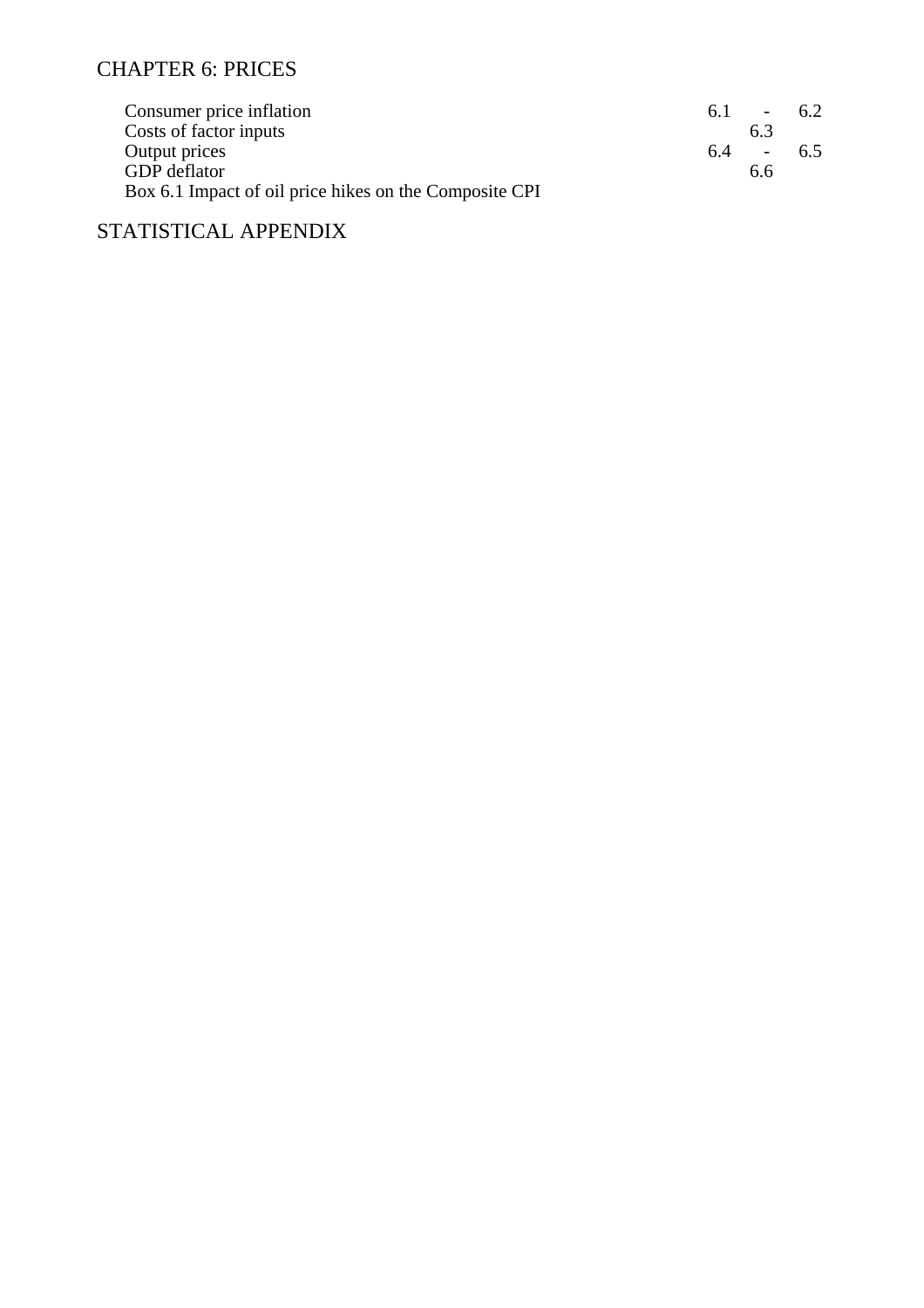# **CHAPTER 1 : OVERVIEW OF ECONOMIC PERFORMANCE**

# *Summary*

- <sup>z</sup>*The Hong Kong economy turned out a spectacular performance in the third quarter of 2005, with real GDP leaping by 8.2% over a year earlier, after an already robust 6.7 % growth in the first half. While external trade remained the key driving force in the current economic expansion, the domestic sector also grew solidly further thereby adding strength to the economic growth.*
- Externally, notwithstanding various uncertainties looming in the trading *environment, merchandise exports continued to surge, thanks to the fairly strong performance of the overseas markets as well as Mainland's buoyant trade flows. Meanwhile, exports of services also stayed strong, buoyed by flourishing offshore trade and transportation services as well as further growth in inbound tourism (Chapter 2).*
- Domestically, consumption demand re-accelerated to grow at 4.6% in the *third quarter, supported by improving employment incomes and a generally upbeat sentiment. Sanguine economic prospects and the general business upturn continued to spur machinery and equipment demand. Yet construction activity was still sluggish, thereby persistently holding back the pace of investment upturn. A particularly noteworthy development was the re-emergence of a slight inventory build-up after several quarters of depletion.*
- The strength of economic expansion continued to manifest in new job *creation, with over 200 000 additional jobs created since the trough in mid-2003, some 42% of them falling in the lower-skilled category. Total employment rose to another new high in the third quarter, pushing the seasonally adjusted unemployment rate down to a four-year low of 5.5%. The improvement was across-the-board in all sectors, and spanned across all age groups and most occupation categories. Meanwhile, labour income continued to increase (Chapter 5).*
- <sup>z</sup>*The property market turned quieter in recent months largely under the impact of further interest rate hikes. Overall property prices met with moderation pressure, though the adjustment was mild as the longer-term market outlook stayed positive (Chapter 3).*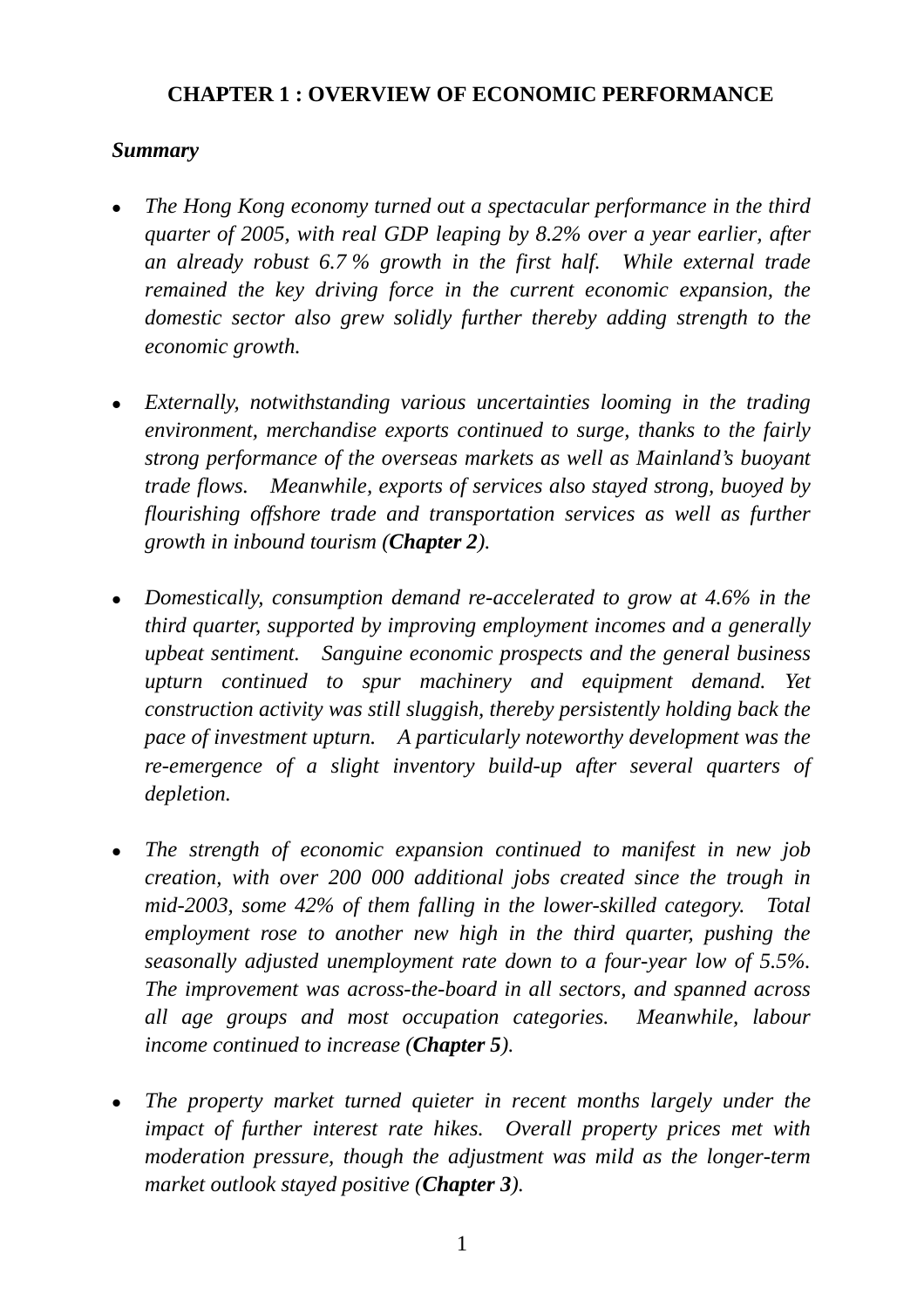- Local stock prices showed a fairly strong performance in the third quarter *of 2005, but consolidated somewhat in the more recent months as concerns about further interest rate increases intensified. Nevertheless, market turnover remained at a relatively high level (Chapter 4).*
- Consumer price inflation notched up to 1.4% in the third quarter, along *with the increasingly entrenched economic recovery, the progressive feed-through from the earlier rental rebound, and also some modest impact from higher fuel cost. Yet the overall inflationary pressures remained well contained to date and are likely to remain so through to the end of the year (Chapter 6).*

# **Overall situation**

1.1 The Hong Kong economy turned out an even more spectacular performance in the third quarter of 2005. While the external sector remained highly robust, consumer demand re-accelerated to a solid growth and investment demand rose further. With both the external and domestic fronts exceeding expectations, the *Gross Domestic Product* (*GDP*)<sup>(1)</sup> leaped by 8.2% in real terms in the third quarter over a year earlier. This was not only up from the 6.7% growth in the first half of 2005 (revised from the earlier estimate of  $(6.5\%)^{(2)}$ , it also marked the eighth consecutive quarter that the economy has attained above-trend growth. On a seasonally adjusted quarter-to-quarter comparison<sup>(3)</sup>, GDP also expanded notably further, for the ninth straight quarter, by 2.7% in real terms in the third quarter of 2005.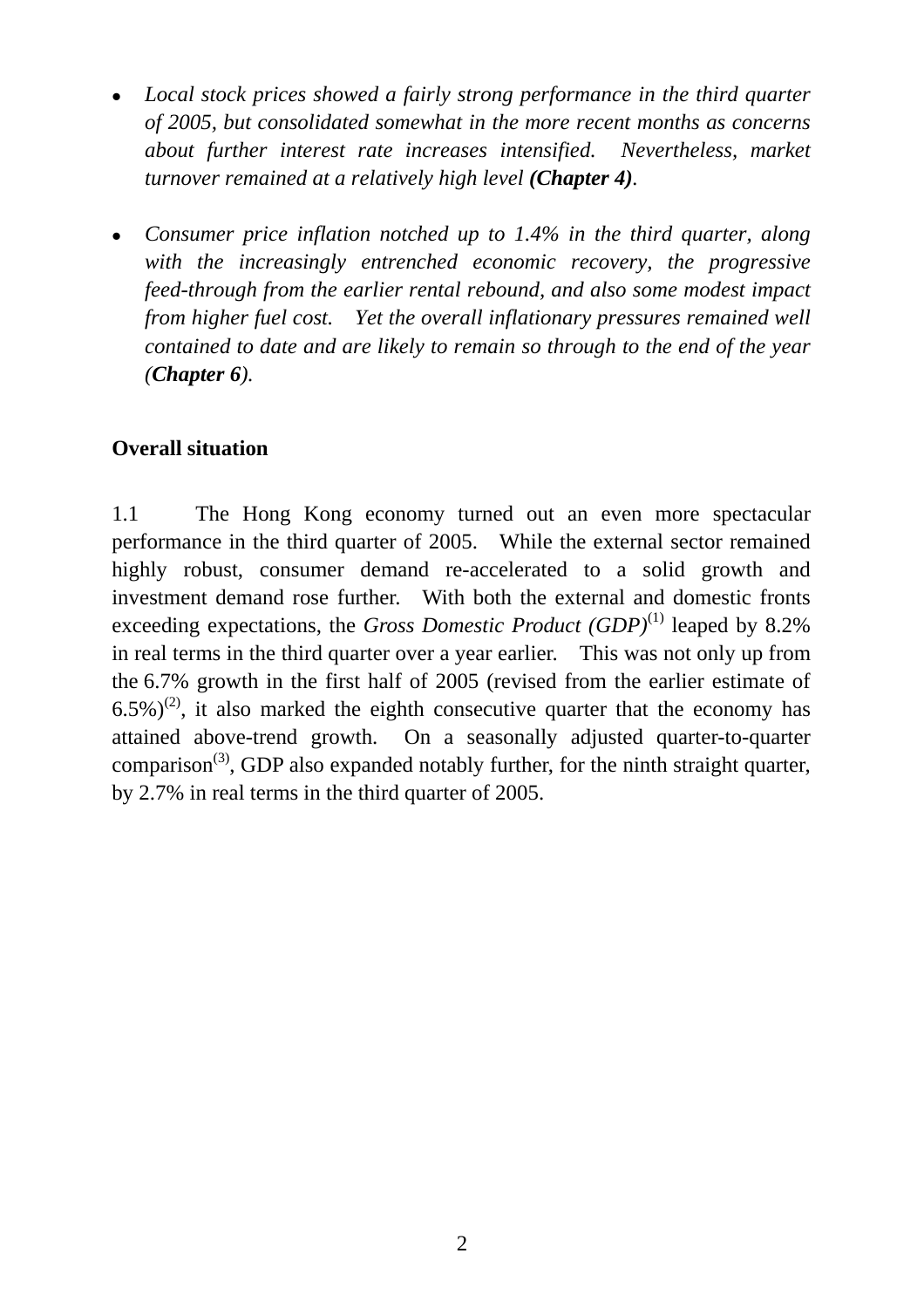#### **Diagram 1.1 : Gross Domestic Product**



1.2 While the economic expansion had become more broad-based in the third quarter, the external sector with its robust performance was still the dominant driving force. *Total exports of goods* continued to grow significantly, by 12.8% year-on-year in real terms in third quarter, reflecting the fairly strong performance of the major overseas markets as well as the Mainland's buoyant trade flows, and also the strength of Hong Kong as the trade conduit for the Mainland economy. On invisible trade, offshore trade and exports of transportation services surged further, likewise mainly benefited by buoyant trade flows involving the Mainland. The further growth in inbound tourism also provided additional support. *Exports of services* thus expanded noticeably further, by 8.2% in real terms in the third quarter *(Chapter 2)*.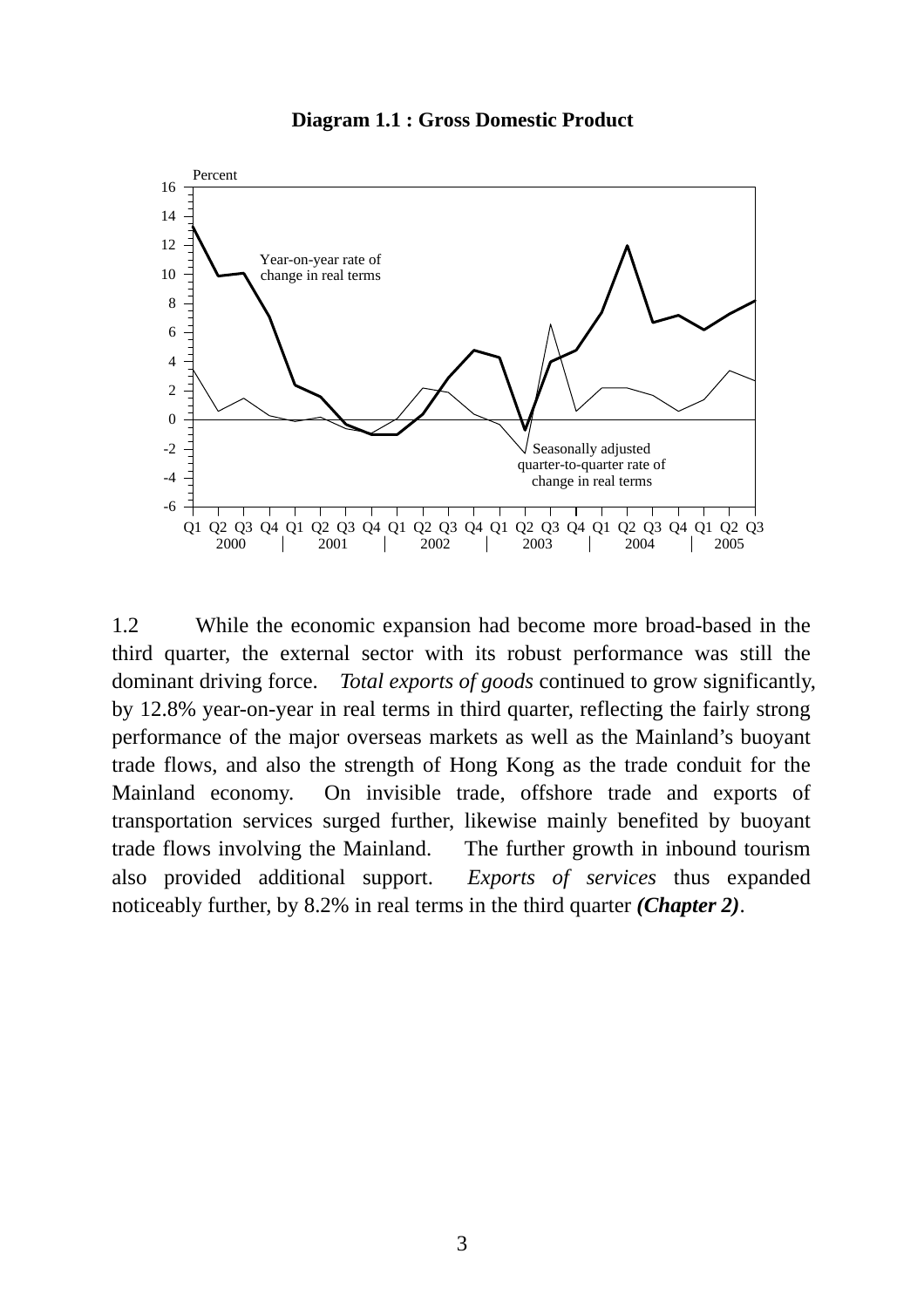|                                                                                     | $2003^{\text{*}}$ | $2004$ <sup>#</sup> | 2004                |                    |                    |                           | 2005                  |                    |                 |
|-------------------------------------------------------------------------------------|-------------------|---------------------|---------------------|--------------------|--------------------|---------------------------|-----------------------|--------------------|-----------------|
|                                                                                     |                   |                     | ${\bf Q1}^{\rm \#}$ | $Q2^*$             | $\Omega^*$         | $\mathbf{Q4}^{\text{\#}}$ | $\Omega$ <sup>#</sup> | $Q2^*$             | $Q_2^+$         |
| Change in real terms of GDP and<br>its main expenditure components (%) <sup>®</sup> |                   |                     |                     |                    |                    |                           |                       |                    |                 |
| Private consumption<br>expenditure                                                  | $-1.0$            | 6.8                 | 5.7<br>(1.2)        | 10.8<br>(2.3)      | 5.2<br>(0.1)       | 5.8<br>(1.9)              | 4.4<br>(0.2)          | 2.7<br>(0.4)       | 4.6<br>(2.2)    |
| Government consumption<br>expenditure                                               | 1.9               | 0.7                 | 5.7<br>(0.1)        | $\ast$<br>$(-3.3)$ | $-1.3$<br>$(*)$    | $-1.7$<br>(1.4)           | $-4.8$<br>$(-2.9)$    | $-2.3$<br>$(-0.7)$ | $-1.8$<br>(0.6) |
| Gross domestic fixed<br>capital formation                                           | 0.9               | 4.1                 | 5.1<br>(N.A.)       | 11.5<br>(N.A.)     | 2.1<br>(N.A.)      | $-1.4$<br>(N.A.)          | 0.4<br>(N.A.)         | 4.5<br>(N.A.)      | 2.4<br>(N.A.)   |
| of which:                                                                           |                   |                     |                     |                    |                    |                           |                       |                    |                 |
| Building and construction                                                           | $-5.6$            | $-11.1$             | $-12.4$             | $-13.4$            | $-14.3$            | $-3.7$                    | $-1.0$                | $-7.7$             | $-8.4$          |
| Machinery, equipment and<br>computer software                                       | 6.7               | 12.4                | 16.3                | 26.9               | 11.9               | $-2.1$                    | 0.7                   | 10.1               | 8.1             |
| Total exports of goods                                                              | 14.2              | 15.3                | 15.0<br>(2.5)       | 18.7<br>(5.8)      | 15.3<br>(0.6)      | 12.6<br>(2.9)             | 8.9<br>$(*)$          | 11.1<br>(6.7)      | 12.8<br>(2.0)   |
| Imports of goods                                                                    | 13.1              | 14.1                | 16.3<br>(3.7)       | 20.3<br>(3.6)      | 14.2<br>$(-1.1)$   | 7.0<br>(0.6)              | 3.8<br>(1.6)          | 7.0<br>(5.5)       | 11.0<br>(2.3)   |
| Exports of services                                                                 | 7.9               | 15.3                | 13.9<br>(0.6)       | 32.7<br>(0.7)      | 12.2<br>(5.9)      | 7.7<br>$(*)$              | 8.8<br>(1.5)          | 8.6<br>(0.9)       | 8.2<br>(5.7)    |
| Imports of services                                                                 | $-2.1$            | 10.7                | 3.6<br>$(-4.3)$     | 30.0<br>(9.9)      | 7.2<br>$(-1.0)$    | 6.1<br>(0.8)              | 5.4<br>$(-3.8)$       | 0.1<br>(4.4)       | 3.7<br>(2.3)    |
| <b>Gross Domestic Product</b>                                                       | 3.1               | 8.2                 | 7.4<br>(2.2)        | 12.0<br>(2.2)      | 6.7<br>(1.7)       | 7.2<br>(0.6)              | 6.2<br>(1.4)          | 7.3<br>(3.4)       | 8.2<br>(2.7)    |
| Change in the main<br>price indicators $(\%)$                                       |                   |                     |                     |                    |                    |                           |                       |                    |                 |
| <b>GDP</b> deflator                                                                 | $-6.4$            | $-3.3$              | $-4.6$<br>$(-0.5)$  | $-3.4$<br>$(-0.8)$ | $-2.9$<br>$(-0.8)$ | $-2.5$<br>$(-0.5)$        | $-1.5$<br>(0.5)       | $-0.7$<br>$(*)$    | $-0.2$<br>$(*)$ |
| <b>Composite Consumer Price</b><br><b>Index</b>                                     | $-2.6$            | $-0.4$              | $-1.8$<br>(0.3)     | $-0.9$<br>$(*)$    | 0.8<br>$(-0.2)$    | 0.2<br>(0.3)              | 0.4<br>(0.3)          | 0.8<br>(0.5)       | 1.4<br>(0.4)    |
| <i>Change in nominal GDP</i> $(\%)$                                                 | $-3.4$            | 4.7                 | 2.4                 | 8.3                | 3.7                | 4.5                       | 4.5                   | 6.5                | 8.1             |

# **Table 1.1 : Gross Domestic Product and its main expenditure components and the main price indicators (year-on-year rate of change (%))**

Notes : (#) Revised figures.

- (+) Preliminary figures.
- (@) The entire GDP series have been revised following the completion of an exercise by the Census and Statistics Department to implement the latest international guidelines on dealing with financial intermediation services provided by banks in the estimation of national accounts statistics of Hong Kong in mid-August 2005.
- ( ) Seasonally adjusted quarter-to-quarter rate of change.
- N.A. Not applicable, as no clear seasonal pattern is found in gross domestic fixed capital formation, due to the presence of considerable short-term fluctuations.
- (\*) Change of less than 0.05%.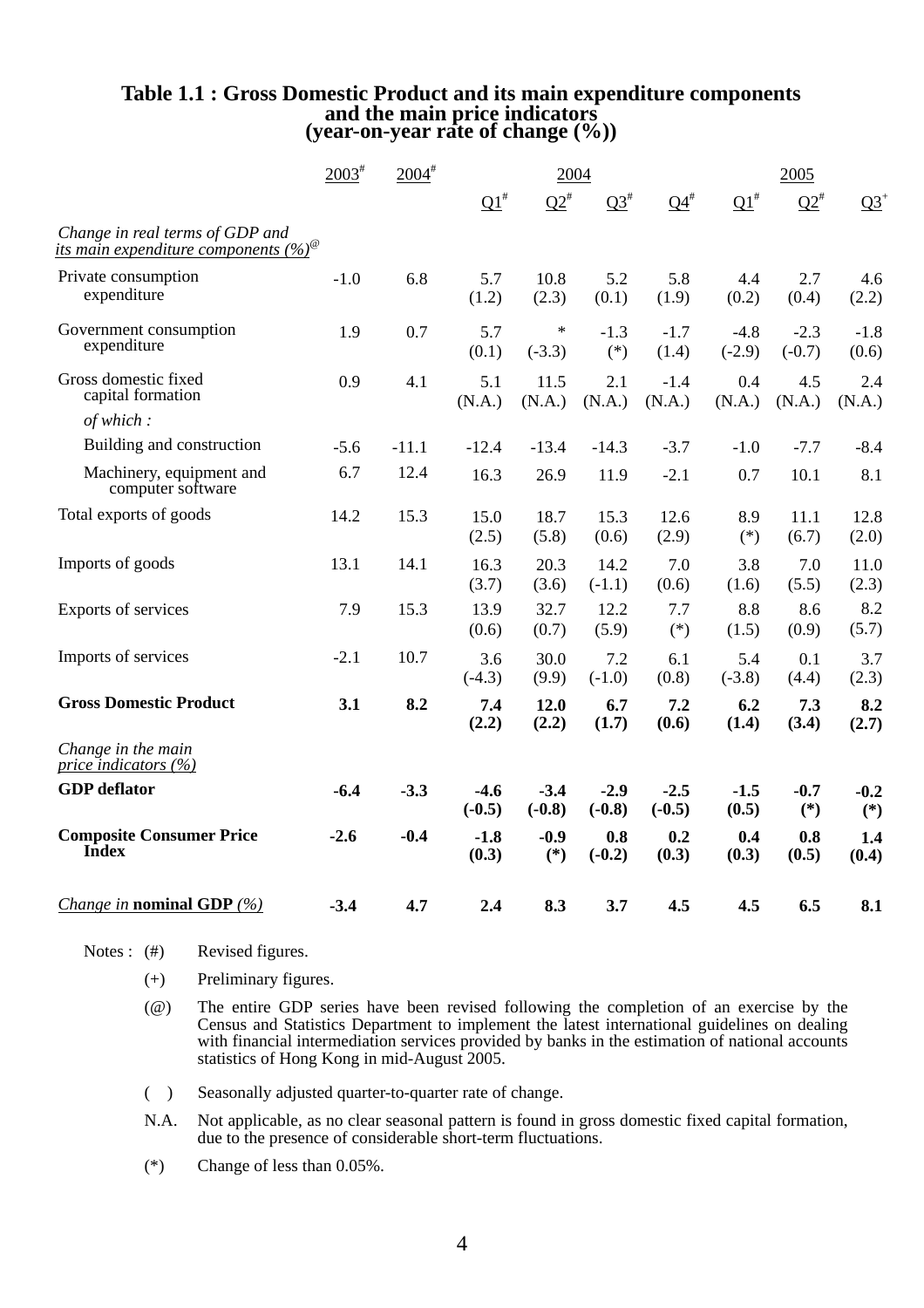1.3 On the domestic front, local consumer spending held firm in the third quarter, supported by improving employment incomes. Amidst the generally upbeat sentiment, *private consumption expenditure (PCE)* re-accelerated to grow at 4.6% in real terms in the third quarter over a year earlier, distinctly up from the 3.5% growth in the first half. *Government consumption expenditure* declined further in the third quarter, in line with the Government's continued efforts to restore the fiscal balance.

# **Table 1.2 : Consumer spending by major component(a) (year-on-year rate of change in real terms (%))**

|      |                | Total<br>consumer<br>spending in<br>the domestic<br>market <sup>(a)</sup> |                             | Food Durables durables Services | Non-         |             | Residents'<br>expenditure Visitor<br>abroad |              | Private<br>consumption<br>spending expenditure <sup>(b)</sup> |
|------|----------------|---------------------------------------------------------------------------|-----------------------------|---------------------------------|--------------|-------------|---------------------------------------------|--------------|---------------------------------------------------------------|
|      | 2004 Annual    |                                                                           |                             | 16                              | 10           | 6           | 11                                          | 19           |                                                               |
|      | Q2<br>Q3<br>Q4 | 13                                                                        | $-2$<br>$\overline{2}$<br>3 | 17<br>20<br>14<br>14            | 6<br>27<br>6 | 6<br>3<br>3 | 50<br>8<br>3                                | 150          | 6                                                             |
| 2005 |                |                                                                           | 3                           | 10<br>8                         | 6            |             | -8                                          | 10<br>O<br>3 | 4<br>3                                                        |

*Of which :* 

Notes : (a) Consumer spending in the domestic market comprises both local consumer and visitor spending, which are not separable from the survey data.

 (b) Private consumption expenditure is obtained by deducting visitor spending from the total consumer spending in the domestic market, and adding back residents' expenditure abroad.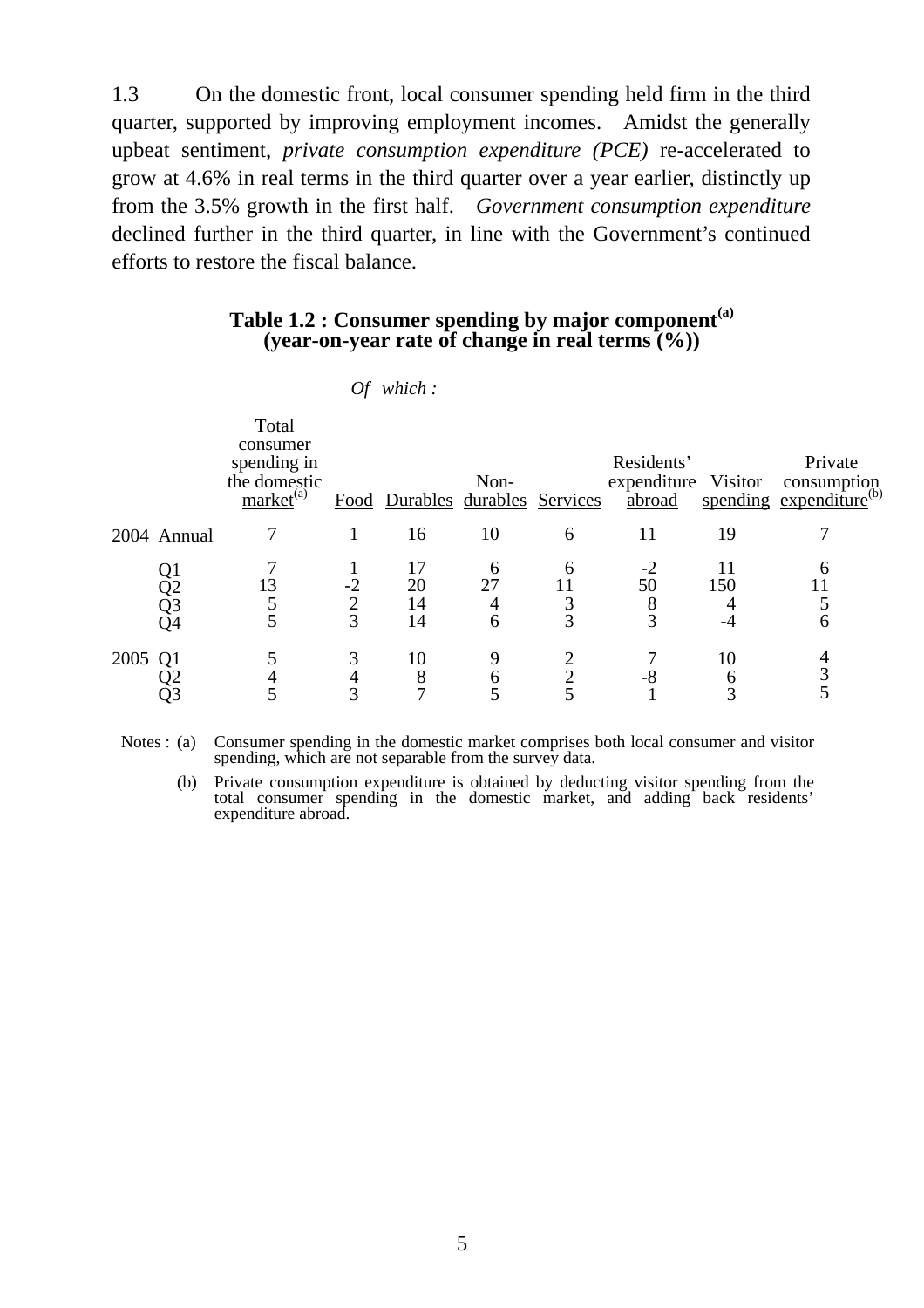



1.4 Overall investment spending in terms of *gross domestic fixed capital formation* grew further, though only modestly by 2.4% in real terms in the third quarter over a year earlier, after a 2.5% growth in the first half of the year. Business sentiment remained generally upbeat, against the background of the brisk pace of economic expansion. This, together with the need to expand capacity to cope with the increased business volume, led to a further visible increase in investment in machinery, equipment and computer software in the third quarter. However, the weak building and construction activity continued to hold back the pace of upturn in overall investment. Expenditure on building and construction fell off further in the third quarter, as there were still relatively few large-scale building and infrastructure projects in progress. Yet with the sustained revival of the property market and with several large-scale infrastructural projects being planned or in the pipeline, this industry can be expected to recover gradually in the period ahead.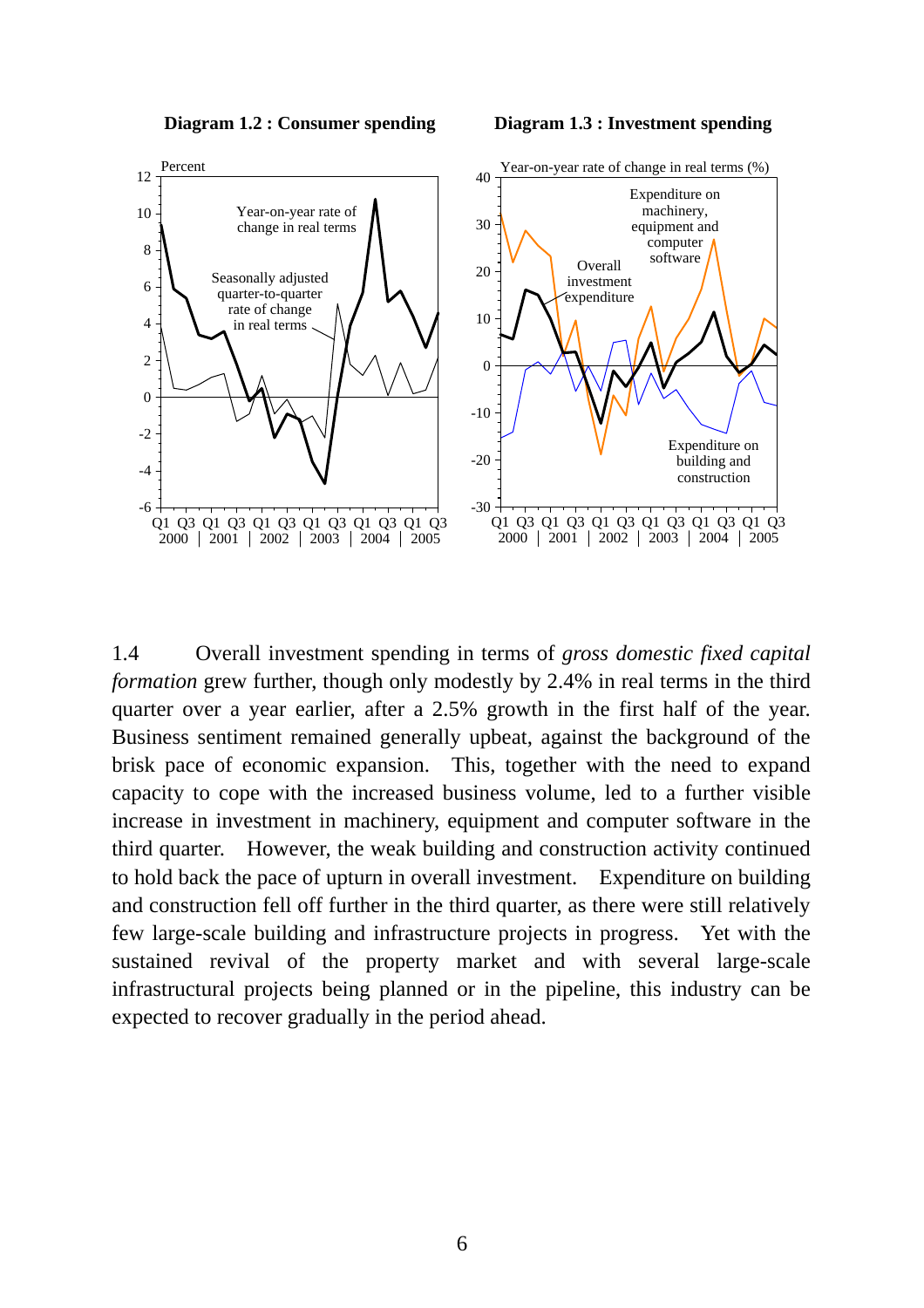# **Box 1.1**

# **Rising rentals and the Hong Kong economy**

Property rentals have been rising noticeably since late 2003, in tandem with the economic recovery and the revival of the property market. There is concern from the community that the significant rise-back in rentals would lead to a resurgence in inflation, undermine profitability of businesses, and hamper the recovery in the economy. This box examines these issues in the context of the long-term trends of property rentals in relation to economic growth. From a macro perspective, the property market is an integral part of the market economy and in this context, property market performance can be seen as one manifestation of the state of the economy, in the same way as share prices, trade performance, unemployment rate, wages or inflation. By the same token, property rentals, as a measure of the return or yield from investment in property, is one form of return on capital, akin to dividend earned on holding stocks and shares, or interest on bonds or bank deposits.

Analysing the relationship between property rentals and the economy over the past two decades, between 1984 and 1997, flat rentals were indeed on an almost uninterrupted rise, by an average of 10.4% per annum, but per capita GDP rose even faster, by 12.0% per annum, and even more so for per capita labour earnings, by 12.7% per annum. This suggests that the surge in flat rental actually went in tandem with, and was well supported by, improved incomes as the economy boomed. Moreover, the significant rise-back in flat rentals over the past two years has also to be seen in conjunction with their marked decline between 1997 and 2003, by some 45%, far more distinct when matched against the corresponding decline of 14% in per capita GDP. The analysis clearly suggests that while the property market shows considerable volatility from year to year, in the long run property prices and rentals basically move in tandem with the economy.

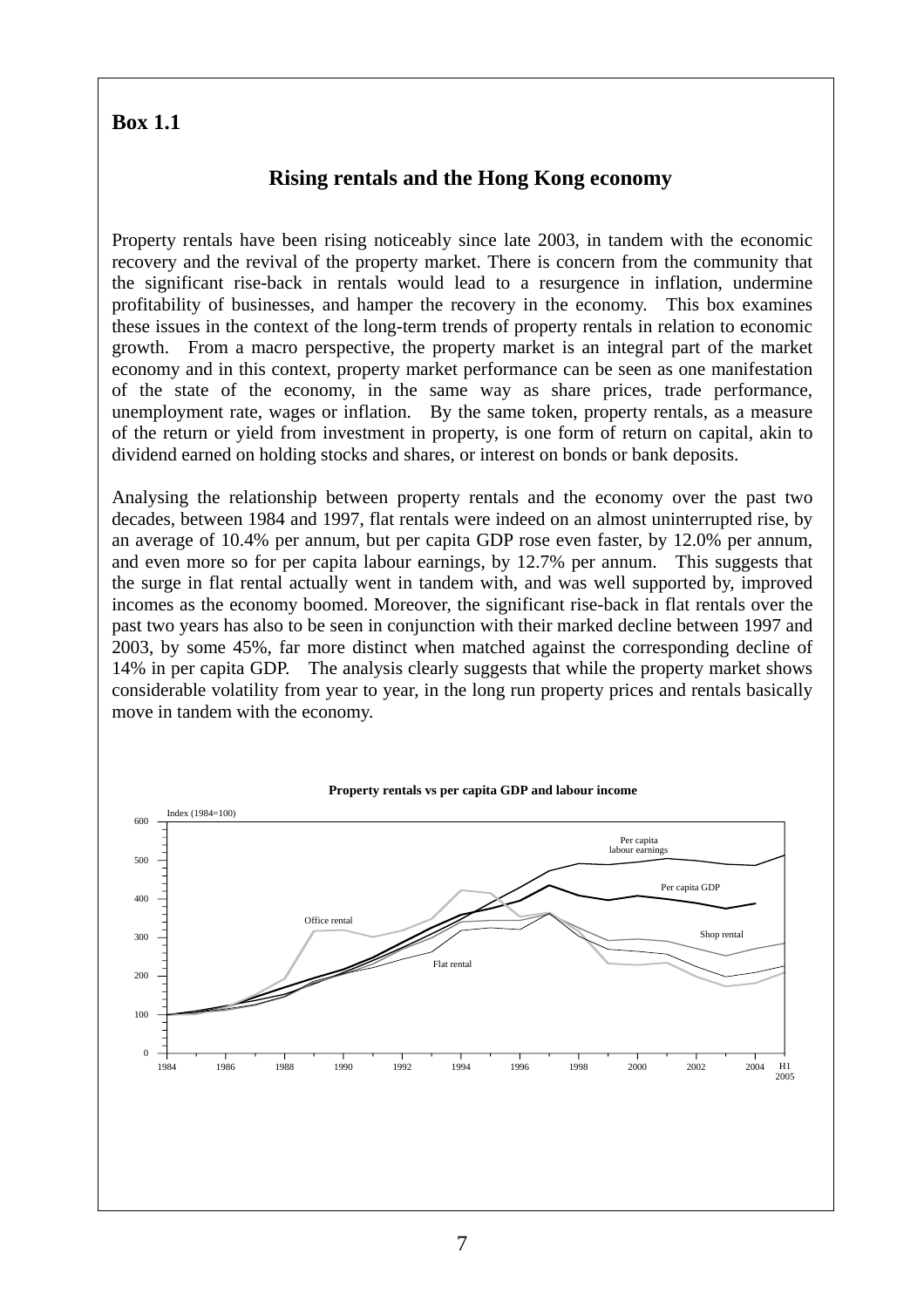# **Box 1.1 (cont'd)**

#### **Impact of the recent surge in rentals on the economy**

So far, there is little sign that the increase in property rentals has contributed to any surge in inflation, as the feeding-through to the retail price level has not been significant. The GDP deflator and the domestic demand deflator remain soft, suggesting that overall price and cost pressure on the economy remains modest *(Diagram 1.4 and Paragraph 1.5)*.

There is also some worry that sharp increases in property rentals in Hong Kong may undercut the competitiveness of Hong Kong as a business hub. This would indeed be a concern if the surge in property rentals goes way beyond what the households can support in terms of rental affordability, and what the businesses can support in terms of earning capacity or income prospect. But this does not appear to be the case up to now. Taking residential properties as an illustration, notwithstanding the significant rebound in flat rentals, affordability of tenants in the second quarter of 2005 is still better than any time during the entire period 1984-1999. This suggests that the recent bounce-back in flat rental has been well supported by improved job and income prospect, and in this context, it should be seen as no more than a catch-up consequential to the sharp fall-off in the earlier years. Furthermore, as the economic recovery deepens, employment income can be expected to improve further, which should in turn underpin tenants' affordability to rent.

Similarly, the same is true for office and shop rentals. More specifically, between 1984 and 2004, office rentals have risen by a cumulative 82% and shop rentals by 171%, but they were both considerably smaller than the corresponding growth of 288% in per capita GDP, or that of 387% in per capita labour earnings. Thus, again, the strong pick-up in office and shop rentals of Hong Kong since late-2003 can be seen as largely a reflection of the upbeat business prospect and higher expected earning capability of businesses in Hong Kong as the Hong Kong economy enters a cyclical upturn. Indeed, despite the surge in rentals since late 2003, the number of regional headquarters and regional offices in Hong Kong has risen to a new high in 2005.

Yet admittedly, in the short run, the negative impact of rising rentals would be more noticeable at the micro level. Some service sectors, particularly retail trade and restaurants, for which rent expense accounts for a large share of the operating cost, will feel more of the pinch, particularly so for those operators with low profit margin. Nevertheless, granting that the rise in rental cost is driven up primarily by improved sales or business, the increase in operating cost on a per dollar of output basis may not be as marked as it appears to be (*Paragraph 6.3* and *Diagram 6.3a*)*.* 

In sum, the current levels of rental affordability suggest that in overall terms, the recent surges in property rentals in the past two years or so are largely a result of improved income and hence generally in line with the economic fundamentals.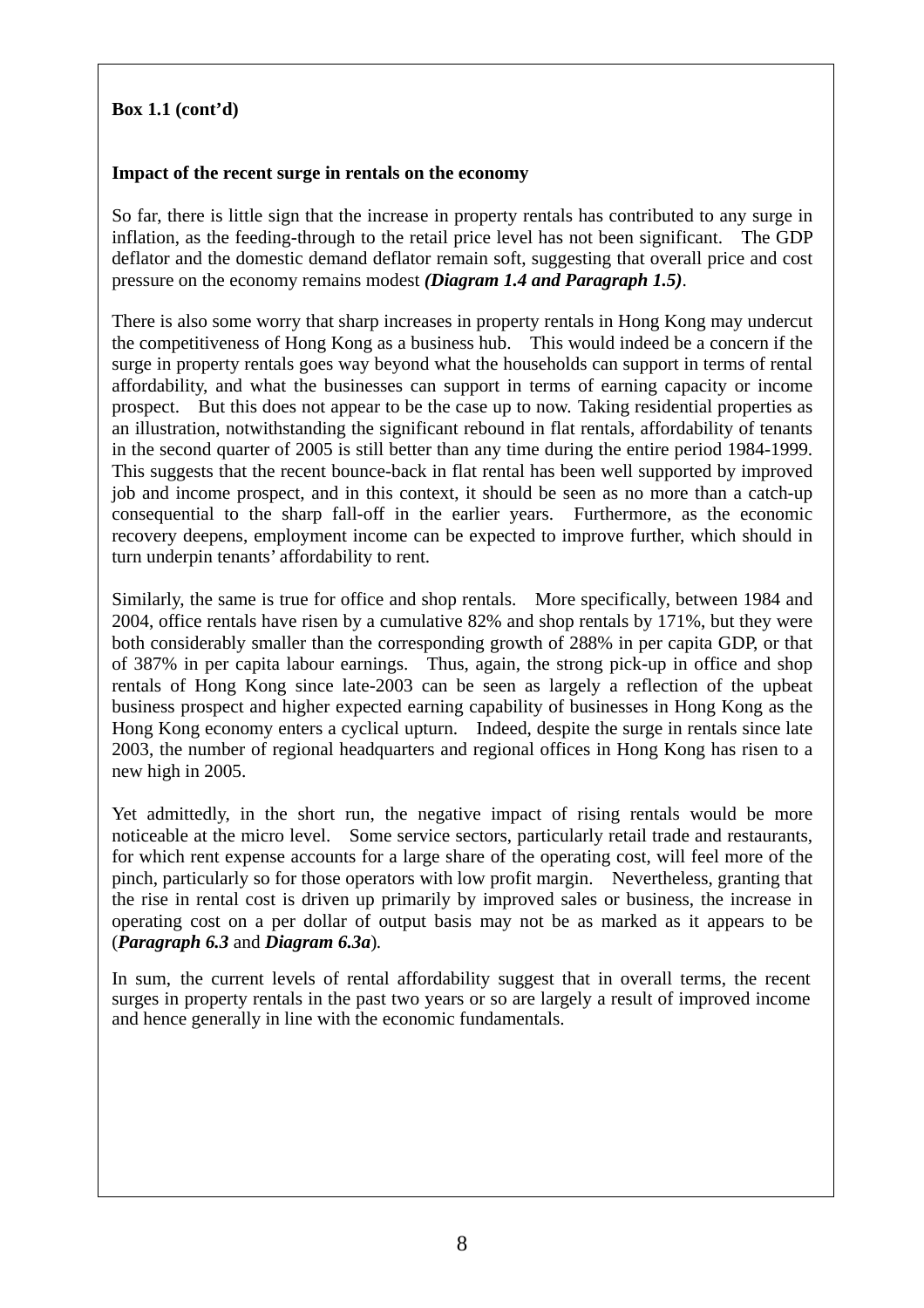1.5 Consumer price inflation climbed up slightly further during the third quarter, reflecting the buoyant economic upturn, progressive feed-through from the earlier rental rebound and also some modest impact from higher fuel cost. Yet on the whole, price pressures remained well contained so far, thanks to the matching expansion in productive capacity along with continued productivity enhancement. In the third quarter, the *Composite Consumer Price Index* rose by 1.4% over a year earlier, giving an average increase of 0.9% for the first nine months of 2005 as a whole. As to the *GDP deflator*, the persistent downtrend over the past few years was largely arrested by the third quarter, thanks to the faster rise in domestic prices and the further fading out of the terms of trade drag amidst a stronger US dollar. Excluding the relative price movements of exports and imports, the domestic demand deflator moved up by 1.3% in the third quarter, in line with the trend of consumer price inflation. In general, the recent trends in the various price indicators suggest that price pressures in the economy were still rather moderate.



#### **Diagram 1.4 : Price movements**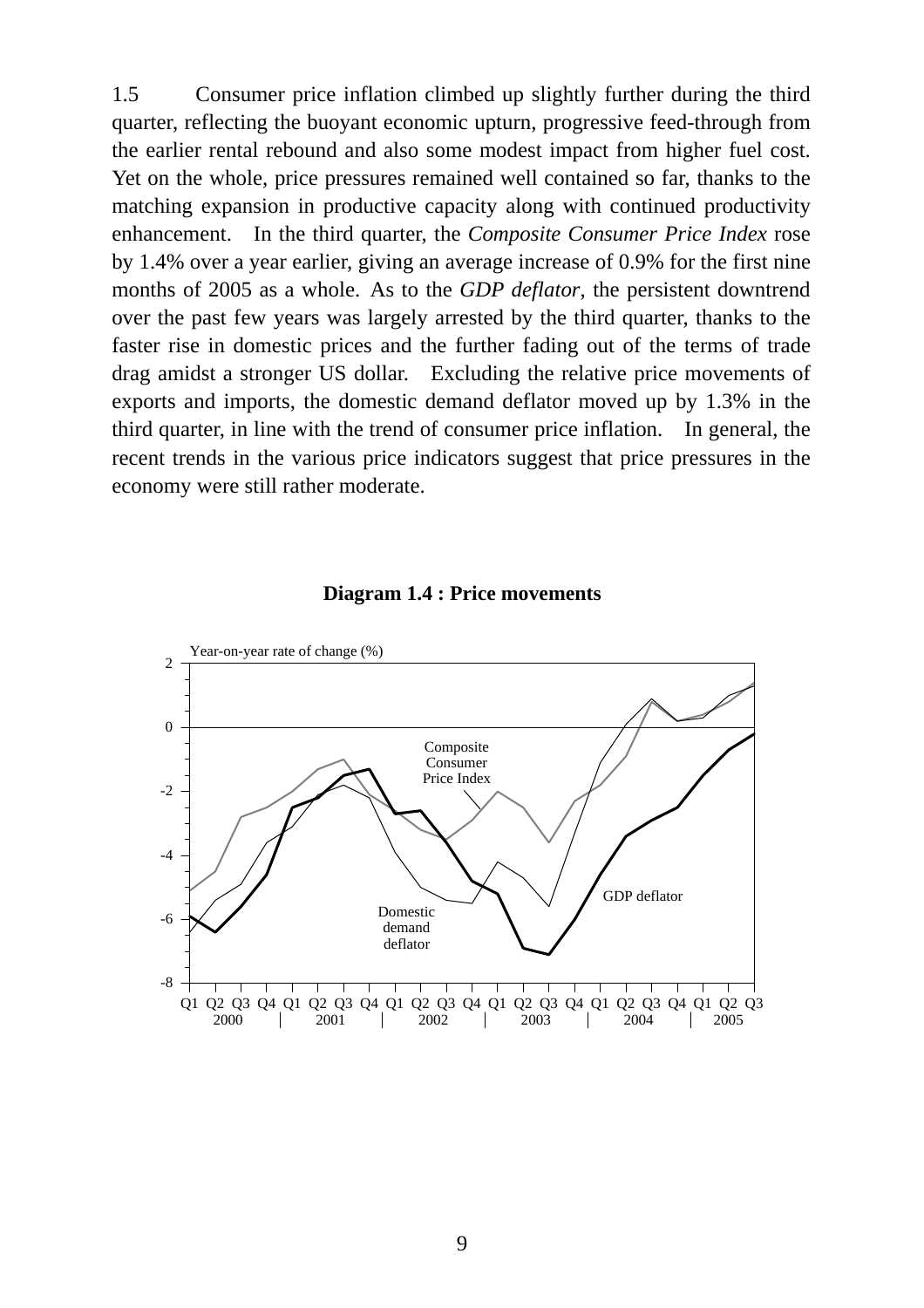# **Net output or value added by major economic sector**

1.6 The services sector continued to feature prominently as a driving force in Hong Kong's overall economic growth. Latest available figures for the second quarter of 2005 indicate that net output in the services sector as a whole rose distinctly further by 7.5% in real terms over a year earlier. Buoyed by the strong external sector and the further expansion of inbound tourism, transport, storage and communications, as well as wholesale, retail and import/export trades, restaurants and hotels, showed the fastest increases in net output in the second quarter. On the other hand, net output in the construction sector continued to shrink, reflecting the lingering weakness of the industry. Net output in the manufacturing industry declined only marginally, thanks to the accelerated growth in the output of the electrical and electronics industries.

|                                                                          |             |                     | $2004$ <sup>#</sup> |         |         |        | $2005^{\text{*}}$ |        |
|--------------------------------------------------------------------------|-------------|---------------------|---------------------|---------|---------|--------|-------------------|--------|
|                                                                          | $2003^{\#}$ | $2004$ <sup>#</sup> | Q1                  | Q2      | $Q_3$   | $Q_4$  | $\Omega$          | Q2     |
| Manufacturing                                                            | $-10.3$     | 1.7                 | 0.5                 | $-0.2$  | 2.3     | 3.8    | $-2.3$            | $-0.1$ |
| Construction                                                             | $-4.9$      | $-8.4$              | $-9.1$              | $-10.7$ | $-12.0$ | $-2.0$ | $-0.7$            | $-8.3$ |
| Services <sup>(b)</sup>                                                  | 4.5         | 8.9                 | 8.4                 | 12.7    | 7.5     | 7.4    | 6.5               | 7.5    |
| Of which:                                                                |             |                     |                     |         |         |        |                   |        |
| Wholesale, retail and<br>import/export trades,<br>restaurants and hotels | 9.1         | 13.4                | 12.2                | 20.6    | 12.5    | 9.8    | 11.0              | 11.7   |
| Transport, storage and<br>communications                                 | 0.7         | 17.4                | 13.5                | 26.3    | 15.8    | 15.2   | 12.8              | 12.3   |
| Financing, insurance, real<br>estate and business<br>services            | 5.7         | 7.3                 | 11.1                | 8.3     | 3.5     | 6.6    | 3.6               | 7.8    |
| Community, social and<br>personal services                               | 0.5         | 3.9                 | 2.6                 | 7.3     | 3.0     | 2.7    | 1.2               | 0.2    |

# **Table 1.3 : GDP by economic activity(a) (year-on-year rate of change in real terms (%))**

- Notes : (a) The GDP figures shown in this table are compiled from the production approach, in parallel with those shown in Table 1.1 which are compiled from the expenditure approach. For details, see Note (1) to this chapter.
- (b) In the context of value-added contribution to GDP, the service sectors include ownership of premises as well, which is analytically a service activity.
	- (#) Revised figures.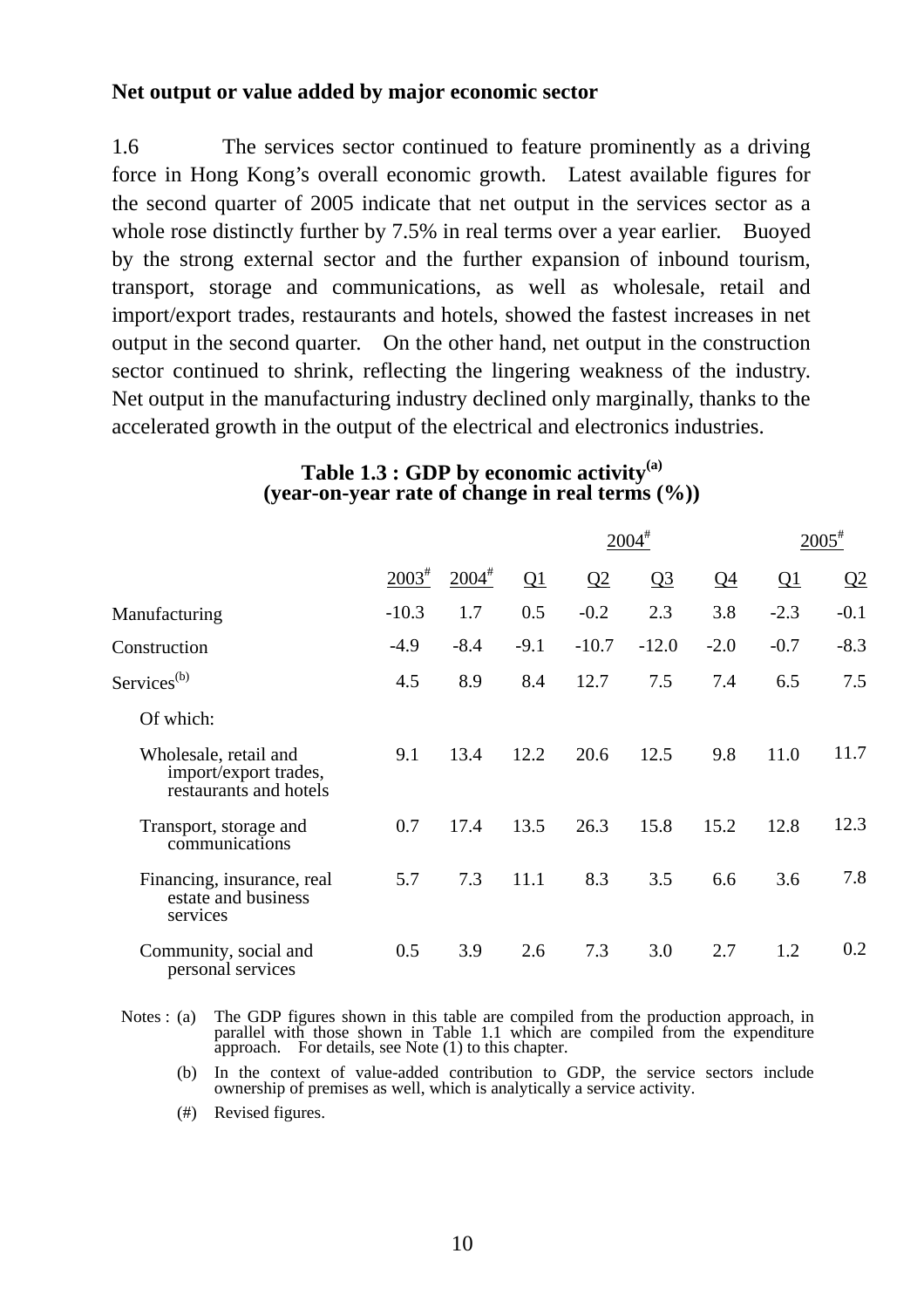# **Some highlights of economic policy**

1.7 In his Policy Address on 12 October, the Chief Executive indicated, among other things, the following strategic directions to help the economy to power ahead:

- *First*, the Government will continue to enhance the quality of the financial markets through enhancing the regulatory regime, promoting good corporate governance, and development of the bond market. In this regard, the implementation of the New Basel Capital Accord to set the highest international standards will help strengthen the position of Hong Kong as a leading international financial centre in the region. Also, measures have been taken to abolish estate duty and exempt offshore funds from profits tax to foster the growth of the asset management industry. Furthermore, the scope of renminbi business in Hong Kong will be extended further.
- *Secondly*, CEPA III will extend tariff-free access to more Hong Kong products and further liberalise market access for existing CEPA services sectors, thus providing new business opportunities on the Mainland to Hong Kong enterprises and professionals, and enhancing Hong Kong's attractiveness to overseas investors.
- *Thirdly*, the Individual Visit Scheme (IVS) has been extended to cover four more Mainland cities from 1 November, bringing the number to 38 cities. This should give a further boost to Hong Kong's inbound tourism.
- *Fourthly*, strengthening regional economic co-operation under the Pan-PRD initiatives will enable Hong Kong to tap the vast potential in the Mainland market and to leverage on the rapidly growing Mainland economy, indeed the world's industrial base and fastest growing economy.
- *Fifthly*, to upgrade the quality of the local workforce to effectively cope with competition brought by globalisation, the Government needs to take a more proactive approach to attract talent from the Mainland and overseas to come and settle in Hong Kong. It is intended that talented people and overseas who meet specific eligibility criteria would be allowed to stay in Hong Kong without the need to secure a local job offer beforehand.
- *Sixthly*, to maintain Hong Kong's vitality as Asia's world city, the Government would continue to invest in infrastructural development. Major projects in the pipeline or under consideration include the Hong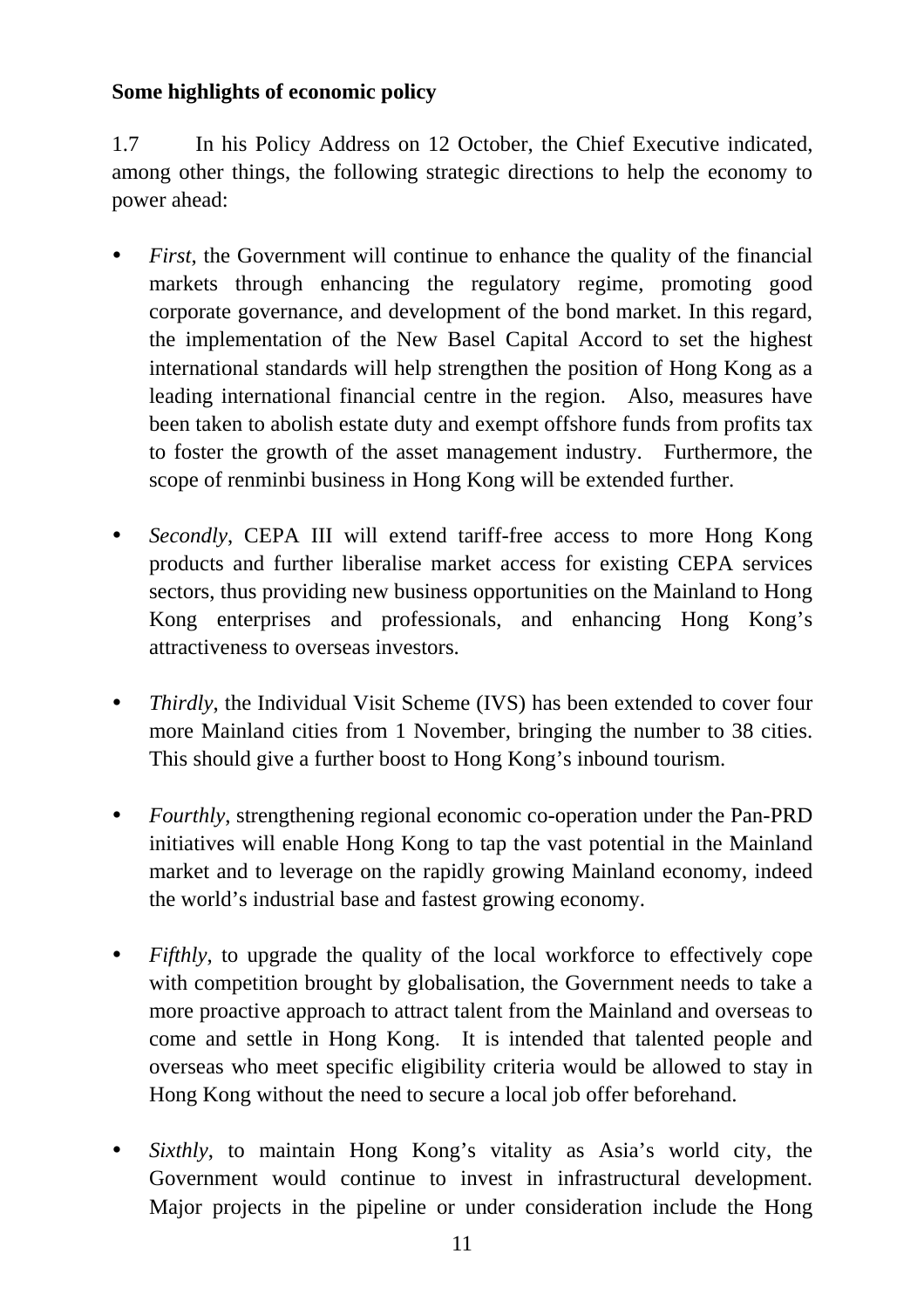Kong-Zhuhai-Macao Bridge, Guangzhou-Shenzhen-Hong Kong Express Rail Link, Sha Tin to Central Link, MTRC West Hong Kong Island Line, KCRC Northern Link, MTRC South Hong Kong Island Line and a new cruise terminal.

# **Notes :**

- (1) The Gross Domestic Product (GDP) is an overall measure of net output produced within an economy in a specified period, such as a calendar year or a quarter, before deducting the consumption of fixed capital. In accordance with the expenditure approach to its estimation, GDP is compiled as total final expenditures on goods and services (including private consumption expenditure, government consumption expenditure, gross domestic fixed capital formation, changes in inventories, and exports of goods and services), less imports of goods and services.
- (2) The Census and Statistics Department completed an exercise to implement the latest international guidelines on dealing with financial intermediation services provided by banks in the estimation of national accounts statistics of Hong Kong in mid-August 2005. The latest guidelines enable national accounts statistics to reflect in a better way the economic contribution of banks in facilitating the channeling of funds from units with surplus funds (e.g. depositors) to units with demand for funds (e.g. borrowers). As a result of this statistical development, GDP, GNP and BoP statistics were revised.
- (3) The seasonally adjusted quarter-to-quarter GDP series, by removing the variations that occur at about the same time and in about the same magnitude each year, provides another perspective for discerning the trend, particularly in regard to turning points. A detailed examination reveals the presence of seasonality in the overall GDP and in some of its main components, including private consumption expenditure, government consumption expenditure, exports of goods, imports of goods, exports of services, and imports of services. However, due to the presence of considerable short-term fluctuations, no clear seasonal pattern is found in gross domestic fixed capital formation. Therefore, the seasonally adjusted series of GDP is compiled separately at the overall level, rather than summing up from its main components.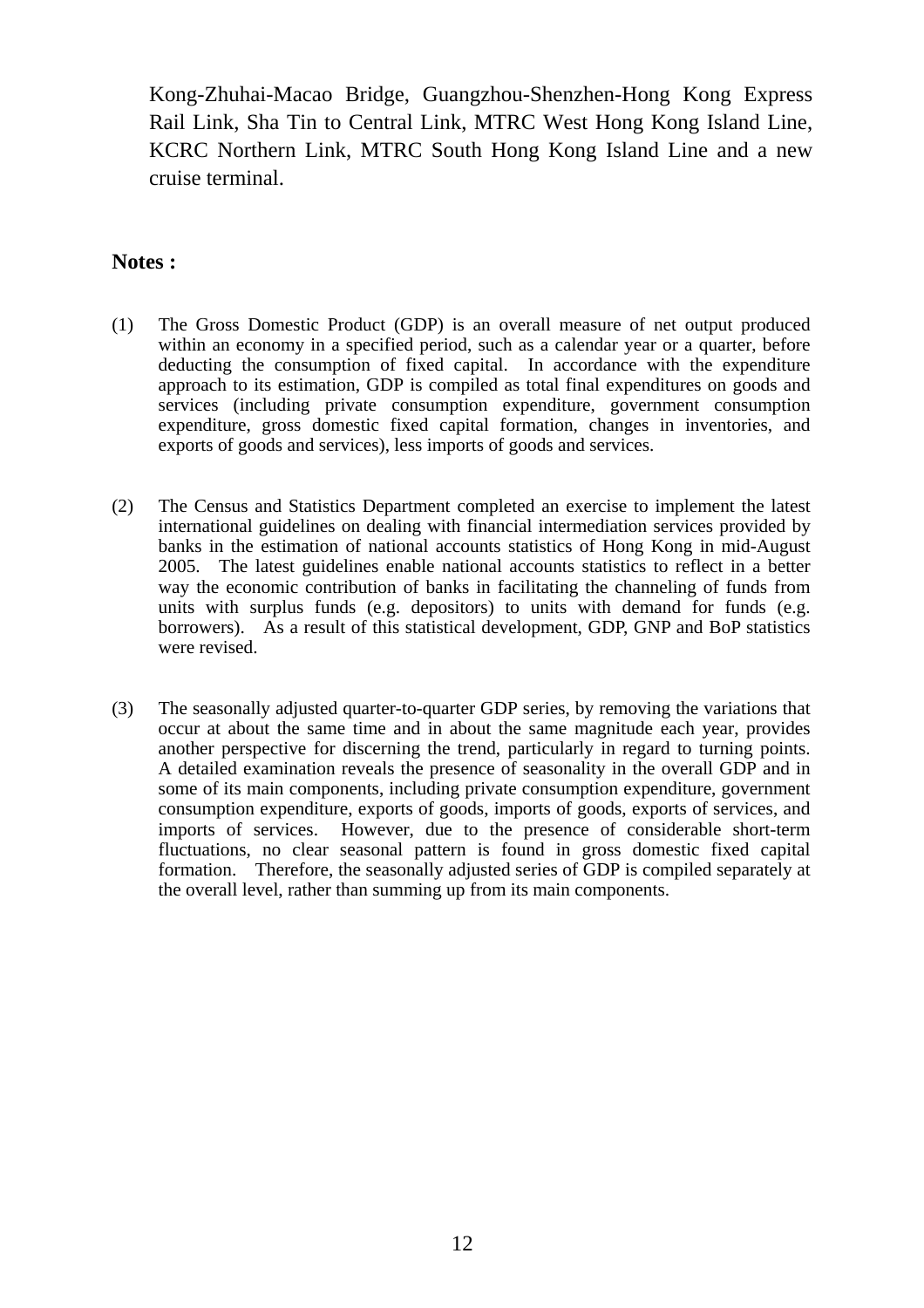# **CHAPTER 2 : THE EXTERNAL SECTOR**

# *Summary*

- *The robust growth trend in external trade seen in the second quarter continued into the third quarter. Apart from sustained expansion in the global economy and an on-going export boom in the Mainland economy, the strong trade performance also reflected the external competitiveness of Hong Kong as a trade conduit for the Mainland and for the region.*
- *Total exports of goods again recorded double-digit growth in the third quarter, marked by continued distinct growth in the Mainland and EU markets, steady growth in the US market, and pick-up in growth in quite a number of the East Asian economies, including Japan, Taiwan, South Korea and Malaysia.*
- *Exports of services likewise maintained fairly strong growth in the third quarter of 2005. While exports of trade-related services continued to benefit distinctly from the Mainland's strong trade flows, exports of finance, business and other services grew in tandem with the upturn in business activities. Exports of travel-related services also expanded further, although the momentum was not as fast as in the past few quarters.*
- The additional measures introduced under CEPA III, on top of the substantial *measures provided under CEPA I and II, will offer new business opportunities on the Mainland for Hong Kong enterprises and professionals and further enhance Hong Kong's attractiveness to overseas investors.*
- *The Eighth Plenary of the Hong Kong/Guangdong Co-operation Joint Conference held in late September will step up co-operation between Hong Kong and Guangdong in several key areas. Strengthening economic co-operation between the two places would create a win-win situation.*

# **External environment**

2.1 The global economy continued to expand at a fairly strong pace in the third quarter of 2005. The impacts of surging oil prices and higher US interest rates had so far been moderate. The US economy still recorded an above trend growth in the third quarter, despite the damages caused by Hurricane Katrina. Meanwhile, the increasing inflationary pressures arising from higher fuel prices had led the Federal Reserve to keep raising interest rates at a measured pace. The Mainland economy continued to grow robustly in the third quarter, with both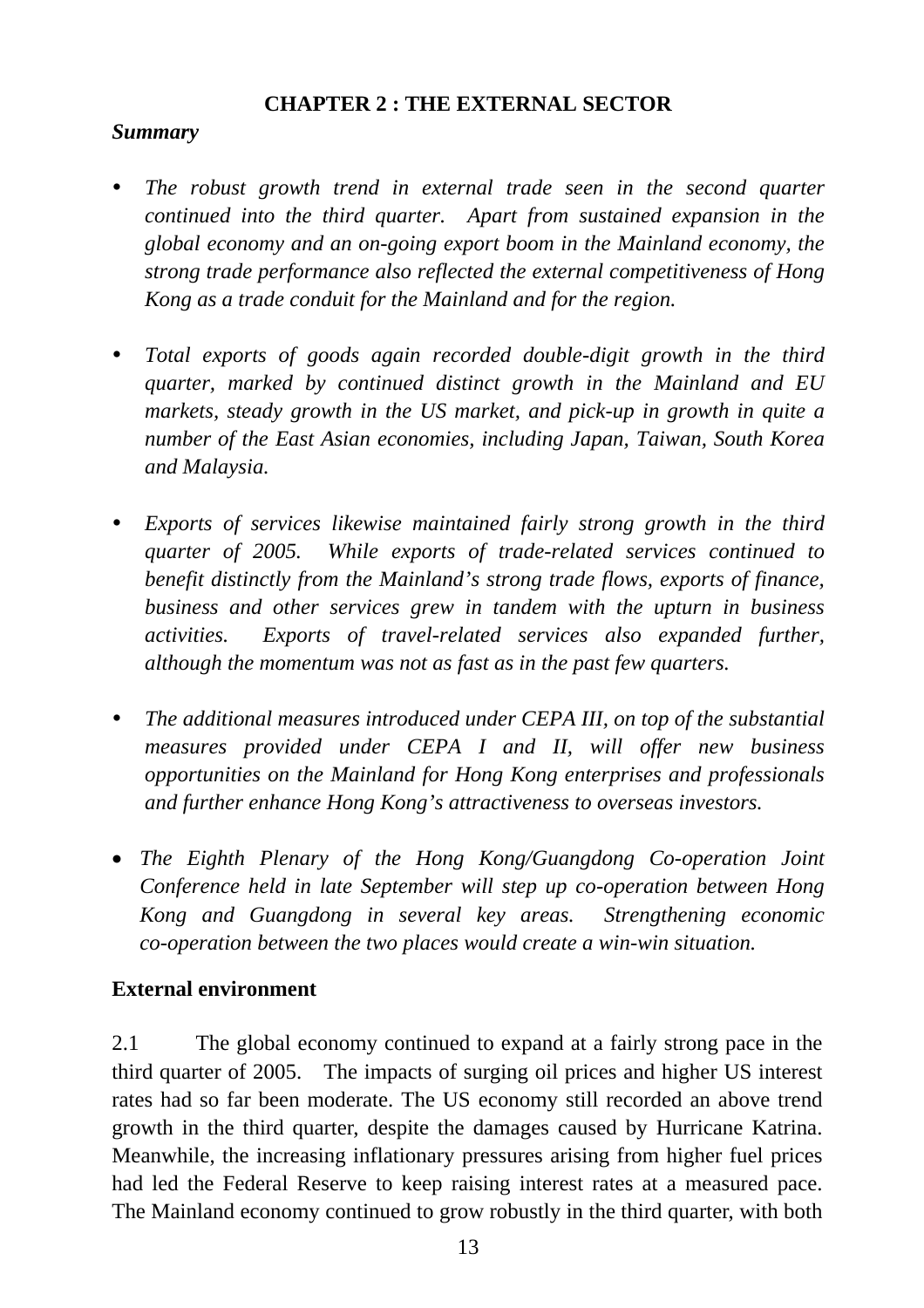exports and domestic investment surging further. The Japanese economy showed stronger signs of a sustained recovery, while most of the other Asian economies showed moderate to solid growth. Yet the growth pace of the EU economy as a whole remained slow.

2.2 Crude oil prices, after soaring to an all time high when Hurricane Katrina hit the US in late August, drifted somewhat lower towards the end of the third quarter. The spot price of Brent crude oil averaged at US\$63.3 per barrel in September, up from an average of US\$54.8 per barrel three months earlier. In mid-November, it fell back to below US\$60 per barrel. High oil prices had led to higher inflation in many economies. High oil prices and rising interest rates are now the key downside risks to the global economic landscape, although their dampening effects on global and regional demand would likely be felt more in late 2005 and in 2006. The recent strengthening of the US dollar may also have some negative impact on Hong Kong's exports in the months ahead. Besides, the potential threat from Avian Flu has emerged as a new source of uncertainty clouding the global and regional economic outlook.

# **Visible trade**

# *Total exports of goods*

2.3 In the third quarter of 2005, *total exports of goods* (comprising re-exports and domestic exports) again recorded double-digit growth, at 12.8% in real terms<sup>(1)</sup> over a year earlier, following a 9.2% and 11.7% growth in the first and second quarters respectively. *Re-exports*<sup>(2)</sup> remained the key growth driver within overall exports, surging by 12.7% in real terms. Apart from the sustained expansion in global economy and the on-going export boom in the Mainland economy, the strong trade performance also reflects the external competitiveness of Hong Kong as a trade conduit for the Mainland and for the region. *Domestic exports* also rebounded strongly after two consecutive quarters of decline, mainly driven by a distinct rise-back in textile and clothing (T&C) exports. Conceivably, some local manufacturers have moved some of their clothing production back to Hong Kong, as a precautionary measure in view of the looming uncertainties and protectionist sentiments against "Made in China" T&C items in the US and EU markets<sup>(3)</sup>. Concurrently, domestic exports of non-clothing items taken together also performed well. This trend, if continued, should help create additional jobs for the local manufacturing workers.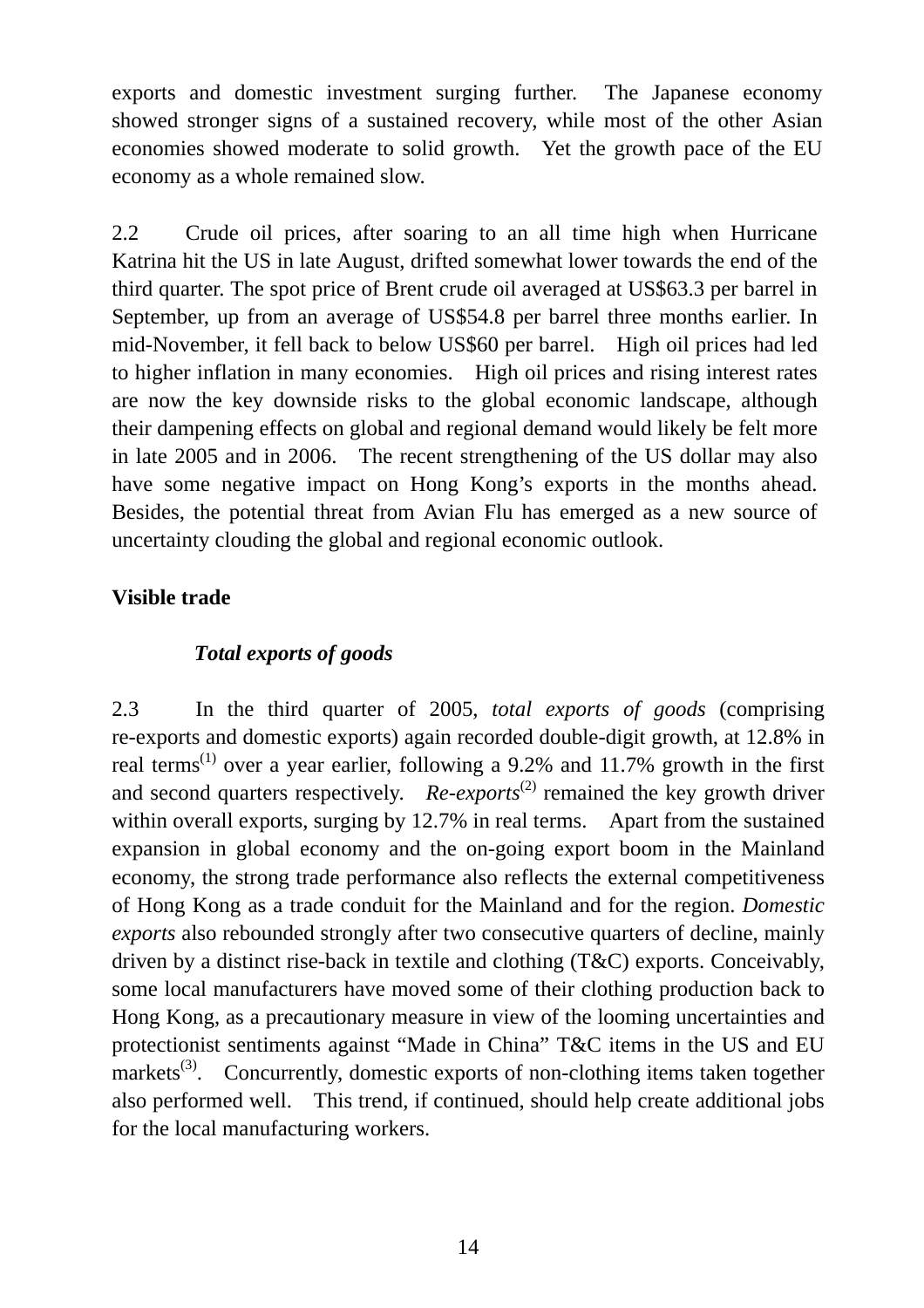|                | Total exports of goods |                           |                     | Re-exports        |      |                  |                     | Domestic exports  |        |                  |                     |
|----------------|------------------------|---------------------------|---------------------|-------------------|------|------------------|---------------------|-------------------|--------|------------------|---------------------|
|                | terms                  | In value In real<br>terms | Change<br>in prices | In value<br>terms |      | In real<br>terms | Change<br>in prices | In value<br>terms |        | In real<br>terms | Change<br>in prices |
| 2004 Annual    | 15.9                   | 15.3                      | 1.2                 | 16.8              | 16.3 |                  | 1.1                 | 3.5               | 2.4    |                  | 1.5                 |
| Q <sub>1</sub> | 13.0                   | $14.8$ (3.0)              | $-0.7$              | 14.0              | 15.9 | (3.3)            | $-0.8$              | $-0.6$            | 0.7    | $(-1.6)$         | $-0.6$              |
| Q <sub>2</sub> | 17.8                   | 18.0(5.4)                 | 0.5                 | 18.7              | 19.0 | (5.6)            | 0.5                 | 4.9               | 5.1    | (2.7)            | 0.2                 |
| Q <sub>3</sub> | 17.2                   | 15.5(1.1)                 | 1.9                 | 18.5              | 16.8 | (1.1)            | 2.0                 | 0.8               | $-0.5$ | (0.8)            | 1.8                 |
| Q <sub>4</sub> | 15.3                   | 13.2(2.9)                 | 2.6                 | 15.7              | 13.8 | (3.0)            | 2.5                 | 8.6               | 4.8    | (2.5)            | 4.2                 |
| 2005 Q1        | 10.6                   | 9.2(0.1)                  | 2.1                 | 11.7              | 10.4 | (1.0)            | 2.0                 | $-6.9$            |        | $-9.5$ $(-14.4)$ | 4.8                 |
| Q <sub>2</sub> | 12.5                   | 11.7(6.7)                 | 1.8                 | 13.8              | 13.0 | (6.9)            | 1.6                 | $-6.4$            | $-8.3$ | (3.6)            | 4.7                 |
| Q <sub>3</sub> | 12.5                   | 12.8(1.9)                 | 1.0                 | 12.4              | 12.7 | (0.7)            | 1.0                 | 14.0              | 14.3   | (24.6)           | 1.1                 |

#### **Table 2.1 : Total exports of goods, re-exports and domestic exports (year-on-year rate of change (%))**

Note : Figures in brackets are the seasonally adjusted quarter-to-quarter rates of change.

#### **Diagram 2.1 : Hong Kong's total exports of goods, total import demand in Hong Kong's major markets, and exchange rate movements (year-on-year rate of change)**



Notes : Total exports of goods as depicted refer to the year-on-year rate of change in real terms, while total import demand in Hong Kong's major markets as depicted refers to the year-on-year rate of change in US dollar terms in the aggregate import demand in East Asia, the United States and the European Union taken together.

 (\*) For ease of comparison with the rate of change in Hong Kong's total exports of goods, the scale for the Real EERI is presented here upside down, so that positive changes denoting real appreciation of the Hong Kong dollar appear at the lower part and negative changes denoting real depreciation at the upper part of the diagram.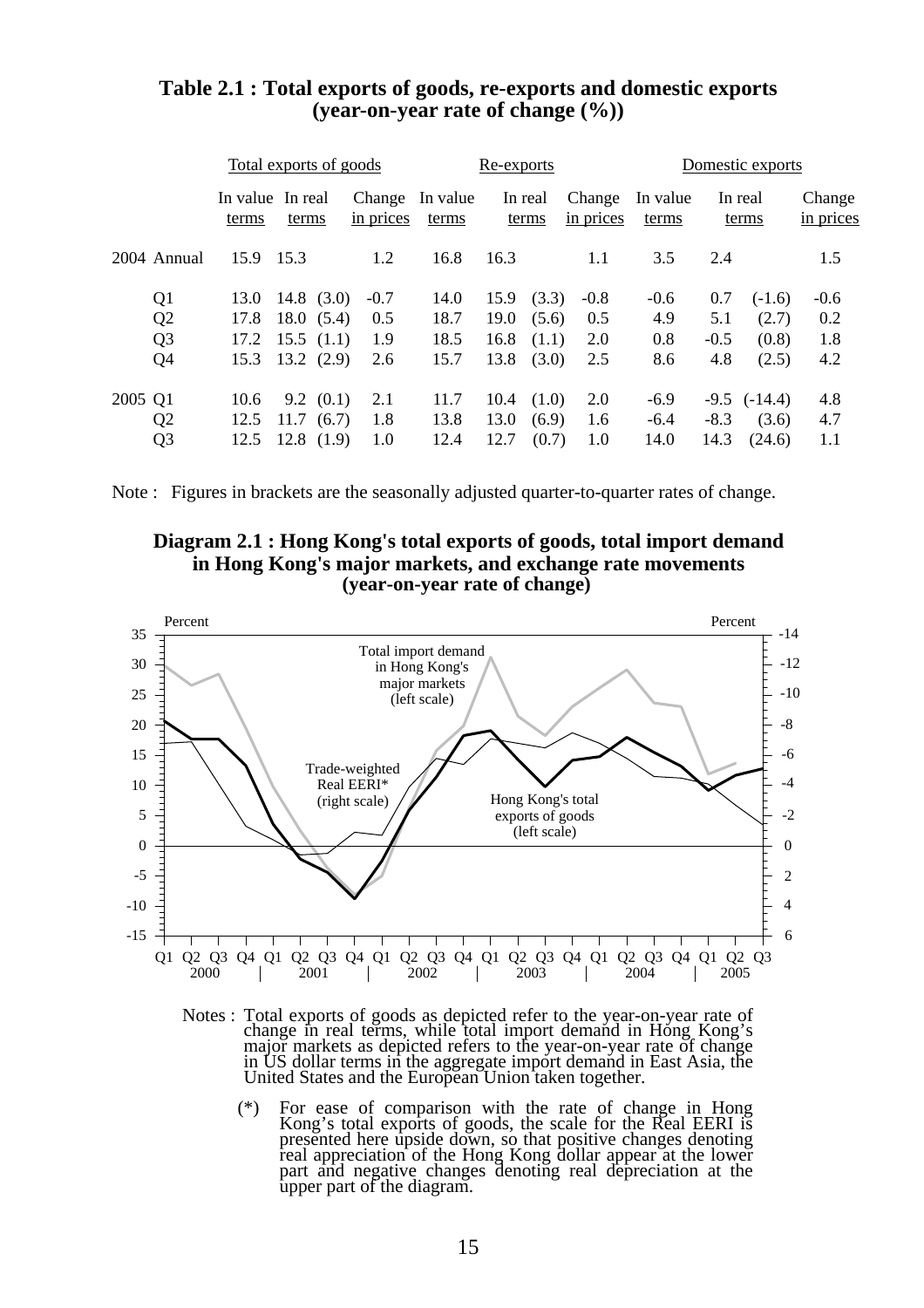

**Diagram 2.2 : Total exports of goods, re-exports and domestic exports**

**Diagram 2.3 : Total exports of goods by major market in the first three quarters of 2005**



*Total exports of goods in the first three quarters of 2005 : \$1,648.1 billion*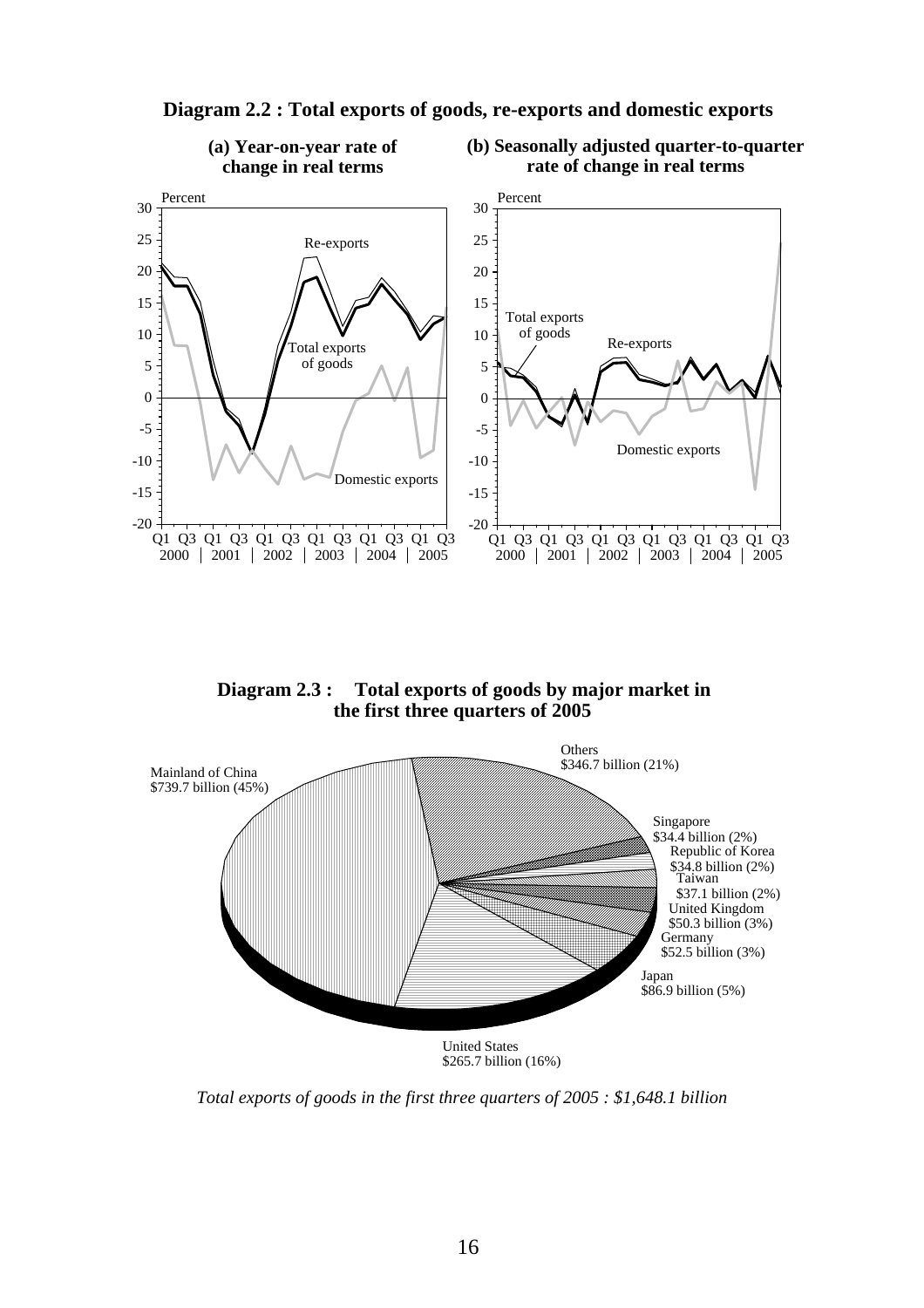|      |                | Mainland United<br>of China | <b>States</b> | <u>Japan</u> | United<br>Kingdom | Germany | Taiwan | Singapore of Korea | Republic |
|------|----------------|-----------------------------|---------------|--------------|-------------------|---------|--------|--------------------|----------|
| 2004 | Annual         | 17.8                        | 5.3           | 14.2         | 14.8              | 12.0    | 17.9   | 24.0               | 25.1     |
|      | Q1             | 17.0                        | 4.6           | 10.9         | 13.8              | 7.9     | 26.2   | 31.1               | 33.2     |
|      | Q <sub>2</sub> | 21.4                        | 7.2           | 17.4         | 13.3              | 16.9    | 27.0   | 30.1               | 27.5     |
|      | Q <sub>3</sub> | 19.9                        | 4.1           | 13.6         | 14.5              | 12.0    | 14.3   | 20.9               | 23.1     |
|      | Q4             | 13.4                        | 5.6           | 14.9         | 17.1              | 11.4    | 7.1    | 16.8               | 18.1     |
| 2005 | Q1             | 9.9                         | 5.1           | 11.5         | 11.9              | 18.2    | $-5.4$ | 15.7               | 5.4      |
|      | Q2             | 13.3                        | 7.6           | 10.8         | 9.4               | 15.1    | 4.8    | 14.5               | 5.4      |
|      | Q3             | 14.9                        | 8.4           | 11.1         | 2.0               | 12.9    | 8.4    | 0.8                | 12.7     |

# **Table 2.2 : Total exports of goods by major market (year-on-year rate of change in real terms (%))**

2.4 Analysed by market, exports to the Mainland continued to record double-digit growth in the third quarter of 2005. The stellar performance was underscored by the Mainland's strong trade flows as well as its robust domestic demand. Exports to the EU were also strong, mainly reflecting the increasing penetration of Mainland's products into this market. Exports to the US maintained solid growth amidst the still firm domestic demand there. Export performance to other major East Asian markets, such as Japan, Taiwan, South Korea and Malaysia, also fared strongly, offsetting the slackening in the Singapore market.

# *Imports of goods*

2.5 Driven both by continued surge in re-exports and also the relative improvement in retained imports, *imports of goods* likewise recorded double-digit growth at 10.4% in real terms in the third quarter over a year earlier, distinctly up from increases of 4.4% and 7.6% in the preceding two quarters. As economic recovery became more entrenched and domestic demand improved, *retained imports* picked up to a 4.1% growth in real terms, reversing the declining trend over the past three quarters.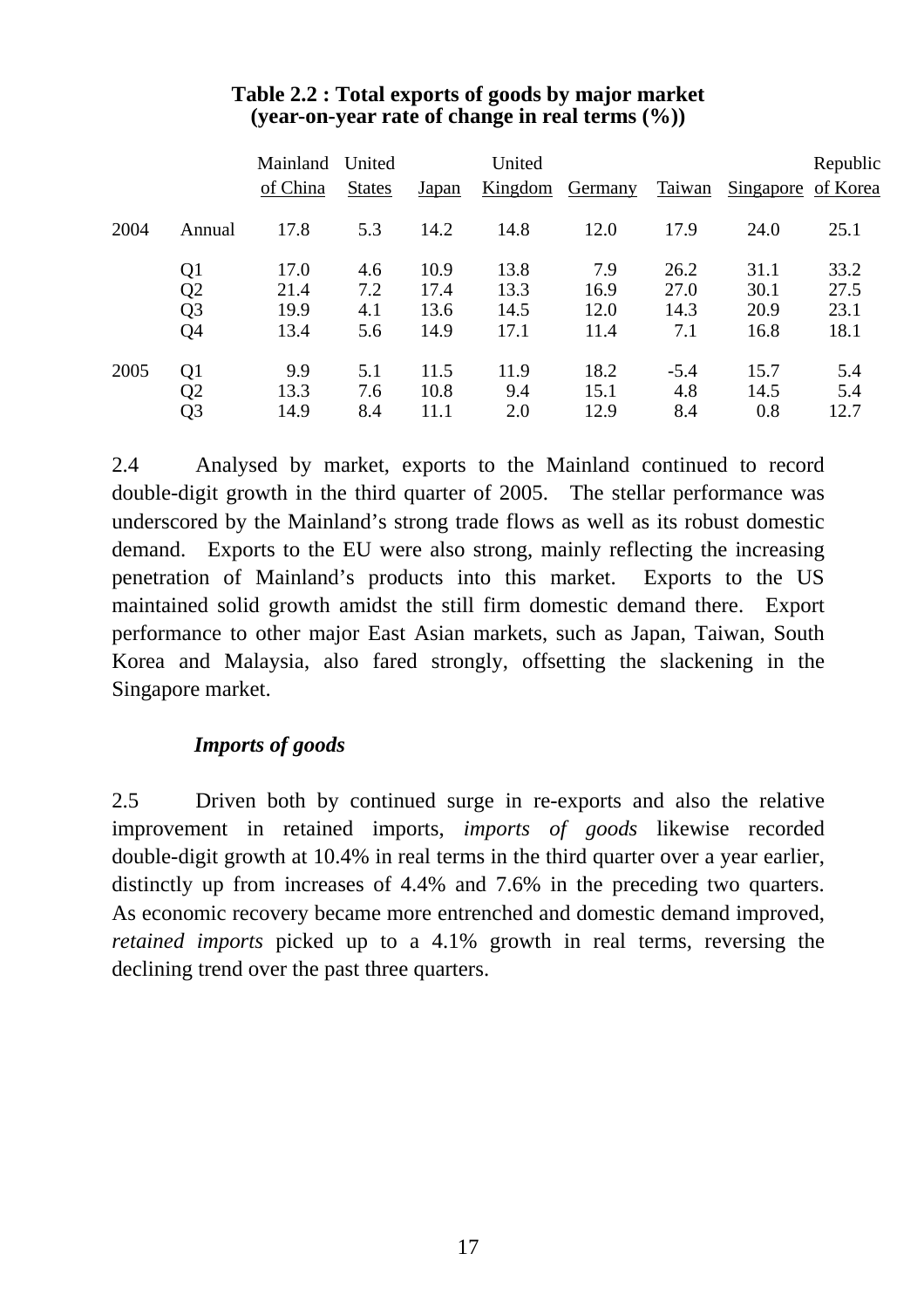|      |                      |                              | Imports of goods                                                 |                          | Retained imports <sup>(a)</sup> |                                                                           |                          |  |  |  |
|------|----------------------|------------------------------|------------------------------------------------------------------|--------------------------|---------------------------------|---------------------------------------------------------------------------|--------------------------|--|--|--|
|      |                      | In value<br>terms            | In real<br>terms                                                 | Change<br>in prices      | In value<br>terms               | In real<br>terms                                                          | Change<br>in prices      |  |  |  |
| 2004 | Annual               | 16.9                         | 14.1                                                             | 2.9                      | 14.8                            | 8.9                                                                       | 6.0                      |  |  |  |
|      | Q1<br>Q2<br>Q3<br>Q4 | 15.7<br>22.1<br>18.4<br>11.9 | 15.5<br>(3.6)<br>(3.7)<br>19.8<br>14.2<br>$-0.5$<br>7.8<br>(0.8) | 0.7<br>2.3<br>4.0<br>4.3 | 18.1<br>29.5<br>15.6<br>$-0.8$  | 14.8<br>(4.1)<br>21.8<br>$(-0.4)$<br>7.8<br>$(-4.5)$<br>$-6.0$<br>$-4.5)$ | 2.7<br>5.4<br>8.4<br>8.1 |  |  |  |
| 2005 | Q1<br>Q2<br>Q3       | 8.1<br>10.1<br>11.5          | (1.3)<br>4.4<br>(5.6)<br>7.6<br>10.4<br>(1.7)                    | 4.0<br>3.3<br>2.3        | $-1.4$<br>0.4<br>8.8            | $-8.6$<br>(1.9)<br>$-4.8$<br>(1.9)<br>4.1<br>(4.5)                        | 10.3<br>8.8<br>6.4       |  |  |  |

## **Table 2.3 : Imports of goods and retained imports (year-on-year rate of change (%))**

Notes : Figures in brackets are the seasonally adjusted quarter-to-quarter rates of change.

 (a) Based on the results of the Annual Survey of Re-export Trade conducted by the Census and Statistics Department, re-export margins by individual end-use category are estimated and adopted for deriving the value of imports retained for use in Hong Kong.



#### **Diagram 2.4 : Imports of goods and retained imports**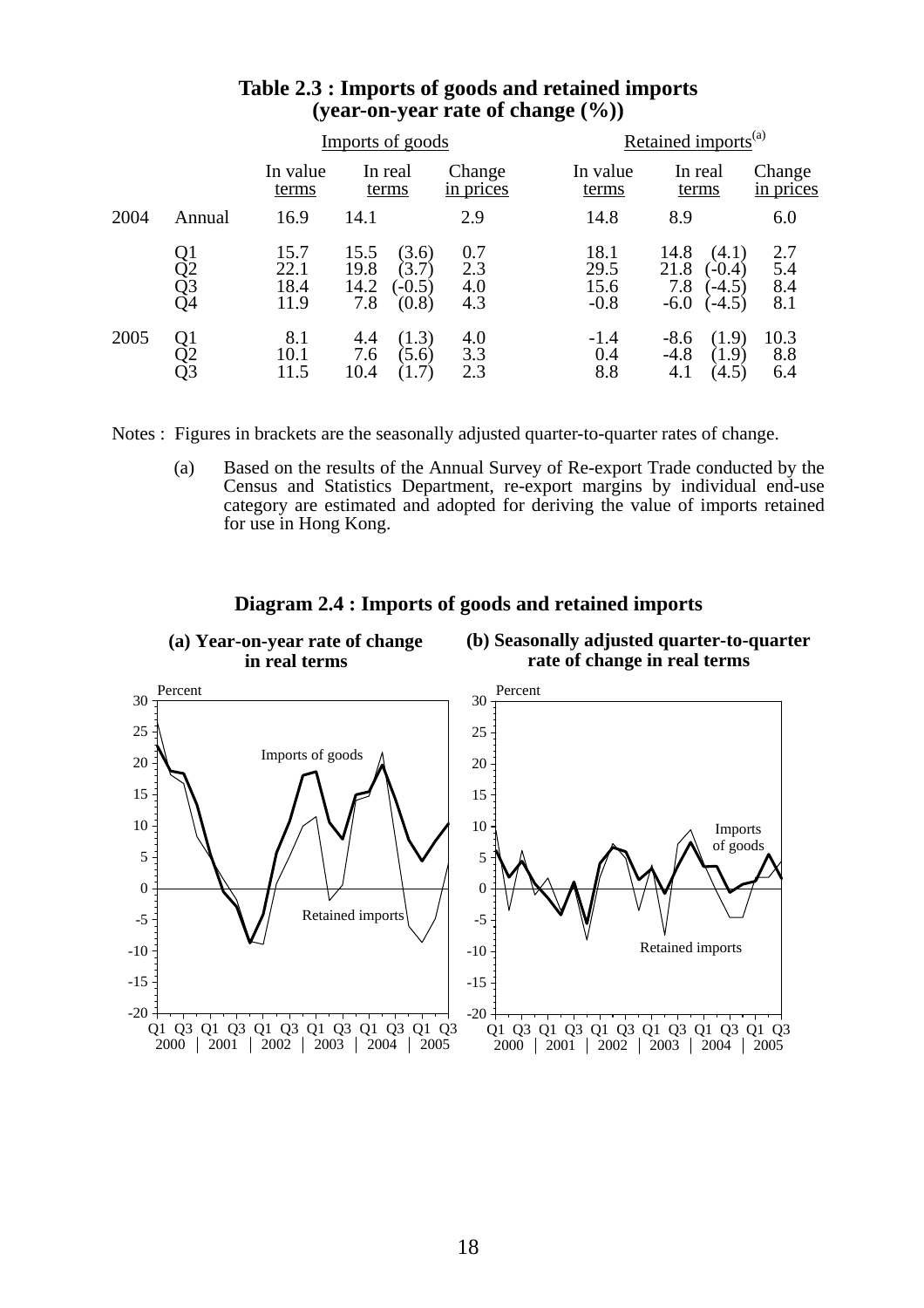|      |                | Consumer<br>goods               | Foodstuffs                   | Capital<br>goods               | Raw<br>materials and<br>semi-manufactures | Fuels                        |
|------|----------------|---------------------------------|------------------------------|--------------------------------|-------------------------------------------|------------------------------|
| 2004 | Annual         | 3.0                             | 5.8                          | 13.1                           | 8.0                                       | 8.3                          |
|      | Q2<br>Q3<br>Q4 | 2.2<br>21.6<br>$-1.1$<br>$-8.5$ | 7.1<br>19.6<br>5.0<br>$-4.7$ | 17.8<br>25.6<br>14.8<br>$-2.5$ | 22.1<br>15.6<br>6.9<br>$-9.5$             | 9.1<br>23.7<br>4.7<br>$-1.5$ |
| 2005 | Οl             | $-6.7$<br>$-22.6$<br>$-1.2$     | $-1.5$<br>0.7<br>3.3         | 1.5<br>16.3<br>10.9            | $-19.5$<br>$-8.8$<br>0.9                  | $-1.1$<br>$-10.9$<br>$-1.4$  |

# **Table 2.4 : Retained imports by end-use category (year-on-year rate of change in real terms (%))**

# **Invisible trade**

# *Exports of services*

2.6 *Exports of services* were also strong in the third quarter, growing by 8.2% in real terms over a year earlier, following increases of 8.8% and 8.6% in the first and second quarters respectively. Exports of trade-related services continued to benefit from the strong trade flows involving the Mainland, while the continued upturn in business activities also gave a boost to exports of finance, business and other services. Exports of travel services expanded further, although the momentum was not as fast as in the past few quarters. But this has to be seen in conjunction with the very rapid growth in inbound tourism over the past year or so. Also, there was possibly some postponement of leisure trips by Mainland visitors to match the opening of the new Disney theme park in mid-September. The robust external trade coupled with the growth in inbound tourism also benefited exports of transportation services.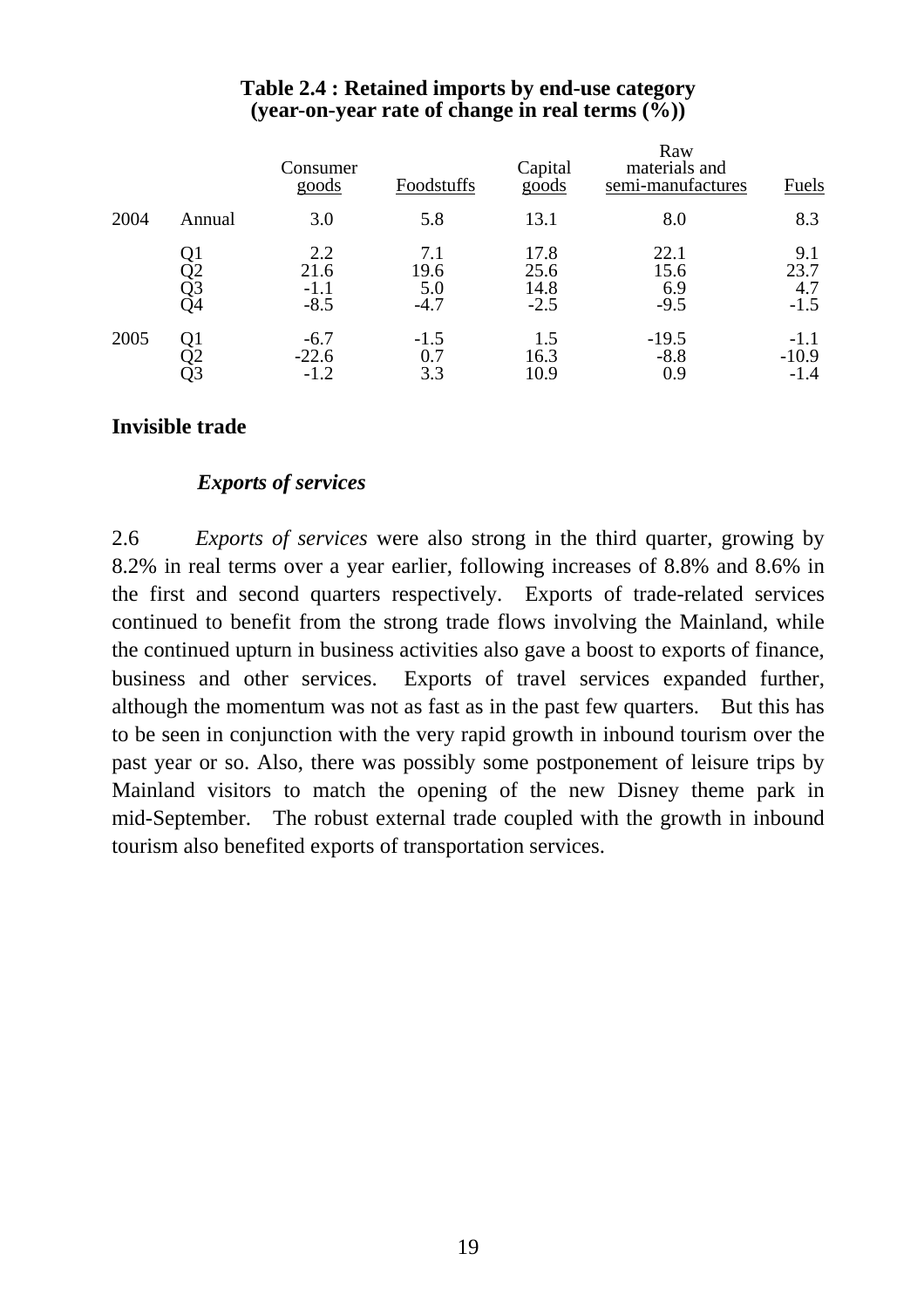# **Box 2.1**

# **Impact of high oil prices on the Hong Kong economy**

The Hong Kong economy is highly service-oriented and is relatively less energy dependent. Reflecting this, fuel cost accounts for only around 2% of total business cost (or around 4% if labour cost is excluded). As such, the direct impact of soaring oil prices on production cost and disposable household income should be relatively mild in overall terms. Yet the cost impact on the more oil-intensive industries, such as airline, local transport, restaurants, construction and fishery, will be relatively higher.

However, the indirect impact stemming from the trade front is of much more concern to Hong Kong, given Hong Kong's dependence on trade. Sustained high oil prices could dent the growth momentum of the global economy and this would inevitably impinge on Hong Kong's trade growth. An earlier study estimates that a US\$10/barrel permanent increase in oil prices will knock down Hong Kong's GDP growth by 0.6 of a percentage point in the first year of incidence, taking on board both the direct impact on household disposable income, as well as the indirect impact working through the trade front.

Over the years, fuel usage in Hong Kong has also become increasingly efficient. Hong Kong's primary energy requirements<sup>(1)</sup> rose by an average annual rate of 1.9% over the past decade, much slower than that of 3.5% of the real GDP growth. Also, Hong Kong is not particularly dependent on oil as a source of primary energy requirements. Overall, about 49% of Hong Kong's primary energy needs come from oil products. More than half of the electricity generated in Hong Kong comes from coal. In addition, Hong Kong has a very efficient public transport system that is heavily used. Hong Kong imposes relatively high taxes on the use of private motor vehicles and on petrol, thus encouraging the use of energy-efficient public transport.

Thus, with much of Hong Kong's economic activity now geared towards services, and with improved fuel usage efficiency and the use of coal in our electricity generation, the impact of oil price upsurge on Hong Kong's production costs should be much milder now than before. Moreover, with the oil dependency in industrialised economies likewise coming down over the years, the impact of oil price surge on global economic activity should also be relatively less damaging now than before. In fact, the global economy has been rather resilient so far in absorbing the impact of higher oil prices. While the growth pace of the United States, the key driving force of global economic growth, has moderated in 2005 from that in 2004, so far it has been fairly robust. This notwithstanding, the distinct surge in oil prices over the past two years is still a key risk that could potentially impinge on global economic activity in the period ahead, with more of the negative impact likely to show up in late 2005 and 2006.

For an analysis of the impact of high oil prices on consumer price inflation, see **Box 6.1** in Chapter 6.

(1): "Primary energy requirements" refer to the overall energy consumption within a geographic territory. It represents the total supply of energy available to the territory, which supports all the requirements for energy transformation and final consumption in that territory. In general, primary energy requirements of a territory include both its indigenous energy sources and imported energy commodities consumed within the territory.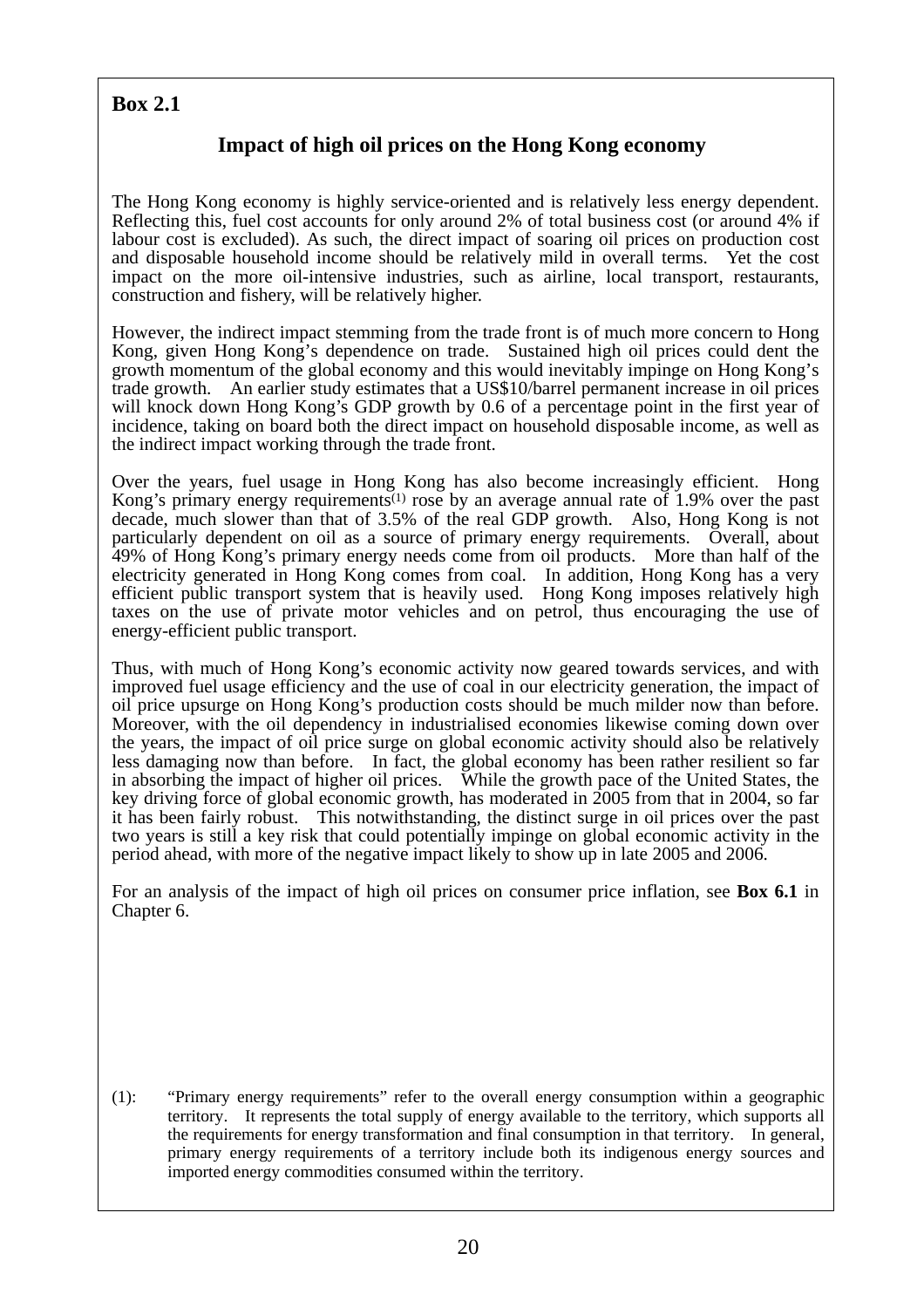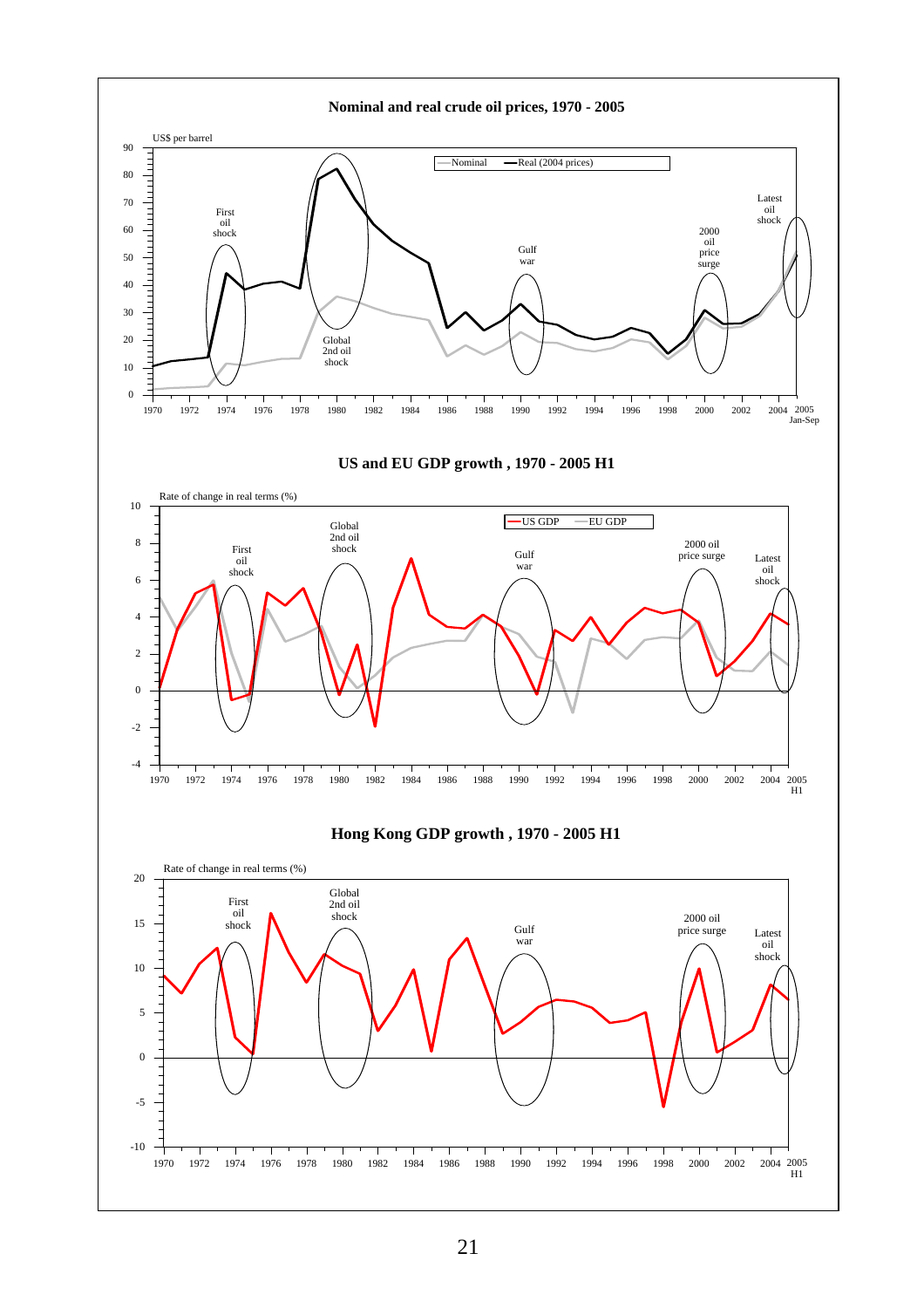#### **Diagram 2.5 : Exports of services by major service group in the first three quarters of 2005**

#### **Diagram 2.6 : Exports of services**



*Exports of services in the first three quarters of 2005 : \$339.8 billion*

# **Table 2.5 : Exports of services by major service group (year-on-year rate of change in real terms (%))**

#### *Of which :*

|      |                | <b>Exports</b><br>of services |                                | $s$ ervices <sup>(a)</sup>   | Trade-related Transportation Travel<br>services | $s$ ervices <sup>(b)</sup>     | Finance,<br>business<br>and other<br>services |  |
|------|----------------|-------------------------------|--------------------------------|------------------------------|-------------------------------------------------|--------------------------------|-----------------------------------------------|--|
| 2004 | Annual         | 15.3                          |                                | 14.3                         | 17.4                                            | 19.4                           | 11.5                                          |  |
|      | Q2<br>Q3<br>Q4 | 13.9<br>32.7<br>12.2<br>7.7   | (0.6)<br>(0.7)<br>(5.9)<br>′*) | 16.3<br>19.6<br>12.6<br>11.2 | 14.2<br>31.9<br>17.4<br>8.7                     | 11.3<br>152.3<br>3.5<br>$-4.3$ | 11.7<br>13.7<br>11.2<br>9.4                   |  |
| 2005 |                | 8.8<br>8.6<br>8.2             | (1.5)<br>(0.9)                 | 12.9<br>13.1<br>12.5         | 5.6<br>7.5<br>6.1                               | 10.4<br>6.4<br>3.4             | 5.9<br>4.9<br>6.0                             |  |

Notes : Figures in brackets are the seasonally adjusted quarter-to-quarter rates of change.

- (a) Comprising mainly offshore trade.
- (b) Comprising mainly inbound tourism receipts.
- (\*) Change of less than 0.05%.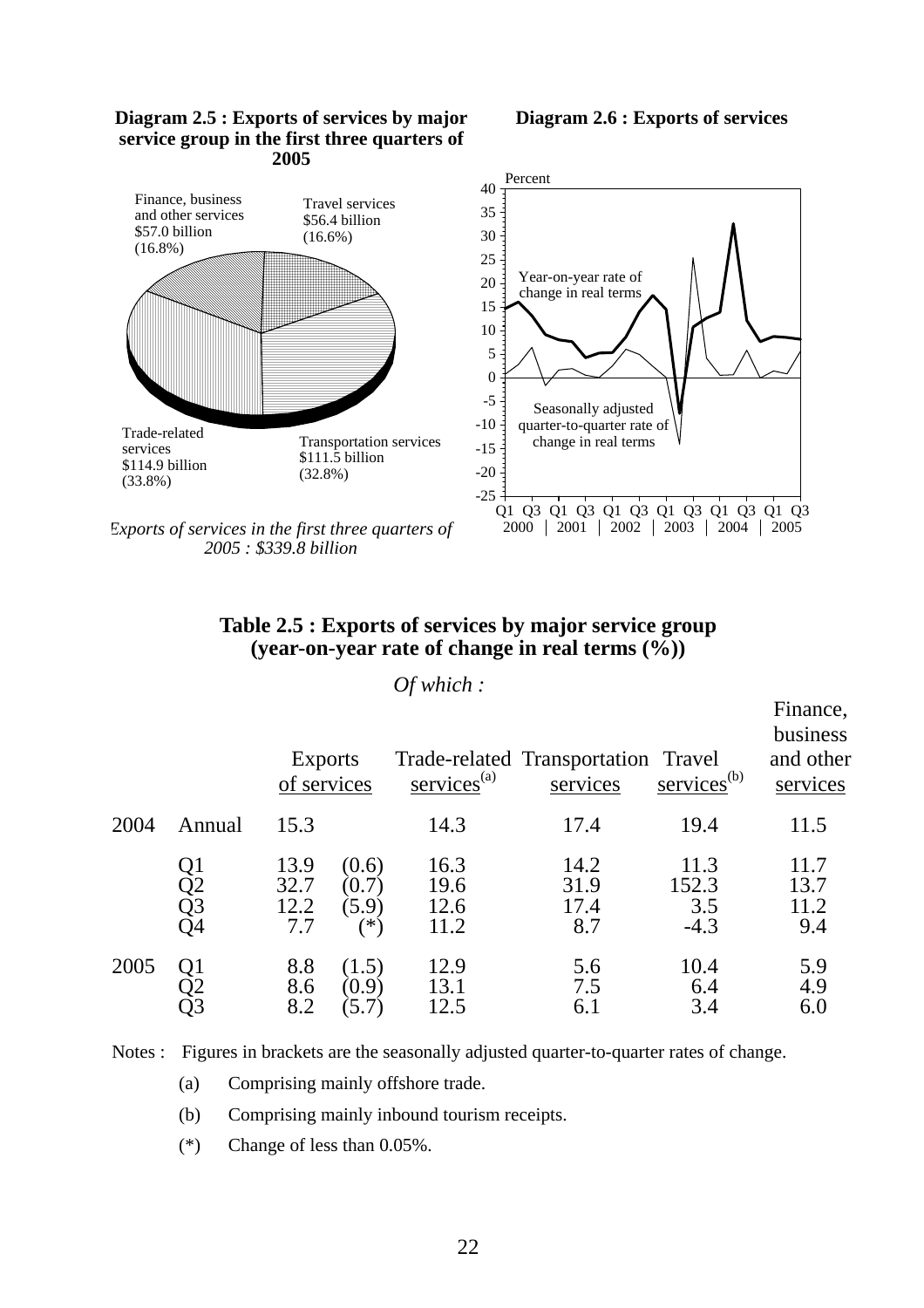### *Imports of services*

2.7 *Imports of services* showed a 3.7% increase in real terms in the third quarter over a year earlier, following increases of 5.4% and 0.1% in the first and second quarters respectively. Imports of travel services resumed a slight increase in the quarter, after the decline in the second quarter which was nevertheless distorted by the difference in timing of Easter Holidays between 2004 and 2005. Meanwhile, imports of trade-related services and of transportation services continued to grow steadily, in tandem with the strong trade flows in the period. Imports of finance, business and other services also attained further growth, bolstered by an active financial market and the continued upturn in business activities.

#### **Diagram 2.7 : Imports of services by major ervice group in the first three quarters of 2005**



*Imports of services in the first three quarters of 2005 : \$180.9 billion*



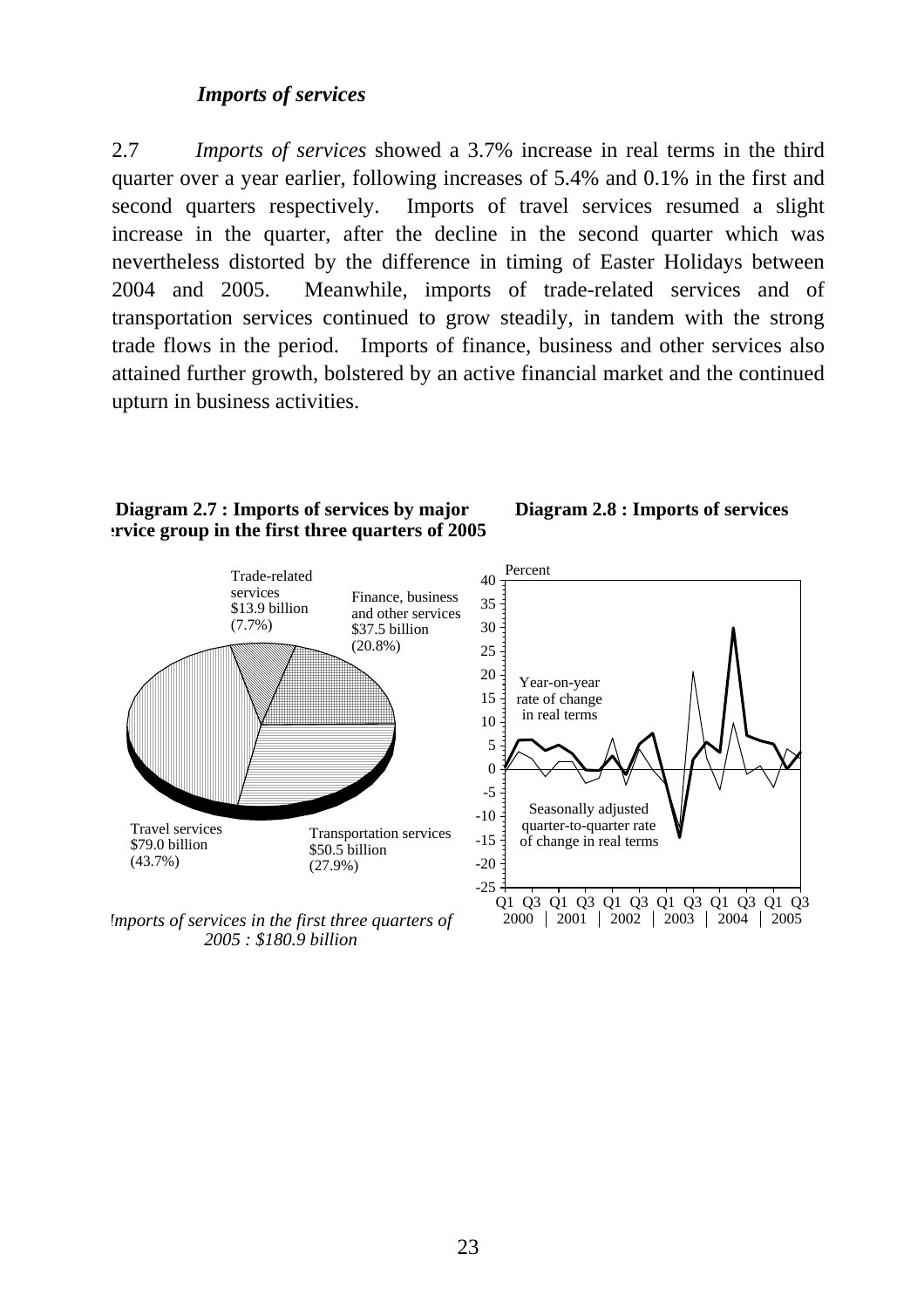|      |                      |                                                                     |                              | Finance,<br>business                     |                            |                          |  |
|------|----------------------|---------------------------------------------------------------------|------------------------------|------------------------------------------|----------------------------|--------------------------|--|
|      |                      | Imports<br>of services                                              | Travel<br>$s$ ervices $(+)$  | Transportation Trade-related<br>services | services                   | and other<br>services    |  |
| 2004 | Annual 10.7          |                                                                     | 10.6                         | 16.0                                     | 9.4                        | 5.3                      |  |
|      | Q1<br>Q2<br>Q3<br>Q4 | $(-4.3)$<br>3.6<br>(9.9)<br>30.0<br>7.2<br>$(-1.0)$<br>(0.8)<br>6.1 | $-2.1$<br>45.0<br>4.0<br>5.8 | 11.3<br>34.6<br>13.7<br>8.1              | 11.3<br>14.5<br>7.8<br>6.4 | 4.9<br>6.2<br>6.0<br>4.5 |  |
| 2005 | Q1<br>Q3             | $(-3.8)$<br>5.4<br>(4.4)<br>0.1<br>3.7<br>(2.3)                     | 5.7<br>$-6.9$<br>0.3         | 7.3<br>5.8<br>6.5                        | 8.0<br>8.2<br>7.7          | 1.8<br>5.1<br>5.9        |  |

# **Table 2.6 : Imports of services by major service group (year-on-year rate of change in real terms (%))**

Notes : Figures in brackets are the seasonally adjusted quarter-to-quarter rates of change.

(+) Comprising mainly outbound travel spending.

#### **Visible and invisible trade balance**

2.8 There was a surplus of \$51.5 billion in the combined visible and invisible trade balance in the third quarter of 2005, equivalent to 7.5% of the total value of imports of goods and services. These were considerably larger than the corresponding figures of \$41.2 billion and 6.7% in the third quarter in 2004. Thus, the expansion in trade surplus, a reflection of Hong Kong's external competitiveness, continues to provide strong impetus to Hong Kong's economic growth.

|      |                      | Total exports                    |                                | <b>Imports</b>                   |                              | Trade balance                          |                              |                              |
|------|----------------------|----------------------------------|--------------------------------|----------------------------------|------------------------------|----------------------------------------|------------------------------|------------------------------|
|      |                      | Goods                            | Services                       | Goods                            | Services                     | Goods                                  | Services                     | Combined                     |
| 2004 | Annual               | 2,027.0                          | 421.9                          | 2,099.5                          | 233.8                        | $-72.5$                                | 188.1                        | 115.6                        |
|      | Q1<br>Q2<br>Q3<br>Q4 | 434.4<br>497.9<br>546.7<br>548.0 | 97.0<br>96.0<br>112.6<br>116.3 | 467.2<br>527.3<br>555.2<br>549.7 | 53.2<br>55.9<br>62.9<br>61.8 | $-32.8$<br>$-29.4$<br>$-8.5$<br>$-1.8$ | 43.9<br>40.0<br>49.7<br>54.6 | 11.0<br>10.6<br>41.2<br>52.8 |
| 2005 | Q1<br>Q3             | 479.1<br>555.4<br>614.6          | 108.1<br>107.3<br>124.4        | 498.8<br>575.0<br>621.6          | 57.5<br>57.4<br>65.9         | $-19.7$<br>$-19.6$<br>$-6.9$           | 50.6<br>49.9<br>58.4         | 30.9<br>30.3<br>51.5         |

#### **Table 2.7 : Visible and invisible trade balance (\$ billion at current market prices)**

Note : Figures may not add up exactly to the total due to rounding.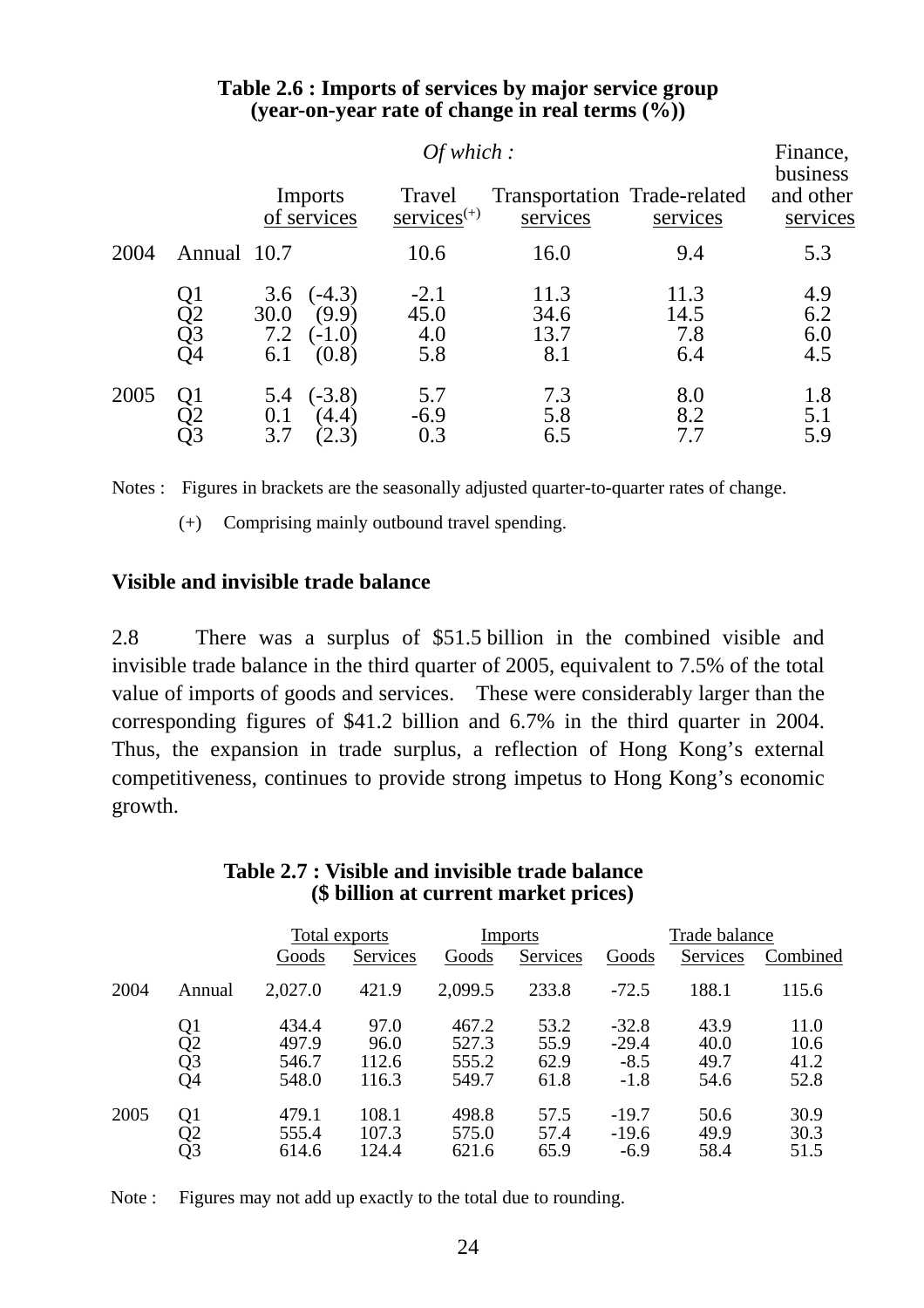# **Trade policy and other developments**

2.9 As a small open economy, the external sector has played an important and substantive role in Hong Kong's economic development. Hong Kong's pro-market economic policy, by facilitating the flows of goods, services, people and capital, has contributed significantly to the vibrancy of the external sector. The rapid growth and development of the Mainland economy has provided ample opportunities for Hong Kong's external sector as well as the overall economy. To reinforce the niche position of Hong Kong as a trading and logistics hub in the region and to strengthen Hong Kong's external sector further, it is important that Hong Kong can seize the opportunities to leverage on the Mainland and at the same time engage itself globally.

2.10 Following the Eighth Plenary of the Hong Kong/Guangdong Co-operation Joint Conference held in late September, co-operation between Hong Kong and Guangdong will be stepped up further in several key areas. Agreement was reached to enhance the efficiency of land-based cargo flow by relaxing the "one-truck one-driver" requirement and extending the duration of the cross-boundary joint venture contract of cross-boundary freight vehicles. Consensus was also reached to better utilise the CEPA framework to help Hong Kong enterprises to set up operations in Guangdong, and to assist Guangdong enterprises to set up operations in Hong Kong and to use Hong Kong as a platform for tapping the overseas markets. The two places also agreed to broaden the co-operation within the Pan-PRD region, particularly in infrastructure development. Strengthening economic co-operation between Hong Kong and Guangdong will create a win-win situation for the two places.

2.11 On 18 October, an agreement on liberalisation measures under the third phase of the Mainland and Hong Kong Closer Economic Partnership Arrangement (CEPA III) was reached. The Mainland will give all products of Hong Kong origin tariff free treatment starting from 1 January 2006. On trade in services, 23 new liberalisation measures spreading across ten sectors will be introduced. These additional measures, on top of the substantial measures provided under CEPA I and II, will offer new business opportunities on the Mainland for Hong Kong enterprises and professionals and enhance Hong Kong's attractiveness to overseas investors.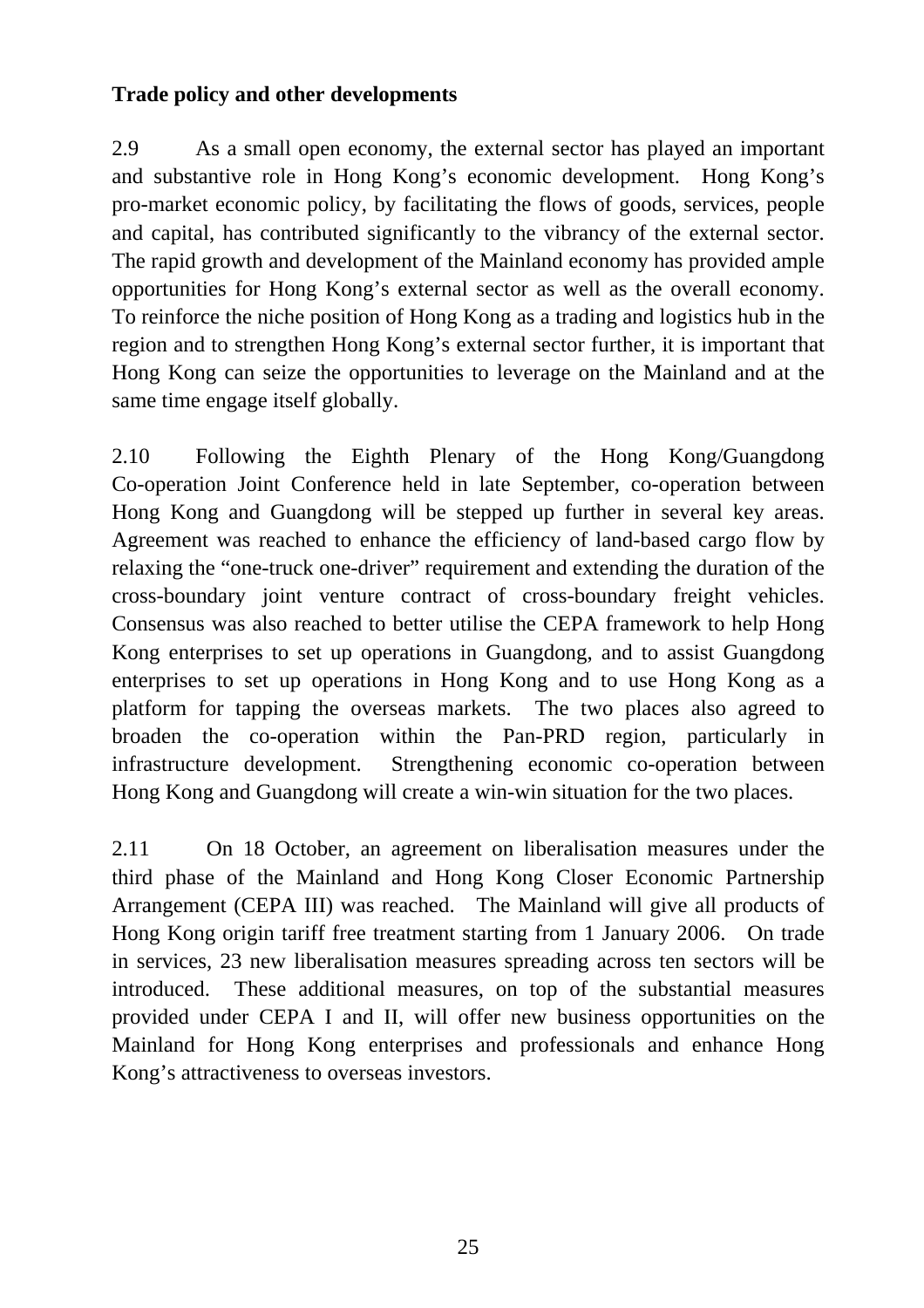# **Notes :**

- (1) Estimates of price changes for the trade aggregates are based on changes in unit values, which do not take into account changes in the composition or quality of the goods traded, except for some selected commodities for which specific price indices are available. Changes in real terms are derived by discounting the effect of price changes from changes in the value of the trade aggregates.
- (2) Re-exports are those goods which have previously been imported into Hong Kong and are subsequently exported without having undergone in Hong Kong any manufacturing processes which change permanently the shape, nature, form or utility of the goods.
- (3) On 8 November, China and the US reached an agreement on China's exports of textile and clothing (T&C) products to the US. The agreement sets the growth rates for 21 categories of T&C products at 10-15% in 2006, 12.5-16% in 2007 and 15-17% in 2008. In return, the US undertook to exercise restraints in application of safeguard measures on other T&C categories not covered in the agreement. The agreement helps reduce the uncertainty hanging over China's trade with the US.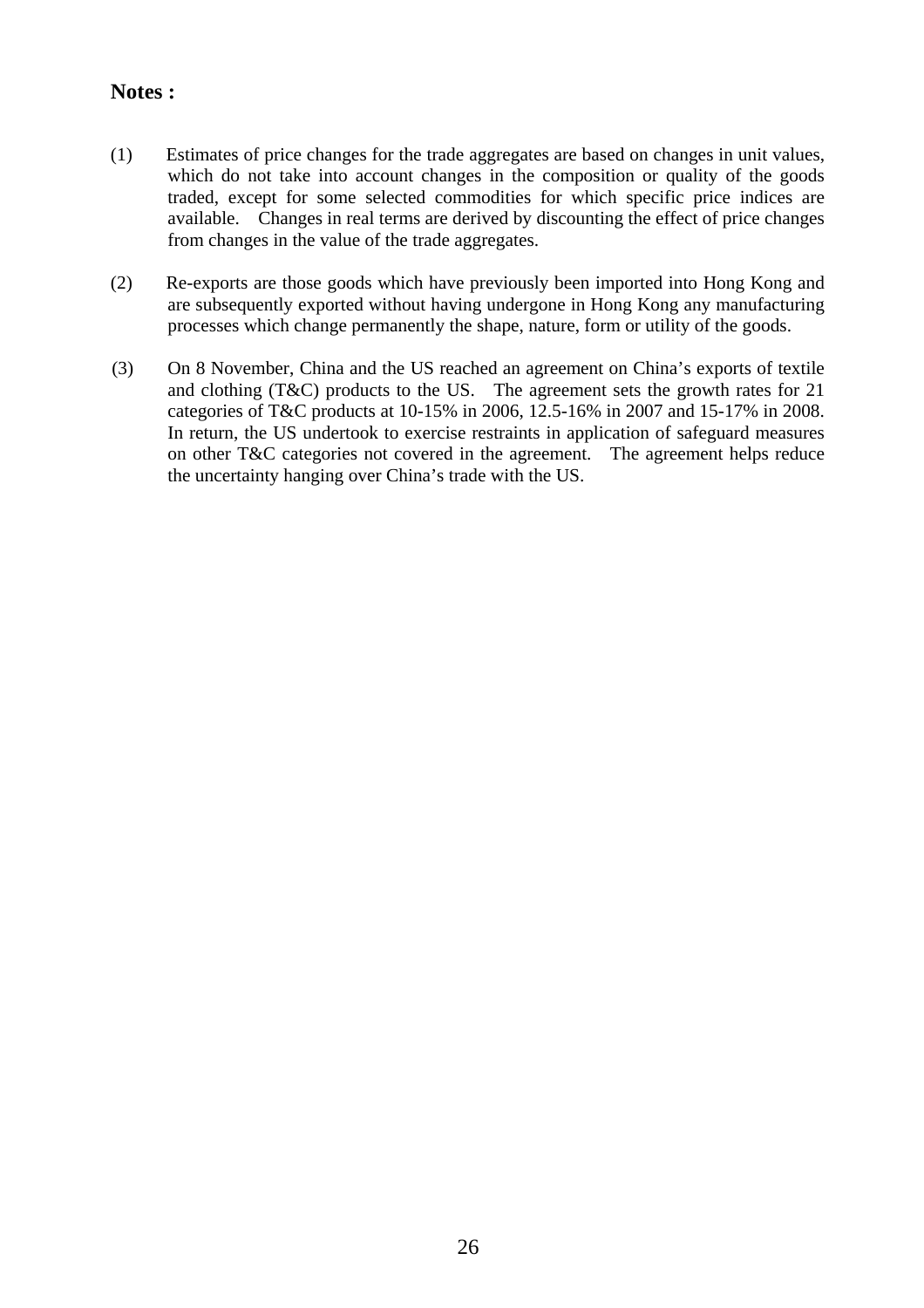# **CHAPTER 3 : DEVELOPMENTS IN SELECTED SECTORS**

# *Summary*

- <sup>z</sup>*The property market turned quieter in recent months largely under the impact of further interest rate hikes. This represented a consolidation from the earlier hectic situation. Overall property prices met with moderation pressure, though the adjustment was mild as the longer-term market outlook stayed positive.*
- Inbound tourism gathered further strength so far this year, mainly *underpinned by a distinct pick-up in visitor arrivals from long-haul markets and Southeast Asia. The opening of Hong Kong Disneyland in September, and extension of the Individual Visit Scheme to four more Mainland cities as from November, fostered development of the tourism sector.*
- *The logistics sector generally continued to fare well, benefiting from buoyant trade flows and on-going upgrading of efficiency in this sector. The performance of activities related to air freight was particularly remarkable.*
- <sup>z</sup>*Advancement of port facilities in the Pearl River Delta region has enhanced the global competitiveness of the region, from which Hong Kong has benefited in different ways. Instead of focusing only on the competition aspect, attention should be broadened to the complementarity that can be built under the evolving structure of comparative advantages in South China.*
- <sup>z</sup>*The Policy Address announced by the Chief Executive in October 2005 re-affirmed the policy commitment towards promotion of cultural and creative industries, and introduced further measures to facilitate development on this front.*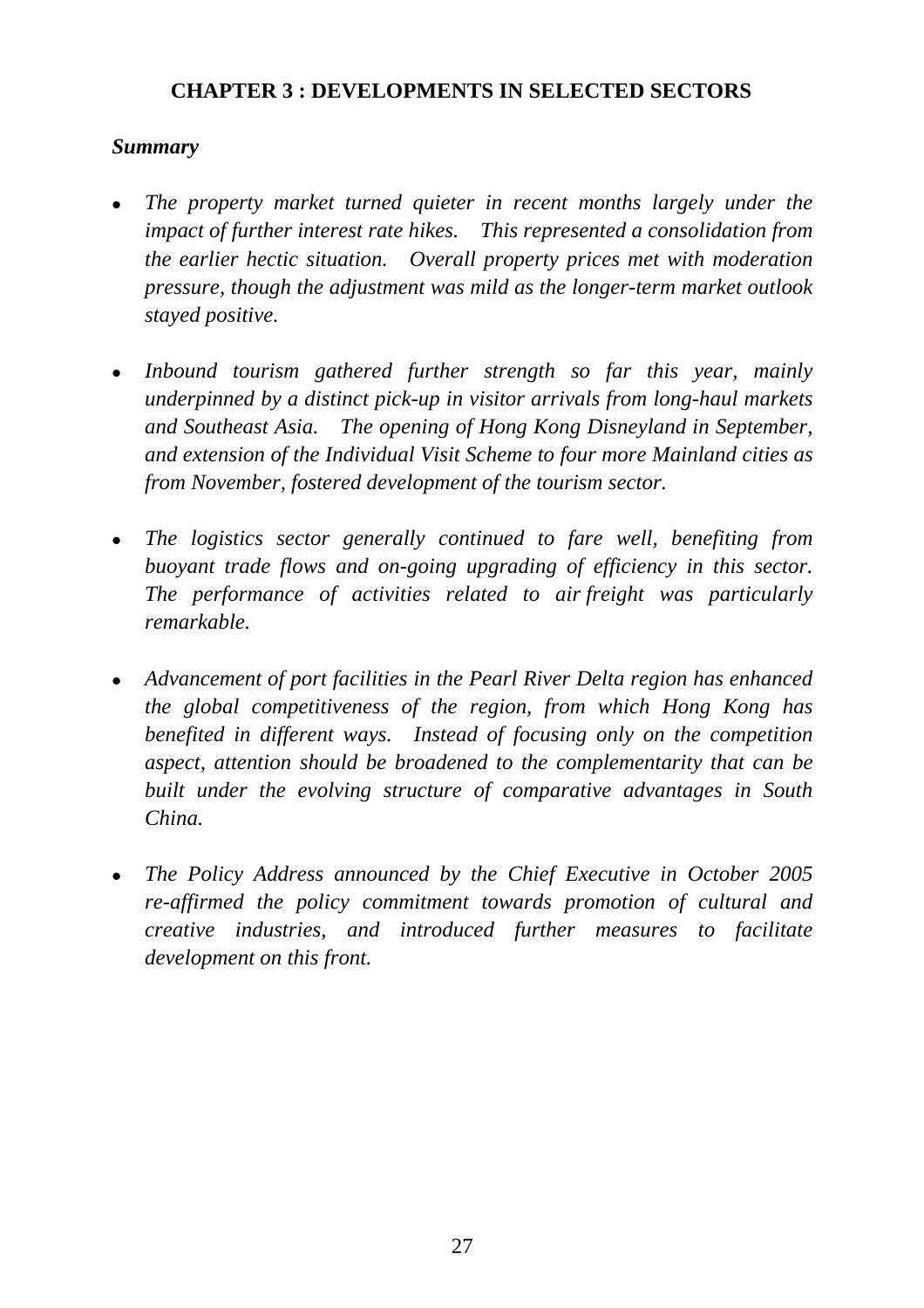# **Property**

3.1 The property market as a whole turned quieter in recent months, representing a consolidation from the hectic situation earlier this year. The consolidation was particularly apparent for residential property, as acquisition interest was curbed by the further hike of 1.75 percentage points in the best lending rate by major banks from July to early November. Overall property prices met with moderation pressure, though the adjustment was mild as the longer-term market outlook stayed positive. The leasing market continued to improve steadily in overall terms, underpinned by progressive pick-up in end-user demand.

3.2 In the sales market for *residential property*, activities slowed distinctly since June 2005, as sentiment turned more cautious upon the earlier price surge, successive interest rate rises, and moves by some banks to claw back more attractive mortgage packages. Although the favourable results of the land auction in late September stimulated somewhat primary sales, the secondary market remained quiet more recently. On a quarter-to-quarter comparison, flat prices reverted to decline by 2% in the third quarter of 2005, with the decrease being concentrated in the small to medium sized flats. Concurrently, flat rentals moved up steadily by 3% along with sustained improvement in leasing demand.

3.3 On *non-residential properties,* trading activities likewise cooled off in recent months under the impact of higher interest rates, except for industrial property of which investment demand was buoyed by high rental yields and desire to convert the premises into commercial uses. In the third quarter of 2005, prices of flatted factory space and office space rose at moderated paces of 5% and 3% respectively quarter-to-quarter, while prices of shopping space eased back by 3%. Regarding the leasing activities, rentals of office space and shopping space picked up further amidst solid end-user demand, by 9% and 1% respectively in the third quarter. Concurrently, rentals of flatted factory space held stable as leasing activities remained quiet.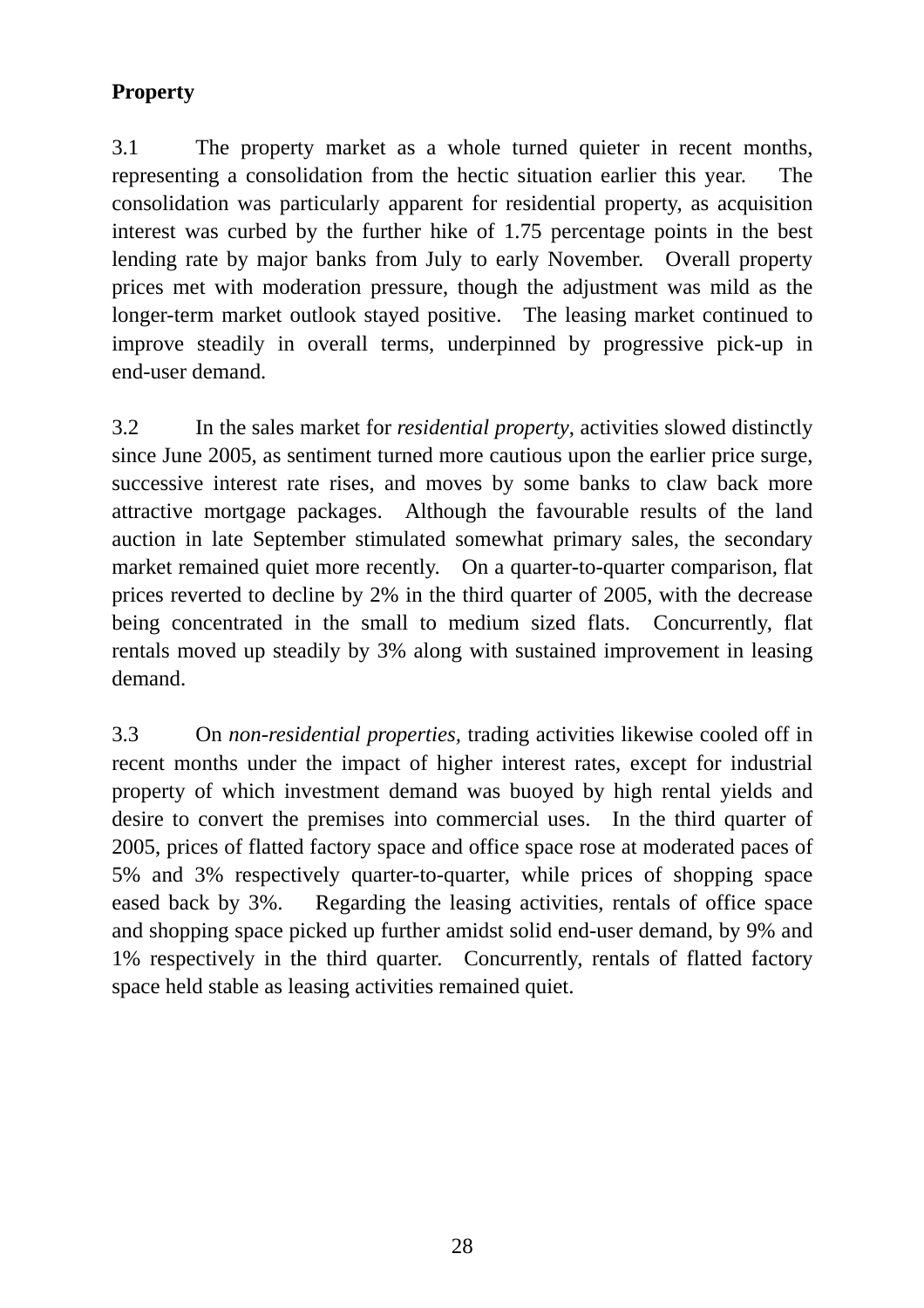

Note : See Table 14 of the Statistical Appendix for detailed figures on prices and rentals for all major types of property.





Note : See Table 13 of the Statistical Appendix for details.

3.4 On the supply of new property, *completions* of properties stayed on a moderating trend, reflecting the lagged impact of slack building activities in the earlier years. In the first nine months of 2005, completions of private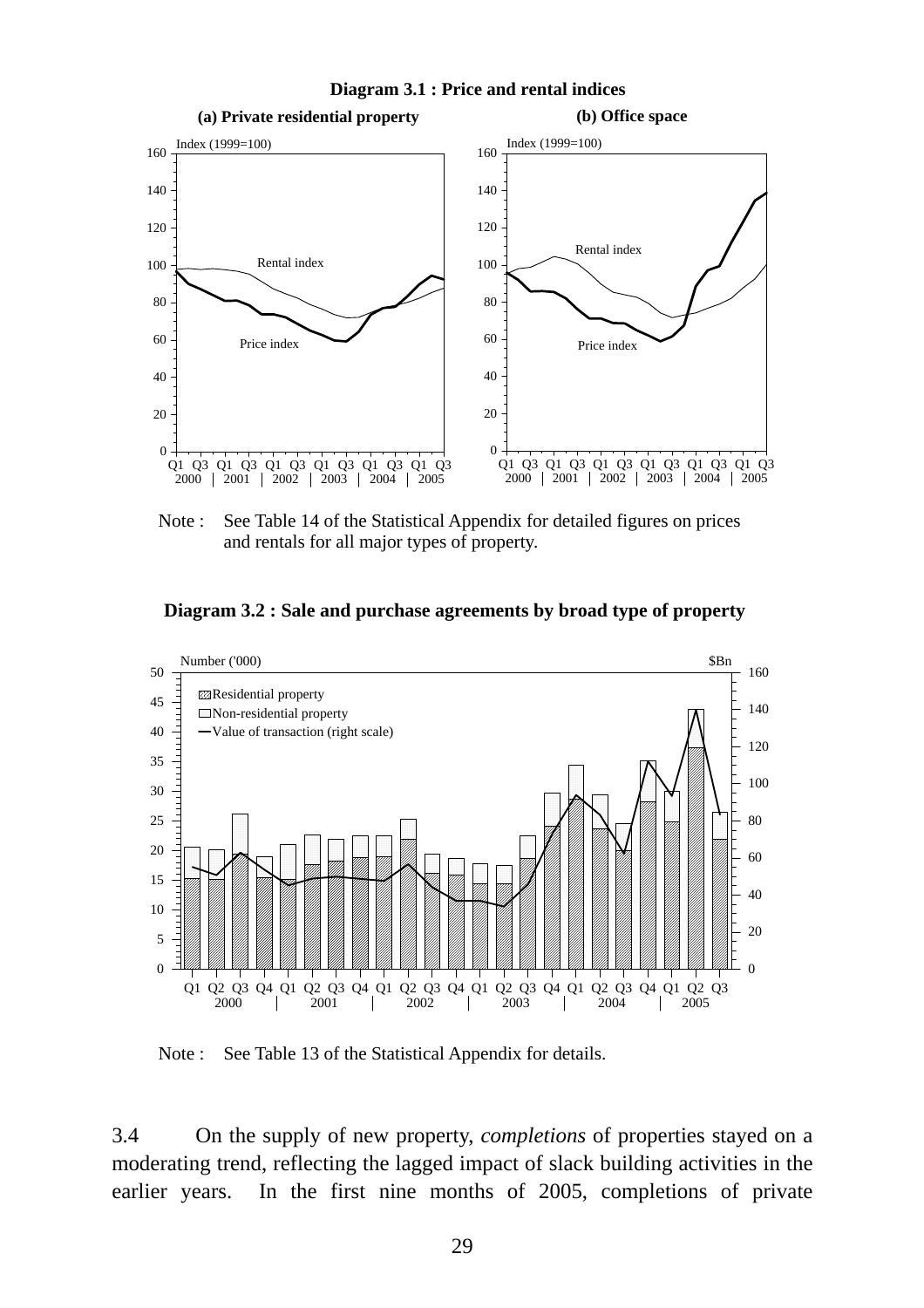residential flats fell by 17% over a year earlier to 15 800 units. Yet it is estimated that the supply of new private residential flats can be quite substantial at more than 70 000 units in the next two to three years, after considering the residential units being constructed but not yet sold by pre-sale, unsold units of completed projects, and other potential sources of new supply. Regarding non-residential properties, completions plummeted by 81% in the first nine months of 2005, with the decrease being concentrated in office and shopping spaces.





3.5 On 6 September 2005, the Supervisory Group on Divestment of the Housing Authority (HA) decided to re-launch the global offering of units in The Link Real Estate Investment Trust (The Link REIT) for the divestment of HA's retail and carpark facilities<sup> $(1)$ </sup>. Details of the expected timetable for the global offering and the Hong Kong public offering of units in The Link were announced on 13 November 2005. In essence, the Hong Kong public offering opened on 14 November and closed at noon, 17 November. Listing of the units in The Link REIT on the Stock Exchange of Hong Kong is scheduled to commence on 25 November 2005.

# **Land**

3.6 In August 2005, three residential sites totalling 2.80 hectares were successfully triggered by developers for sale from the 2005/06 Application List. Response to the land auction for the three sites held on 27 September was favourable, with prices fetched exceeding the trigger prices by 53-70%.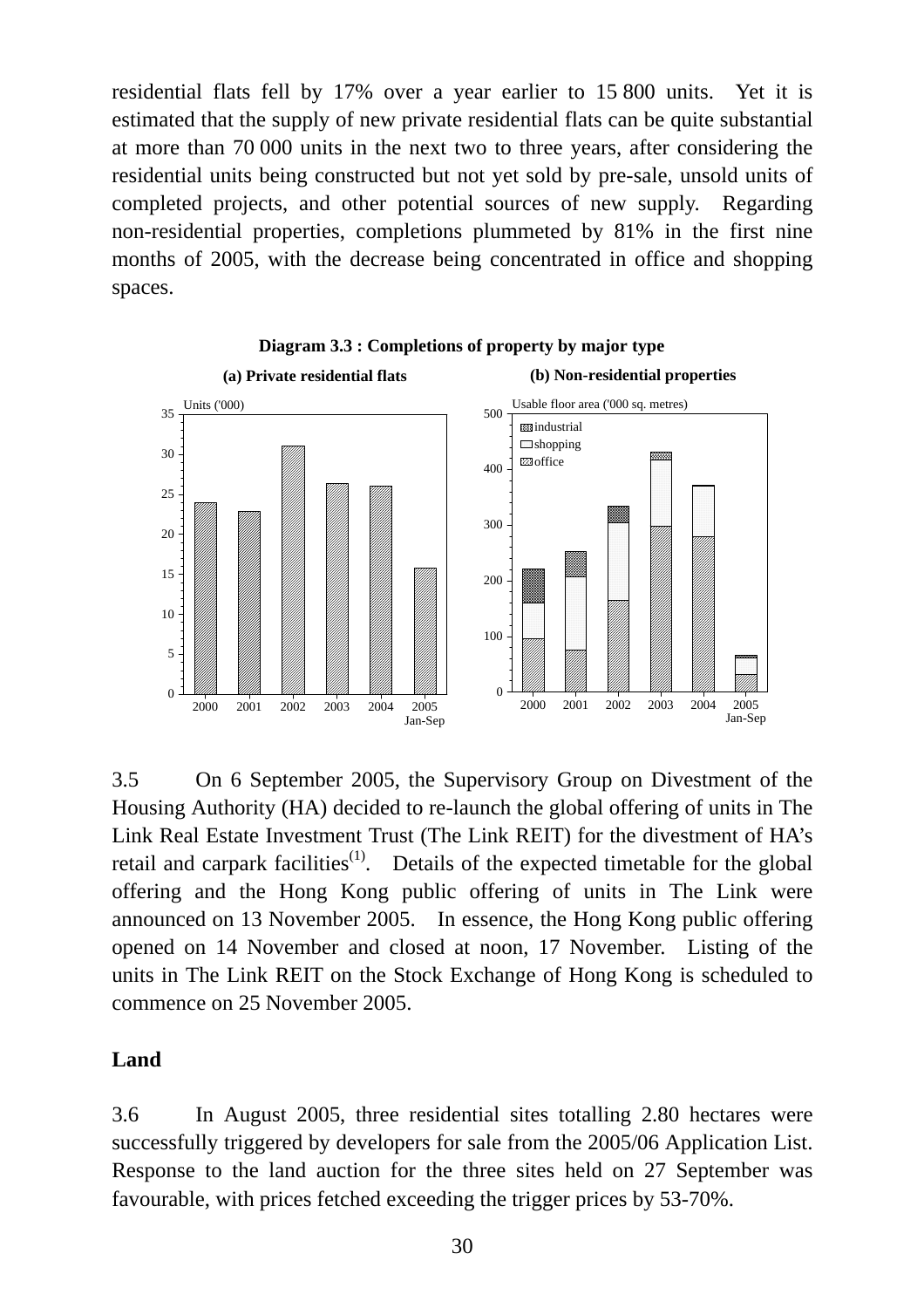# **Tourism**

3.7 Inbound tourism gathered further strength, with the number of *incoming visitors* rising further by 8% in the first nine months of 2005 over a year earlier. The increase was mainly driven by buoyant arrivals from long-haul markets and Southeast Asia. Meanwhile, arrivals from the Mainland continued to increase, albeit at a moderated pace.

3.8 The robust performance of inbound tourism in recent years has been underpinned by the increase in visitor arrivals from the Mainland, in particular after the implementation and progressive expansion of the Individual Visit Scheme (IVS) since July 2003. Currently, IVS visitors constitute more than 40% of incoming visitors from the Mainland. With effect from November 2005, IVS has been extended further to Chengdu, Jinan, Shenyang and Dalian, bringing the total number of Mainland cities covered by the Scheme to 38.

3.9 In order to maintain its position as a premier destination for tourists around the world, Hong Kong has been investing heavily in developing world-class tourism infrastructures. The opening of Hong Kong Disneyland on 12 September 2005 marked a milestone in this respect. Two other major infrastructure projects, namely Ngong Ping 360 and Hong Kong Wetland Park, are in the pipeline for target completion in 2006. In October 2005, the Executive Council endorsed the redevelopment plan for the 28-year-old Ocean Park. The redevelopment is targeted for completion in two phases by end-2008 and 2010 respectively.



Note : Figures in brackets are the respective shares in the total number of incoming visitors.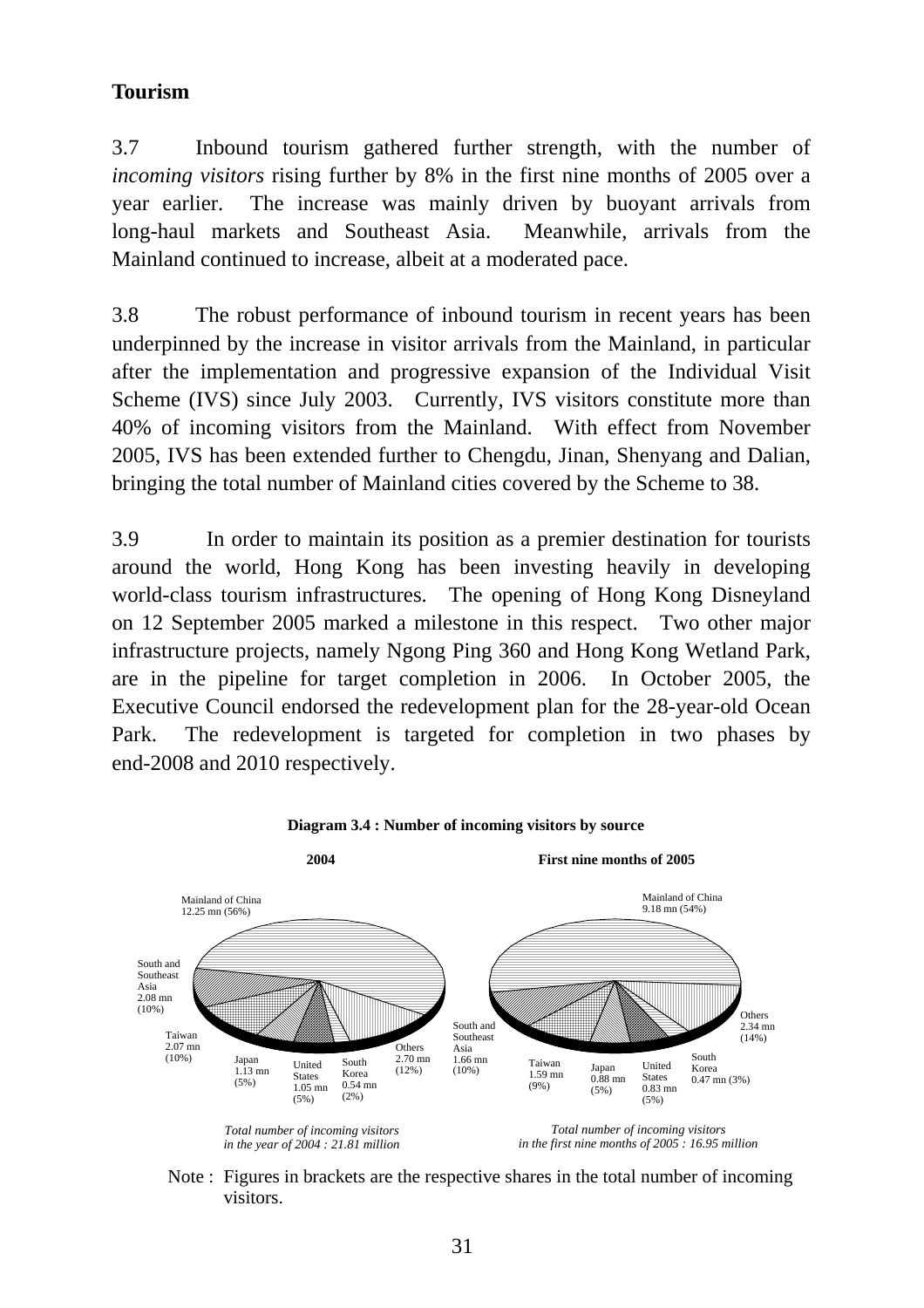## **Logistics**

3.10 The logistics sector in overall terms continued to fare well so far in 2005, underpinned by buoyant trade flows and on-going upgrading of efficiency in this sector. The growth was more apparent for activities related to air freight, alleviating the impact of moderated growth in port freight. Currently, air freight and port freight likewise handle about one-third of Hong Kong's total trade (excluding transhipment) in value terms.

3.11 In recent years, air freight has benefited substantially from the rising proportion of high-value and time-sensitive items in the Mainland's external trade. With its world-class international connectivity and efficiency, the Hong Kong International Airport (HKIA) is often the preferred option for traders. In the first nine months of 2005, *air cargo* movements rose further by 10% year-on-year in volume terms. In view of the rapid development in airport facilities in the Mainland, HKIA has been seeking strategic partnership with other airports in the region to achieve complementarity and maintain its competitive edge.





3.12 On port cargo movement, *container traffic* handled by Hong Kong Port continued to rise, albeit at a moderated pace. The on-going structural shift from re-export trade to offshore trade via the Mainland ports still carried impact. In the first eight months of 2005, total container throughput in terms of Twenty-foot Equivalent Units (TEUs) increased by 1% year-on-year. In order to maintain the competitiveness of Hong Kong Port and the logistics sector at large, the Government has been working closely with the industry to

Note : (\*) Provisional figures.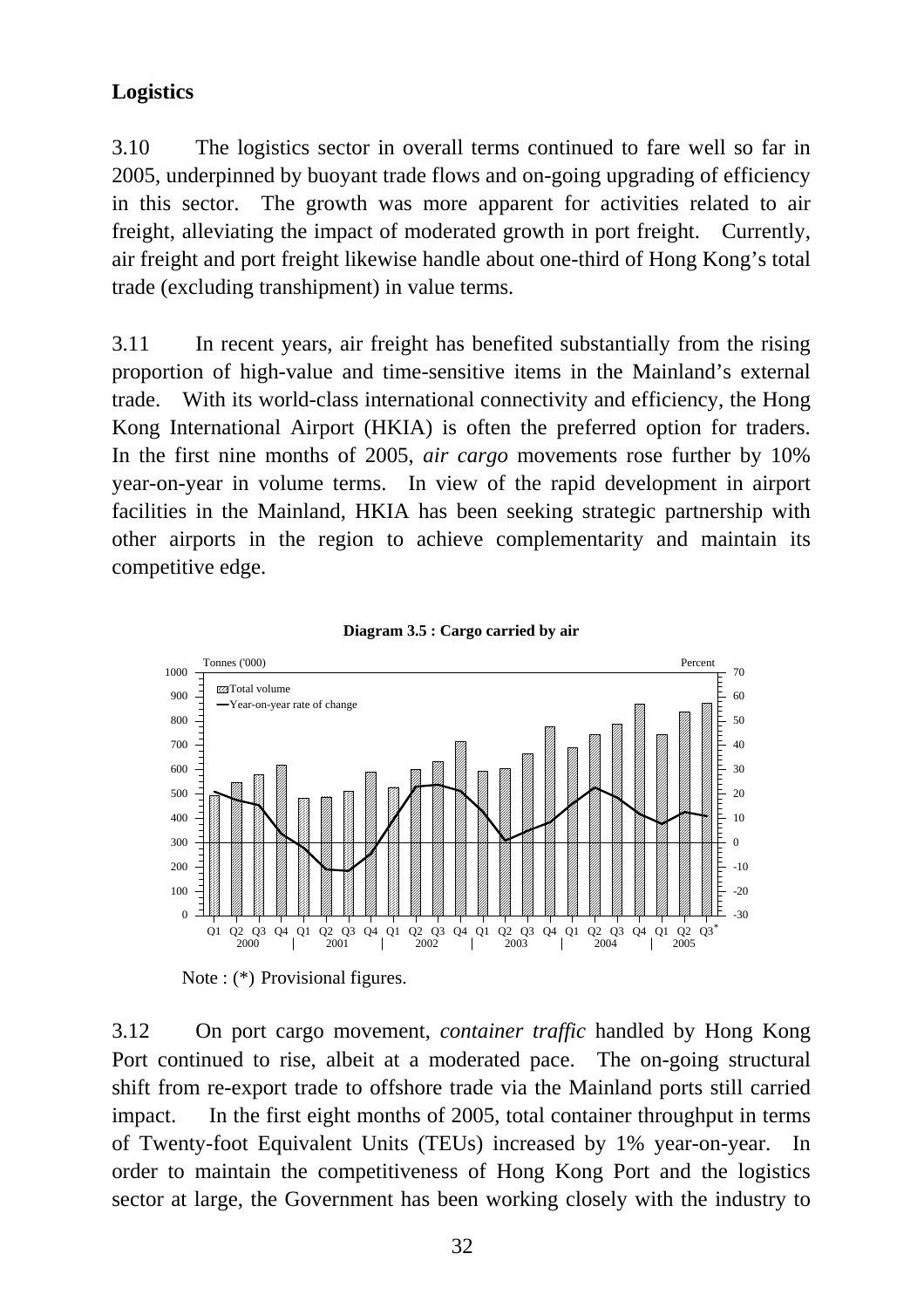implement initiatives recommended in the Study on Hong Kong Port – Master Plan 2020 and has initiated measures to strengthen physical connectivity with the Mainland, enhance the handling capacity of port facilities, and lower trucking cost through streamlined regulatory requirements (see **Box 3.1** for details).



**Diagram 3.6 : Container throughput**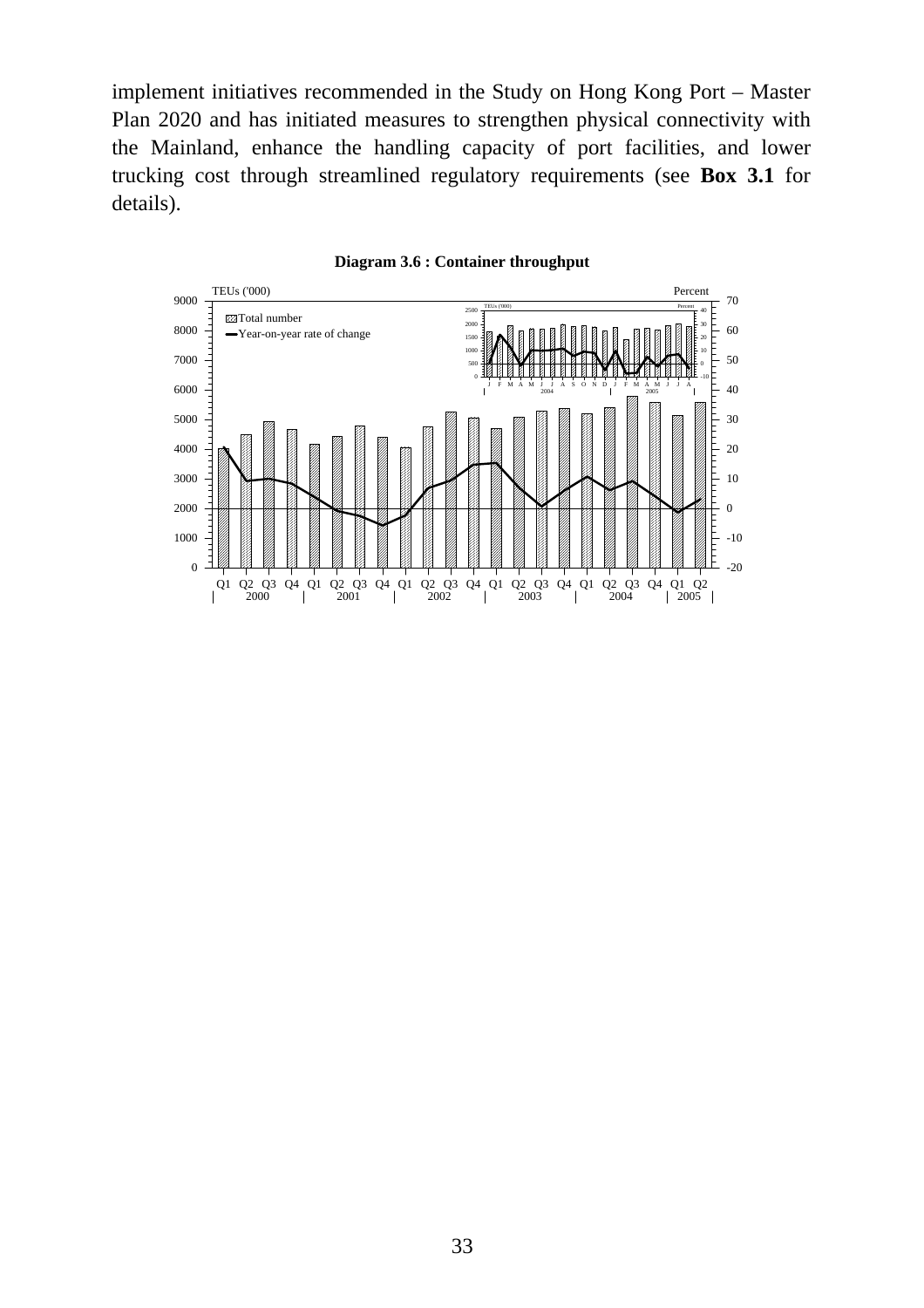## **Box 3.1**

## **Advancement of port facilities in the Pearl River Delta region : opportunities and challenges for Hong Kong**

There is often a misguided view that the rapid development of port facilities in the Pearl River Delta region (PRD) impedes competitiveness of Hong Kong, largely based on the observation that some port cargo movements are diverted from Hong Kong to other ports in the region. Yet from a wider perspective, more efficient port facilities in PRD are indeed beneficial to the Hong Kong economy on many aspects. Instead of confining the focus to competition and whether Hong Kong is poised to "lose out", attention should be broadened to the complementarity that can be built under the evolving structure of comparative advantages within the whole region of South China, and how Hong Kong can "move on" in response.

A direct way by which Hong Kong benefits is through the impetus to offshore trade, an increasingly popular trading mode around the world spurred by globalisation and advancement in supply chain management. Availability of efficient port facilities in PRD enables Hong Kong traders and manufacturers to enjoy greater flexibility in arranging cargo freight offshore for time and cost savings. Meanwhile, their operation bases in Hong Kong can focus on higher value-added activities such as merchanting, marketing, and logistics management. This restructuring process has contributed to a robust performance of the trading and logistics sector in Hong Kong over the past several years.

|                                                                                         | 2000 | 2004        |
|-----------------------------------------------------------------------------------------|------|-------------|
| Share of trading and logistics sector in GDP $(\%)$                                     | 23.8 | $27.4*$     |
| Share of merchanting and other trade-related services<br>in exports of services $(\% )$ | 31.0 | 34.7        |
| Value of goods involved in offshore trade <sup><math>+</math></sup> (\$Bn)              | 826  | $1.181^{#}$ |

- Notes : (\*) Preliminary estimate.
	- (+) Including here merchanting service only. Merchandising for offshore transaction is not covered as statistics before 2002 are not available.
	- (#) 2003 figure.

From another perspective, port is part of a wider cluster of activities that combine to sustain the prosperity of South China. More efficient ports and lower shipping costs in PRD enhance the global competitiveness of the whole region. To the extent that the region benefits, Hong Kong stands to share the fruit in many different ways, including more business opportunities with higher return in PRD, greater service demand from the region, and increased investment inflows across the boundary, etc. It is fundamentally not a zero-sum game by which other ports' gain automatically implies Hong Kong's loss.

Hong Kong's challenge is to keep pace with the emerging business opportunities in the region, strengthen integration with PRD, and maintain its position as the leading trading and logistics hub. In this connection, the Government has initiated various measures to foster the integral development of trading and logistics services. As far as the port sector is concerned, a package of initiatives is recommended in the Study on Hong Kong Port – Master Plan 2020 to enhance Hong Kong's port competitiveness. The Government has been working closely with the industry to take forward the recommendations. The progress of the initiatives is summarised below :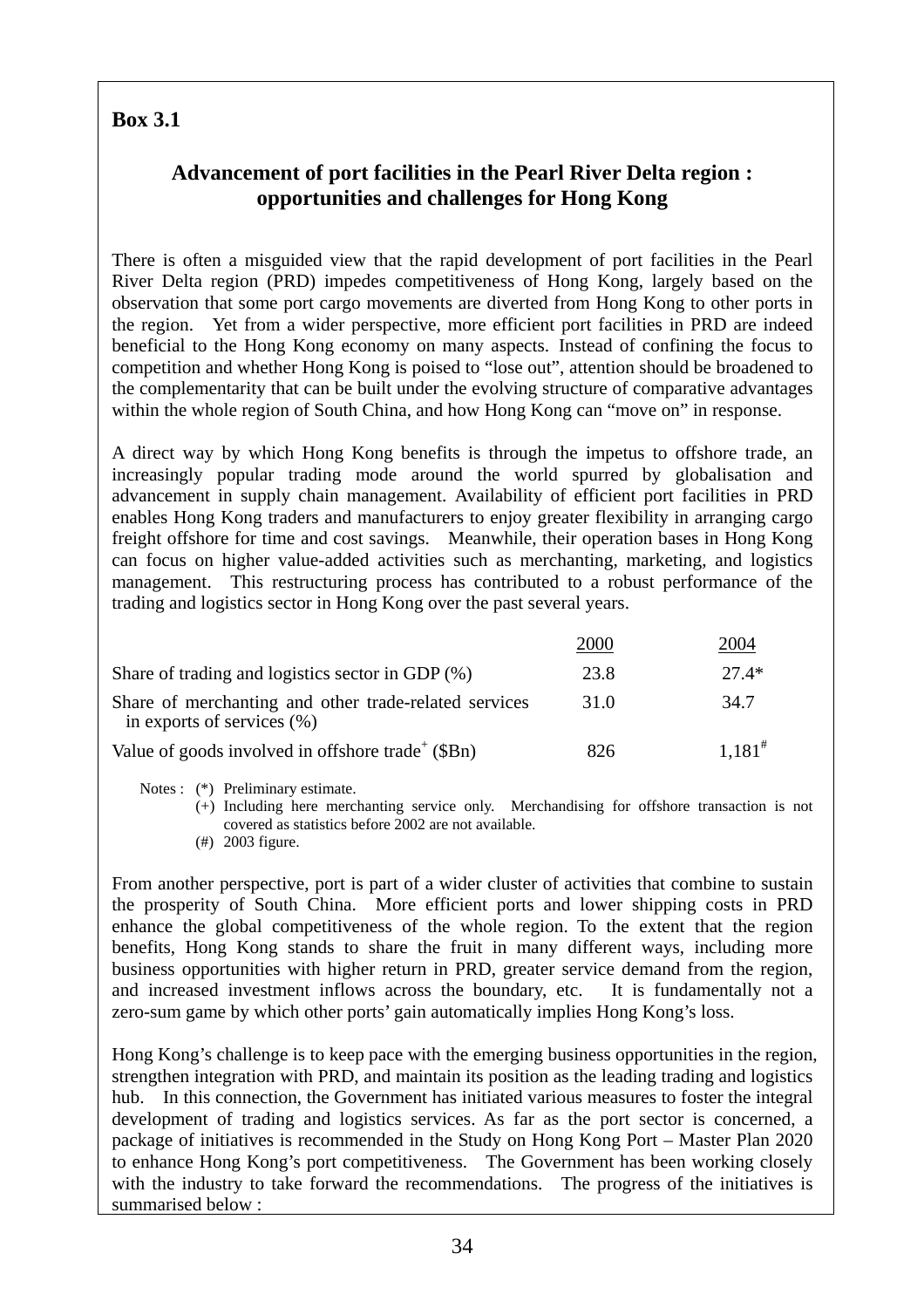#### **Box 3.1 (cont'd)**

- (i) *Trucking cost* Following the discussion with the Guangdong authorities, the "4-up-4-down" rule and "1-truck-1-driver" rule have been relaxed, and the validity period of licenses for operating cross-boundary trucking business has been increased from three to six years<sup> $(2)$ </sup>. The Guangdong authorities have also agreed to extend customs operating hours progressively according to the cargo volume and practical needs of different regions.
- (ii) *Port fees and charges* The Government will streamline the port procedures, reduce port fees and charges, and increase the mid-stream cargo handling capacity through establishing more service anchorages, with a view to attracting more river trade cargoes and ocean-going vessels to Hong Kong. These measures will be implemented in early 2006 upon completion of the necessary legislative procedures.
- (iii) *Terminal handling charge (THC)* The Government will continue to facilitate dialogue among relevant parties with the aim to enhancing the transparency of THC and its determining mechanism.
- (iv) *Port productivity* The Government is providing planning support to container port operators and assisting them in implementing changes to land and transport infrastructure. Suitable adjacent port back-up land will be made available to meet port operational needs. The first batch of land is expected to be rolled out by end-2005.
- (v) *Improvement to transport infrastructure* To facilitate flow of goods across the boundary, a new bridge connecting Lok Ma Chau/Huanggang dedicated for goods vehicles has been commissioned in January 2005, and the Hong Kong-Shenzhen Western Corridor will be opened in mid-2006. In addition, the Stonecutters Bridge connecting Container Terminal 9 with other terminals in Kwai Chung will be completed by 2008.

Apart from the port, the airport is becoming increasingly important in the logistics industry for handling a rising proportion of high-value and time-sensitive items in cargo movement. To a certain extent, this signifies that Hong Kong is moving up the value chain. In recent years, the Airport Authority has been actively seeking out strategic partnerships with the individual Mainland airports, with a view to strengthening development and cooperation in logistics sectors of both sides.

On overall infrastructure planning, the Government will conduct an Ecology Study on northwestern Lantau to assess its environmental suitability for the development of Container Terminal 10, and work out the optimal timing for construction of the terminal based on the updated Port Cargo Forecasts study. Both studies are scheduled to commence before the end of 2005. Regarding the proposed Lantau Logistics Park, a detailed feasibility study is being conducted for target completion in the first half of 2006. Furthermore, the governments of Hong Kong, Guangdong and Macao are actively pursuing advance work on the Hong Kong-Zhuhai-Macao Bridge linking the west side of PRD.

To strengthen Hong Kong as the prime logistics information conduit, the Government will facilitate the launch of the Digital Trade Transportation Network in December 2005. The Network will provide an open, neutral and secure e-platform to facilitate information flow along the supply chain in an efficient, reliable and affordable manner.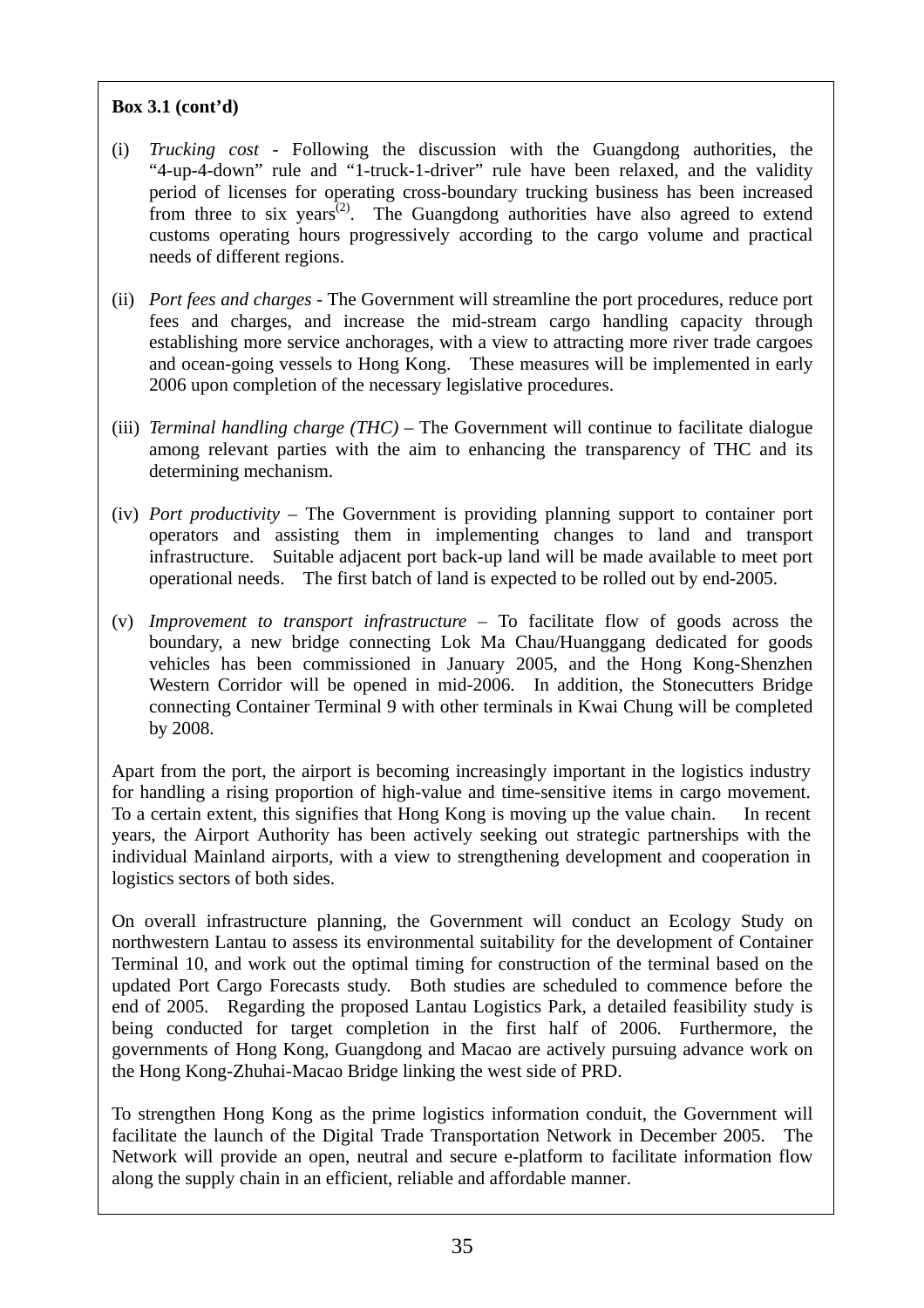## **Creativity and innovation**

3.13 The Policy Address announced by the Chief Executive in October 2005 re-affirmed the commitment of the Government to promote the cultural and creative industries. Through the Commission on Strategic Development, the Government would explore practical measures, including creating an enabling environment for commercialisation of creative ideas, and opening up more opportunities for exchanges and interplay among creative talent. Besides, the Government would continue to allocate resources to foster a rich variety of cultural and arts activities and to promote cultural and arts education. In order to strengthen the consultative framework for communication with the local film industry, a flagship of our creative industries, the Government has recently set up the Film Development Committee to take stock of the present state, opportunities and challenges facing the industry before charting a development course and drawing up a clear action plan. Furthermore, the Government would encourage the cultural sector and community organisations to study the major issues pertaining to the long-term development of the cultural and creative industries, and would be prepared to consider rendering assistance.

3.14 Recognising the value-added significance of creativity, the business sector in Hong Kong has devoted more resources to innovation activities in recent years. Latest survey findings showed that expenditure on scientific and technological innovation in the business sector increased markedly further by 26% to \$18.1 billion in 2004<sup>(3)</sup>. Besides, the business community was actively engaged in innovation activities in strategy and management, though the resources involved were not readily quantifiable.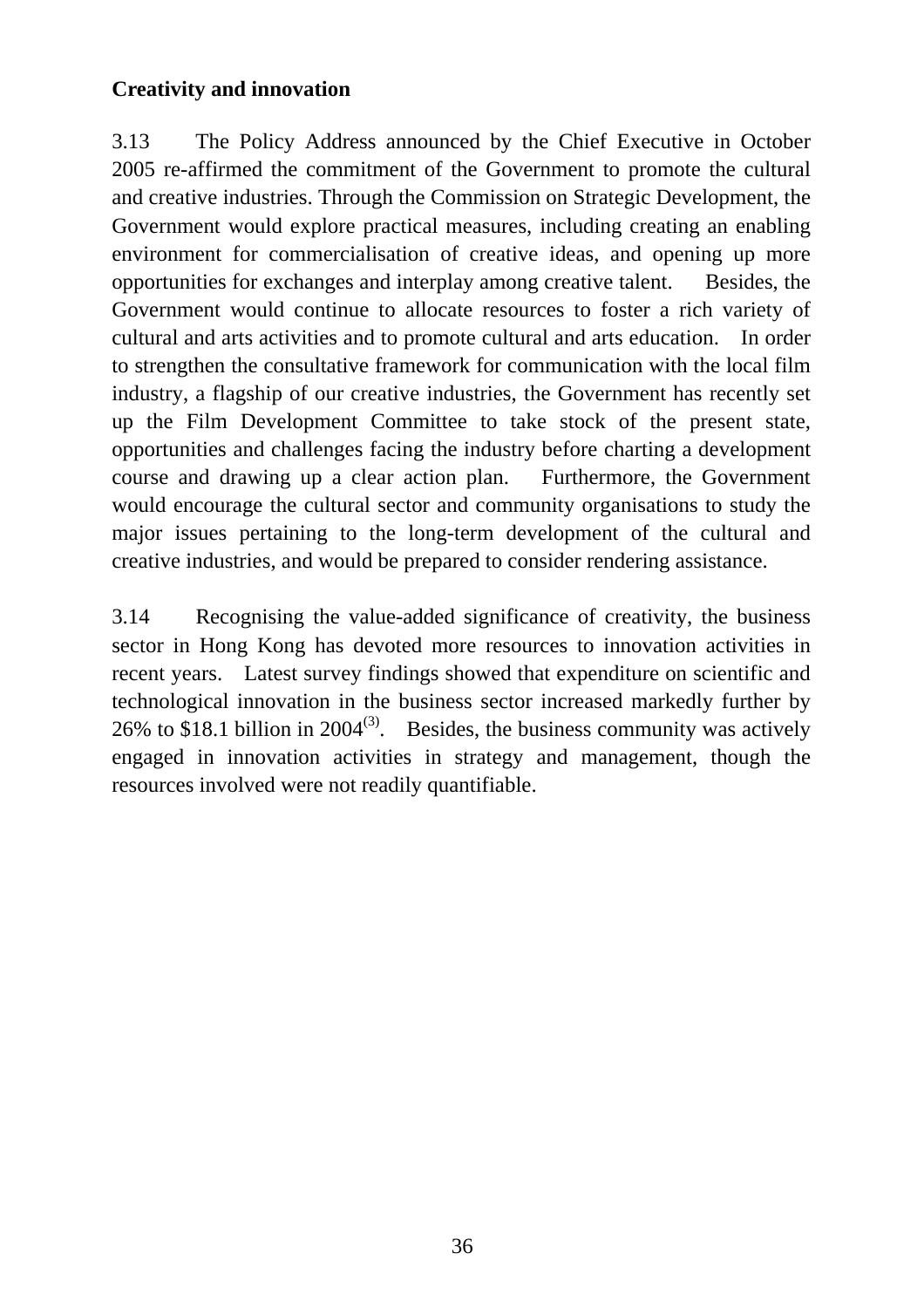#### **Diagram 3.7 : Expenditure on scientific and technological innovation in the business sector**



#### **Notes :**

- (1) The Housing Authority (HA) decided in July 2003 to divest its retail and car-parking (RC) facilities. This was to be implemented through the establishment of a Real Estate Investment Trust (namely The Link REIT) and its listing on the Stock Exchange of Hong Kong. The initial public offering of The Link REIT, originally scheduled to be launched in December 2004, was postponed as the judicial review challenge initiated by two citizens against HA's statutory power to divest its RC facilities could not reach finality before the scheduled listing date of The Link REIT. On 20 July 2005, the Court of Final Appeal unanimously ruled that the sale of the RC facilities by the HA to The Link REIT was within the capacity of the HA.
- (2) Since 1994, to facilitate supervision, the Mainland customs stipulated that each designated cross-boundary truck driver and his tractor, trailer and container had to depart for the Mainland and return to Hong Kong together. This "4-up-4-down" requirement has been partially relaxed as from 1 January 2005, allowing free combinations of tractor, trailer and container. On 28 September 2005, Hong Kong-Guangdong Cooperation Joint Conference announced that with immediate effect, the "1-truck-1-driver" rule was relaxed by allowing cross-boundary freight vehicles of Hong Kong-Guangdong joint venture enterprises to apply for back-up drivers in addition to the assigned drivers. The duration of the cross-boundary joint venture contracts for cross-boundary freight vehicles was also extended from three years to six years.
- (3) For details, see the Report on 2004 Annual Survey of Innovation Activities in the Business Sector published by Census and Statistics Department.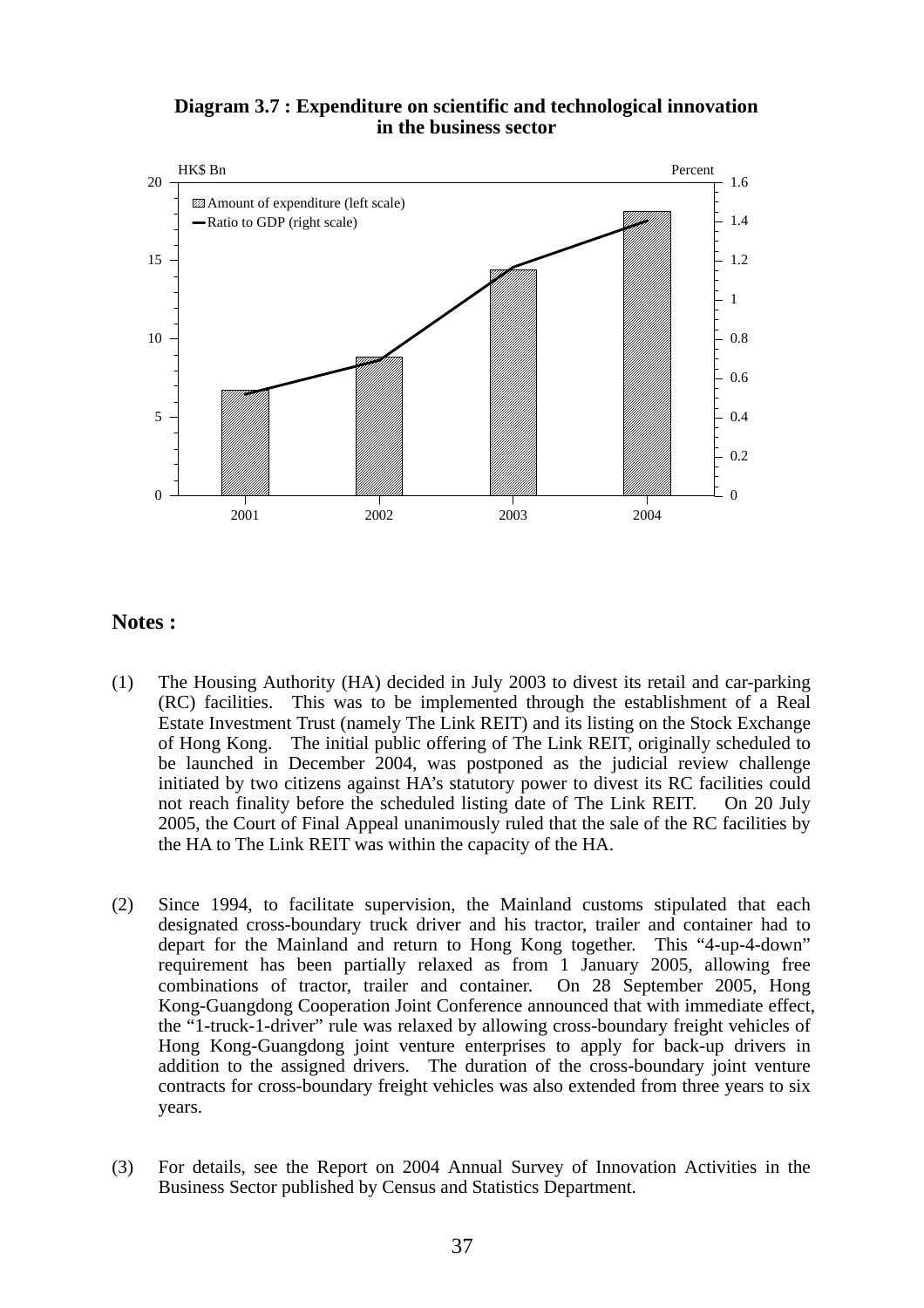## **CHAPTER 4 : THE FINANCIAL SECTOR#**

## *Summary*

- <sup>z</sup>*The financial sector in general continued to fare well in the third quarter of 2005, benefiting from the progressive pick-up in economic activities.*
- <sup>z</sup>*Although Hong Kong dollar interest rates rose further along with the US interest rate movement, credit demand of individual sectors kept growing steadily. Meanwhile, asset quality of the banking sector continued to improve.*
- <sup>z</sup>*The Chief Executive announced in his latest Policy Address that the Central People's Government had in-principle agreed to continue to expand the scope of renminbi business in Hong Kong. Details of the expansion were announced on 1 November and will be implemented in phases. Implementation of the expansion would further strengthen the financial link between the Mainland and Hong Kong to mutual benefit.*
- The stock market was generally buoyant in the third quarter of 2005, with *the Hang Seng Index closing at above 15 400 at end-September. Yet in October, the Index drifted lower in quieter trading as investment sentiment was undermined by increased worries over an extension of the US dollar interest rate up-cycle.*
- <sup>z</sup>*Other financial services and activities such as equity capital raising, fund management and insurance continued to show a healthy development.*

## **Interest rates, aggregate balance and exchange rates**

4.1 Hong Kong dollar interest rates continued to track closely with the movement of their US dollar counterparts in the third quarter of 2005. The Base Rate under the Discount Window operated by the HKMA was adjusted upward three times during the quarter by a cumulative total of 75 basis points to 5.25% at end-September, following the increases in the US Fed Funds Target

**\_\_\_\_\_\_\_\_\_** 

**<sup>(#)</sup> This chapter is jointly prepared by the Hong Kong Monetary Authority and the Economic Analysis Division.**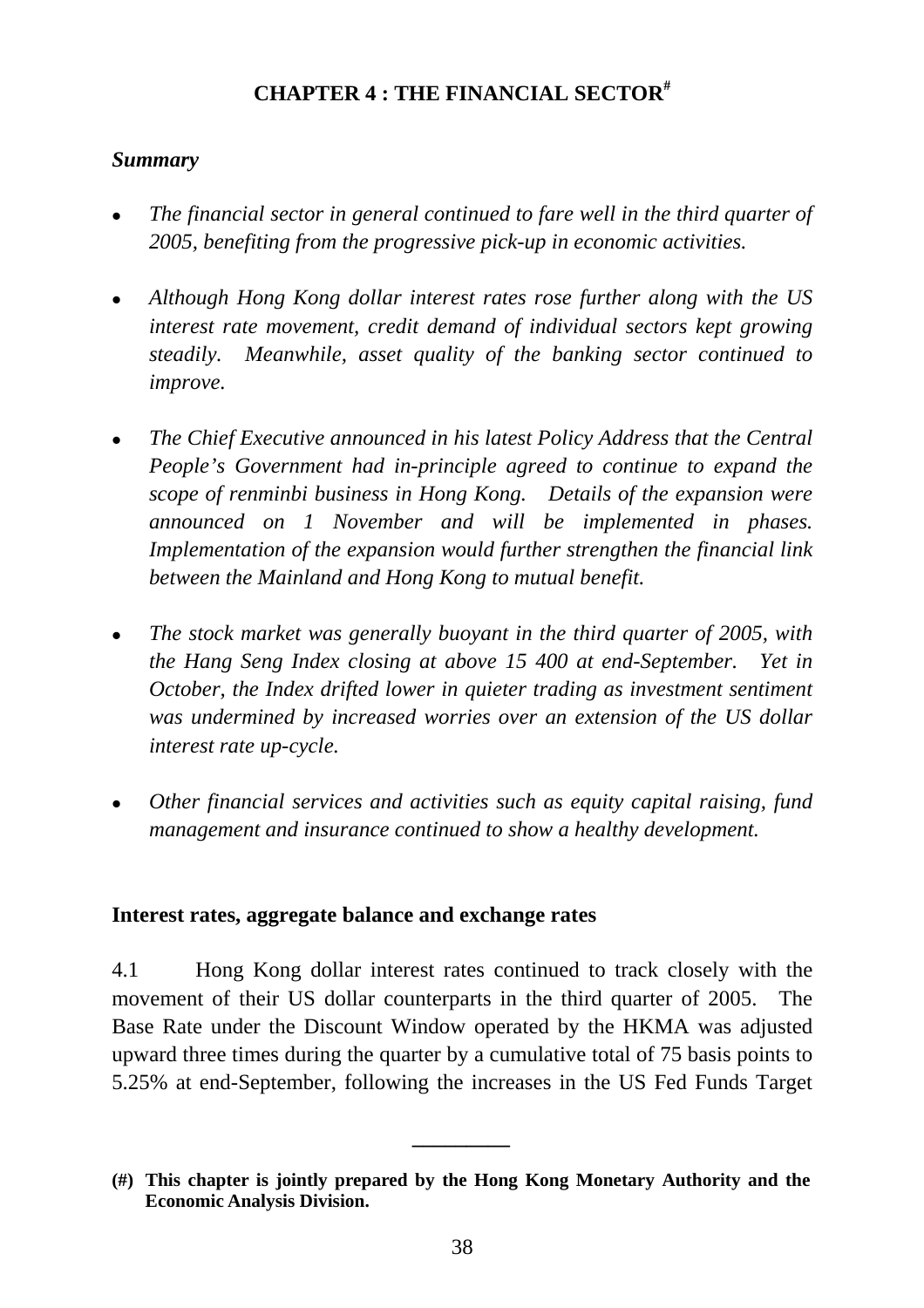Rate. Hong Kong dollar interbank interest rates, deposit rates as well as the best lending rate turned up accordingly. Furthermore, the spread between three-month HIBOR and the corresponding Euro-dollar deposit rate switched from a discount of 16 basis points at end-June to a premium of 7 basis points at end-September, reflecting the larger increases in Hong Kong dollar interest rates. Meanwhile, the Aggregate Balance hovered at around HK\$1.3 billion during most of the third quarter and closed the quarter at this level.



**Diagram 4.1 : Aggregate balance under Currency Board arrangements and interest rates**

4.2 In the third quarter of 2005, the Hong Kong dollar strengthened further against the US dollar. Following the People's Bank of China's announcement of a major reform in the renminbi (RMB) exchange rate regime on 21 July  $2005^{(1)}$ , the Hong Kong dollar appreciated slightly within the Convertibility Zone. The spot exchange rate of Hong Kong dollar against the US dollar closed at 7.7570 at end-September, compared with 7.7718 at end-June. Over the same period, the discount of the twelve-month Hong Kong dollar forward rate over the spot rate decreased from 280 pips (each pip equivalent to HK\$0.0001) to 80 pips.

4.3 Under the Linked Exchange Rate System, movements in the exchange rate of the Hong Kong dollar against other currencies follow closely those in the US dollar. As the US dollar strengthened against the Pound Sterling and Yen yet weakened against the Euro and the RMB from June to September 2005, the trade-weighted Nominal and Real Effective Exchange Rate Indices<sup>(2)</sup> of the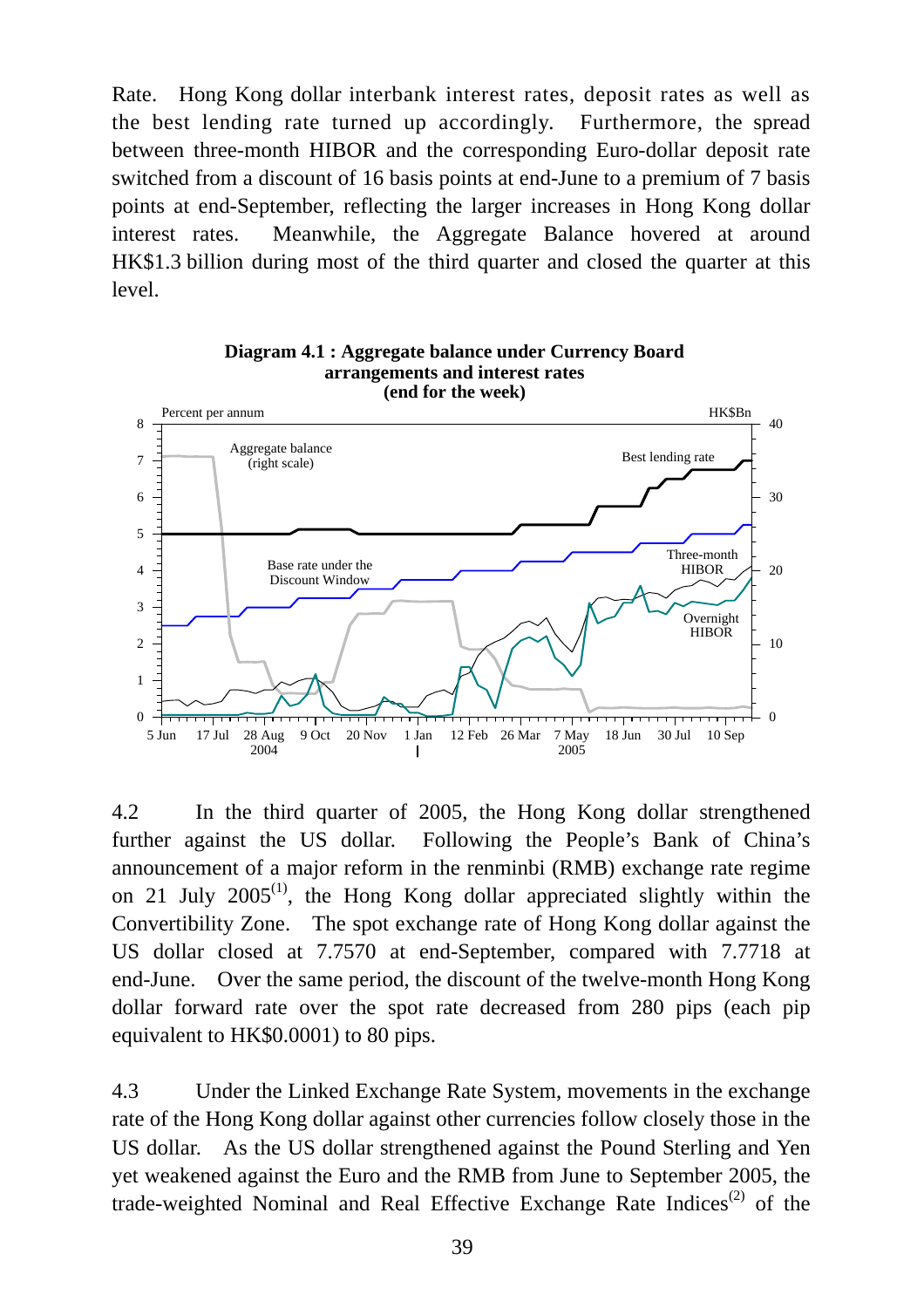Hong Kong dollar fell slightly, by 0.4% and 0.8% respectively over the same period.



#### **Money supply and deposits**

4.4 During the third quarter of 2005, the movements of narrow and broad money supply continued to diverge. Compared with end-June, the seasonally adjusted Hong Kong dollar narrow money supply  $(HK$M1)^{(3)}$  at end-September decreased by 2.1%, mainly reflecting the decrease in demand deposits. On the other hand, Hong Kong dollar broad money supply (HK\$M3) continued to rise, by 3.0 % with higher interest rates giving rise to an increase in time deposits.



Notes: ( $\wedge$ ) Figures refer to the positions at end of quarter.

(#) Adjusted to include foreign currency swap deposits.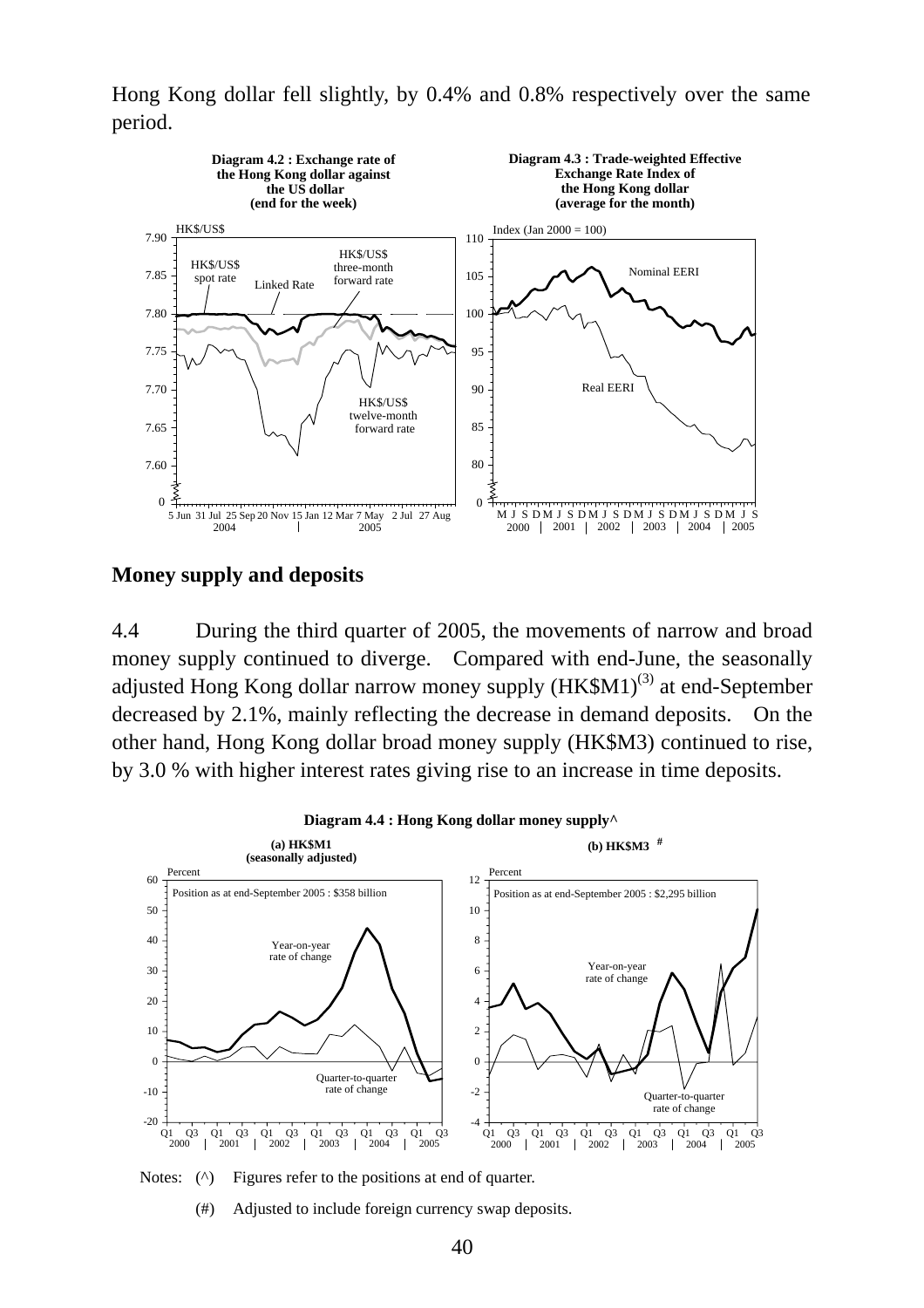4.5 Total deposits with authorized institutions<sup>(4)</sup> at end-September 2005 rose by 1.8% compared with end-June, with increases occurring in both Hong Kong dollar deposits (adjusted to include foreign currency swap deposits)<sup>(5)</sup> and foreign currency deposits.

#### **Loans and advances**

4.6 Total loans and advances increased by 0.6% to \$2,269 billion at end-September 2005 compared with end-June, mainly driven by an increase in loans for use outside Hong Kong. While loans for use in Hong Kong, at \$2,035 billion, showed little change over the same period, loans to such economic sectors as building, construction, property development and investment, and financial concerns registered moderate increases. On the other hand, the outstanding amount of mortgage loans decreased by 1.1%, along with quieter trading in the property market.

|                                   |                                                          | Loans to:                   |                              |                                          |                                                                            |                                                                    |          |                   |                                                                            |
|-----------------------------------|----------------------------------------------------------|-----------------------------|------------------------------|------------------------------------------|----------------------------------------------------------------------------|--------------------------------------------------------------------|----------|-------------------|----------------------------------------------------------------------------|
| % change<br>during<br>the quarter |                                                          | Finance<br>visible<br>trade | Manu-<br>facturing<br>sector | Whole-<br>sale<br>and<br>retail<br>trade | Building,<br>construction,<br>property<br>development<br>and<br>investment | Purchase<br>of<br>residential Financial<br>property <sup>(a)</sup> | concerns | Stock-<br>brokers | <b>All loans</b><br>and advances<br>for use in<br>Hong Kong <sup>(b)</sup> |
| 2004                              | Q1                                                       | 6.4                         | 5.4                          | 2.5                                      | $-1.5$                                                                     | 0.1                                                                | 4.3      | 6.0               | 0.3                                                                        |
|                                   | Q <sub>2</sub>                                           | 14.7                        | 8.7                          | 0.2                                      | 1.5                                                                        | $-0.7$                                                             | 2.1      | $-5.9$            | 1.9                                                                        |
|                                   | Q <sub>3</sub>                                           | 5.5                         | 4.9                          | 5.8                                      | $-0.3$                                                                     | $-0.5$                                                             | 0.8      | $-8.8$            | 0.8                                                                        |
|                                   | Q4                                                       | 1.0                         | 6.4                          | 0.4                                      | 7.6                                                                        | 0.2                                                                | 6.5      | 5.7               | 3.2                                                                        |
| 2005                              | Q1                                                       | 2.4                         | 8.1                          | $-0.6$                                   | 4.3                                                                        | 0.6                                                                | $-0.8$   | 5.8               | 1.6                                                                        |
|                                   | Q <sub>2</sub>                                           | 12.2                        | 10.1                         | 6.7                                      | 2.7                                                                        | 1.1                                                                | 3.4      | 10.9              | 4.2                                                                        |
|                                   | Q <sub>3</sub>                                           | $-1.4$                      | $-2.1$                       | $-2.3$                                   | 2.0                                                                        | $-1.1$                                                             | 2.2      | $-7.8$            | $\ast$                                                                     |
|                                   | Total amount at the<br>end of September<br>2005 (HK\$Bn) | 147                         | 118                          | 102                                      | 420                                                                        | 615                                                                | 176      | 11                | 2,035                                                                      |
| % change<br>over a year           |                                                          | 14.4                        | 23.9                         | 4.1                                      | 17.6                                                                       | 0.9                                                                | 11.6     | 14.4              | 9.2                                                                        |

#### **Table 4.1 : Loans and advances for use in Hong Kong by major usage**

Notes : (a) Figures also include loans for the purchase of flats under the Home Ownership Scheme, Private Sector Participation Scheme and Tenants Purchase Scheme, in addition to those for the purchase of private residential flats.

 (b) Loans to individual sectors may not add up to all loans and advances for use in Hong Kong, as some sectors are not included in this table.

(\*) Change of less than 0.05%.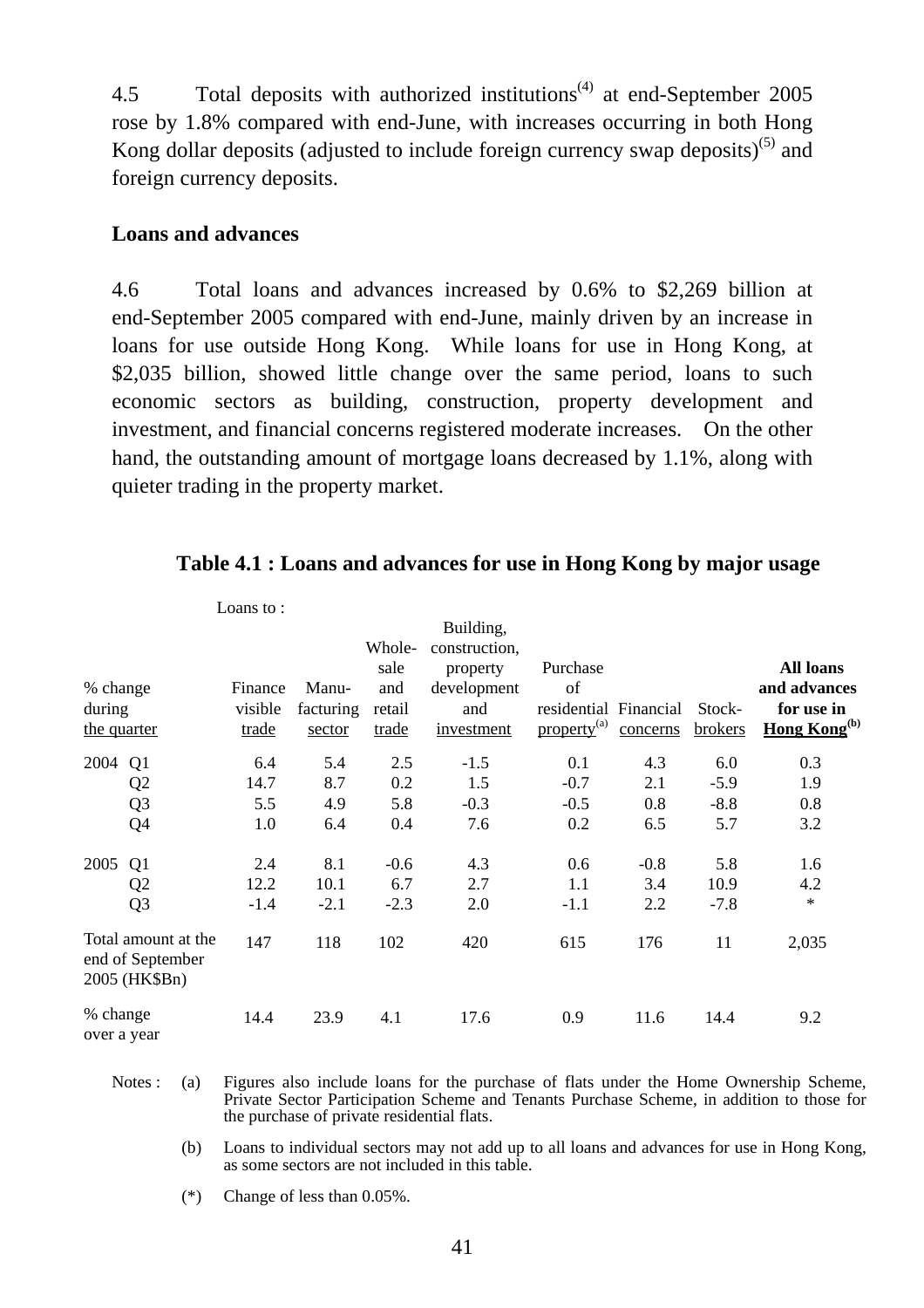



#### **Banking**

4.7 Asset quality of the local banking sector improved further. The ratio of classified loans to total loans of retail banks decreased from 1.95% at end-March 2005 to 1.76% at end-June. The delinquency ratio for *residential mortgage loans* declined to 0.18% at end-September from 0.22% at end-June 2005. Over the same period, the arrears for over three months in *credit card repayment* decreased slightly to 0.39% from 0.40%.

#### Table 4.2 : Asset quality of retail banks<sup>(a)</sup>

(as % of total loans)

|      | As at the end of                 | Pass loans                       | Special mention loans        | Classified loans<br>(gross)  |
|------|----------------------------------|----------------------------------|------------------------------|------------------------------|
| 2004 | Q1<br>Q2<br>Q3<br>Q <sub>4</sub> | 90.07<br>91.41<br>92.35<br>93.76 | 6.26<br>5.59<br>4.98<br>3.99 | 3.66<br>3.00<br>2.67<br>2.25 |
| 2005 | Q <sub>1</sub>                   | 94.30<br>95.03                   | 3.75<br>3.21                 | 1.95<br>1.76                 |

Notes : (a) Period-end figures relate to Hong Kong offices and overseas branches. Loans and advances are classified into the following categories: Pass, Special Mention, Substandard, Doubtful and Loss. Loans in the substandard, doubtful and loss categories are collectively known as "classified loans".

Due to rounding, figures may not add up to 100.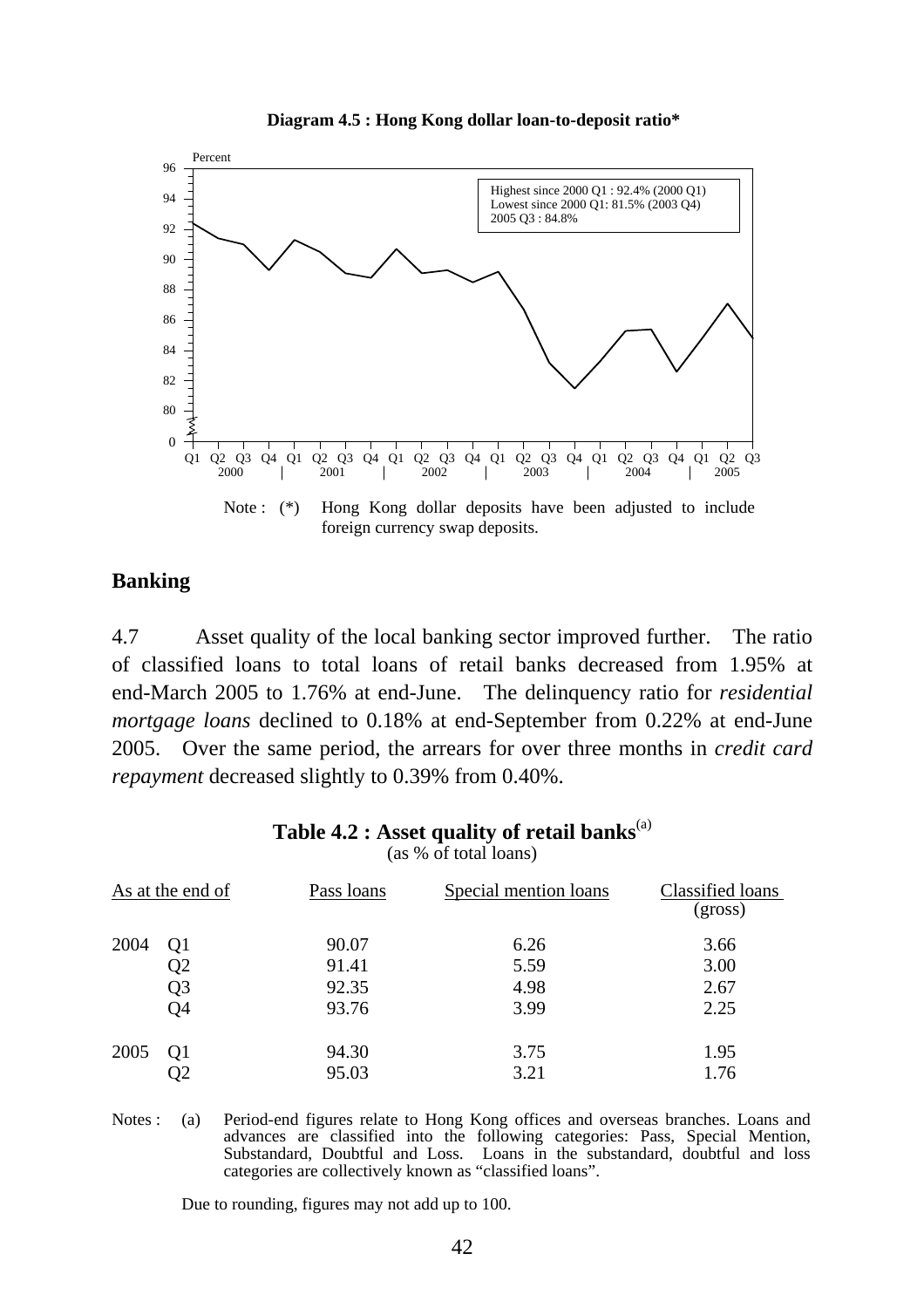4.8 Since February 2004, banks in Hong Kong have been offering RMB deposit-taking, exchange and remittance services to customers. At end-September 2005, a total of 38 licensed banks were engaged in RMB banking business in Hong Kong. RMB deposits with authorized institutions increased steadily to RMB22.6 billion at end-September, accounting for 1.2% of total foreign currency deposits with all authorized institutions.

4.9 Following the announcement by the Chief Executive in his latest Policy Address that the Central People's Government had in-principle agreed to continue to expand the scope of RMB business in Hong Kong, new measures were unveiled on 1 November. *First,* designated merchants are to be allowed to open RMB deposit accounts and conduct one-way exchange of their RMB deposits into Hong Kong dollars, and the categories of merchants defined as designated merchants are to be expanded. *Second*, Hong Kong residents are to be allowed to open RMB current accounts and make payments for consumer spending in Guangdong Province by cheques within a daily limit, and the limits applicable to the exchange of RMB cash and RMB remittances are to be relaxed. *Third,* the cap on credit limits for RMB cards issued by participating banks is to be removed. These measures will be implemented in phases after the respective arrangements and technical preparatory work are completed.

| As at end of |                |                                 |                              |                               |                                           |                                                       |                                                               |  |  |
|--------------|----------------|---------------------------------|------------------------------|-------------------------------|-------------------------------------------|-------------------------------------------------------|---------------------------------------------------------------|--|--|
|              |                | Savings<br>deposits<br>(RMB Mn) | Time<br>deposits<br>(RMB Mn) | Total<br>deposits<br>(RMB Mn) | Saving<br>$\text{deposits}^{(b)}$<br>(% ) | Three-month<br>$time$ deposits <sup>(b)</sup><br>(% ) | licensed banks<br>engaged in<br>$RMB$ business <sup>(c)</sup> |  |  |
| 2004         | Q1             | 2,095                           | 2,298                        | 4,394                         | N.A.                                      | N.A.                                                  | 36                                                            |  |  |
|              | Q <sub>2</sub> | 2,853                           | 3,950                        | 6,803                         | 0.50                                      | 0.58                                                  | 39                                                            |  |  |
|              | Q <sub>3</sub> | 3,136                           | 4,533                        | 7,669                         | 0.48                                      | 0.60                                                  | 38                                                            |  |  |
|              | Q4             | 5,417                           | 6,710                        | 12,127                        | 0.46                                      | 0.60                                                  | 38                                                            |  |  |
| 2005         | Q1             | 6,440                           | 8,536                        | 14,976                        | 0.46                                      | 0.65                                                  | 38                                                            |  |  |
|              | Q <sub>2</sub> | 9,358                           | 11,540                       | 20,898                        | 0.46                                      | 0.65                                                  | 39                                                            |  |  |
|              | Q <sub>3</sub> | 10,219                          | 12,425                       | 22,643                        | 0.46                                      | 0.65                                                  | 38                                                            |  |  |
|              |                |                                 |                              |                               |                                           |                                                       |                                                               |  |  |

Interest rates on $<sup>(a)</sup>$ </sup>

Number of

## **Table 4.3 : RMB deposits in licensed banks**

Notes : (a) The interest rates are sourced from a survey conducted by the HKMA.

(b) Period average figures.

 (c) Licensed banks started to offer RMB deposit taking, currency exchange and remittance services on 25 February 2004.

N.A Not available.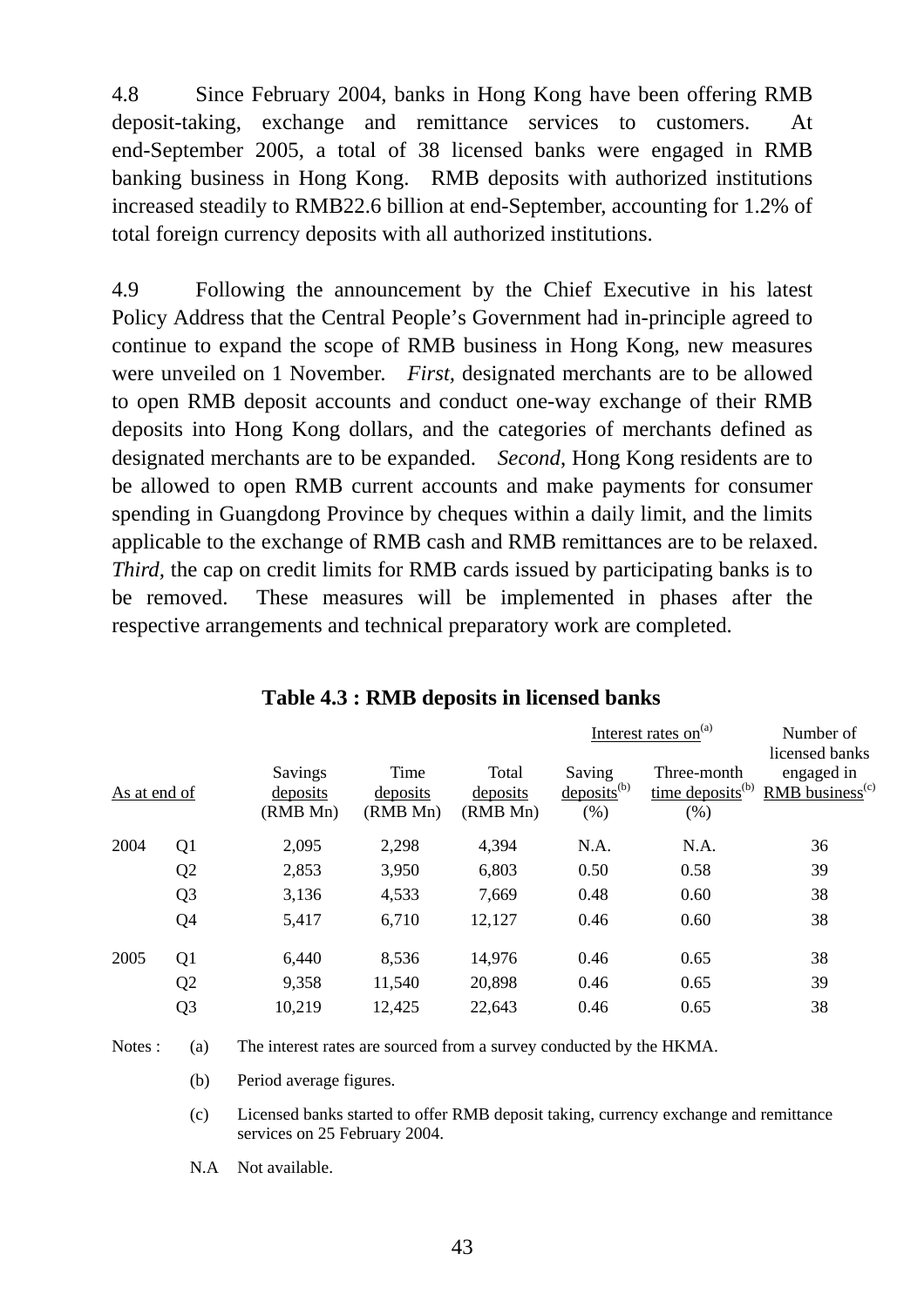4.10 After the reform to the RMB exchange rate regime in July 2005, there is a rising demand from small and medium-sized enterprises and other retail customers for easily accessible financial instruments to hedge their RMB exposure. In response, the Treasury Markets Forum of Hong Kong (TMF) launched the retail RMB non-deliverable forward contracts on 9 November, with a total of 16 banks joining the programme so far. The contracts are offered at a minimum size of US\$10,000 and in five different tenors ranging from one to 12 months.

4.11 In June 2004, the Basel Committee on Banking Supervision released a revised capital adequacy framework (commonly known as "Basel II") to better align regulatory capital requirements with inherent risks of banks. The HKMA intends to follow the Basel timetable for implementing Basel II in Hong Kong (i.e. simpler approaches from 1 January 2007 and the most advanced approaches from 1 January 2008). In this connection, a legislative framework for the implementation of BASEL II was set out as part of the Banking (Amendment) Ordinance 2005 which was passed by the Legislative Council on 6 July 2005.

## **Insurance**

4.12 The insurance sector continued to proliferate, with the total value of business receipts surging further by 14.7% in the second quarter of 2005 over a year earlier<sup>(6)</sup>. Both general business and long-term business (mainly related to individual life and annuity business) showed sustained growth, with premiums growing around 14% over the same period.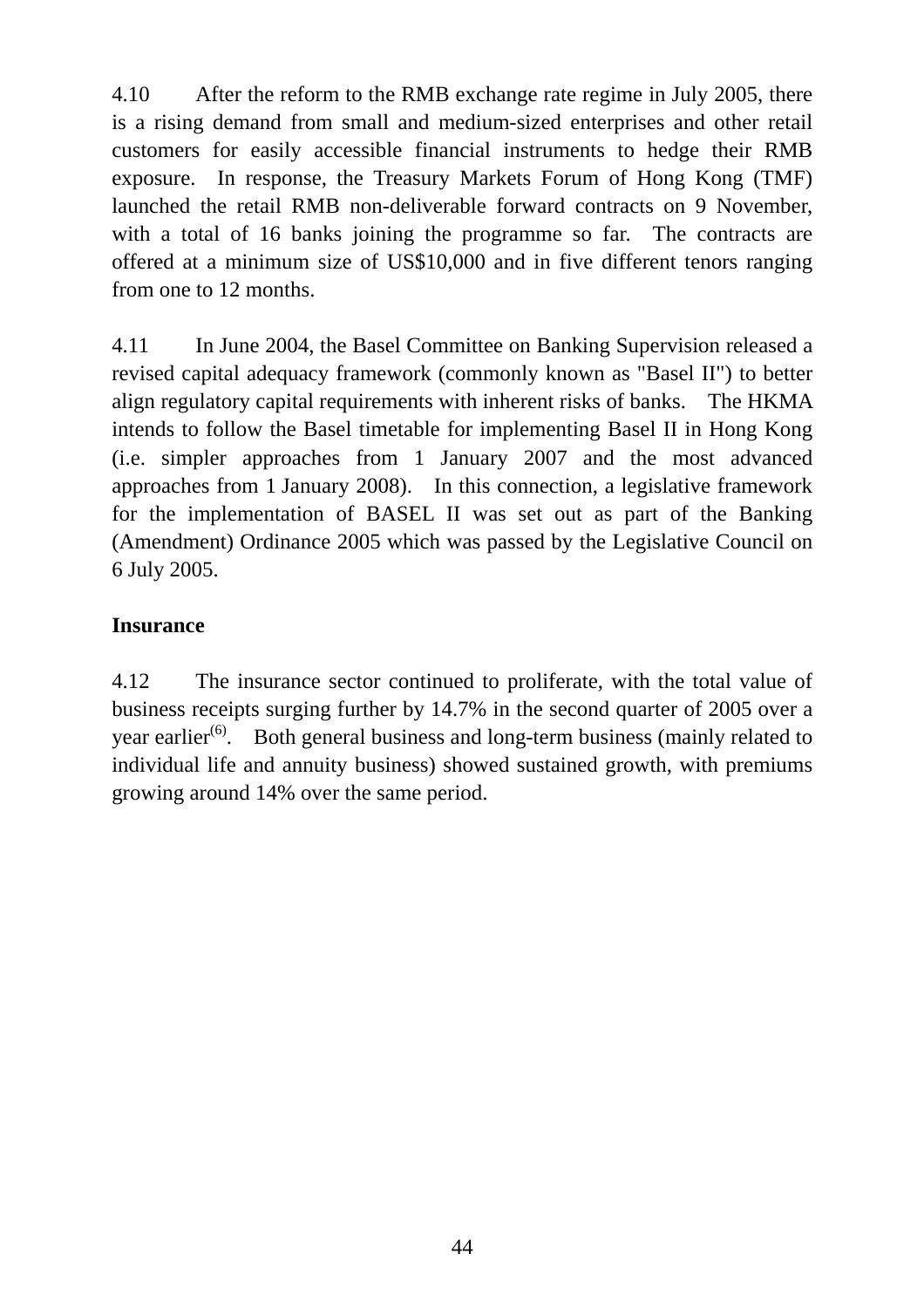|                       |                |                  | General business :    |                        |                                                   | Premium for long-term business*:              |                                 |                                                      |                  |  |
|-----------------------|----------------|------------------|-----------------------|------------------------|---------------------------------------------------|-----------------------------------------------|---------------------------------|------------------------------------------------------|------------------|--|
|                       |                | Gross<br>premium | <b>Net</b><br>premium | Underwriting<br>profit | Individual<br>life and<br>annuity<br>(non-linked) | Individual<br>life and<br>annuity<br>(linked) | Other<br>individual<br>business | Non-retirement All long-<br>scheme group<br>business | term<br>business |  |
| 2004 Q1               |                | 6,878            | 4,855                 | 386                    | 5,663                                             | 3,802                                         | 49                              | 58                                                   | 9,572            |  |
|                       | Q <sub>2</sub> | 5,430            | 3,907                 | 893                    | 5,137                                             | 4,946                                         | 47                              | 38                                                   | 10,168           |  |
|                       | Q <sub>3</sub> | 5,691            | 3,998                 | 580                    | 3,939                                             | 3,788                                         | 47                              | 41                                                   | 7,815            |  |
|                       | Q4             | 4,993            | 3,513                 | 295                    | 4,983                                             | 5,979                                         | 52                              | 26                                                   | 11,040           |  |
| 2005 Q1               |                | 6,944            | 4,909                 | 63                     | 4,814                                             | 4,209                                         | 45                              | 41                                                   | 9,109            |  |
|                       | Q <sub>2</sub> | 6,171            | 4,422                 | 141                    | 6,099                                             | 5,376                                         | 41                              | 48                                                   | 11,564           |  |
| 2004 Q2 to<br>2005 Q2 | % change from  | 13.6             | 13.2                  | $-84.2$                | 18.7                                              | 8.7                                           | $-12.8$                         | 26.3                                                 | 13.7             |  |

## **Table 4.4 : Insurance business in Hong Kong (HK\$Mn)**

Note : (\*) Figures refer to new businesses only. Retirement scheme businesses are excluded.

#### **The debt market**

4.13 Both the Hong Kong dollar and US dollar yield curves shifted upwards during the third quarter of 2005. In response to the progressive monetary tightening by the US Federal Reserve, the short-term yields of US dollar and Hong Kong dollar likewise rose substantially. Reflecting the larger increase in Hong Kong dollar interest rates, the yield spreads between the US Treasuries and the corresponding Exchange Fund Notes narrowed across all the tenors.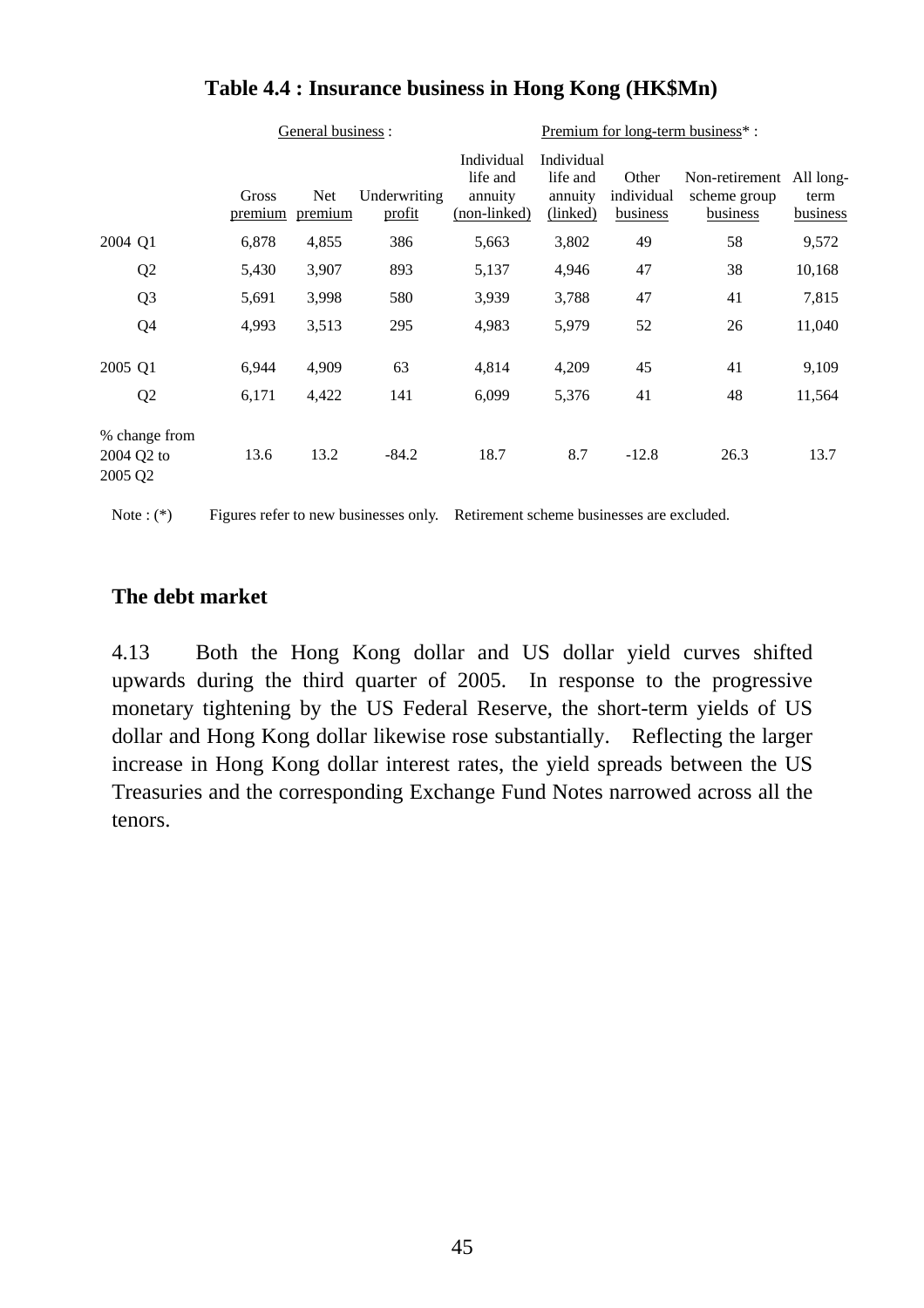**Diagram 4.6 : Hong Kong dollar and US dollar yield curves (as at the end of September 2005)**



4.14 On the retail bond market in Hong Kong, in July 2005 the Hong Kong Mortgage Corporation issued two tranches of notes respectively denominated in Hong Kong and US dollars under the Retail Bond Issuance Programme. The issuance amounted to a total of \$625 million and received satisfactory response from the market. In August, the HKMA issued a new tranch of 2-year Exchange Fund Notes worth of \$200 million to retail investors under the refined Retail Exchange Fund Notes Programme.

4.15 Issuance of debt securities is increasingly popular in the private sector of Hong Kong. The total issuance of private sector debt securities in the first nine months of 2005, at \$149 billion, already exceeded the total issuance for 2004 as a whole, at 139 billion. At end-September 2005, the total outstanding value of all Hong Kong dollar debt securities (public sector, private sector and Multilateral Development Banks) increased to \$664 billion, as compared to \$644 billion at end-June<sup>(7)</sup>. This was equivalent to 29% of HK\$M3, or 21% of the Hong Kong dollar-denominated assets of the entire banking sector<sup>(8)</sup>.

4.16 The Pan-Asian Bond Index Fund (PAIF), one of the nine component funds of the Asian Bond Fund 2 (ABF  $2)^{(9)}$ , was listed in Hong Kong in July 2005. This followed the first listing of ABF2 viz ABF Hong Kong Bond Index Fund in June. PAIF is the first listed Asian bond fund to invest in as many as eight bond markets in the region.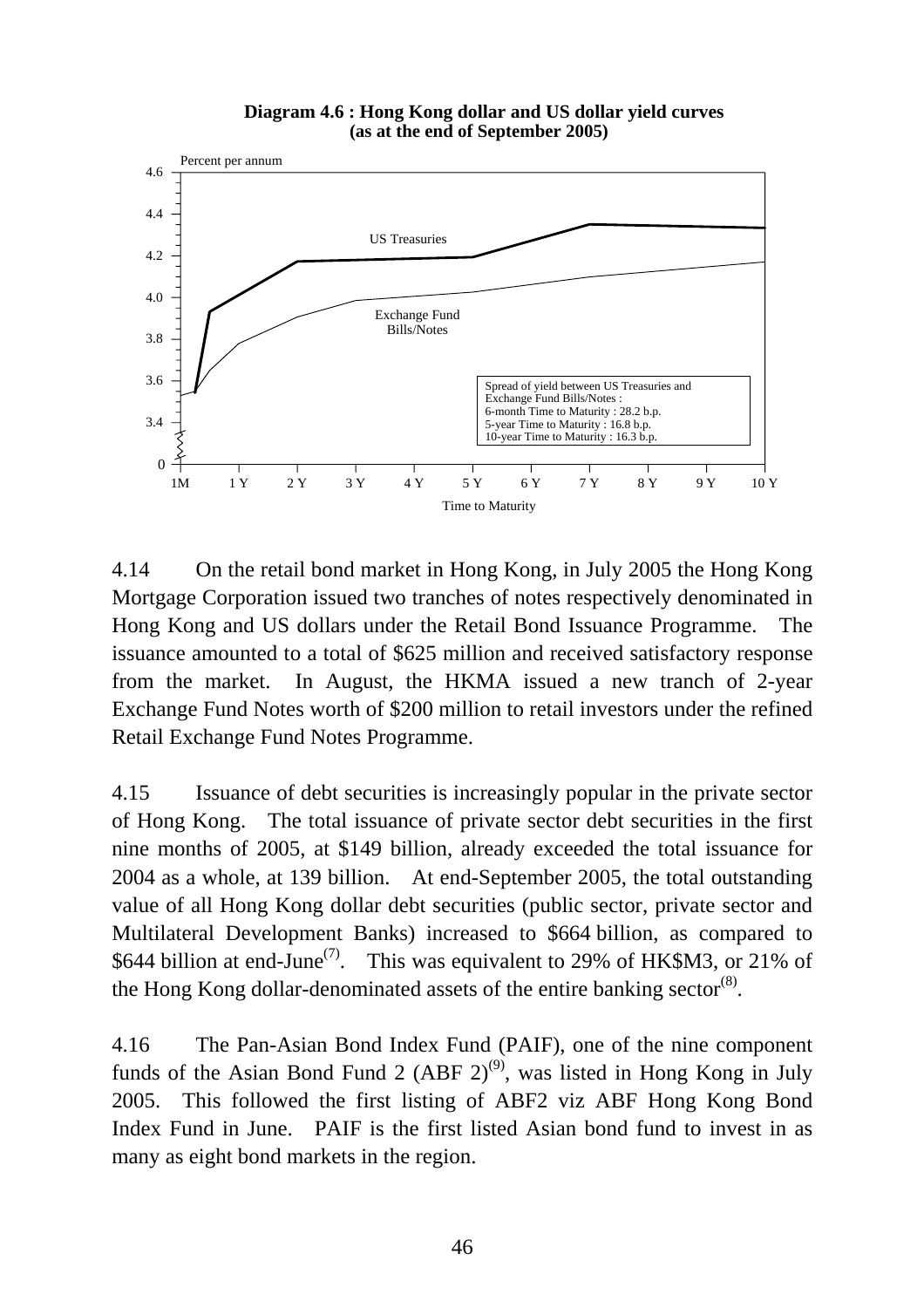# **Table 4.5 : New issuance and outstanding value of HK dollar debt securities (HK\$Bn)**

|      |                     |                                         | Statutory          |                          |        |                        |            |                          |         |                          |              |
|------|---------------------|-----------------------------------------|--------------------|--------------------------|--------|------------------------|------------|--------------------------|---------|--------------------------|--------------|
|      |                     |                                         | bodies/govern      |                          | Public |                        |            | Non-MDBs                 | Private |                          |              |
|      |                     | Exchange                                | ment-owned Govern- |                          | sector |                        | Local      | overseas                 | sector  |                          |              |
|      |                     | Fund paper                              | corporations       | ment                     | total  | $\overline{AIs}^{(a)}$ | corporates | borrowers <sup>(b)</sup> | total   | $MDBs^{(b)}$             | <b>Total</b> |
|      | <b>New Issuance</b> |                                         |                    |                          |        |                        |            |                          |         |                          |              |
| 2004 | Annual              | 206.0                                   | 17.8               | 10.3                     | 234.0  | 50.8                   | 9.1        | 79.4                     | 139.3   | 3.5                      | 376.8        |
|      | Q <sub>1</sub>      | 51.6                                    | 4.4                |                          | 56.0   | 8.9                    | 3.1        | 24.9                     | 36.9    | 1.4                      | 94.3         |
|      | Q <sub>2</sub>      | 52.1                                    | 10.1               |                          | 62.3   | 13.1                   | 0.1        | 17.9                     | 31.2    | 2.0                      | 95.4         |
|      | Q <sub>3</sub>      | 51.2                                    | 0.8                | 10.3                     | 62.2   | 13.6                   | 0.6        | 15.6                     | 29.8    | 0.1                      | 92.1         |
|      | Q <sub>4</sub>      | 51.1                                    | 2.5                |                          | 53.6   | 15.1                   | 5.3        | 21.0                     | 41.4    | $\overline{\phantom{a}}$ | 95.0         |
| 2005 | Q1                  | 52.0                                    | 1.3                | $\overline{\phantom{a}}$ | 53.4   | 18.0                   | 1.2        | 31.1                     | 50.3    | $\overline{\phantom{a}}$ | 103.7        |
|      | Q <sub>2</sub>      | 53.1                                    | 2.3                | $\overline{\phantom{a}}$ | 55.4   | 20.0                   | 2.4        | 36.3                     | 58.7    | 1.1                      | 115.3        |
|      | Q <sub>3</sub>      | 54.1                                    | 1.9                | $\overline{\phantom{a}}$ | 56.0   | 11.6                   | 4.7        | 23.7                     | 40.0    | 0.7                      | 96.7         |
|      |                     | <b>Outstanding (period-end figures)</b> |                    |                          |        |                        |            |                          |         |                          |              |
| 2004 | Q1                  | 120.6                                   | 53.8               |                          | 174.4  | 137.9                  | 35.7       | 196.0                    | 369.6   | 24.9                     | 568.9        |
|      | Q <sub>2</sub>      | 121.2                                   | 60.3               |                          | 181.5  | 139.2                  | 32.7       | 203.4                    | 375.3   | 25.1                     | 582.0        |
|      | Q <sub>3</sub>      | 121.9                                   | 58.5               | 10.3                     | 190.7  | 141.4                  | 31.0       | 207.8                    | 380.2   | 24.7                     | 595.6        |
|      | Q <sub>4</sub>      | 122.6                                   | 60.2               | 10.3                     | 193.0  | 141.5                  | 34.6       | 214.1                    | 390.2   | 24.7                     | 607.9        |
| 2005 | Q <sub>1</sub>      | 123.2                                   | 57.3               | 10.3                     | 190.8  | 145.9                  | 32.0       | 228.6                    | 406.6   | 23.5                     | 620.9        |
|      | Q <sub>2</sub>      | 124.3                                   | 56.1               | 10.3                     | 190.7  | 148.4                  | 33.2       | 248.1                    | 429.7   | 23.6                     | 644.0        |
|      | Q <sub>3</sub>      | 125.4                                   | 57.1               | 10.3                     | 192.8  | 154.0                  | 36.4       | 256.2                    | 446.7   | 24.1                     | 663.6        |

Notes: Figures may not add up to the corresponding totals due to rounding.

(a) AIs : Authorized Institutions.

(b) MDBs : Multilateral Development Banks.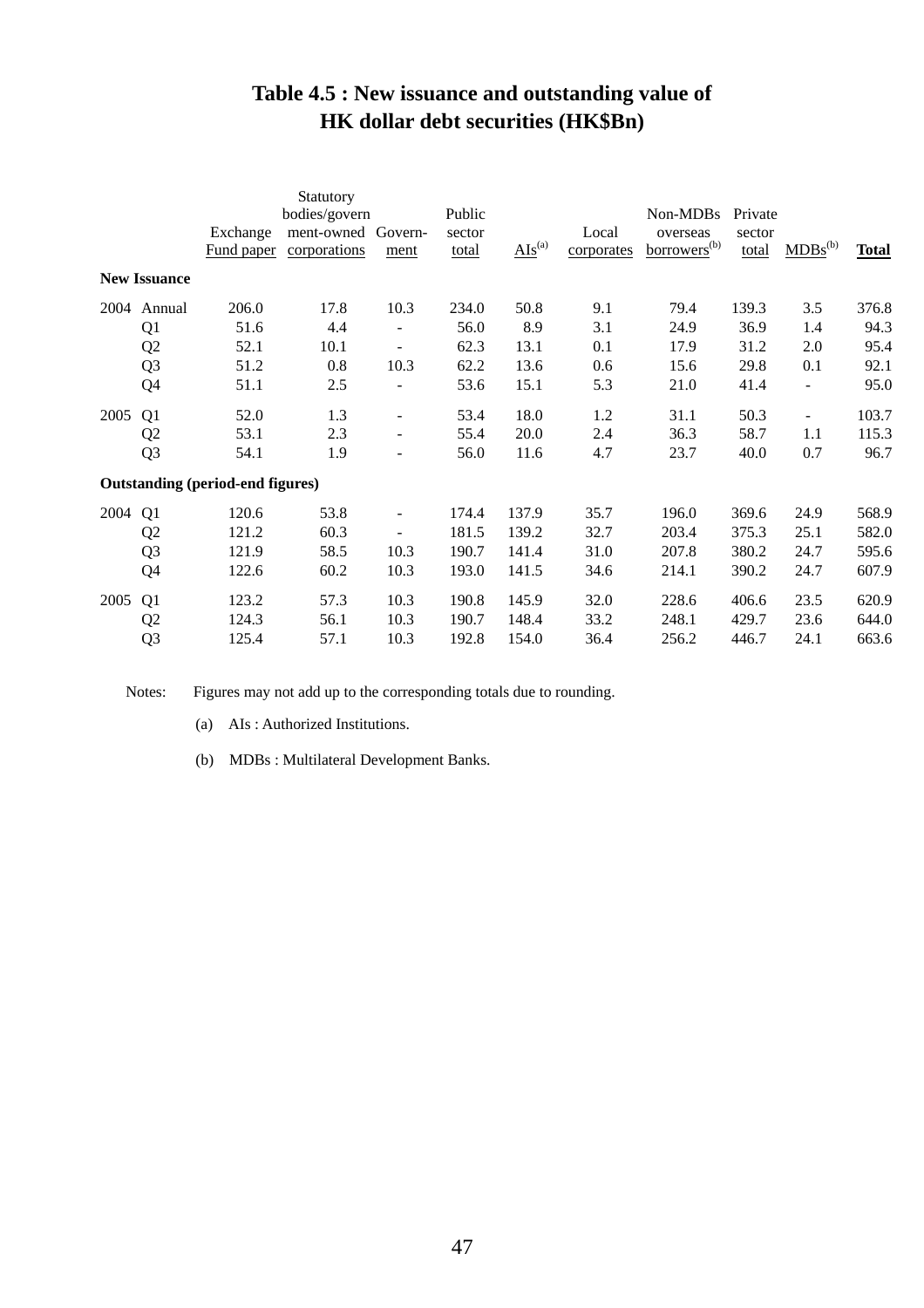#### **The stock and futures markets**

4.17 *The local stock market* was buoyant for most of the time in the third quarter of 2005. Market sentiment in July and early August was underpinned by progressive improvement in the local economy and better-than-expected profitability of most blue-chips. After a brief consolidation in late August and early September triggered by concerns over the impact of the Hurricane Katrina on international oil prices and the global financial markets, the local stock market regained strength towards the end of the third quarter. This was underpinned by favourable response to the land auction held in late September and capital inflows for impending fund raising activities in October. The Hang Seng Index closed at 15 429 at end-September, up by 8.6% over end-June. Yet, in early October 2005, the Hang Seng Index dipped below 15 000 as renewed concerns over an extension of up-cycle in US dollar interest rates dampened investment sentiment.





Note: (\*) Period average figures.

4.18 Market capitalisation for the Main Board at end-September 2005, at \$7,544 billion, was 9.4% higher than the end-June position. Average daily turnover rebounded significantly, by 34% in the third quarter over the preceding quarter. As to the Growth Enterprise Market (GEM), the market capitalisation amounted to \$72.3 billion at end-September 2005, 10.6% higher than end-June. The average daily turnover also picked up sharply, by 43% from the second to the third quarter.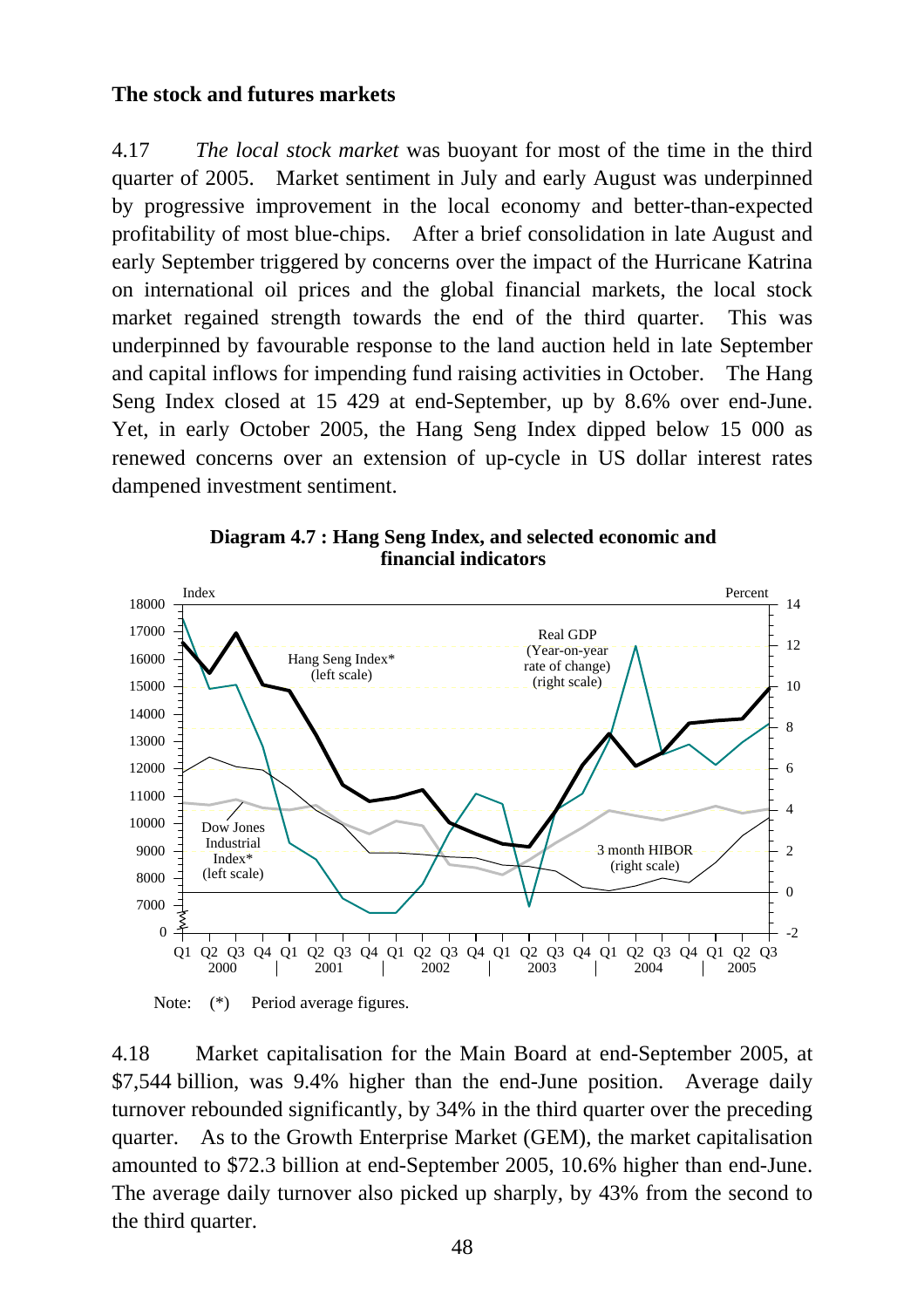



4.19 In the third quarter of 2005, a total of \$64,750 million equity capital were raised through new share flotations and post-listing<sup> $(10)$ </sup> in the Main Board and the GEM. For the first nine months of 2005 as a whole, a total of \$189,509 million were raised and this value ranked fourth internationally among major international stock exchanges $<sup>(11)</sup>$ .</sup>



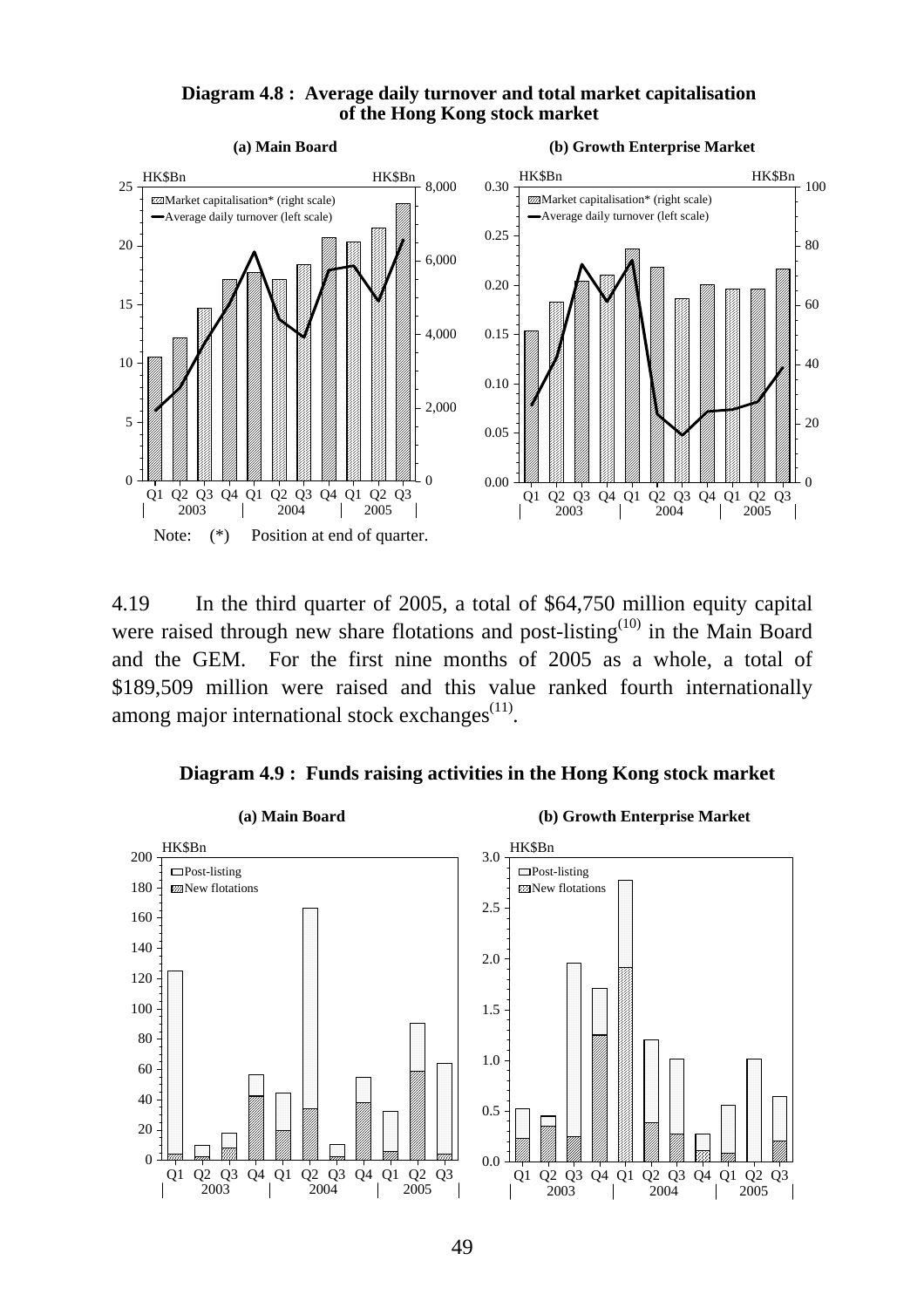4.20 *Derivatives trading* remained brisk during the third quarter of 2005, with the average daily turnover of the Hang Seng Index Futures contracts, the Hang Seng Index options contracts, H-shares Index Futures contracts, and stock options and futures surging by 20%-137% over a year earlier<sup> $(12)$ </sup>. Following its commencement of trading on 23 May 2005, the FXI China 25 Futures and Options<sup> $(13)$ </sup> registered a respective average daily turnover of 12 and 53 contracts in the third quarter of 2005.

|                       |                                                    | Hang Seng<br><b>Index Futures</b>      | Hang Seng<br><b>Index Options</b>     | H-shares<br><b>Index Futures</b>      | <b>Stock</b><br>Options                | Stock<br><b>Futures</b> |
|-----------------------|----------------------------------------------------|----------------------------------------|---------------------------------------|---------------------------------------|----------------------------------------|-------------------------|
| 2004                  | Q <sub>1</sub><br>Q2<br>Q <sub>3</sub><br>Q4       | 33 4 68<br>36 649<br>34 38 6<br>34 852 | 8 0 3 0<br>10 0 53<br>7 1 4 3<br>7717 | 5 5 1 7<br>8 5 6 5<br>7 3 3 1<br>6856 | 25 7 23<br>21 002<br>20 9 95<br>23 170 | 81<br>65<br>52<br>82    |
| 2005                  | Q <sub>1</sub><br>Q <sub>2</sub><br>Q <sub>3</sub> | 38 872<br>36 39 6<br>42 122            | 10 243<br>11 26 6<br>14 5 43          | 7510<br>7492<br>8 8 0 9               | 26 5 8 3<br>23 907<br>49 7 84          | 45<br>34<br>71          |
| 2004 Q3 to<br>2005 Q3 | % change from                                      | 22.5                                   | 103.6                                 | 20.2                                  | 137.1                                  | 36.5                    |
| 2005 Q2 to<br>2005 Q3 | % change from                                      | 15.7                                   | 29.1                                  | 17.6                                  | 108.2                                  | 108.8                   |

#### **Table 4.6 : Average daily turnover of derivatives contracts of the Hong Kong stock market**

4.21 In August 2005, the Securities and Futures Commission (SFC) released a consultation paper on possible reforms to the prospectus regime as the final phase of a three-part review and reform exercise. The consultation paper contains a series of possible reform initiatives presented as 21 proposals on such aspects as regulatory harmonisation/consolidation, enhancement of investor protection and pre-deal research. The three-part exercise aims to bring Hong Kong's law in Company Ordinance prospectus regime up-to-date to encourage capital raising and issuance of securities in Hong Kong, while ensuring satisfactory standards of investor protection.

4.22 Also, the SFC revised the Codes on Takeovers and Mergers and Share Repurchases in October 2005. The revisions keep the Codes up-to-date with market developments and international practice, and help ensure continued fair treatment for shareholders affected by takeovers and mergers.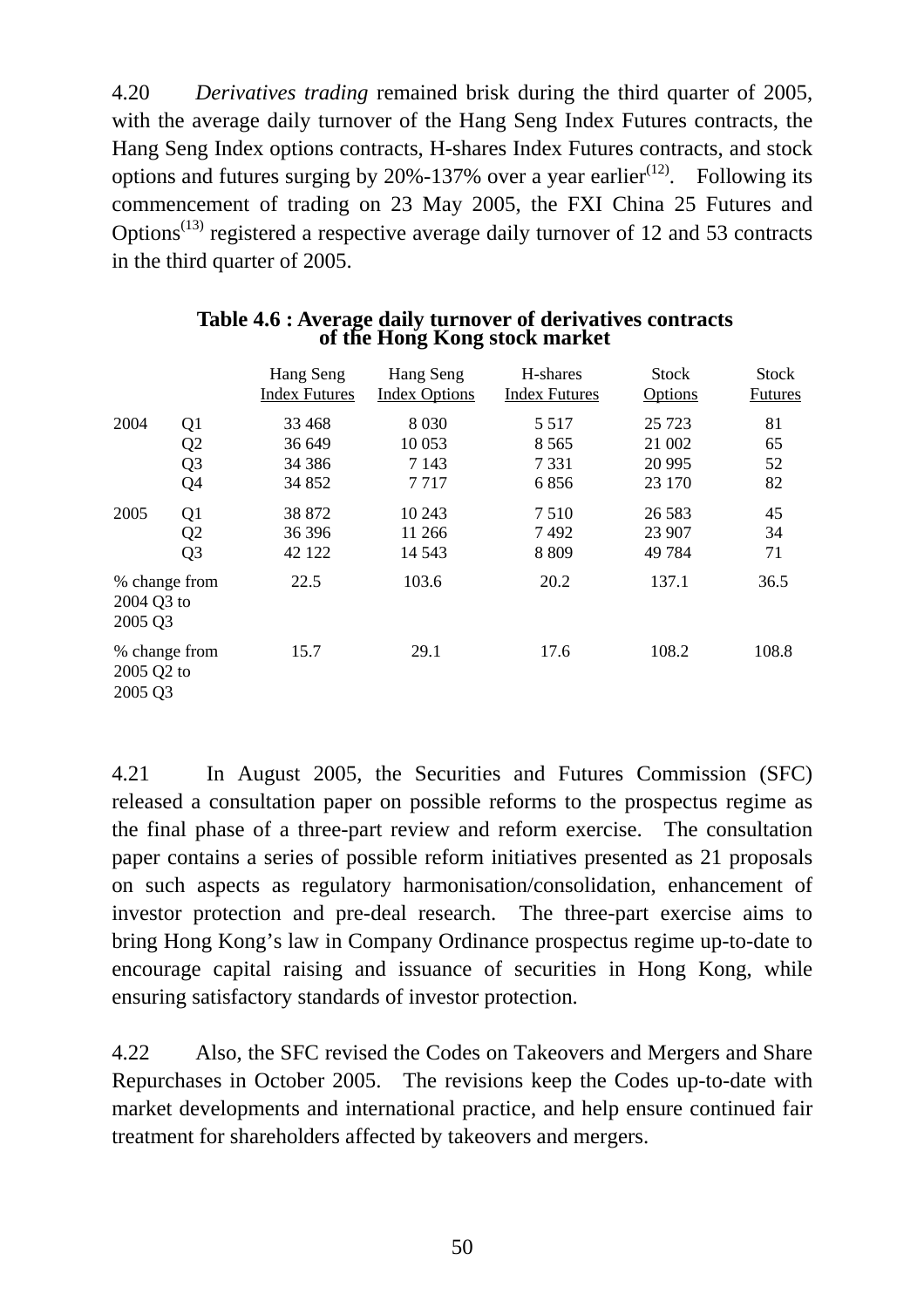## **Fund management and investment funds**

4.23 Following the Financial Secretary's proposal in his 2005-06 Budget, the Revenue (Abolition of Estate Duty) Bill 2005 was passed by the Legislative Council on 2 November 2005 to abolish estate duty. The abolition of estate duty is a crucial strategic investment in Hong Kong's financial services industry and overall economy, and is expected to attract more local as well as overseas investors to hold assets in Hong Kong. Also, this would enhance the long-term competitiveness of Hong Kong as an international financial centre.

4.24 In the third quarter of 2005, gross sales and net sales (after deducting redemptions) of *unit trusts and mutual funds*<sup>(14)</sup> amounted to US\$3,787 million and US\$218 million respectively. Analysed by asset size, equity funds continued to take up 64% of the total value of funds, followed by fixed income/bond funds, money market funds and asset allocation funds. Regarding *MPF schemes*, the aggregate net asset value of the approved constituent funds rose to \$143.2 billion at end-September 2005, from \$131.5 billion at end-June $^{(15)}$ .

4.25 Following earlier consultation, the SFC revised the Hedge Funds Guidelines in the Code on Unit Trusts and Mutual Funds in September 2005. The revisions include strengthening assessment criteria for managers of SFC-authorized hedge funds, additional disclosure requirement in specific areas relating to the operation of the funds, and codification of existing practices in the authorization of hedge funds. These aim to provide a more pragmatic and holistic approach to access hedge funds for authorization purpose.

## **Notes :**

- (1) The People's Bank of China reform in the renminbi (RMB) exchange rate regime includes, inter alia, an initial adjustment of the exchange of the US dollar against the RMB to 8.11 yuan per US dollar (equivalent to 2% revaluation) and a move of the exchange rate regime into a managed floating exchange rate regime based on market supply and demand with reference to a basket of currencies. In addition, the daily trading price of the US dollar against the RMB in the inter-bank foreign exchange market will continue to be allowed to float within a band of  $\pm 0.3$  percent around the central parity published by the People's Bank of China.
- (2) The trade-weighted Nominal Effective Exchange Rate Index (EERI) is an indicator of the overall exchange value of the Hong Kong dollar against a fixed basket of other currencies. Specifically, it is a weighted average of the exchange rates of the Hong Kong dollar against some 14 currencies of its major trading partners, with the weights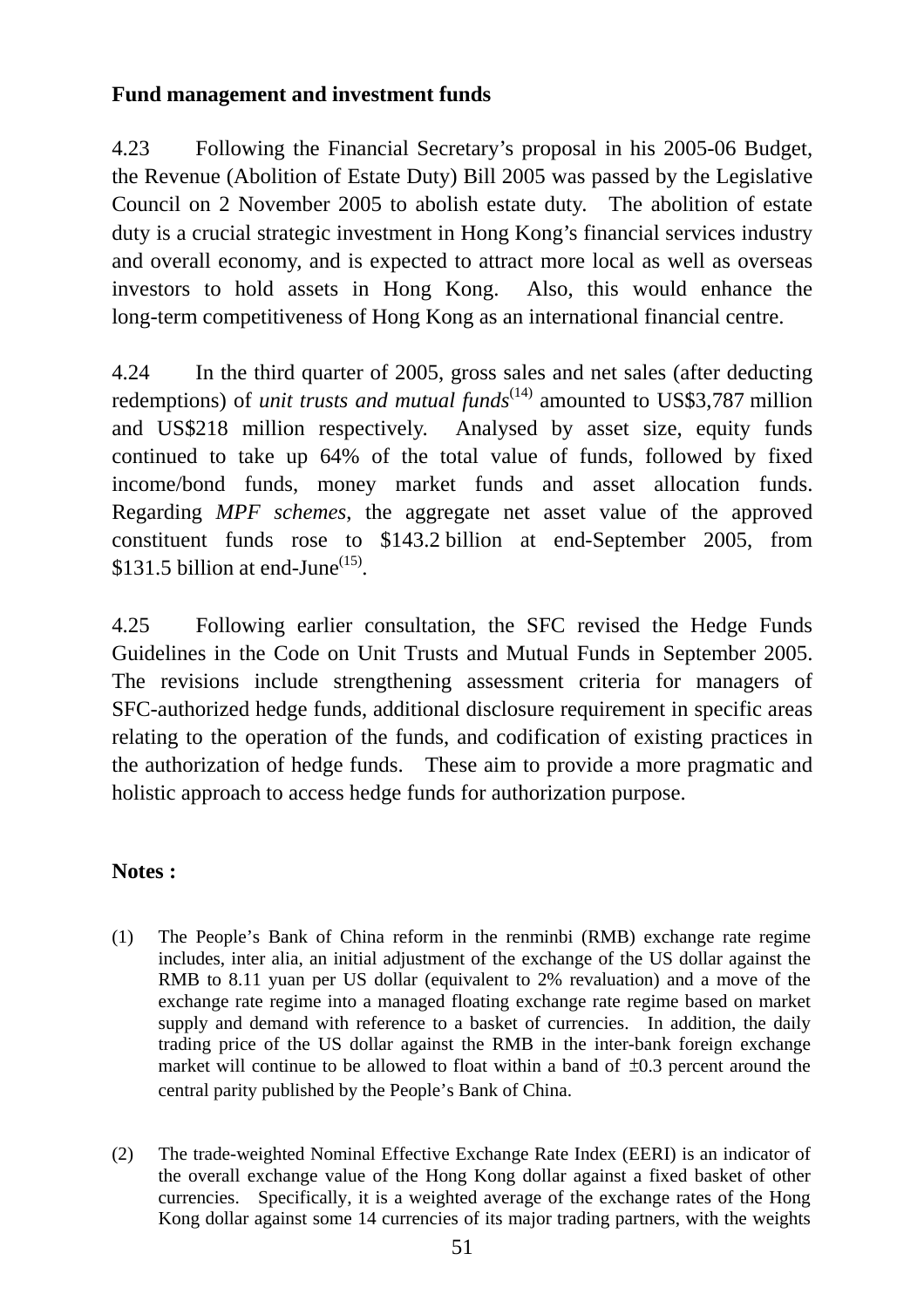adopted being the respective shares of these trading partners in the total value of merchandise trade for Hong Kong during 1999 and 2000.

 The Real EERI of the Hong Kong dollar is obtained by adjusting the Nominal EERI for relative movements in the seasonally adjusted consumer price indices of the respective trading partners.

(3) The various definitions of the money supply are as follows:

M1 : notes and coins with the public, plus customers' demand deposits with licensed banks.

 M2 : M1 plus customers' savings and time deposits with licensed banks, plus negotiable certificates of deposit (NCDs) issued by licensed banks, held outside the monetary sector as well as short-term Exchange Fund placements of less than one month.

M3 : M2 plus customers' deposits with restricted licence banks and deposit-taking companies, plus NCDs issued by such institutions and held outside the monetary sector.

 Among the various monetary aggregates, more apparent seasonal patterns are found in HK\$M1, currency held by the public, and demand deposits.

- (4) Authorized institutions include licensed banks, restricted licence banks and deposit-taking companies. At end-September 2005, there are 131 licensed banks, 36 restricted licence banks and 35 deposit-taking companies in Hong Kong. Altogether, 202 authorized institutions (excluding representative offices) from 31 countries and territories (including Hong Kong) had a presence in Hong Kong.
- (5) Foreign currency swap deposits are deposits involving customers buying foreign currencies in the spot market and placing them as deposits with authorized institutions, whilst at the same time entering into a contract to sell such foreign currencies (principal plus interest) forward in line with the maturity of such deposits. For most analytical purposes, they should be regarded as Hong Kong dollar deposits.
- (6) As at end-September 2005, there were 178 authorized insurers in Hong Kong. Within this total, 46 were engaged in long-term insurance business, 113 in general insurance business, and 19 in composite insurance business. These authorized insurers come from 23 countries and territories (including Hong Kong).
- (7) The figures for private sector debt may not represent a full coverage of all the Hong Kong dollar debt paper issued.
- (8) Assets of the banking sector include notes and coins, amount due from authorized institutions in Hong Kong as well as from banks abroad, loans and advances to customers, negotiable certificates of deposits (NCDs) held, negotiable debt instruments other than NCDs held, and other assets. Certificates of indebtedness issued by Exchange Fund and the counterpart bank notes issued are nevertheless excluded.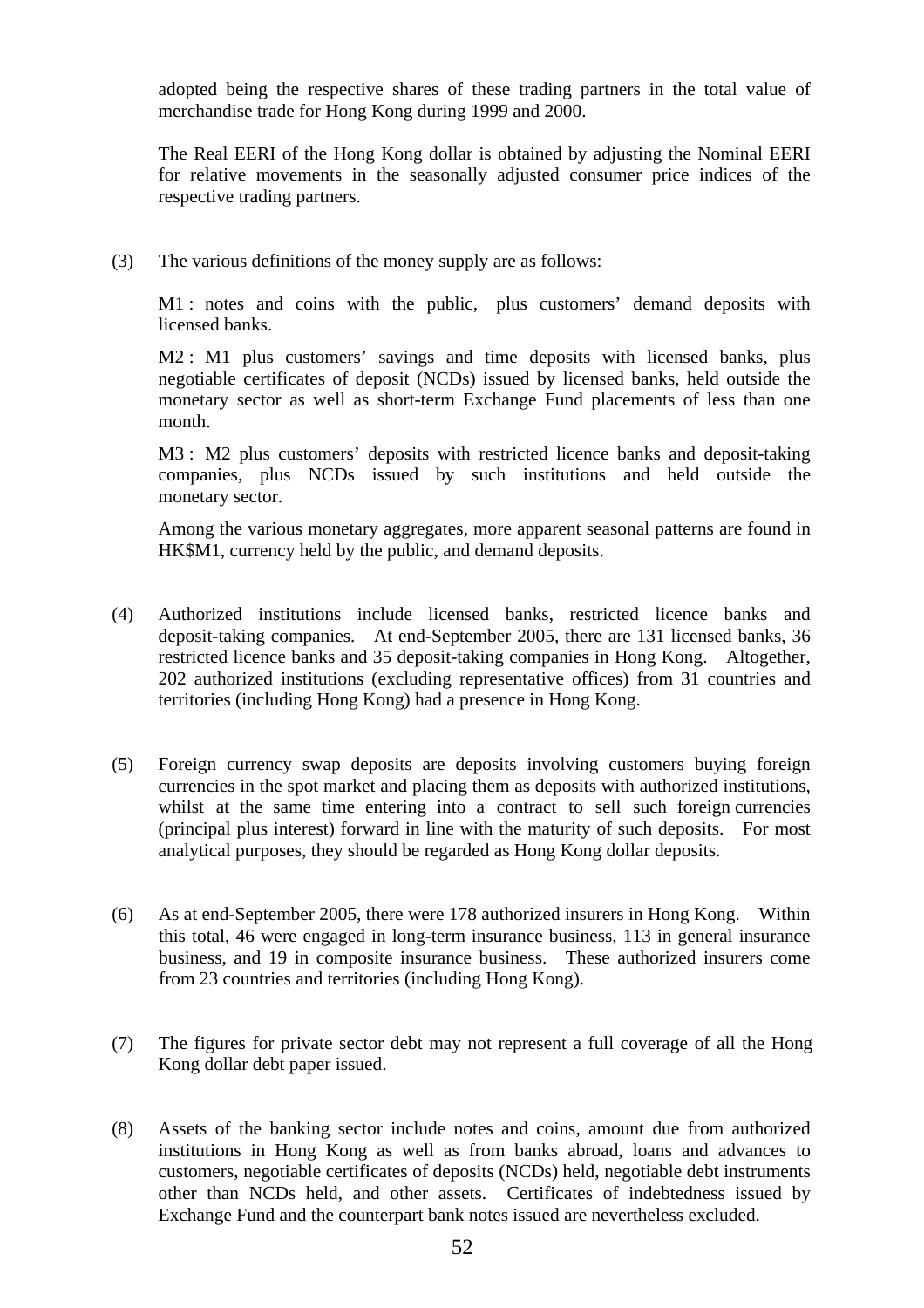- (9) The ABF2 was launched by the Executives' Meeting of East Asia-Pacific Central Banks (EMEAP) as an initiative to further develop local bond markets in the region. The ABF2 comprises a Pan-Asian Bond Index Fund (PAIF) and eight Single-market Funds. Besides ABF Hong Kong Bond Index Fund and Pan-Asian Bond Index Fund, the remaining component funds of ABF2 are expected to be listed in other countries in the near future.
- (10) At end-September 2005, there were 907 and 202 companies listed on the Main Board and GEM respectively.
- (11) The ranking is sourced from the World Federation of Exchanges, a global trade association for the stock exchange industry. Its membership comprises 54 stock exchanges, covering almost all globally recognised stock exchanges.
- (12) At end-September 2005, there were 39 classes of stock options contracts and 38 classes of stock futures contracts.
- (13) The FXI China 25 is a tradable index that tracks the performance of the 25 largest Mainland enterprise stocks (H shares and red chips) listed in Hong Kong. Each constituent's weighting in the index is free-float adjusted and capped at 10 per cent.
- (14) These figures are sourced from the Sales and Redemptions Survey conducted by the Hong Kong Investment Funds Association on their members, and cover only the active authorized funds that have responded to the survey. To provide a more accurate picture of the retail fund market in Hong Kong, the survey has been revamped, with effect from 2005, such that it would cover only retail transactions (including switching) and exclude institutional transactions. At end-September 2005, there were a total of 1 036 authorized-funds covered by the Survey.
- (15) There were 19 approved trustees at end-September 2005. On MPF products, 43 master trust schemes, two industry schemes and two employer sponsored schemes, comprising altogether 334 constituent funds, were approved by the Mandatory Provident Fund Schemes Authority. Around 224 100 employers, 1.94 million employees and 288 500 self-employed persons have participated in MPF schemes.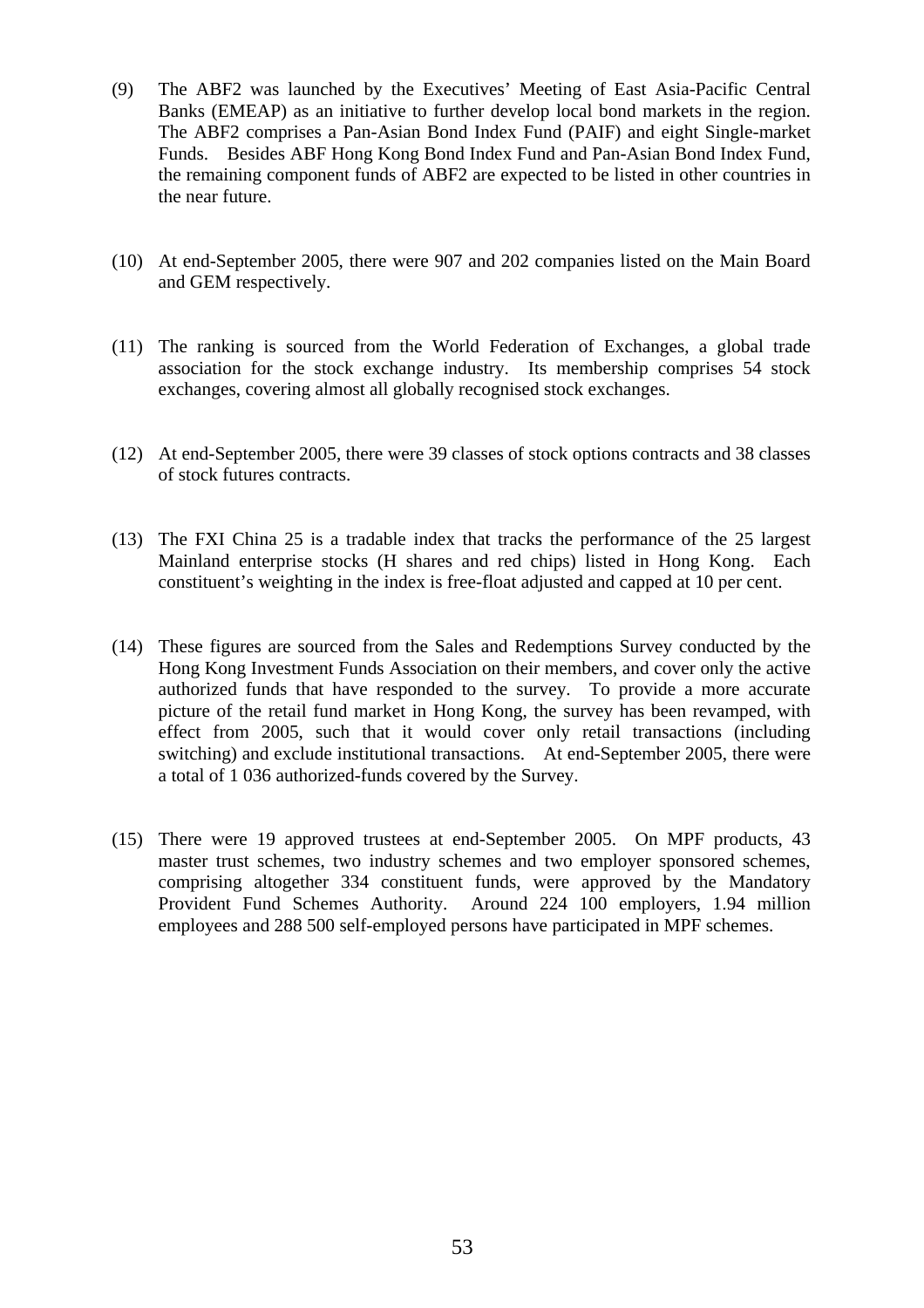## **CHAPTER 5 : THE LABOUR SECTOR**

## *Summary*

- *Major labour market indicators continued to exhibit a board-based improvement in the third quarter of 2005. In particular, the unemployment and underemployment rates fell to their lowest levels in four years.*
- *Total employment rose to successive new highs in recent months, as new jobs were created at various occupational levels primarily in the service sectors.*
- *Nominal wages and earnings resumed increase in early 2005 and the uptrend was well sustained in the more recent months.*

## **Overall labour market situation**

5.1 The labour market kept turning better on a broad front during the third quarter of 2005. The *seasonally adjusted unemployment rate*<sup>(1)</sup> fell to 5.5% and the *underemployment rate*<sup>(2)</sup> to 2.6%, representing their lowest levels since August - October 2001. The number of unemployed persons edged up by 1 200 to 205 700. Yet when viewed against the large number of fresh graduates and school leavers having entered the labour market, this suggested that a significant proportion of the newcomers had already been absorbed into employment. Meanwhile, the median duration of unemployment remained broadly stable at 76 days. Whereas, the number of persons unemployed for six months or more rose modestly to 59 700, this was the second lowest level in three and a half years.



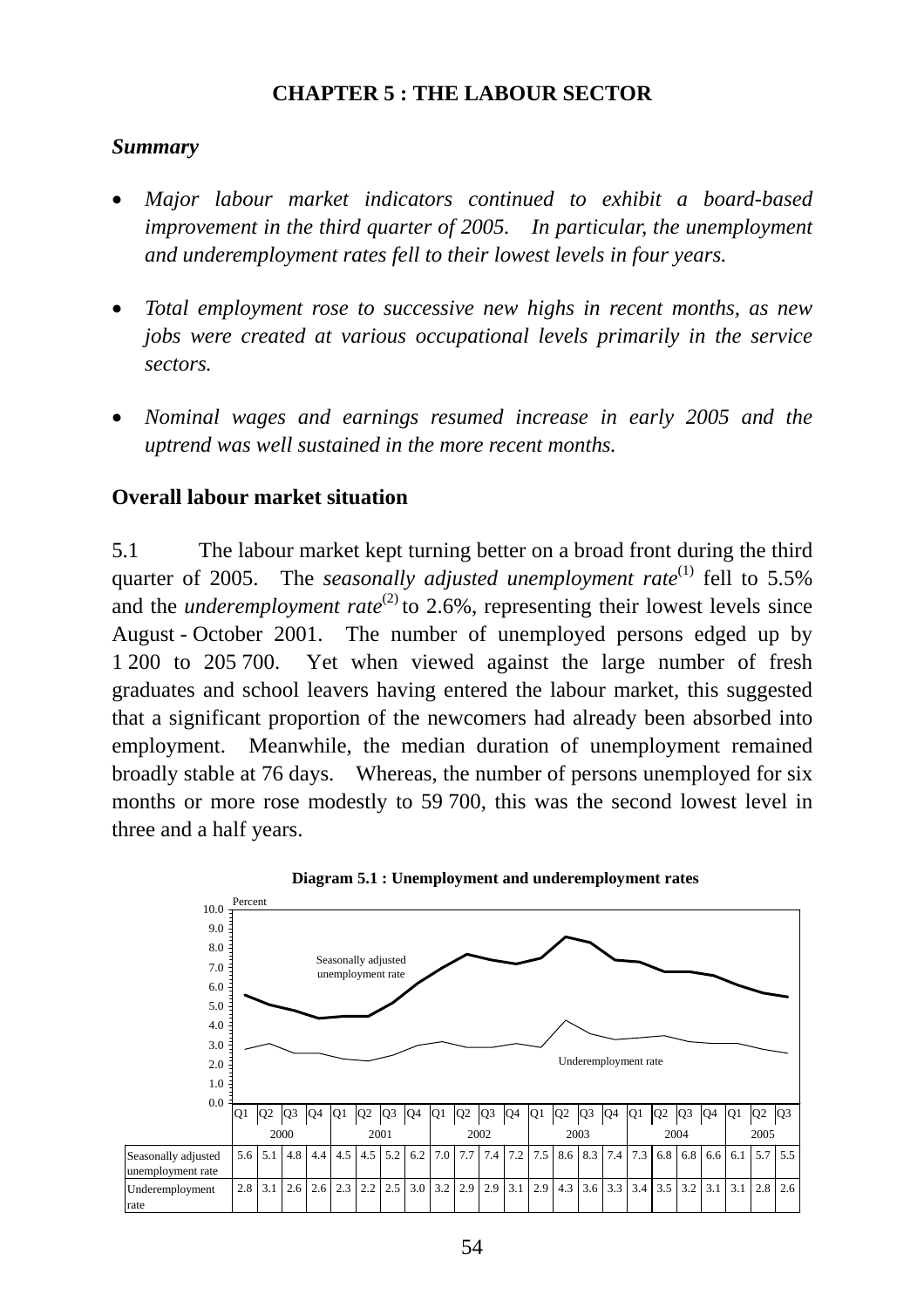## **Total employment and labour supply**

5.2 *Total employment*<sup>(3)</sup> as enumerated from households expanded by 0.8% in the third quarter of 2005 over the preceding quarter, or by 2.6% over a year earlier. The total number of employed persons went up to another record high of 3.39 million. Compared to the trough in mid-2003, there was a net creation of 202 500 jobs, of which 58% belonged to the higher-skilled categories, including managers and administrators, professionals and associate professionals. But the share for lower-skilled jobs was no less significant at 42%, comprising mainly clerks, service workers and shop sales workers, and workers in elementary occupations. Another notable development was a relative shift in employment composition since early 2005, from part-time to full-time workers and from self-employed persons to employees. Conceivably, this was due to the growing confidence among business firms to create additional jobs of full-time nature alongside the sustained revival in economic activity, while the increased employment opportunities also induced more of the self-employed persons to seek work in the corporate sector.

5.3 *Total labour force*<sup>(4)</sup> also grew, by 0.8% quarter-to-quarter and 1.2% year-on-year. In the latest period, the increased labour supply was attributable partly to the entry of fresh graduates and school leavers into the labour market during the summer months. This notwithstanding, recent statistics show that 65% of these newcomers had been absorbed into employment during the third quarter of 2005, which compared favourably with the corresponding ratio of 62% in the third quarter of  $2004^{(5)}$ .

|      |                | Labour force  |       | Persons employed |                 | T CLOOTIO<br>$\mu$ unemployed <sup>(a)</sup> | T CHOOTIO<br>underemployed |  |
|------|----------------|---------------|-------|------------------|-----------------|----------------------------------------------|----------------------------|--|
|      | 2004 Annual    | 3 5 5 1 0 0 0 | (1.6) | 3 308 600        | (2.8)           | 242 500                                      | 116 700                    |  |
|      | Q1             | 3 530 300     | (1.2) | 3 279 700        | (1.5)           | 250 700                                      | 119 100                    |  |
|      | Q <sub>2</sub> | 3 543 800     | (1.4) | 3 302 900        | (3.3)           | 240 900                                      | 122 800                    |  |
|      | Q <sub>3</sub> | 3 555 200     | (1.7) | 3 304 700        | (3.3)           | 250 500                                      | 113 500                    |  |
|      | Q <sub>4</sub> | 3 574 900     | (2.0) | 3 347 000        | (3.0)           | 227 900                                      | 111 300                    |  |
| 2005 | Q <sub>1</sub> | 3 5 6 5 1 0 0 | (1.0) | 3 3 5 4 5 0 0    | (2.3)           | 210 600                                      | 109 800                    |  |
|      | Q2             | 3 569 200     | (0.7) | 3 3 6 4 7 0 0    | (1.9)           | 204 500                                      | 100 400                    |  |
|      | Q <sub>3</sub> | 3 597 300     | (1.2) | 3 3 9 1 6 0 0    | (2.6)           | 205 700                                      | 95 000                     |  |
|      |                |               | <0.8> |                  | $<\!\!0.8\!\!>$ |                                              |                            |  |

Persons

Persons

## **Table 5.1 : The labour force, and persons employed, unemployed and underemployed**

Notes : (a) These include first-time job-seekers and re-entrants into the labour force.

( ) % change over a year earlier.

Source : General Household Survey, Census and Statistics Department.

 $\leq$  % change over the preceding quarter.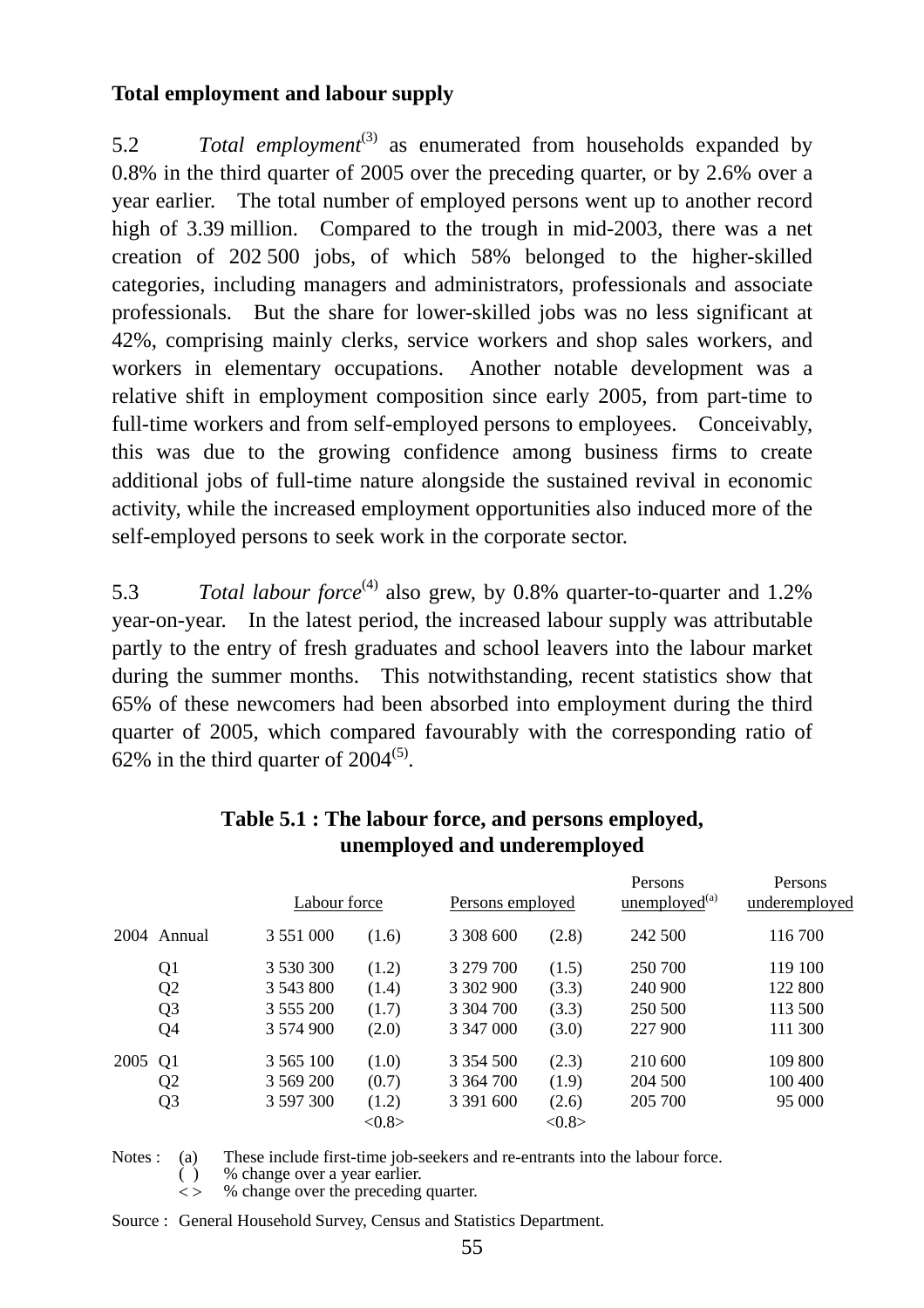#### **Diagram 5.2 : Total labour force and total employment**

**(a) Year-on-year rate of change**

**(b) Quarter-to-quarter rate of change**



#### **Profile of employment**

5.4 The data enumerated from *private sector establishments* portrayed a broadly similar picture of strong expansion in employment in the corporate sector, by 2.6% in June 2005 over a year earlier. Within the service sectors, financing, insurance, real estate and business services, and community, social and personal services were the ones registering more noticeable employment gains. A more detailed analysis by sub-sector revealed that most of the new jobs in fact came from the import / export trades, amusement and recreational services, the retail trade and business services, which were underpinned by the robust performance of external trade and the pick-up in local consumer spending and inbound tourism. In stark contrast, employment in the local manufacturing sector and at construction sites<sup> $(6)$ </sup> continued to shrink, due to reduced volume of work and output in those spheres.

5.5 As to the *civil service*, employment continued to decrease by 3.0% in June 2005 from a year earlier, reflecting the ongoing impacts of natural wastage and the second Voluntary Retirement Scheme. Insofar as civil service establishment is concerned, the target is to reduce the size to 163 000 by end-March next year, from 166 000 at end-March this year.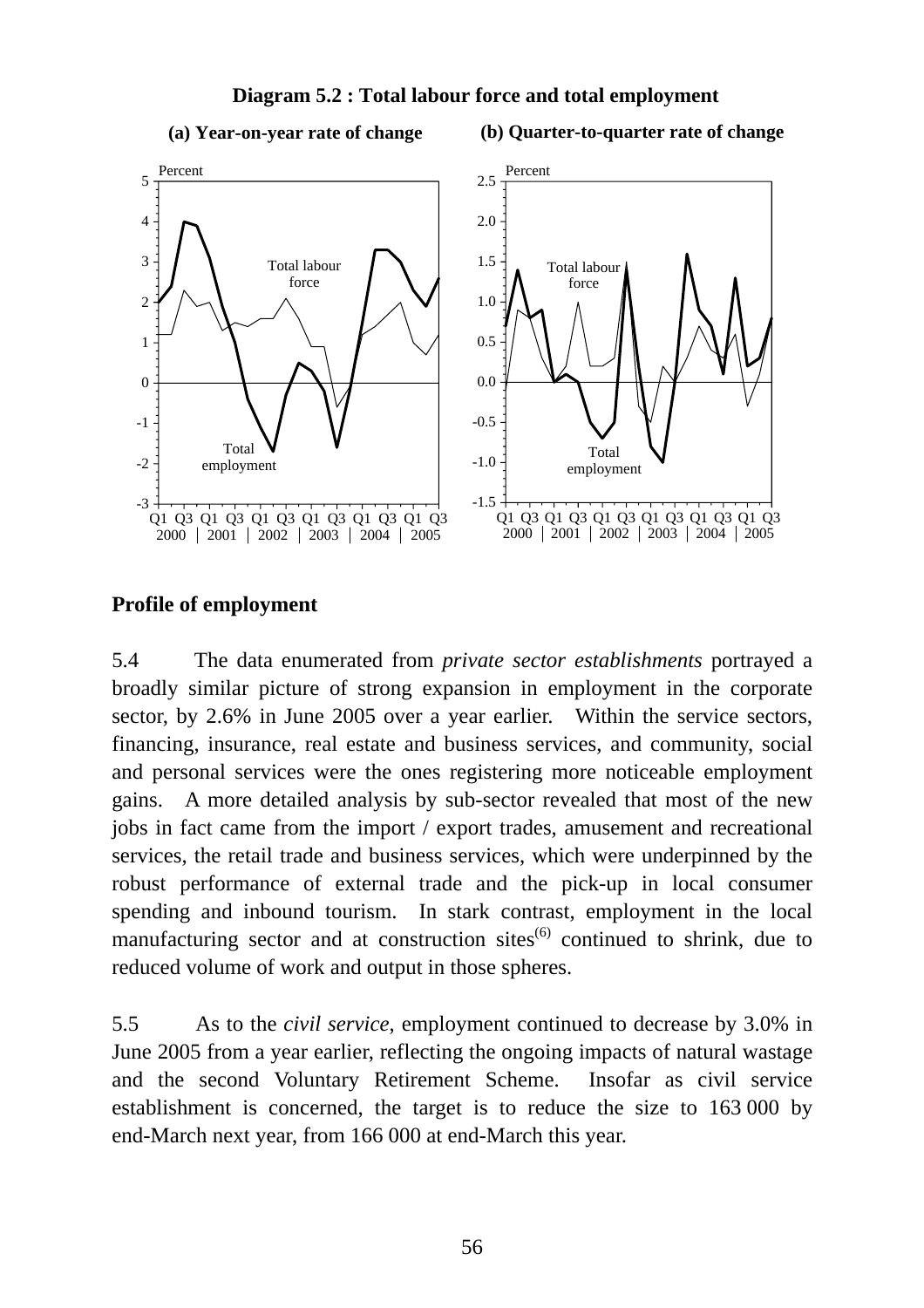#### **Table 5.2 : Employment by major economic sector**

|                                                                        |                    | 2005                        |                             |                                           |                             |                             |                             |
|------------------------------------------------------------------------|--------------------|-----------------------------|-----------------------------|-------------------------------------------|-----------------------------|-----------------------------|-----------------------------|
|                                                                        | Annual<br>Average  | Mar                         | Jun                         | <u>Sep</u>                                | Dec                         | Mar                         | <u>Jun</u>                  |
| Wholesale and                                                          | 567 700            | 556 600                     | 563 100                     | 577 000                                   | 574 100                     | 583 100                     | 579 100                     |
| import/export trades                                                   | (1.7)              | $(-1.3)$                    | (0.9)                       | (3.8)                                     | (3.4)                       | (4.8)                       | (2.8)                       |
| Retail trade                                                           | 217 300            | 214 600                     | 216 500                     | 219 400                                   | 218 400                     | 216 000                     | 224 600                     |
|                                                                        | (3.1)              | (2.3)                       | (3.6)                       | (6.0)                                     | (0.6)                       | (0.7)                       | (3.7)                       |
| Restaurants and hotels                                                 | 207 900            | 204 600                     | 209 500                     | 206 600                                   | 210 900                     | 210 700                     | 214 500                     |
|                                                                        | (6.0)              | (3.2)                       | (9.7)                       | (6.6)                                     | (4.7)                       | (2.9)                       | (2.3)                       |
| Water transport, air<br>transport and services<br>allied to transport  | 104 500<br>(6.6)   | 101 600<br>(1.4)            | 104 500<br>(8.7)            | 104 800<br>(8.5)                          | 107 000<br>(8.1)            | 107 900<br>(6.2)            | 110 900<br>(6.1)            |
| Storage and                                                            | 35 900             | 35 900                      | 36 100                      | 35 300                                    | 36 100                      | 35 300                      | 36 400                      |
| communications                                                         | (2.2)              | (8.0)                       | (2.2)                       | (0.1)                                     | $(-1.0)$                    | $(-1.7)$                    | (0.8)                       |
| Financing, insurance, real<br>estate and business<br>services          | 437 000<br>(3.6)   | 428 600<br>(1.4)            | 434 200<br>(3.6)            | 437 800<br>(3.7)                          | 447 400<br>(5.6)            | 447 600<br>(4.4)            | 457 200<br>(5.3)            |
| Community, social and                                                  | 420 200            | 412 000                     | 418 100                     | 415 700                                   | 435 200                     | 434 400                     | 437 000                     |
| personal services                                                      | (3.2)              | (3.5)                       | (4.4)                       | (0.4)                                     | (4.5)                       | (5.4)                       | (4.5)                       |
| Manufacturing                                                          | 168 000            | 168 900                     | 169 600                     | 168 000                                   | 165 300                     | 163 100                     | 161 900                     |
|                                                                        | $(-3.0)$           | $(-5.6)$                    | $(-1.7)$                    | $(-2.8)$                                  | $(-1.8)$                    | $(-3.5)$                    | $(-4.5)$                    |
| Building and construction                                              | 66 300             | 69 100                      | 69 900                      | 64 900                                    | 61 200                      | 65 800                      | 60 000                      |
| sites                                                                  | $(-5.7)$           | $(-4.5)$                    | $(-0.1)$                    | $(-8.1)$                                  | $(-10.3)$                   | $(-4.8)$                    | $(-14.2)$                   |
| All establishments<br>surveyed in the private<br>sector <sup>(a)</sup> | 2 271 400<br>(2.4) | 2 239 000<br>(0.6)<br><0.7> | 2 268 400<br>(3.1)<br><1.0> | 2 276 000<br>(2.7)<br>$\langle * \rangle$ | 2 302 100<br>(3.1)<br><1.3> | 2 310 000<br>(3.2)<br><0.9> | 2 327 300<br>(2.6)<br><0.5> |
| Civil service $^{(b)}$                                                 | 160 800            | 163 000                     | 161 700                     | 160 100                                   | 158 400                     | 157 300                     | 156 800                     |
|                                                                        | $(-3.8)$           | $(-3.6)$                    | $(-3.9)$                    | $(-3.8)$                                  | $(-3.8)$                    | $(-3.5)$                    | $(-3.0)$                    |

Notes : Employment figures enumerated from business establishments, as obtained from the Quarterly Survey of Employment and Vacancies, are somewhat different from those enumerated from households, as obtained from the General Household Survey. This is mainly due to difference in sectoral coverage: while the former survey covers selected major sectors, the latter survey covers all sectors in the economy.

 (a) The total figures on private sector employment cover also employment in mining and quarrying and in electricity and gas supply, besides employment in the major sectors indicated above.

 (b) These figures cover only those employed on civil service terms of appointment. Judicial officers, ICAC officers, locally engaged staff working in overseas Hong Kong Economic and Trade Offices, and other Government employees such as non-civil service contract staff are not included.

( ) % change over a year earlier.

< > Seasonally adjusted quarter-to-quarter % change.

(\*) Change of less than 0.05%.

Source : Quarterly Survey of Employment and Vacancies, Census and Statistics Department.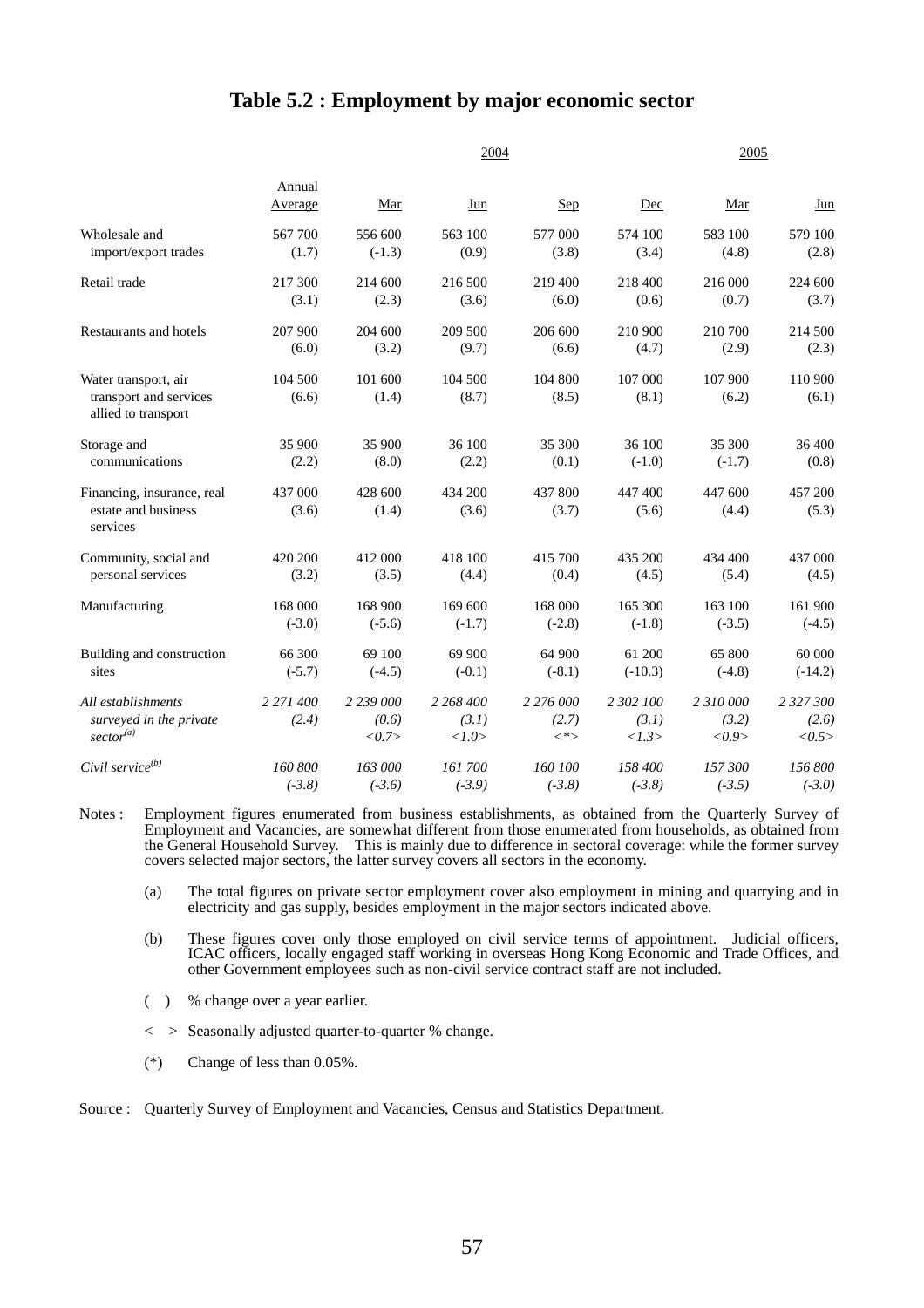#### **Profile of unemployment**

5.6 Within the labour force, those persons engaged in the retail trade, restaurants and hotels, and miscellaneous personal services generally faced a more visible decrease in unemployment rate during the third quarter, as they tended to benefit more from the increasing job opportunities generated by the upturn in local consumer spending and vibrant tourism industry. Another group of people also having a visible reduction in unemployment were construction workers, but this was due more to a contraction in labour supply than a gain in employment. Partly in line with these sectoral developments, the unemployment rates for lower-skilled employees like service workers and shop sales workers, craft and related workers, and plant and machine operators and assemblers exhibited more notable drops, as did those for persons with lower secondary education or below. As for workers at the upper segment, those with higher educational attainment, or those engaged in financing, insurance, real estate and business services generally faced some increase in their unemployment rates. But this was not due to any job loss. Rather, it was due to a faster growth in labour supply than in employment.



#### **Diagram 5.3 : Unemployment rates by major economic sector\***



(#) Including both site and non-site workers.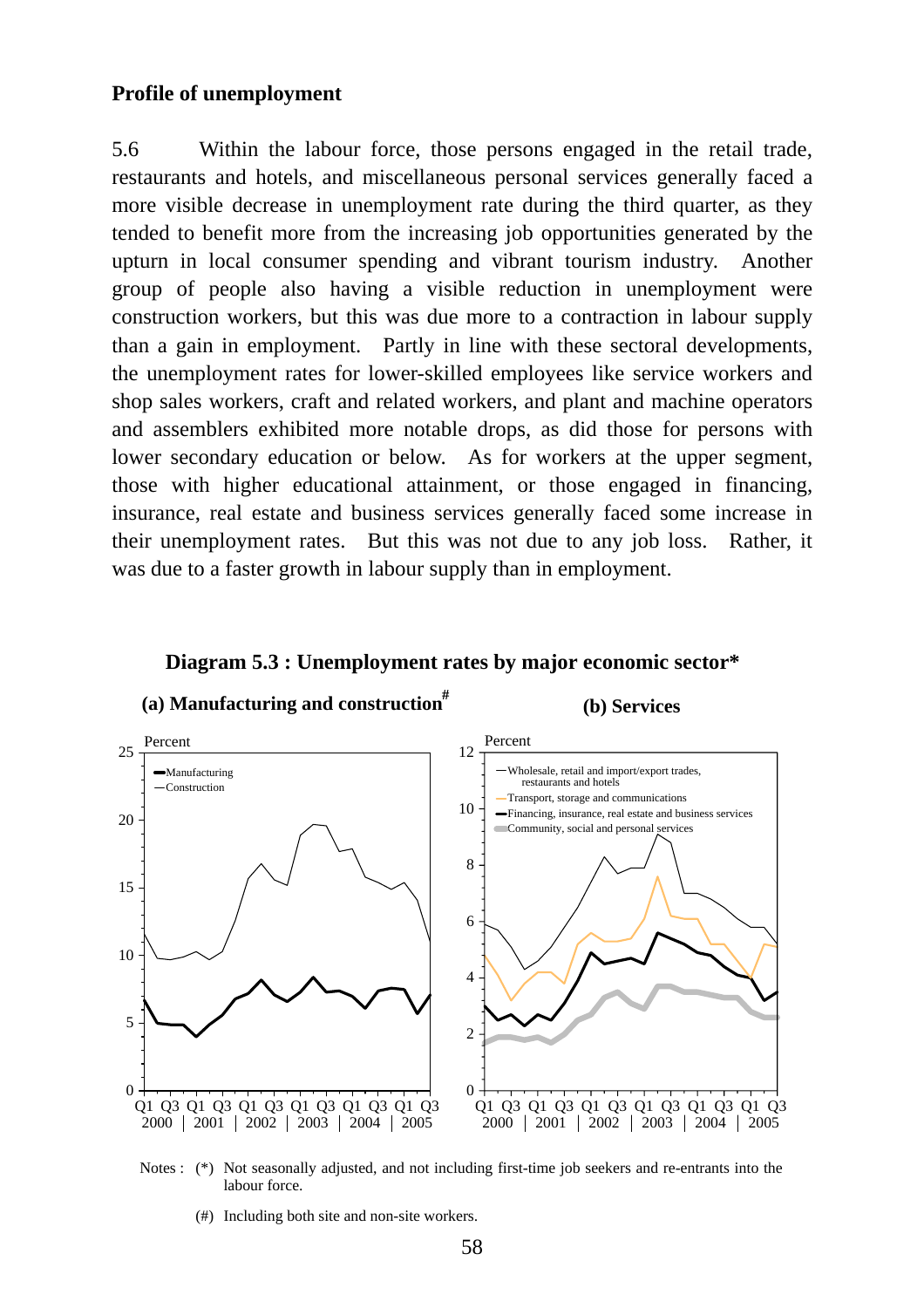#### **Diagram 5.4 : Unemployment rates by major occupation category\***

#### **(a) Workers at the upper segment**

#### **(b) Workers at the lower segment**



- Notes : (\*) Not seasonally adjusted, and not including first-time job-seekers and re-entrants into the labour force.
	- (#) Including technicians and supervisors.

#### **Diagram 5.5 : Unemployment rates by educational attainment\***



- Notes : (\*) Not seasonally adjusted, but including first-time job seekers and re-entrants into the labour force.
	- (#) Including craft courses.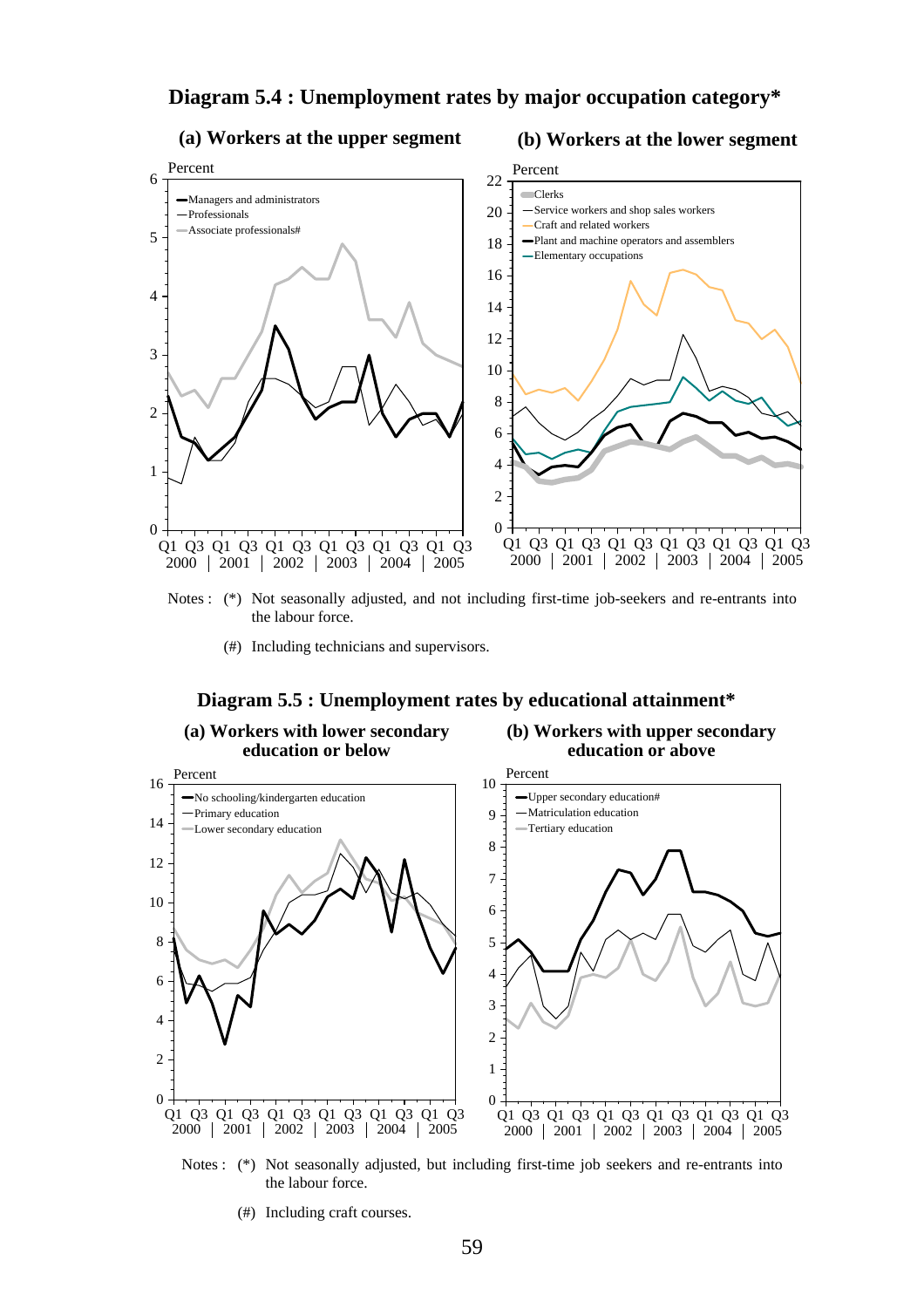## **Profile of underemployment**

5.7 Similar to the unemployment profile, underemployment largely followed a downtrend over the past couple of years. Yet it differed from the unemployment trend in that for most of the time, the decline in the underemployment rate tended to be concentrated only in a few segments of the labour market. More recently, these included service workers and shop sales workers, and associate professionals engaged in hotels and the wholesale and retail trades, craft and related workers engaged in the construction sector, and plant and machine operators and assemblers engaged in the transport sector. In terms of educational attainment, it was the less educated people, specifically those with primary education or below, who were the most affected group.

## **Vacancies**

5.8 In June 2005, the total number of job vacancies in the *private sector establishments* continued to surge by 17.9% over a year earlier, as business operators kept up the momentum of their recruitment drive amid the sustained economic recovery. By comparison, job vacancies for managers, administrators, professionals and associated professionals showed a faster growth of 18.3%, with the increase occurring primarily in the financing, insurance, real estate and business services, and the community, social and personal services sectors. Vacancies at the lower-end rose somewhat less, by 17.5%, and most of this increase took place in restaurants and the retail trade. Among the additional vacancies in the private sector establishments, 47% were found at the upper segment and 53% at the lower segment. As to the civil service, vacancies arising from exemption from the general recruitment freeze amounted to only around 1 100 at end-June this year, and they were mostly in the disciplined services.

5.9 On latest indications, overall job vacancies should have gone up further in the third quarter of 2005, as manifested by the year-on-year jump of 53.4% in the vacancies received by the Labour Department. This was equivalent to another record high of 1 800 vacancies on a working day basis. Concurrently, the number of placements attained by the department also went markedly higher, by 36.4%.

5.10 From time to time, the Labour Department has organized general or theme-specific job fairs at different locations, for employers to recruit staff and for job seekers to find suitable jobs. These are in addition to the regular employment services rendered by the department, including the network of job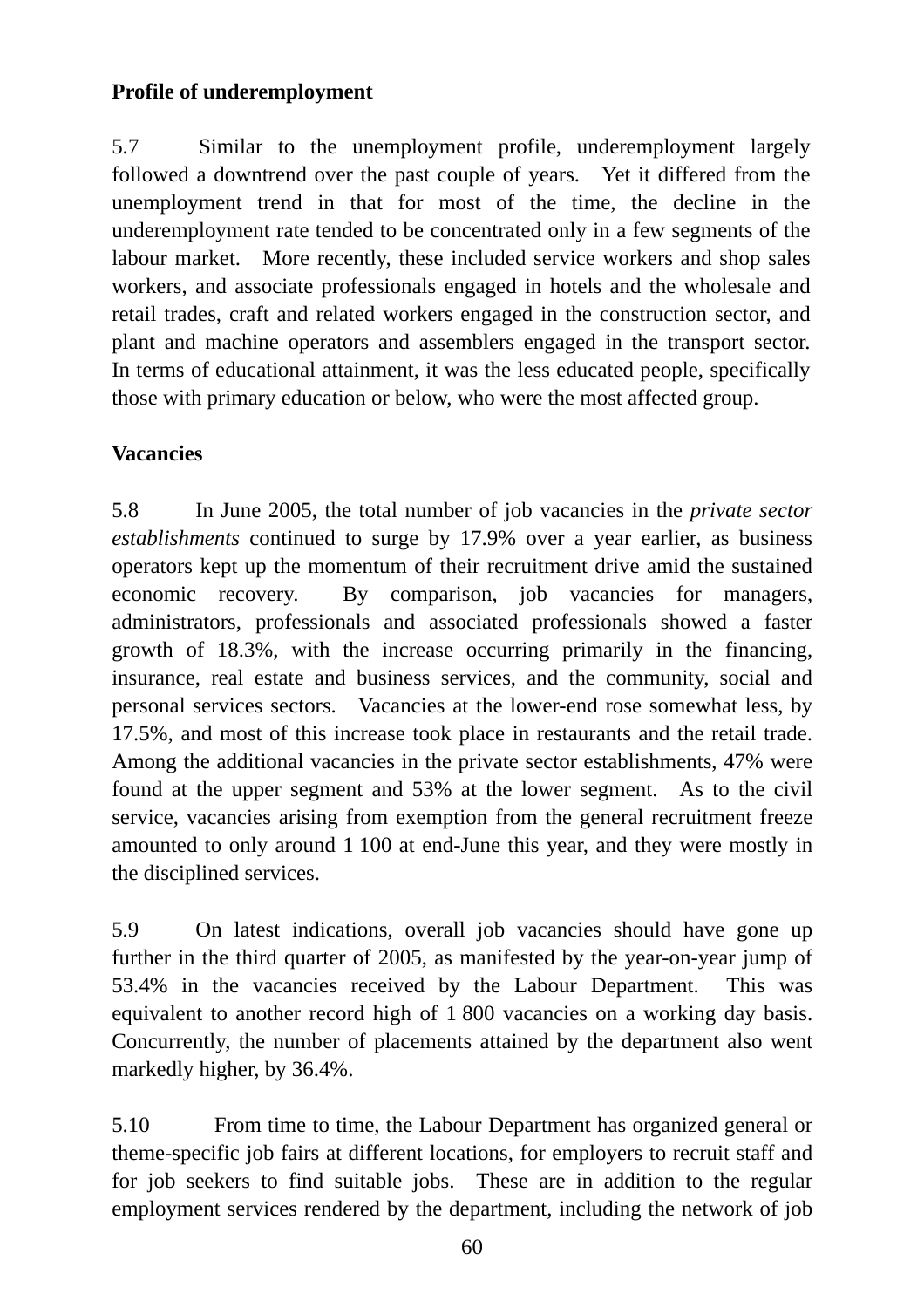centres, a telephone employment service centre, a job vacancy processing centre and an interactive employment service website. More recently, it was announced in the Policy Address that two extra job centres would be set up in Yuen Long and North District respectively, with a view to enhancing further the employment services in the remote areas. As a result, the total number of job centres would increase from 10 to 12.

#### MSMSMSMSMSM 2000 2001 2002 2003 2004 2005  $0 -$ 2 4 6 8 10 12 14  $16 \frac{\text{Number } (000)}{1}$  Managers and administrators Professionals Associate professionals **(a) Workers at the upper segment** MSMSMSMSMSM 2005 2000 | 2001 | 2002 | 2003 | 2004 | 2005 0 1 2 3 4 5 6 7 8 9  $10 \frac{\text{Number } (000)}{1}$  Clerks Service workers and shop sales workers Craft and related workers Plant and machine operators and assemblers -Elementary occupations **(b) Workers at the lower segment**

#### **Diagram 5.6 : Vacancies by major occupation category**

61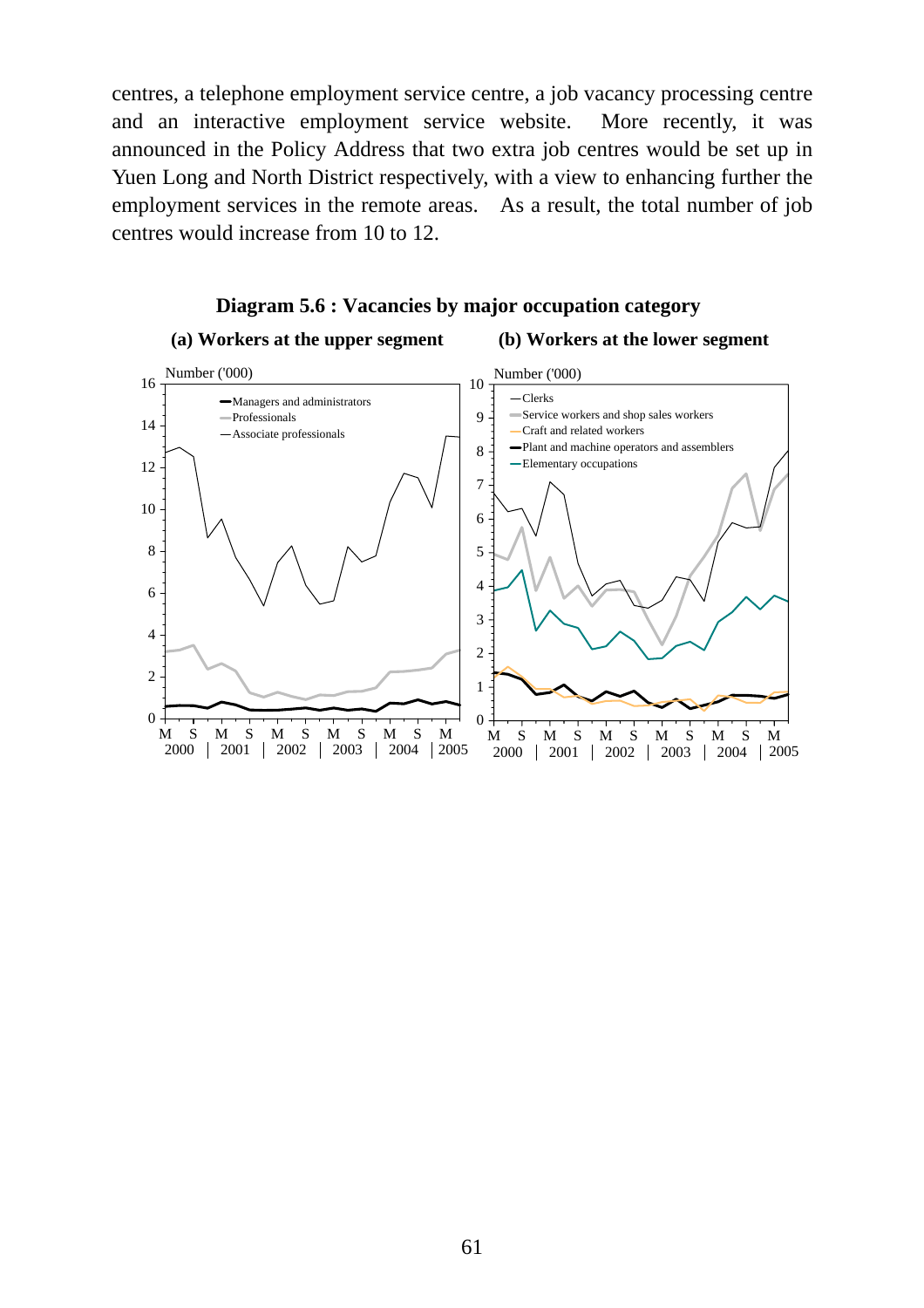#### **Table 5.3 : Vacancies by major economic sector**

|                                                                        |                   |                            |                           |                           | No. of vacancies          |                            |                           |                                     |  |
|------------------------------------------------------------------------|-------------------|----------------------------|---------------------------|---------------------------|---------------------------|----------------------------|---------------------------|-------------------------------------|--|
|                                                                        |                   |                            | 2004                      |                           |                           | 2005                       |                           |                                     |  |
|                                                                        | Annual<br>average | Mar                        | $Jun$                     | Sep                       | Dec                       | Mar                        | $Jun$                     | Vacancy rate<br>in Jun 2005<br>(% ) |  |
| Wholesale and<br>import/export trades                                  | 7600<br>(56.5)    | 7 200<br>(64.7)            | 8700<br>(77.5)            | 8 0 0 0<br>(51.7)         | 6 400<br>(33.0)           | 10 300<br>(42.4)           | 9 300<br>(7.2)            | 1.6                                 |  |
| Retail trade                                                           | 2 600<br>(58.7)   | 2 3 0 0<br>(108.2)         | 2 400<br>(55.2)           | 3 3 0 0<br>(97.3)         | 2 600<br>(11.0)           | 3 000<br>(33.7)            | 3 3 0 0<br>(35.7)         | 1.4                                 |  |
| Restaurants and hotels                                                 | 2 100<br>(63.2)   | 1 800<br>(113.1)           | 2 2 0 0<br>(100.6)        | 2 500<br>(50.1)           | 2 100<br>(27.1)           | 2 400<br>(39.3)            | 2 700<br>(24.3)           | 1.3                                 |  |
| Water transport, air<br>transport and services<br>allied to transport  | 1 100<br>(129.0)  | 900<br>(102.3)             | 1 300<br>(161.0)          | 1 300<br>(192.8)          | 800<br>(60.6)             | 1 400<br>(57.9)            | 1 500<br>(19.0)           | 1.3                                 |  |
| Storage and<br>communications                                          | 600<br>(55.7)     | 600<br>(83.8)              | 400<br>$(-3.3)$           | 800<br>(83.7)             | 400<br>(73.7)             | 400<br>$(-27.4)$           | 600<br>(38.8)             | 1.6                                 |  |
| Financing, insurance,<br>real estate and business<br>services          | 9 0 0 0<br>(59.6) | 8 600<br>(106.0)           | 9 0 0 0<br>(45.4)         | 9 300<br>(62.2)           | 8 9 0 0<br>(40.4)         | 10 500<br>(21.5)           | 11 200<br>(23.8)          | 2.4                                 |  |
| Community, social and<br>personal services                             | 5 900<br>(40.7)   | 5 200<br>(56.5)            | 6 200<br>(34.2)           | 5 800<br>(20.7)           | 6 200<br>(59.2)           | 6 800<br>(30.1)            | 7 200<br>(15.2)           | 1.6                                 |  |
| Manufacturing                                                          | 1 500<br>(46.9)   | 1500<br>(37.5)             | 1 600<br>(30.2)           | 1500<br>(67.0)            | 1 400<br>(61.7)           | 2 000<br>(33.1)            | 1 900<br>(16.2)           | 1.1                                 |  |
| Building and<br>construction sites                                     | #<br>(53.9)       | #<br>(57.7)                | 100<br>(118.5)            | #<br>(69.2)               | #<br>$(-8.3)$             | #<br>$(-92.7)$             | #<br>$(-84.7)$            | $\ast$                              |  |
| All establishments<br>surveyed in the<br>private sector <sup>(a)</sup> | 30 700<br>(55.8)  | 28 400<br>(78.7)<br><12.8> | 32 200<br>(55.0)<br>< 9.7 | 32 800<br>(55.3)<br>< 9.1 | 29 200<br>(39.8)<br><3.5> | 37 100<br>(30.4)<br>< 5.5> | 38 000<br>(17.9)<br><1.1> | 1.6                                 |  |
| Civil service <sup>(b)</sup>                                           | 600<br>$(-59.8)$  | 400<br>$(-72.3)$           | 300<br>$(-82.6)$          | 100<br>$(-94.2)$          | 1600<br>(36.8)            | 1500<br>(231.5)            | 1 100<br>(270.4)          | 0.7                                 |  |

Notes : Vacancy rate refers to the ratio of vacancies to total employment opportunities (actual employment plus vacancies).

(a) The total figures on private sector vacancies cover also vacancies in mining and quarrying and in electricity and gas supply, besides vacancies in the major sectors indicated above.

(b) These figures cover only vacancies for those staff to be employed on civil service terms of appointment. They have been adjusted by deducting the vacant posts emerging from the Voluntary Retirement Schemes. A general recruitment freeze to the civil service has been imposed with effect from 1 April 2003. The civil service vacancies during the general recruitment freeze period refer only to the number of vacant posts for which exemptions from recruitment freeze have been granted.

( ) % change over a year earlier.

< > Seasonally adjusted quarter-to-quarter % change.

- $(\#)$  Less than 50.
- $(*)$  Less than 0.05%.

Source : Quarterly Survey of Employment and Vacancies, Census and Statistics Department.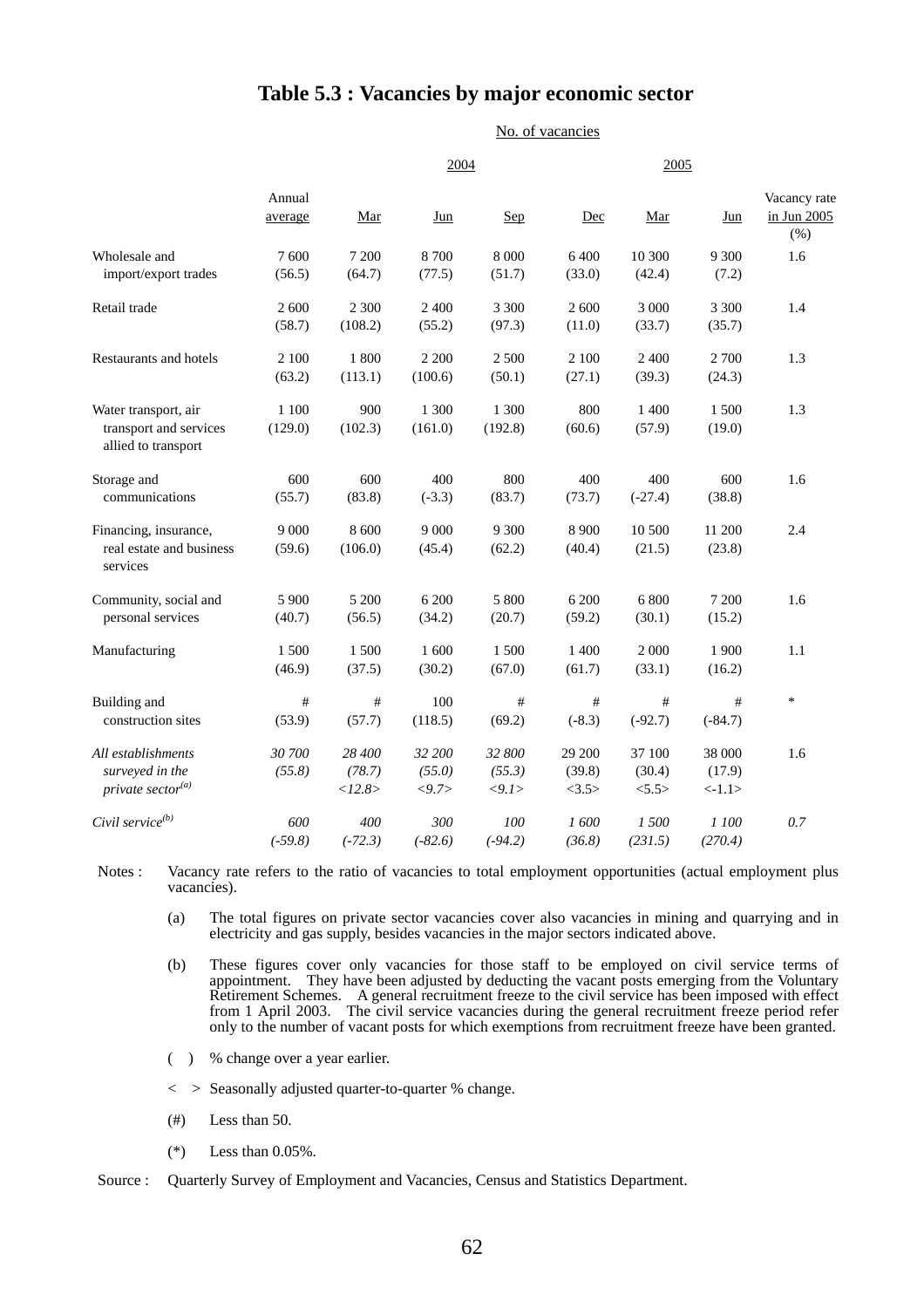#### **Earnings and wages**

5.11 Labour income has remained on a modest rise so far this year, upon the upward pressure on wages and earnings arising from the tighter labour market conditions. As an indicator of *labour earnings*<sup>(7)</sup>, payroll per person engaged in the private sector establishments moved up by 2.7% in money terms or 1.8% in real terms<sup> $(8)$ </sup> in the second quarter of 2005 over a year earlier, further to the increases of 4.4% and 4.0% respectively in the preceding quarter. Pay rises were observed across almost all the major economic sectors, with larger gains occurring in the import / export trades, hotels, the retail trade, ocean-going and air transport, insurance and real estate. On the other hand, labour earnings in community, social and personal services were still held back by the pay cut among most employees in the subvented organisations along with that of civil servants since January this year. Furthermore, workers engaged in the large establishments generally had greater increases in payroll than those in the small and medium-sized establishments. As for the third quarter, latest indications pointed to a sustained uptrend, as manifested in part by the year-on-year increase of 3.6% in the median monthly employment earnings in July-September 2005, according to the data enumerated from the General Household Survey.



**Diagram 5.7 : Earnings by broad economic sector**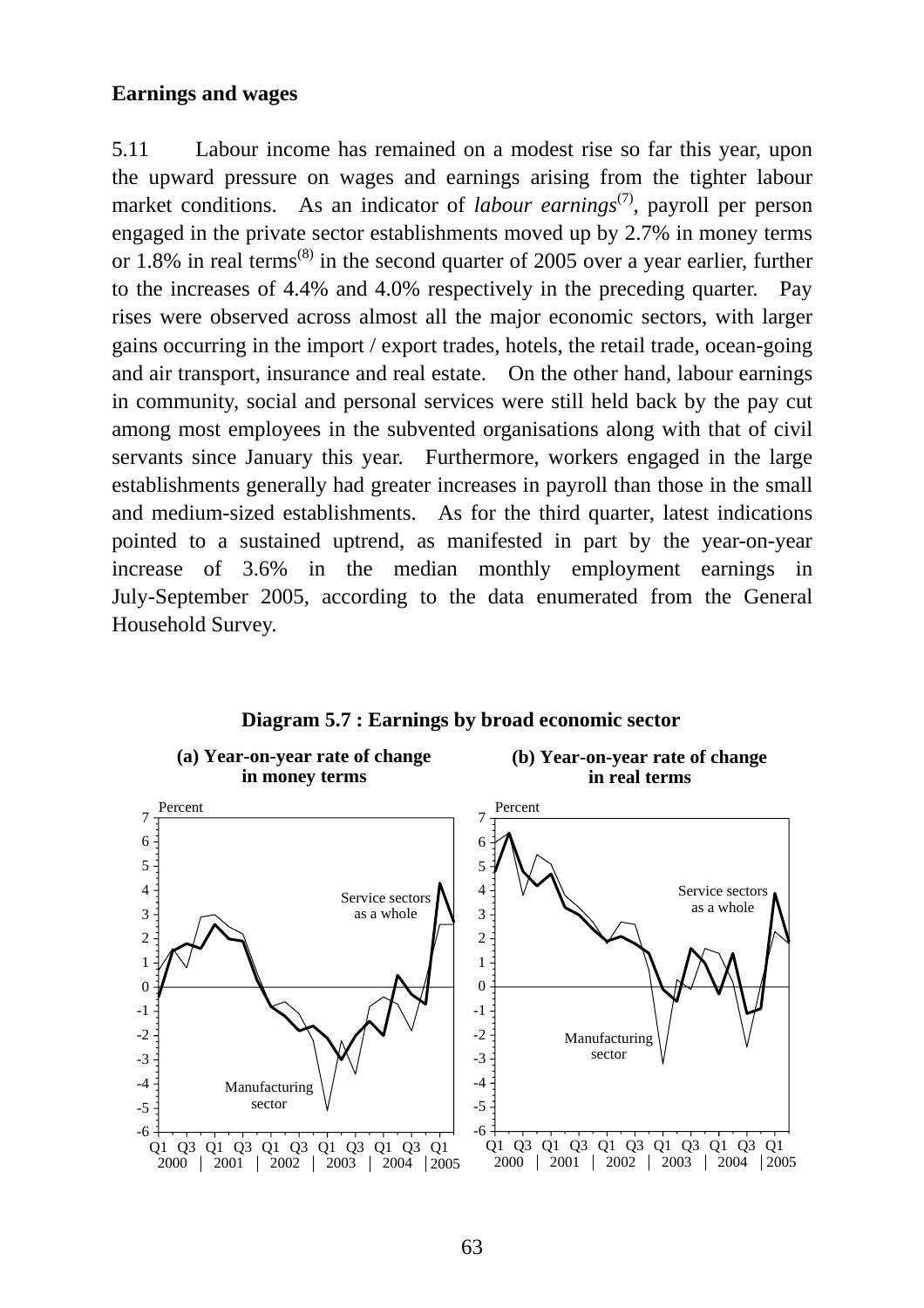5.12 Another development worth noting is that in recent years, there has been an increasing shift in the emphasis of employees' remuneration package away from fixed wage rate towards variable or performance-linked pay. In most cases, the employee's payroll comprises both regular and irregular elements. By its very nature, the irregular component exhibits a much higher degree of volatility than the regular counterpart. For instance, during 2002-2004 the variable pay component of the payroll fell visibly between individual years, ranging from 6.9% to 7.7%, in contrast to a mild decrease of only 0.2 - 1.5% in the regular pay component. Yet more recently, the variable pay component staged a strong rebound by 7.0% year-on-year in the first half of this year, exceeding distinctly the 3.3% rise recorded for the regular pay component.

5.13 As for *labour wages* covering only the regular earnings of private sector employees up to the supervisory level, whereas there was also an upward adjustment in overall terms, the increase amounted to only 0.4% in money terms in June 2005 over a year earlier. After discounting the effect of consumer price inflation, labour wages were down modestly by 0.9% in real terms. This was attributable to the still loose manpower resource balance prevalent at the lower segment of the labour market, as well as the recent trend in the corporate sector towards adopting the variable or discretionary pay system in rewarding employees.

5.14 Analysed by major economic sector, nominal wages went up noticeably in some sectors, including transport services associated with air cargo forwarding and container haulage and leasing, financial concerns other than banks, and barber and beauty shops. Yet for most of the other sectors, there were either marginal increases or else slight declines.

## **Notes :**

(1) For a person aged 15 or above to be classified as unemployed, he or she should: (a) not have a job and not be performing any work for pay or profit during the reference period (i.e. seven days before enumeration); and (b) be available for work during the reference period; and (c) be seeking work during the 30 days before enumeration.

 Notwithstanding the above, the following types of persons are also considered unemployed: (a) persons without a job, having sought work but not available for work because of temporary sickness; (b) persons without a job, available for work but not having sought work because they will take up new jobs or start business at a subsequent date, or expect to return to their original jobs; and (c) discouraged workers not having sought work because they believe work is not available to them.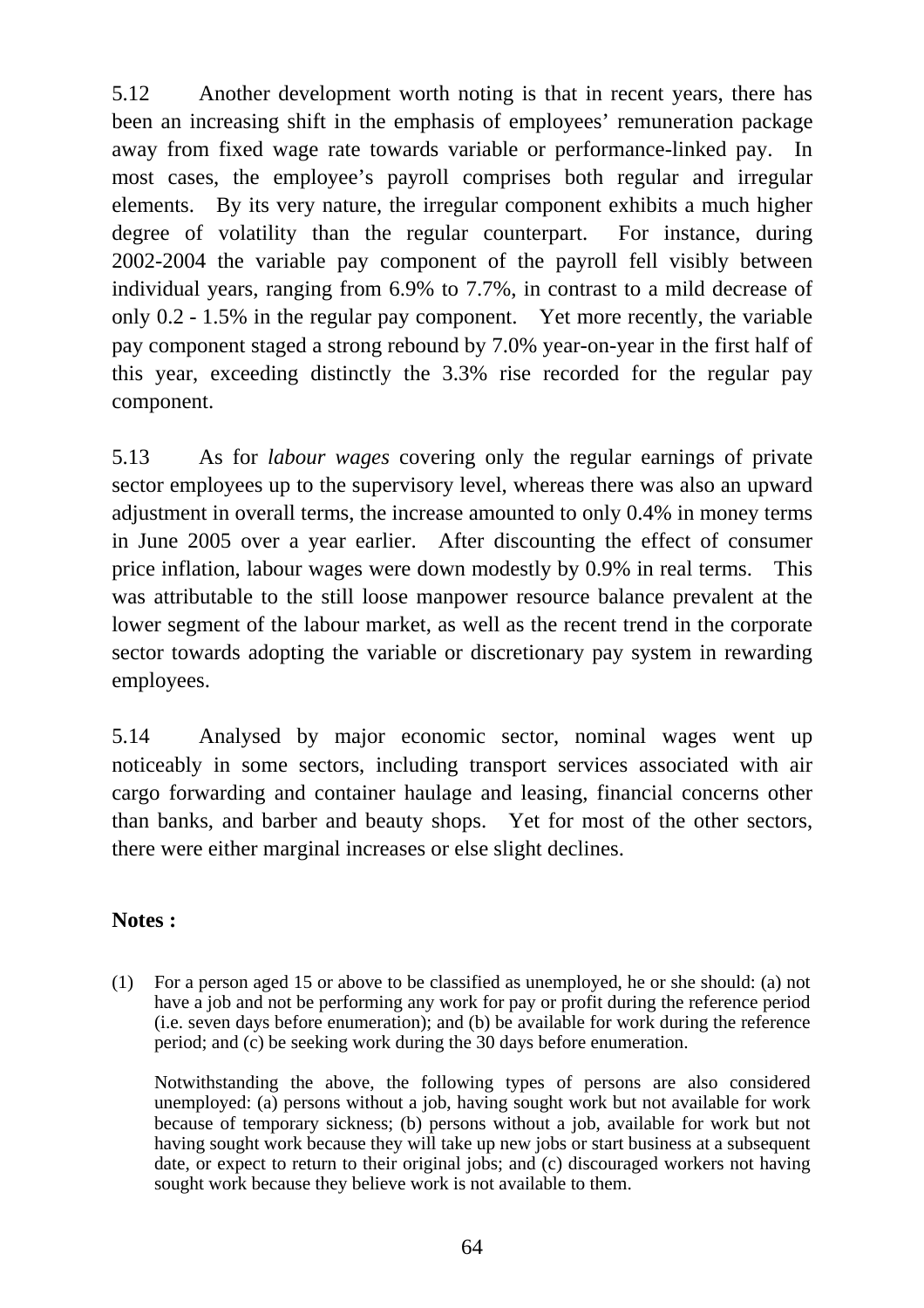Even at full employment, some frictional unemployment is bound to exist as workers move between jobs in order to obtain better terms of employment. The precise level of unemployment which can be described as purely frictional varies amongst economies, depending on the structure and characteristics of their labour markets.

 In April 2001, the Census and Statistics Department put out a revised series of seasonally adjusted unemployment rate compiled by reference to the X-11 ARIMA method, which adjusts for all seasonal variations in employment and unemployment (i.e. the changes due to holiday effects, seasonally ups and downs in economic activity, seasonal variations in first-time job-seekers, etc). This replaces the former series which adjusts only for seasonal variations in the proportion of first-time job-seekers in the labour force. For more details, see Note (3) at the end of Chapter 5 of the Half-yearly Economic Report 2001.

(2) The main criteria for an employed person aged 15 or above to be classified as underemployed are: involuntarily working less than 35 hours during the reference period (i.e. seven days before enumeration), and either available for additional work during the reference period or seeking additional work during the 30 days before enumeration.

 Following these criteria, employed persons taking no-pay leave due to slack work during the reference period are also classified as underemployed if they had worked less than 35 hours or were on leave for the entire reference period.

- (3) The employed population refers to those persons aged 15 or above who performed work for pay or profit or had a formal job attachment during the reference period (i.e. seven days before enumeration).
- (4) The labour force, or the economically active population, is defined to include all persons aged 15 or above who either were engaged in productive work during the reference period (i.e. seven days before enumeration) or would otherwise have been engaged in productive work but were unemployed.
- (5) The corresponding ratio for the same quarter in 2001 to 2003 was even lower, at 49-52%.
- (6) Taking into account off-site workers and related professional and support staff, employment in the entire building and construction sector also decreased, by 1.1% in the third quarter of 2005 from a year earlier.

 Employment for the construction sector as a whole is enumerated from the General Household Survey carried out by the Census and Statistics Department. Apart from site workers, it also includes non-site workers engaged in minor alteration and addition, repair, maintenance and interior decoration work on existing buildings. In addition, it includes professional, administrative and other support personnel engaged in that sector, such as engineers, architects, surveyors and contract managers, as well as general clerical staff.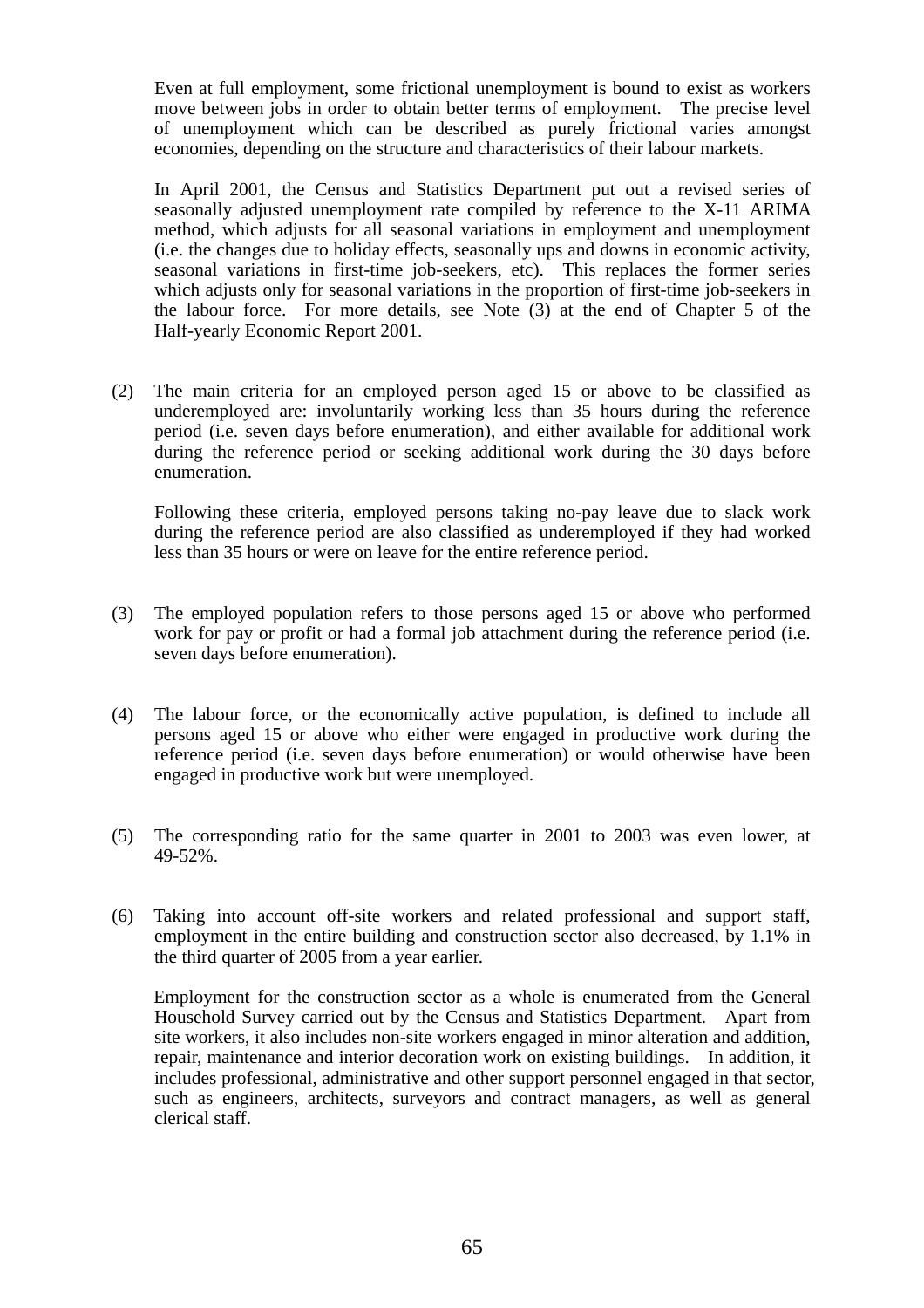- (7) In addition to wages, which include all regular payments like basic pay and stipulated bonuses and allowances, earnings also cover overtime pay and other non-guaranteed or irregular bonuses and allowances, except severance pay and long service payment. Because of this difference, as well as the difference in sectoral and occupational coverage, the movements in average earnings, as measured by payroll per person engaged, do not necessarily match closely with those in wage rates.
- (8) Different consumer price indices are used for compiling the real indices of labour earnings and wages, taking into account their relevance to the respective occupation coverage. Specifically, the Composite CPI, being an indicator of overall consumer prices, is taken as the price deflator for earnings received by employees at all levels of the occupational hierarchy. The CPI(A), being an indicator of consumer prices for the middle to lower income groups, is taken as the price deflator for wages in respect of workers on occupations up to the supervisory level, and also in respect of manual workers engaged in the construction sector.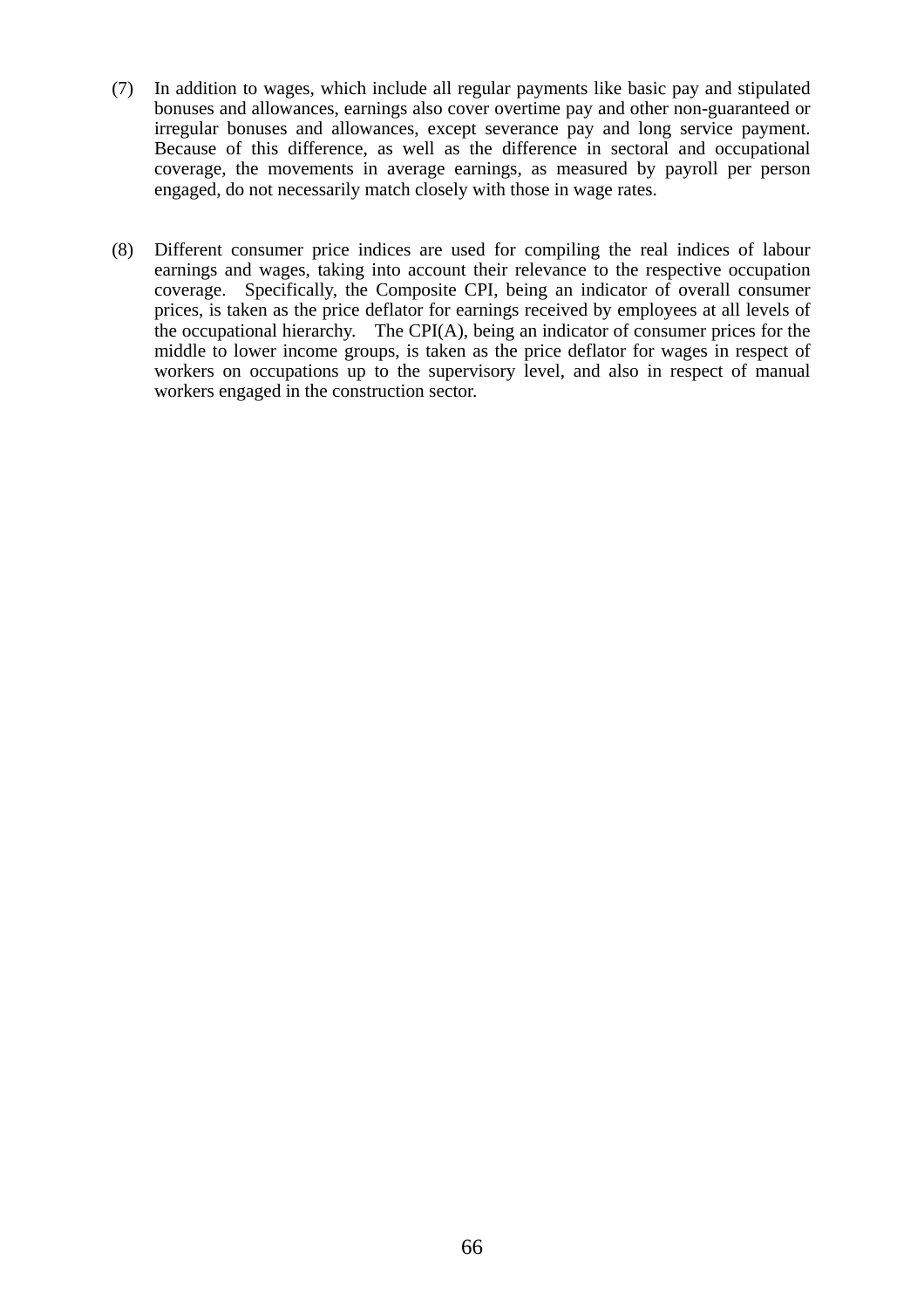## **CHAPTER 6 : PRICES**

## *Summary*

- *The climb-up in consumer price inflation continued through the third quarter of 2005, reflecting the buoyant economic activity. Yet overall price pressures remained well contained, thanks to the matching expansion in productive capacity along with continued productivity enhancement. For the third quarter as a whole, consumer price inflation was only a modest 1.4%, up from 0.8% in the second quarter.*
- *On the local cost front, unit labour cost remained broadly stable. Moreover, the distinct rises in office and shop rentals over the past two years were well underpinned by the strong activity upturn and increased business sales, so that in unit rental cost terms the cost pressure so far remained well contained. Meanwhile, there were only mild upward pressures from imported inflation, notwithstanding soaring crude oil prices.*
- *Looking ahead, consumer price inflation is expected to move up further in the rest of the year, upon the increasing lifting effect from higher private housing rentals and a tighter labour market, essentially reflecting the gradual pass-through of higher business costs as the economy continues to forge ahead.*
- *The decline in the GDP deflator narrowed visibly further in the third quarter, mainly due to the faster rise in domestic prices and the continued fading out of the terms of trade drag amidst a stronger US dollar.*

## **Consumer price inflation**

6.1 Consumer price inflation moved up mildly during the third quarter of 2005, in tandem with the rise-back in business costs as a natural consequence of a full-fledged economic upturn. Yet on the whole, local price pressures remained modest, as the aggregate demand and supply was still broadly in balance up to now, thanks to the substantial expansion in productive capacity along with the continued solid growth in labour productivity over the past year. As a result, despite the strong economic upturn, unit labour and unit rental costs were still broadly stable. On the external front, there were also only mild upward price pressures, although the surge in international crude oil prices to successive record highs during the third quarter should have added further cost burdens to certain business sectors.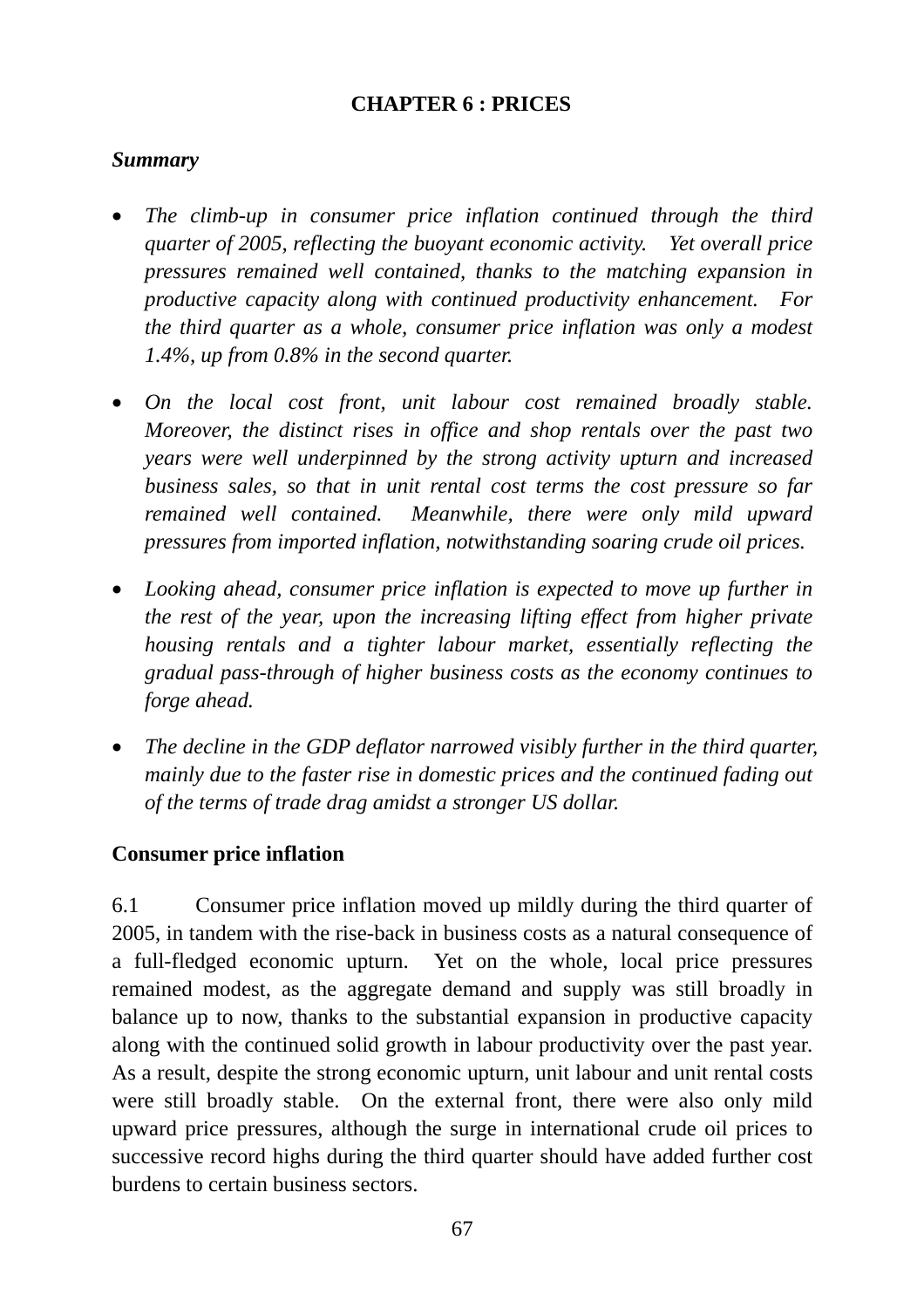6.2 Reflecting these underlying developments, consumer price inflation in terms of the *Composite Consumer Price Index (CPI)*(1) picked up mildly to 1.4% in the third quarter, up from 0.8% in the second quarter. For the first nine months of 2005 as a whole, the Composite CPI was only 0.9% higher than a year earlier, though already in stark contrast to the 0.4% decline in 2004. Looking ahead, consumer price inflation is expected to move up further in the rest of the year, upon the increasing lifting effect from higher private housing rentals and a tighter labour market, essentially reflecting the gradual pass-through of higher business costs as the economy continues to forge ahead. For the year as a whole, consumer price inflation is expected to be well within 1.5%.

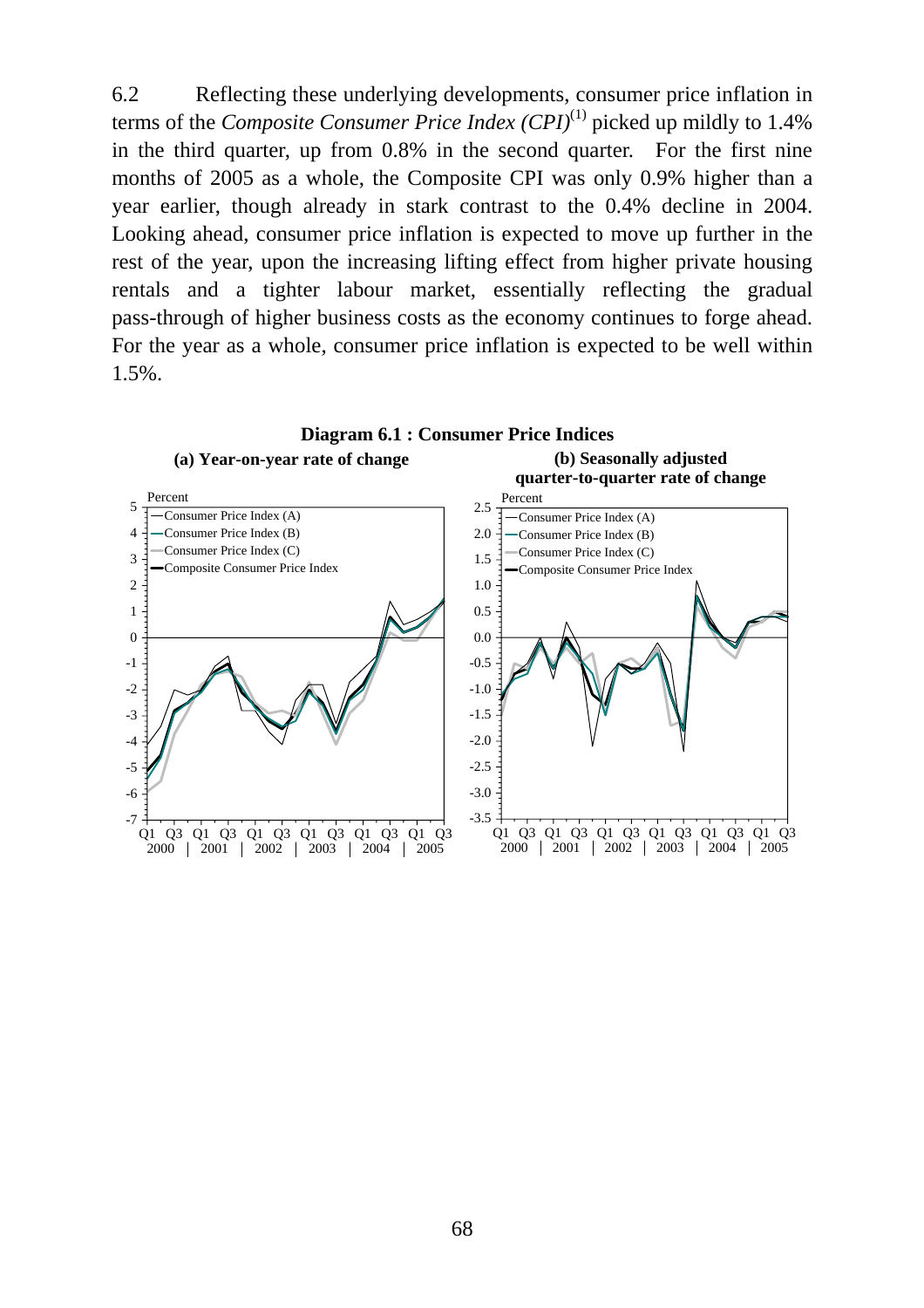### **Diagram 6.2 : Composite Consumer Price Index by component**



#### **Table 6.1 : Consumer Price Indices (year-on-year rate of change (%))**

|      |                |        | Composite CPI |        | CPI(A)   |        | CPI(B)   |        | CPI(C)   |
|------|----------------|--------|---------------|--------|----------|--------|----------|--------|----------|
| 2004 | Annual         | $-0.4$ |               | $\ast$ |          | $-0.5$ |          | $-0.9$ |          |
|      | H1             | $-1.3$ |               | $-1.0$ |          | $-1.4$ |          | $-1.8$ |          |
|      | H2             | 0.5    |               | 0.9    |          | 0.4    |          | 0.1    |          |
|      | Q1             | $-1.8$ | (0.3)         | $-1.2$ | (0.4)    | $-2.0$ | (0.2)    | $-2.4$ | (0.2)    |
|      | Q2             | $-0.9$ | $(*)$         | $-0.7$ | $(*)$    | $-0.9$ | $(*)$    | $-1.1$ | $(-0.2)$ |
|      | Q <sub>3</sub> | 0.8    | $(-0.2)$      | 1.4    | $(-0.1)$ | 0.7    | $(-0.2)$ | 0.2    | $(-0.4)$ |
|      | Q4             | 0.2    | (0.3)         | 0.5    | (0.3)    | 0.2    | (0.3)    | $-0.1$ | (0.2)    |
| 2005 | H1             | 0.6    |               | 0.8    |          | 0.6    |          | 0.3    |          |
|      | $Q1-Q3$        | 0.9    |               | 1.0    |          | 0.9    |          | 0.7    |          |
|      | Q1             | 0.4    | (0.3)         | 0.7    | (0.4)    | 0.4    | (0.4)    | $-0.1$ | (0.3)    |
|      | Q2             | 0.8    | (0.5)         | 1.0    | (0.4)    | 0.8    | (0.4)    | 0.7    | (0.5)    |
|      | Q <sub>3</sub> | 1.4    | (0.4)         | 1.4    | (0.3)    | 1.5    | (0.4)    | 1.5    | (0.5)    |
|      | Jul            | 1.3    |               | 1.3    |          | 1.3    |          | 1.3    |          |
|      | Aug            | 1.4    |               | 1.3    |          | 1.4    |          | 1.5    |          |
|      | Sep            | 1.6    |               | 1.5    |          | 1.7    |          | 1.7    |          |

Notes : ( ) Figures in parentheses denote seasonally adjusted quarter-to-quarter rates of change.

(\*) Change of less than 0.05%.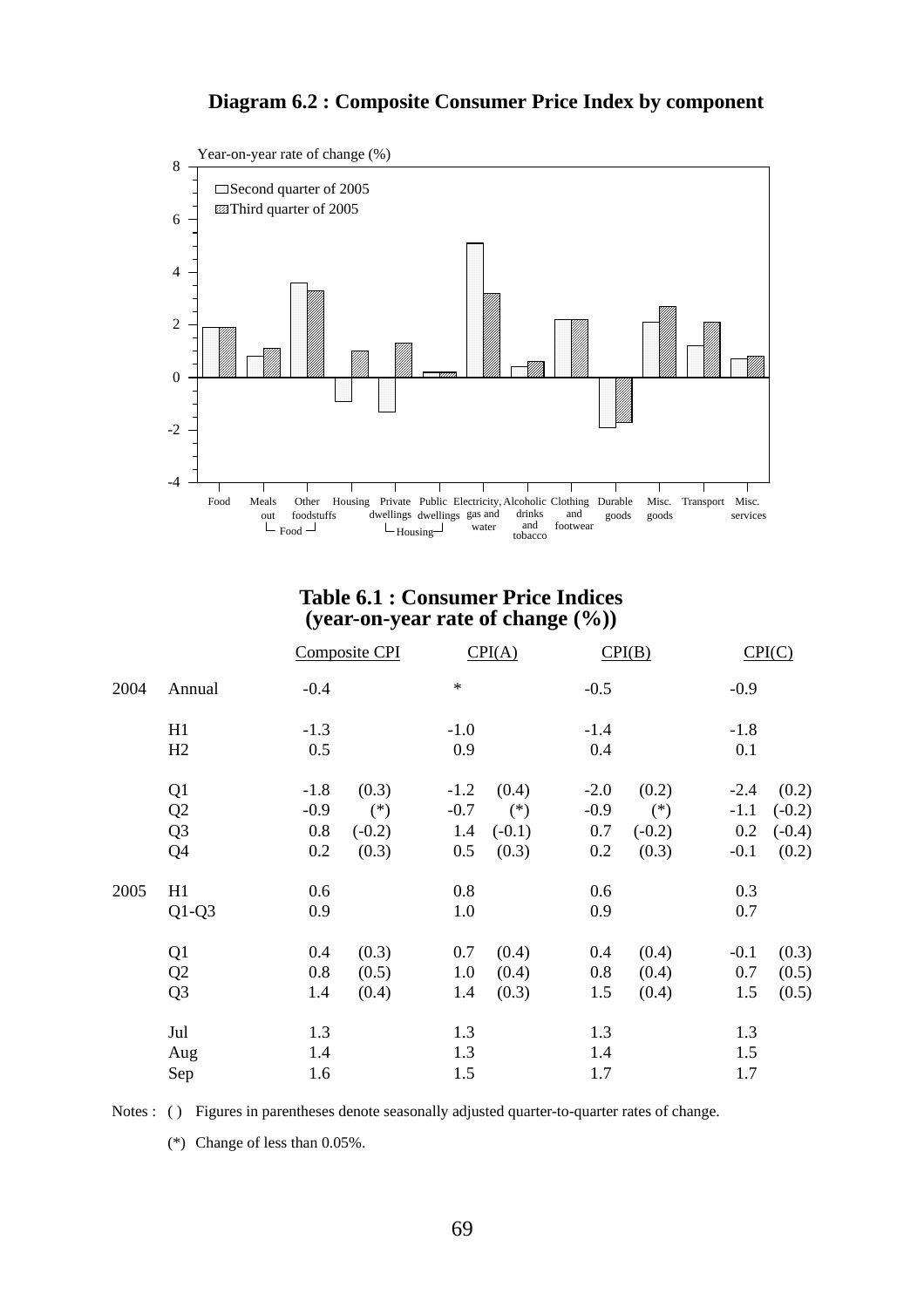|                                       |               |               |               |               | 2004           |                |               | 2005          |                |
|---------------------------------------|---------------|---------------|---------------|---------------|----------------|----------------|---------------|---------------|----------------|
| <b>Expenditure component</b>          | Weighting     | <b>Annual</b> | Q1            | Q2            | $Q_3$          | Q <sub>4</sub> | Q1            | Q2            | Q <sub>3</sub> |
| Food                                  | 26.67         | 1.0           | 0.1           | 1.0           | 1.4            | 1.7            | 1.9           | 1.9           | 1.9            |
| Meals bought<br>away from home        | 16.39         | 0.2           | $-0.5$        | 0.3           | 0.5            | 0.5            | 0.6           | 0.8           | 1.1            |
| Other foodstuffs                      | 10.28         | 2.5           | 1.1           | 2.3           | 2.8            | 3.6            | 3.9           | 3.6           | 3.3            |
| Housing $(a)$                         | 29.91         | $-5.2$        | $-7.7$        | $-6.7$        | $-2.3$         | $-3.9$         | $-2.6$        | $-0.9$        | 1.0            |
| Private dwellings<br>Public dwellings | 24.59<br>2.07 | $-6.6$<br>2.5 | $-9.3$<br>0.1 | $-8.2$<br>0.1 | $-3.8$<br>10.3 | $-4.9$<br>0.1  | $-3.4$<br>0.1 | $-1.3$<br>0.2 | 1.3<br>0.2     |
| Electricity, gas and<br>water         | 2.98          | 11.4          | 21.8          | 3.0           | 12.7           | 9.8            | 4.1           | 5.1           | 3.2            |
| Alcoholic drinks and<br>tobacco       | 0.94          | $\ast$        | $-0.1$        | 0.4           | $-0.1$         | $-0.3$         | 0.1           | 0.4           | 0.6            |
| Clothing and footwear                 | 4.13          | 6.4           | 6.1           | 9.2           | 6.7            | 4.0            | 3.4           | 2.2           | 2.2            |
| Durable goods                         | 6.24          | $-2.2$        | $-3.6$        | $-1.4$        | $-1.9$         | $-2.1$         | $-2.2$        | $-1.9$        | $-1.7$         |
| Miscellaneous goods                   | 5.70          | 3.6           | 3.8           | 4.4           | 3.6            | 2.5            | 1.5           | 2.1           | 2.7            |
| Transport                             | 9.01          | 0.4           | $-0.4$        | 0.4           | 0.7            | 0.8            | 0.7           | 1.2           | 2.1            |
| Miscellaneous services                | 14.42         | $-0.2$        | $-3.4$        | $\ast$        | 1.2            | 1.2            | 1.4           | 0.7           | 0.8            |
| All items                             | 100.00        | $-0.4$        | $-1.8$        | $-0.9$        | 0.8            | 0.2            | 0.4           | 0.8           | 1.4            |

## **Table 6.2 : Composite Consumer Price Index by component (year-on-year rate of change (%))**

Notes : (a) The housing component covers rents, rates, Government rent, maintenance costs and other housing charges. Its sub-components on private and public dwellings as presented here, however, cover rents, rates and Government rent only. Hence, the combined weighting of private and public dwellings is slightly less than the weighting of the entire housing component.

(\*) Change of less than 0.05%.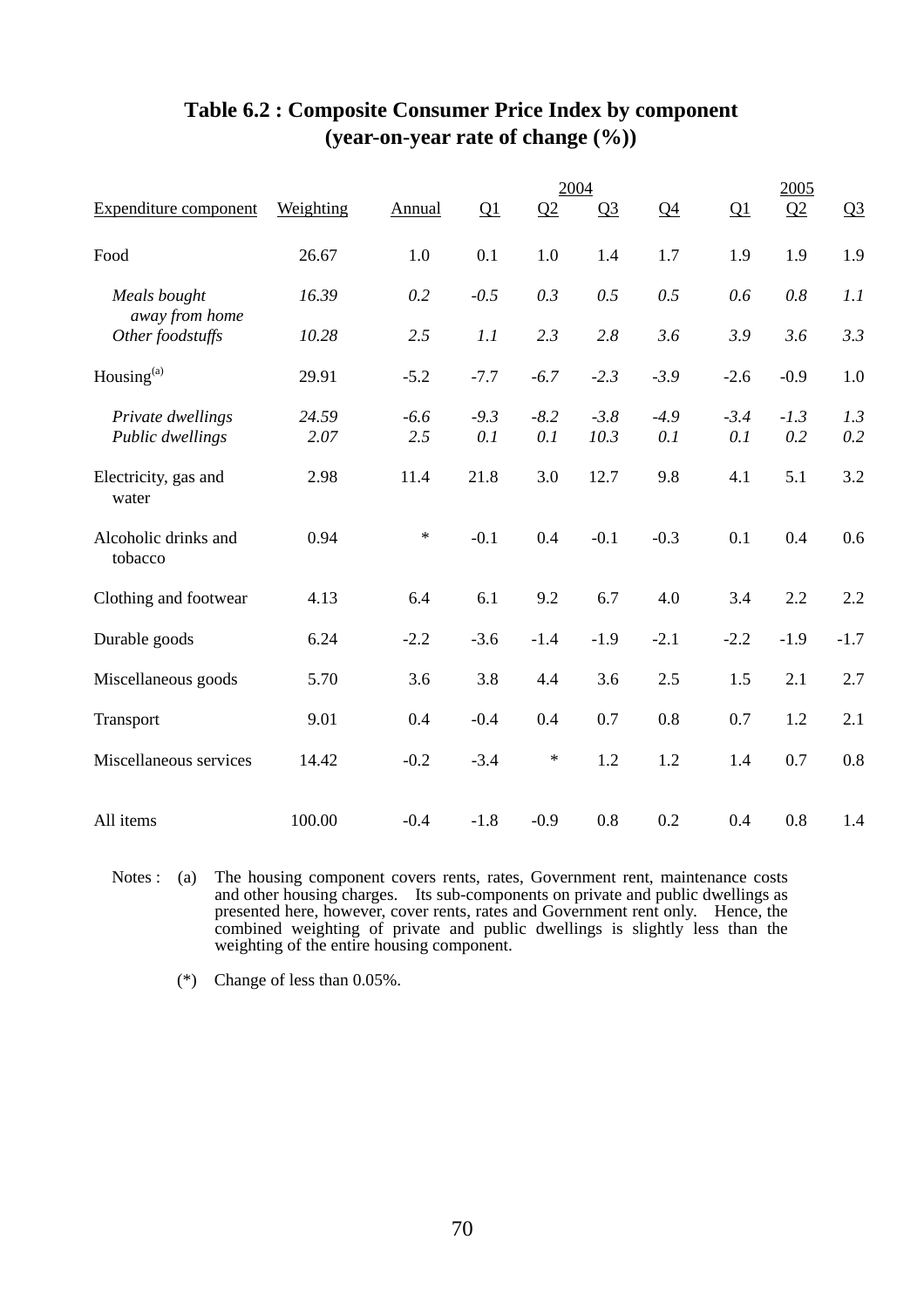### **Box 6.1**

### **Impact of oil price hikes on the Composite CPI**

Hong Kong's economy is highly service-oriented and not very oil-dependent, with fuel cost accounting for only around 2% of total business operating cost (or around 4% if labour cost is excluded) for the economy as a whole. Yet certain businesses like electricity and gas companies, transport operators, as well as restaurant and hotels, will be more affected by high oil prices due to the higher share of fuel cost in their total operating costs.

Oil price hikes will lead to higher import prices and hence higher retail prices of oil products in Hong Kong. Yet such direct impact on local consumer prices should not be that significant, given that oil products including motor gasoline, LPG, and kerosene have a combined weighting of only 0.89% in the Composite CPI. Specifically, in September 2005, prices of motor gasoline and LPG were 9.8% and 9.1% higher than a year earlier, as against a 46.0% surge in Brent oil price over the same period. Towngas charges, which were also lifted by higher oil price indirectly, were 10.8% higher. They together contributed 0.21 of a percentage point to the 1.6% CCPI inflation in September (0.25 of a percentage point if the fuel cost adjustments by electricity companies, which had been largely mitigated by other rebates/discounts, were also taken into account). For the first nine months of 2005 as a whole, these fuel-related components contributed 0.14 of a percentage point to the 0.9% CCPI inflation so far this year (0.18 if including electricity companies' fuel cost adjustments).

| Economic sector                                                          | Fuel cost as a proportion<br>of non-labour business<br><u>operating cost <math>(\%)</math></u> | Impact of a US\$10/barrel<br>increase in world crude oil prices<br>on total business operating cost<br>$\frac{(\% \text{ point})}{(\% \text{ point})}$ |
|--------------------------------------------------------------------------|------------------------------------------------------------------------------------------------|--------------------------------------------------------------------------------------------------------------------------------------------------------|
| Electricity, gas and water                                               | around 60                                                                                      | around 4                                                                                                                                               |
| Wholesale, retail and<br>import/export trades,<br>restaurants and hotels | 1.5                                                                                            | 0.19                                                                                                                                                   |
| Within which:                                                            |                                                                                                |                                                                                                                                                        |
| Restaurants and hotels                                                   | 9.6                                                                                            | 1.05                                                                                                                                                   |
| Transport, storage and<br>communications                                 | 9.5                                                                                            | 2.16                                                                                                                                                   |
| Financing, insurance, real<br>estate and business<br>services            | 4.9                                                                                            | 0.08                                                                                                                                                   |
| Community, social and<br>personal services                               | 4.9                                                                                            | 0.06                                                                                                                                                   |
| All sectors as a whole                                                   | 4.3                                                                                            | 0.42                                                                                                                                                   |

Note : (\*) By reference to 2003 as the benchmark year. The oil-related import cost content within the fuel cost content shown in this table varies amongst different economic sectors, depending on the type and amount of oil products consumed.

There would also be some indirect or spill-over effects, as business operators pass on part or all of the higher oil cost onto their consumers should the high oil prices sustain for a period of time, and consumer demand continue to improve. Yet in general, as Hong Kong economy is not oil-dependent, the second round or spill-over effects should be rather modest. Moreover, the pass-through of higher oil prices so far had been slightly less than estimated, because part of the cost increases stemming from oil price had been absorbed in the profit margin. Indeed, for most of the local transport services, the price increases had been very modest, at around 1-2% year-to-date. The increase in prices of dining out in local restaurants and hotels had also been rather mild.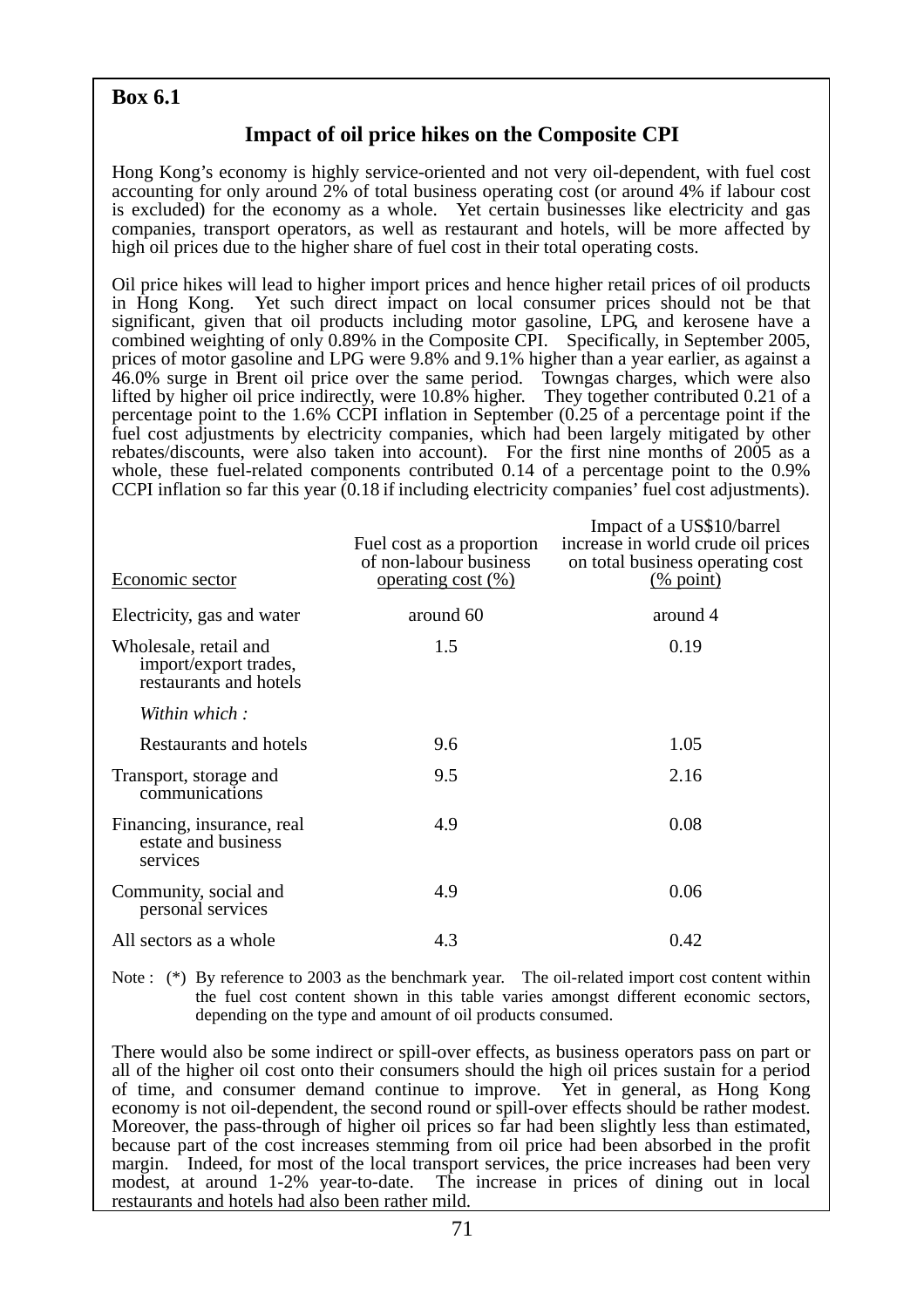### **Costs of factor inputs**

6.3 Analysing the trend of various business costs facing the firms, *labour earnings and wages* went up further in the second quarter (paragraphs 5.11 and 5.13), though on a per unit basis, labour cost was still broadly stable<sup>(3)</sup>. Similarly, the notable increase in business-related rentals on new leases, particularly those for office space and retail premises, was well underpinned by the solid performance of retail businesses, so that on a per unit basis, rental cost likewise remained well contained. As to the cost of *capital equipment and material costs*, the trend of import prices of capital goods and raw materials indicated moderated cost pressures in the third quarter. But against this, the cost of funding in capital investment should have risen amidst the successive hikes in local interest rates. Also, the surge in fuel-related costs should have added pressures to the more oil-intensive business sectors such as transport, restaurants and construction, even though for the economy as a whole, the price pressures stemming from soaring oil price remained rather modest as of now.



**Diagram 6.3 : Costs of factor inputs**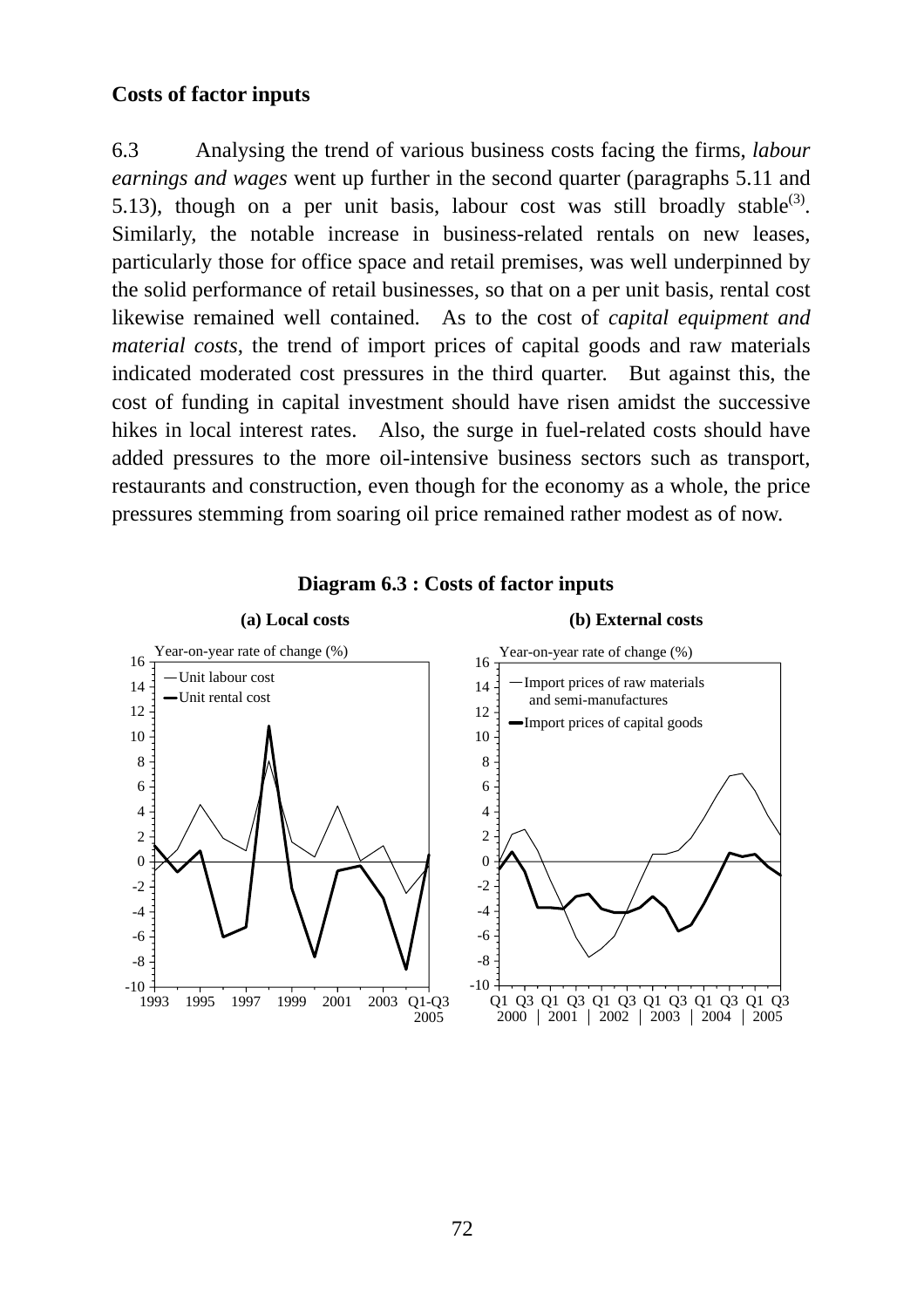|      |                | Foodstuffs | Consumer<br>goods | Raw<br>materials | <b>Fuels</b> | Capital<br>goods | $\underline{\mathrm{All}}$ |
|------|----------------|------------|-------------------|------------------|--------------|------------------|----------------------------|
| 2004 | Annual         | 3.7        | 1.2               | 5.7              | 27.0         | $-0.8$           | 2.9                        |
|      | H1             | 3.8        | 0.5               | 4.5              | 14.4         | $-2.4$           | 1.5                        |
|      | H2             | 3.7        | 1.8               | 7.0              | 39.7         | 0.6              | 4.1                        |
|      | Q <sub>1</sub> | 3.9        | 0.5               | 3.5              | 5.0          | $-3.4$           | 0.7                        |
|      | Q2             | 3.6        | 0.6               | 5.3              | 24.8         | $-1.4$           | 2.3                        |
|      | Q <sub>3</sub> | 4.1        | 1.6               | 6.9              | 37.1         | 0.7              | 4.0                        |
|      | Q4             | 3.5        | 1.9               | 7.1              | 42.4         | 0.4              | 4.3                        |
| 2005 | H1             | 2.1        | 3.4               | 4.6              | 33.3         | 0.1              | 3.6                        |
|      | $Q1-Q3$        | 1.3        | 3.2               | 3.7              | 35.4         | $-0.4$           | 3.1                        |
|      | Q1             | 2.8        | 3.2               | 5.7              | 27.1         | 0.6              | 4.0                        |
|      | Q <sub>2</sub> | 1.5        | 3.6               | 3.7              | 39.9         | $-0.4$           | 3.3                        |
|      | Q <sub>3</sub> | $-0.3$     | 2.9               | 2.1              | 38.3         | $-1.1$           | 2.3                        |

#### **Table 6.3 : Prices of imports by end-use category (year-on-year rate of change (%))**

### **Diagram 6.4 : Prices of imports and nominal effective exchange rate index (EERI) of the Hong Kong dollar**



Note : An increase in nominal EERI indicates weakening of the Hong Kong dollar.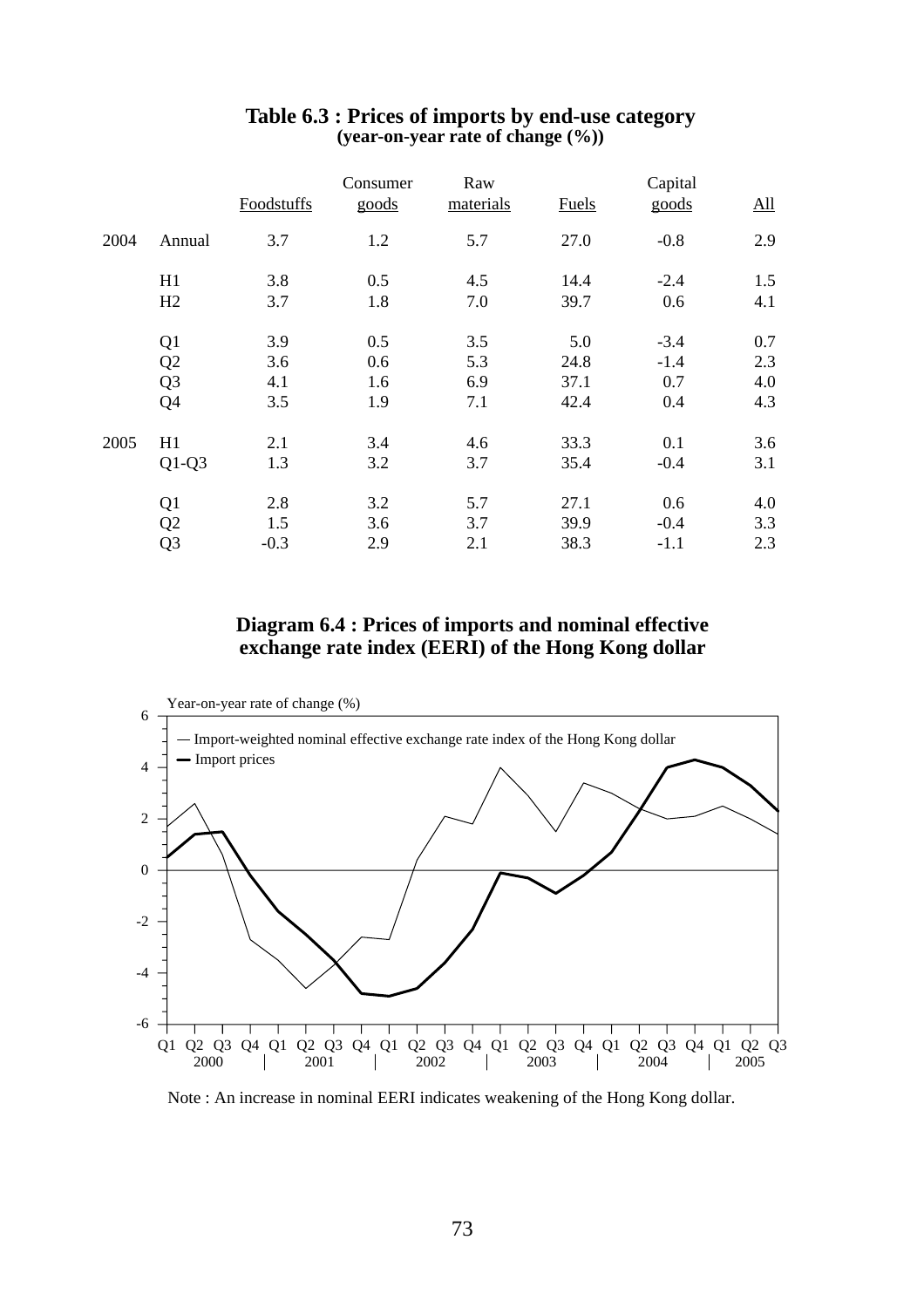

#### **Diagram 6.5 :**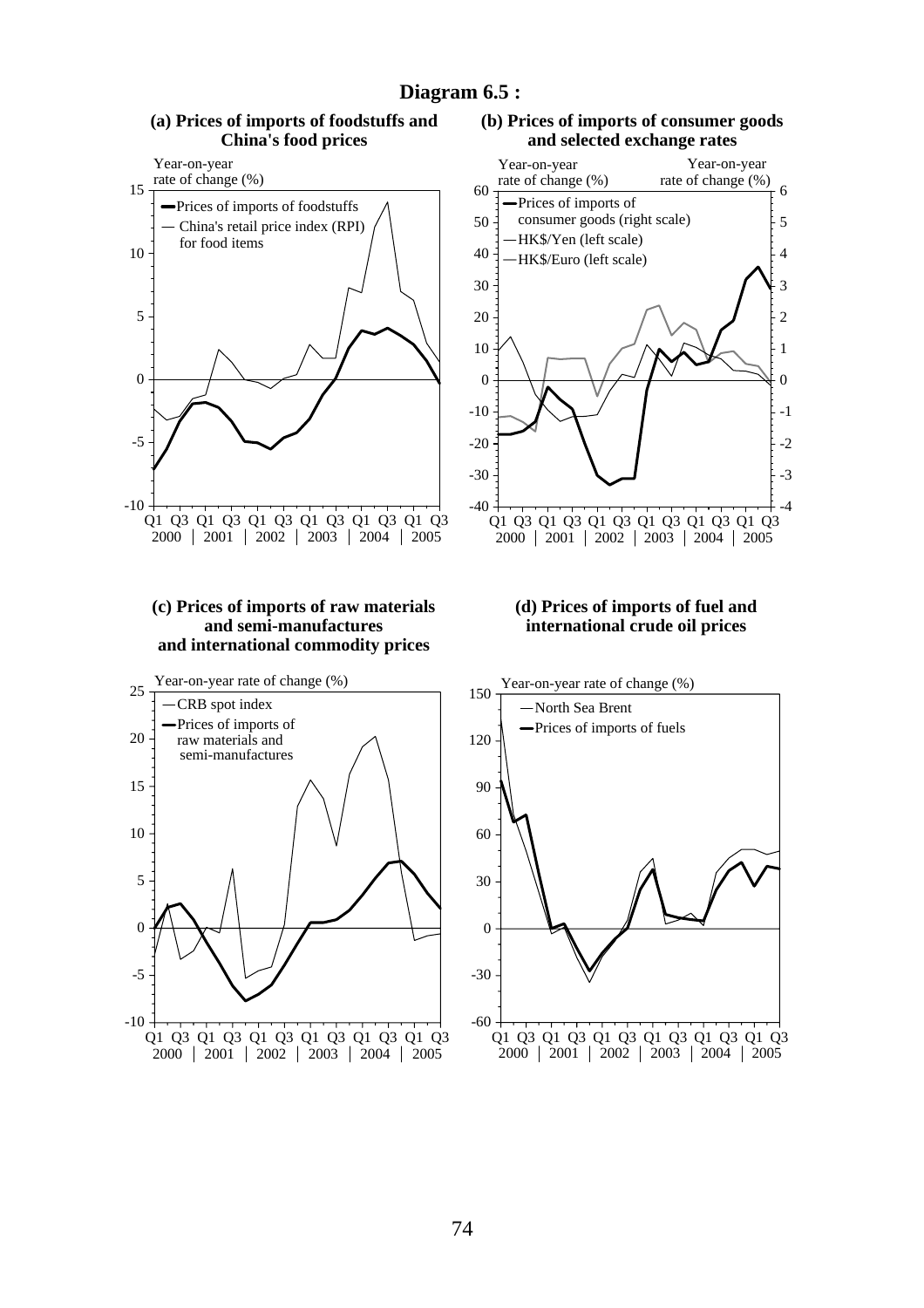## **Output prices**

6.4 Owing to the lack of noticeable cost pressures stemming from both the domestic and external fronts as well as the presence of competitive pressure in the international markets, the rise in domestic output prices still remained modest. The *prices of local manufacturing output*, as measured by the Producer Price Index<sup>(4)</sup>, notched up only slightly in the second quarter over a year earlier. As to the *prices of output in selected service sectors*, there were continued modest increases in many sectors, though with particularly marked increase in the hotel sector, as pricing power returned amidst the vibrant inbound tourism, and with the exception of the telecommunications sector as keen competition and continued technological advancement continued to push down the charges for international calls and mobile phone services.

6.5 The prices of total exports of goods, as measured by the unit value index of total exports of goods, edged up by 1.0% in the third quarter of 2005 over a year earlier. With the prices of total exports of goods rising by a smaller extent than the prices of imports of goods, the terms of trade in goods<sup>(5)</sup> for Hong Kong still fell by 1.3% in the third quarter, though further narrowed from the 1.4% decline in the second quarter. For the first nine months of 2005 as a whole, there was an average decrease of 1.5%, as compared to that of 1.7% in 2004.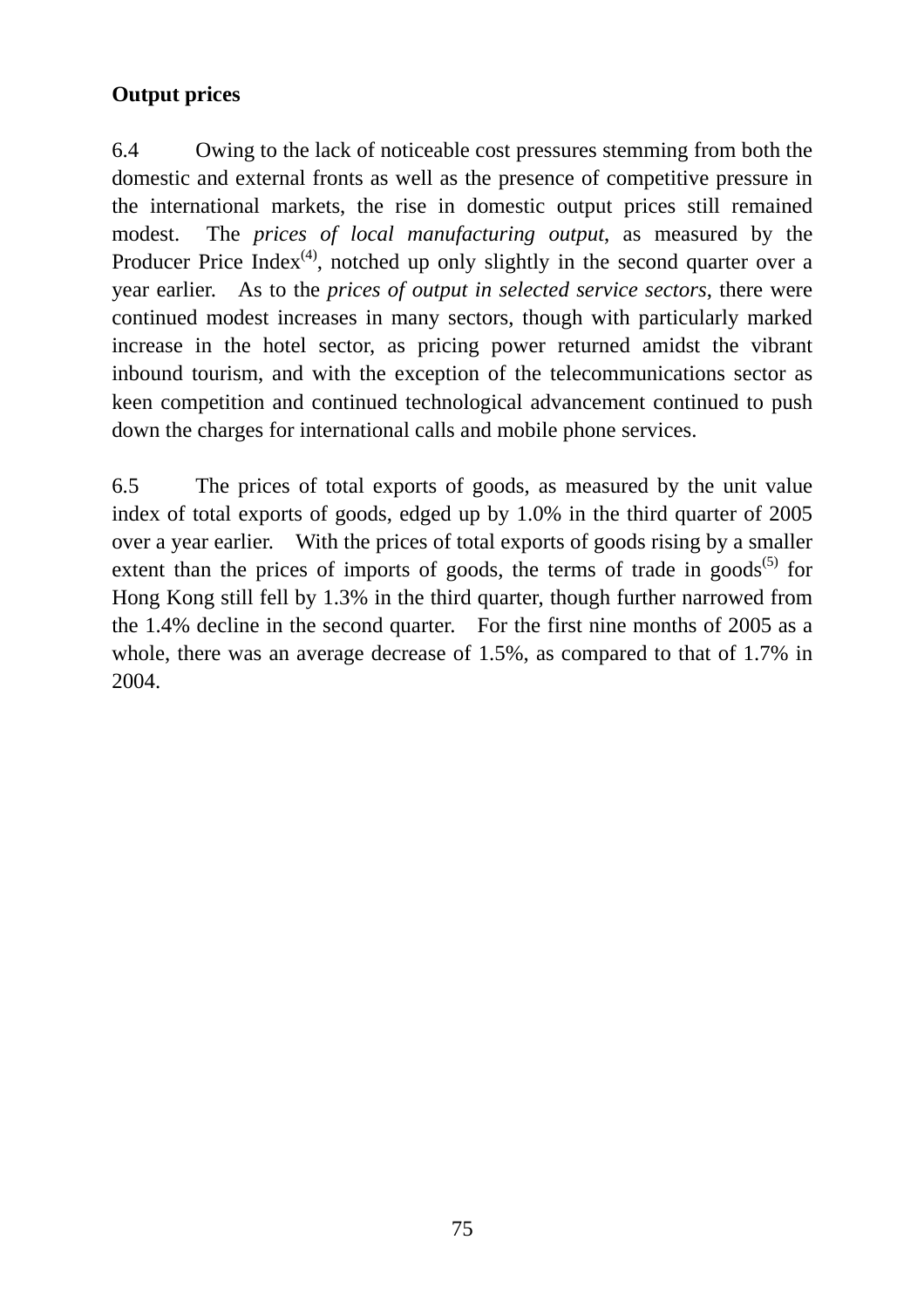|                                                                      |         |          | 2004   |                |        |          | 2005     |
|----------------------------------------------------------------------|---------|----------|--------|----------------|--------|----------|----------|
| Industry group                                                       | Annual  | $\Omega$ | Q2     | Q <sub>3</sub> | $Q_4$  | $\Omega$ | $\Omega$ |
| Manufacturing                                                        | 2.2     | 2.8      | 2.7    | 2.0            | 1.4    | 0.5      | 0.7      |
| Selected services sector $($ <sup><math>#</math><math>)</math></sup> |         |          |        |                |        |          |          |
| Hotels<br>boarding<br>and<br>houses                                  | 10.6    | 2.9      | 17.7   | 12.4           | 10.4   | 14.0     | 11.8     |
| Land transport                                                       | $-0.1$  | $-1.9$   | 0.4    | 1.2            | $\ast$ | 0.9      | 0.4      |
| Maritime transport                                                   | 1.3     | 2.7      | 0.8    | 1.2            | 0.6    | 1.6      | 0.1      |
| Air transport                                                        | 2.3     | 1.2      | 4.9    | 3.5            | $-0.2$ | 1.6      | 2.9      |
| Telecommunications                                                   | $-10.1$ | $-13.6$  | $-7.9$ | $-10.2$        | $-8.3$ | $-8.2$   | $-7.6$   |
| Miscellaneous<br>communications<br>services                          | 2.4     | 2.9      | 2.8    | 2.0            | 1.8    | $-0.3$   | 0.1      |

#### **Table 6.4 : Producer Price Indices for the local manufacturing sector and selected service sectors (year-on-year rate of change (%))**

- Notes : (#) Producer Price Indices for the other service sectors are not available, due to the difficulties involved in defining and delineating the various types of services and hence in measuring their respective price changes. This is particularly so for such sectors as banking and insurance, where the producers often do not charge their customers explicitly.
	- (\*) Change of less than 0.05%.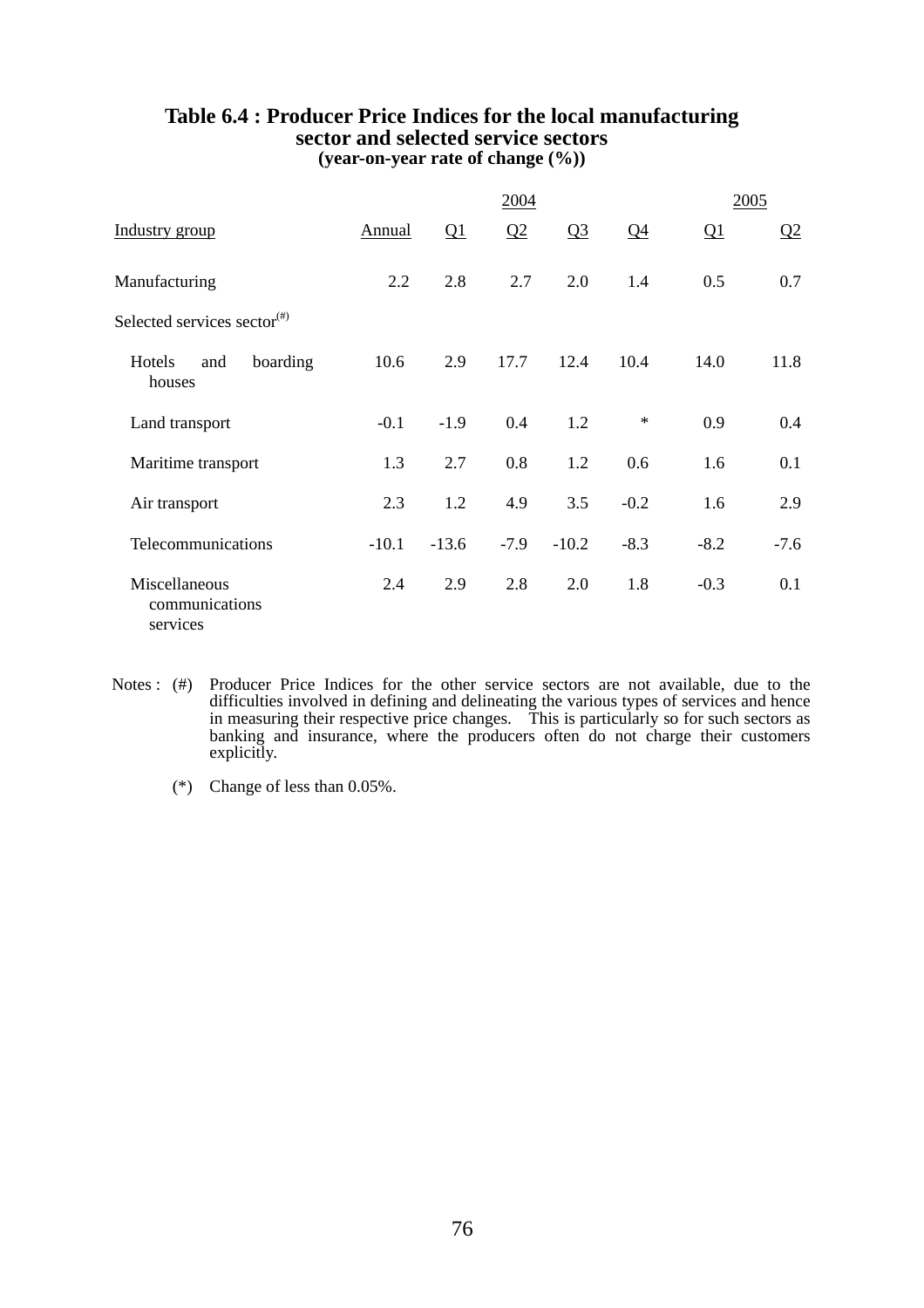|      |                                  | United<br><b>States</b>        | Mainland<br>of China     | Germany                        | United<br>Kingdom           | Japan                       | Singapore                      | All<br>markets              |
|------|----------------------------------|--------------------------------|--------------------------|--------------------------------|-----------------------------|-----------------------------|--------------------------------|-----------------------------|
| 2004 | Annual                           | 0.2                            | 2.7                      | $\ast$                         | 0.6                         | 0.6                         | $-1.3$                         | 1.2                         |
|      | H1<br>H2                         | $-0.5$<br>0.8                  | 1.1<br>4.1               | $-0.4$<br>0.4                  | $-0.3$<br>1.2               | $-0.3$<br>1.3               | $-3.2$<br>0.3                  | $-0.1$<br>2.3               |
|      | Q1<br>Q2<br>Q <sub>3</sub><br>Q4 | $-0.6$<br>$-0.4$<br>0.4<br>1.3 | 0.2<br>1.9<br>3.8<br>4.4 | $-0.9$<br>$\ast$<br>0.5<br>0.3 | $-0.7$<br>0.1<br>1.0<br>1.4 | $-0.6$<br>0.1<br>1.2<br>1.4 | $-4.2$<br>$-2.3$<br>0.3<br>0.3 | $-0.7$<br>0.5<br>1.9<br>2.6 |
| 2005 | H1<br>$Q1-Q3$                    | 1.1<br>0.8<br>1.2              | 2.9<br>2.3<br>3.3        | 0.9<br>1.1<br>0.9              | 1.5<br>1.6<br>1.3           | 1.1<br>1.4<br>0.8           | $-0.3$<br>$-0.6$<br>$-0.5$     | 2.0<br>1.6<br>2.1           |
|      | Q1<br>Q2<br>Q <sub>3</sub>       | 1.0<br>0.6                     | 2.6<br>1.1               | 0.9<br>1.4                     | 1.7<br>1.9                  | 1.4<br>2.0                  | $-0.1$<br>$-1.2$               | 1.8<br>1.0                  |

#### **Table 6.5 : Unit value indices of total exports of goods by major market (year-on-year rate of change (%))**

Note :  $(*)$  Change of less than 0.05%.

#### **Diagram 6.6 : Prices of total exports of goods and imports of goods**

#### **Diagram 6.7 : Terms of trade in goods**



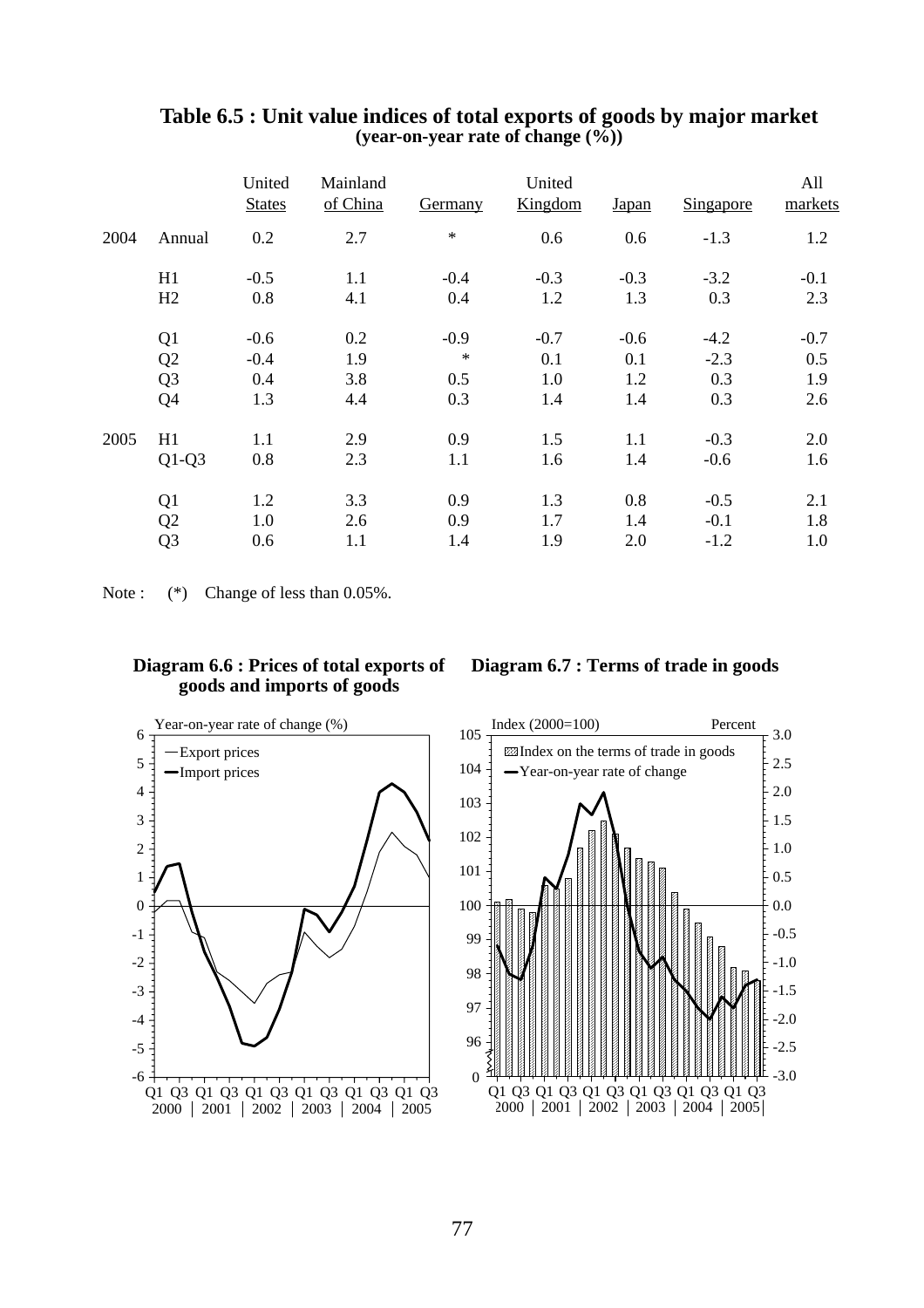### **GDP deflator**

6.6 The decline in the *GDP deflator*(6), as a broad measure of overall price changes in the economy, narrowed visibly further to a meagre 0.2% in the third quarter of 2005, from 0.7% in the second quarter. This was mainly attributable to the continued fading out of the terms of trade drag amidst the further strengthening of the US dollar. Excluding the relative price movements of exports and imports, the *domestic demand deflator* had a faster increase in the third quarter of 2005, whilst the *total final demand deflator* continued to edge up. These indicated somewhat increased, though still modest, price pressures in the local economy.

**total final demand deflator and domestic demand deflator** Q1 Q3 Q1 Q3 Q1 Q3 Q1 Q3 Q1 Q3 Q1 Q3  $2000$  | 2001 | 2002 | 2003 | 2004 | 2005 0 1 2 3 -1 -2 -3 -4 -5 -6 -7 -8 Year-on-year rate of change (%) GDP<br>deflator Domestic demand deflator Total final demand deflator

**Diagram 6.8 : GDP deflator,**



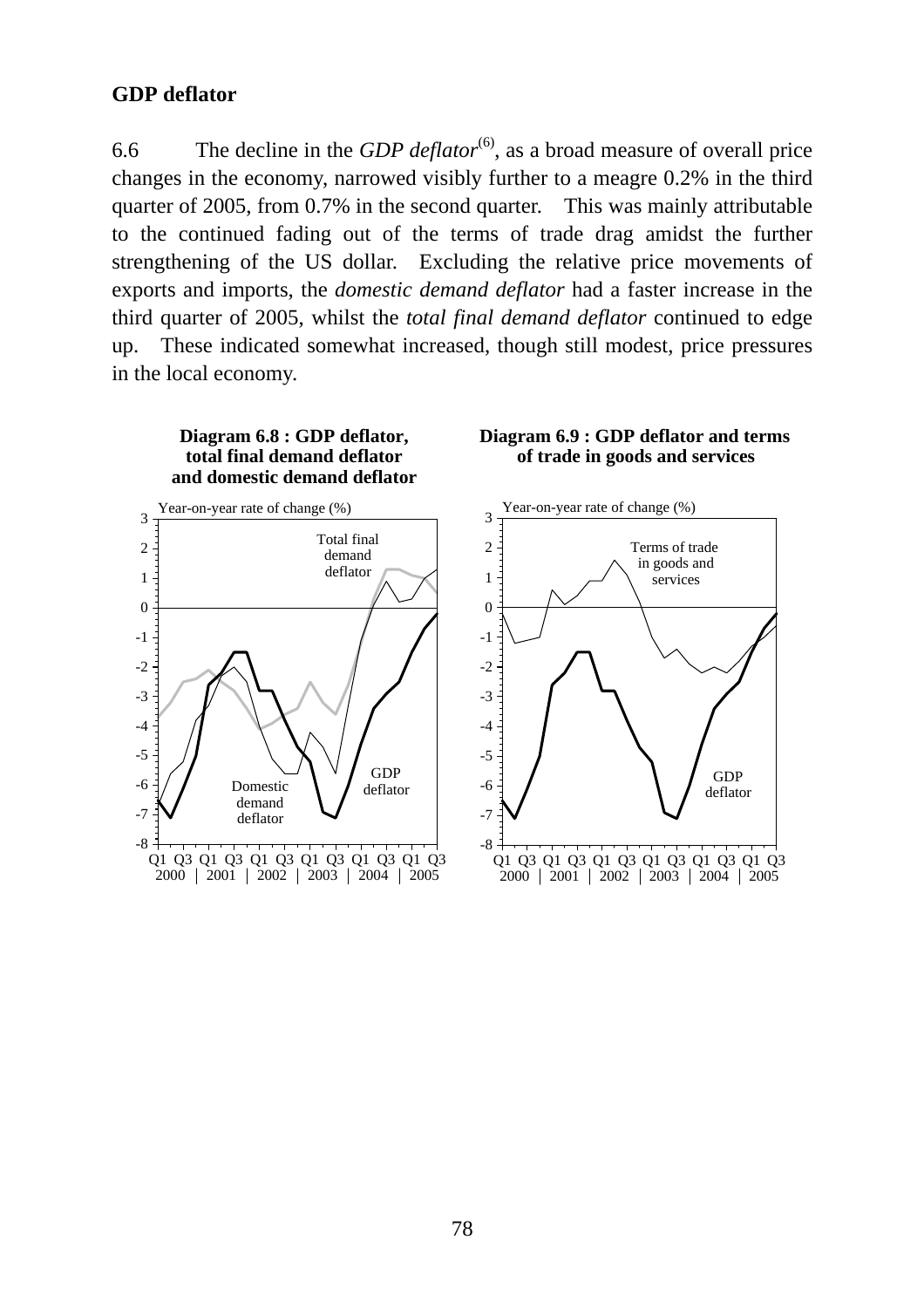|                                           | ${\rm Annual}^{\#}$ | $\Omega_1^*$       | 2004                | $Q3^{\#}$           | $Q4^{\#}$          | $Q1^{\#}$                 |                  | $Q_2^+$          |
|-------------------------------------------|---------------------|--------------------|---------------------|---------------------|--------------------|---------------------------|------------------|------------------|
| Private consumption<br>expenditure        | $-0.5$              | $-2.4$             | $-0.6$              | 1.0                 | $\ast$             | 0.5                       | 1.7              | 1.6              |
| Government consumption<br>expenditure     | $-2.9$              | $-3.3$             | $-3.1$              | $-2.7$              | $-2.7$             | $-2.1$                    | $-1.7$           | $-1.6$           |
| Gross domestic fixed<br>capital formation | 2.5                 | 1.9                | 3.0                 | 2.2                 | 2.7                | 2.3                       | 1.9              | 0.9              |
| Total exports of goods                    | 0.5                 | $-1.5$             | 0.1                 | 1.3                 | 1.6                | 1.3                       | 0.4              | $-0.2$           |
| Imports of goods                          | 2.5                 | 0.5                | 2.2                 | 3.7                 | 3.5                | 2.9                       | 1.8              | 0.8              |
| Exports of services                       | 0.9                 | $-0.8$             | 2.1                 | 1.4                 | 1.2                | 2.4                       | 3.0              | 2.2              |
| Imports of services                       | 3.8                 | 3.6                | 3.4                 | 4.7                 | 3.6                | 2.6                       | 2.5              | 1.0              |
| <b>Gross Domestic Product</b>             | $-3.3$              | $-4.6$<br>$<-0.5>$ | $-3.4$<br>$< -0.8>$ | $-2.9$<br>$< -0.8>$ | $-2.5$<br>$<-0.5>$ | $-1.5$<br>$<\!\!0.5\!\!>$ | $-0.7$<br>$<^*>$ | $-0.2$<br>$<^*>$ |
| Total final demand                        | 0.5                 | $-1.2$             | 0.3                 | 1.3                 | 1.3                | 1.1                       | 1.0              | 0.5              |
| Domestic demand                           | 0.1                 | $-1.1$             | 0.1                 | 0.9                 | 0.2                | 0.3                       | 1.0              | 1.3              |

### **Table 6.6 : GDP deflator and the main expenditure component deflators@ (year-on-year rate of change (%))**

Notes : (#) Revised figures.

- (+) Preliminary figures.
- $\langle \rangle$  Seasonally adjusted quarter-to-quarter % change.
- (\*) Change of less than 0.05%.
- (@) The entire series of GDP deflator has been revised following the completion of an exercise by the Census and Statistics Department to implement the latest international guidelines on the compilation of financial intermediation services produced by banks in the estimation of national accounts statistics of Hong Kong in mid-August 2005.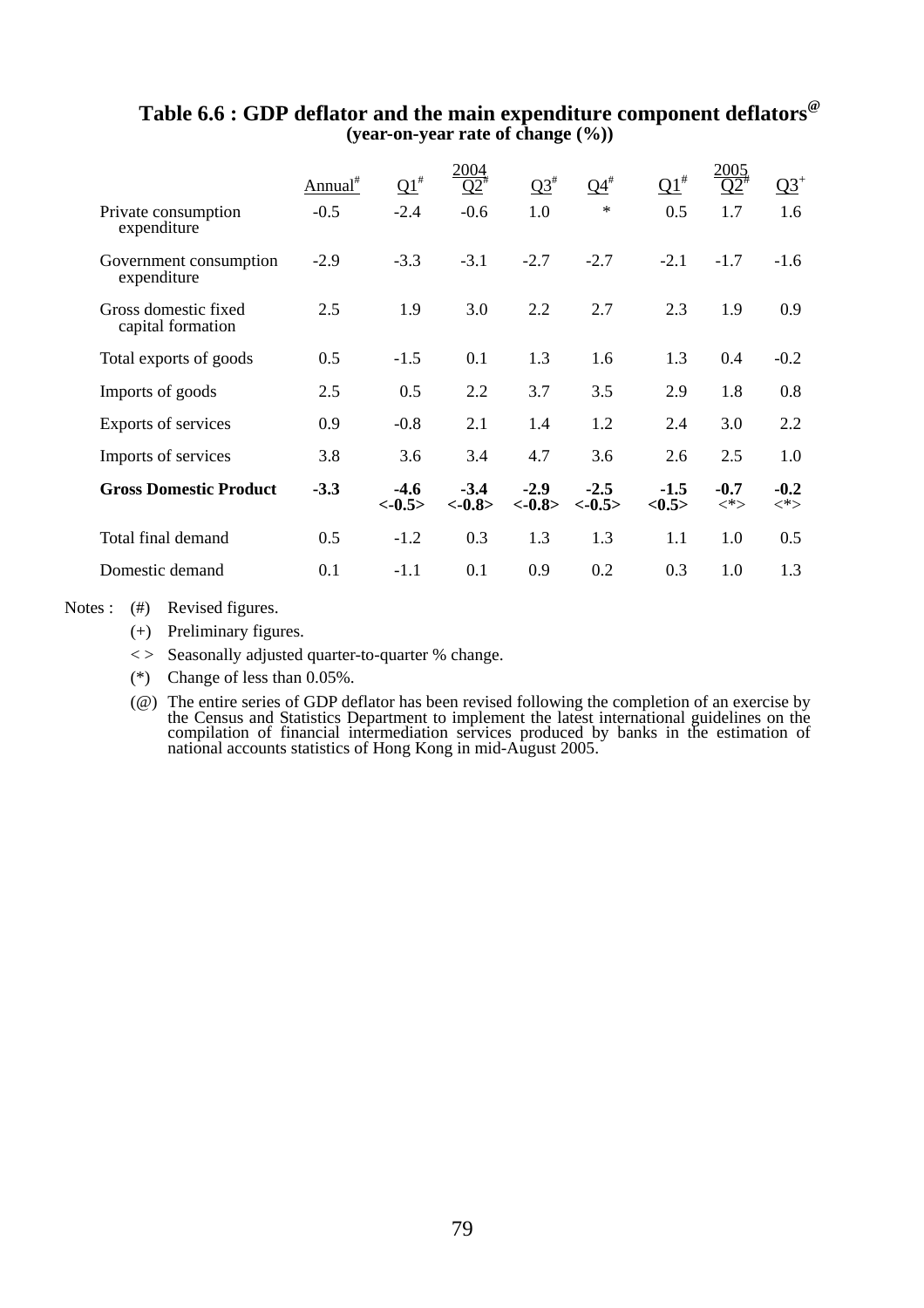#### **Notes :**

(1) The Consumer Price Indices (A), (B) and (C) are compiled by reference to the average expenditure patterns for different groups of households as enumerated from the Household Expenditure Survey. Then, by aggregating the expenditure patterns of all the households covered by these three indices, a Composite CPI is compiled.

 The expenditure ranges of the households covered in the 1999/2000-based CPIs are shown below:

|        | Approximate proportion of<br>households covered | Monthly expenditure range<br>(at 1999/2000 prices) |
|--------|-------------------------------------------------|----------------------------------------------------|
|        | $(\%)$                                          |                                                    |
| CPI(A) | 50                                              | 4,500 to 18,499                                    |
| CPI(B) | 30                                              | 18,500 to 32,499                                   |
| CPI(C) | 10                                              | 32,500 to 65,999                                   |

The weightings of the various components in the 1999/2000-based CPIs are as follows:

| Expenditure          |               |                               |        |        |
|----------------------|---------------|-------------------------------|--------|--------|
| <u>Component</u>     | Composite CPI | $\mathrm{CPI}(\underline{A})$ | CPI(B) | CPI(C) |
|                      | $(\%)$        | (% )                          | (%)    | (% )   |
| Food                 | 26.67         | 31.88                         | 25.94  | 21.38  |
| Meals bought         | 16.39         | 17.94                         | 17.20  | 13.28  |
| away from home       |               |                               |        |        |
| Other foodstuffs     | 10.28         | 13.94                         | 8.74   | 8.10   |
| Housing              | 29.91         | 29.13                         | 29.68  | 31.22  |
| Private dwellings    | 24.59         | 21.76                         | 25.48  | 26.67  |
| Public dwellings     | 2.07          | 5.08                          | 1.03   |        |
| Maintenance costs    | 3.25          | 2.29                          | 3.17   | 4.55   |
| and other            |               |                               |        |        |
| housing charges      |               |                               |        |        |
| Electricity, gas and | 2.98          | 3.99                          | 2.81   | 2.02   |
| water                |               |                               |        |        |
| Alcoholic drinks and | 0.94          | 1.50                          | 0.86   | 0.39   |
| tobacco              |               |                               |        |        |
| Clothing and         | 4.13          | 3.36                          | 4.47   | 4.55   |
| footwear             |               |                               |        |        |
| Durable goods        | 6.24          | 4.96                          | 6.93   | 6.73   |
| Miscellaneous goods  | 5.70          | 5.25                          | 5.58   | 6.43   |
| <b>Transport</b>     | 9.01          | 8.23                          | 9.05   | 9.94   |
| Miscellaneous        | 14.42         | 11.70                         | 14.68  | 17.34  |
| services             |               |                               |        |        |
| All items            | 100.00        | 100.00                        | 100.00 | 100.00 |
|                      |               |                               |        |        |

(2) It should be noted that, in any particular period, only a small proportion of the tenancies of private dwellings are new lettings for which rentals are freshly determined, and lease renewals upon which rentals are revised. The majority of the tenancies are existing leases with rentals fixed until their expiry. Upon aggregation, the movements in private housing cost thus tend to be less responsive than the corresponding movements in market rentals, as reflected in the rental index for private residential flats compiled by the Rating and Valuation Department (RVD). According to RVD, rentals for new lettings rose further by around 3% in the third quarter of 2005, though somewhat slower than the 4% increase in the second quarter.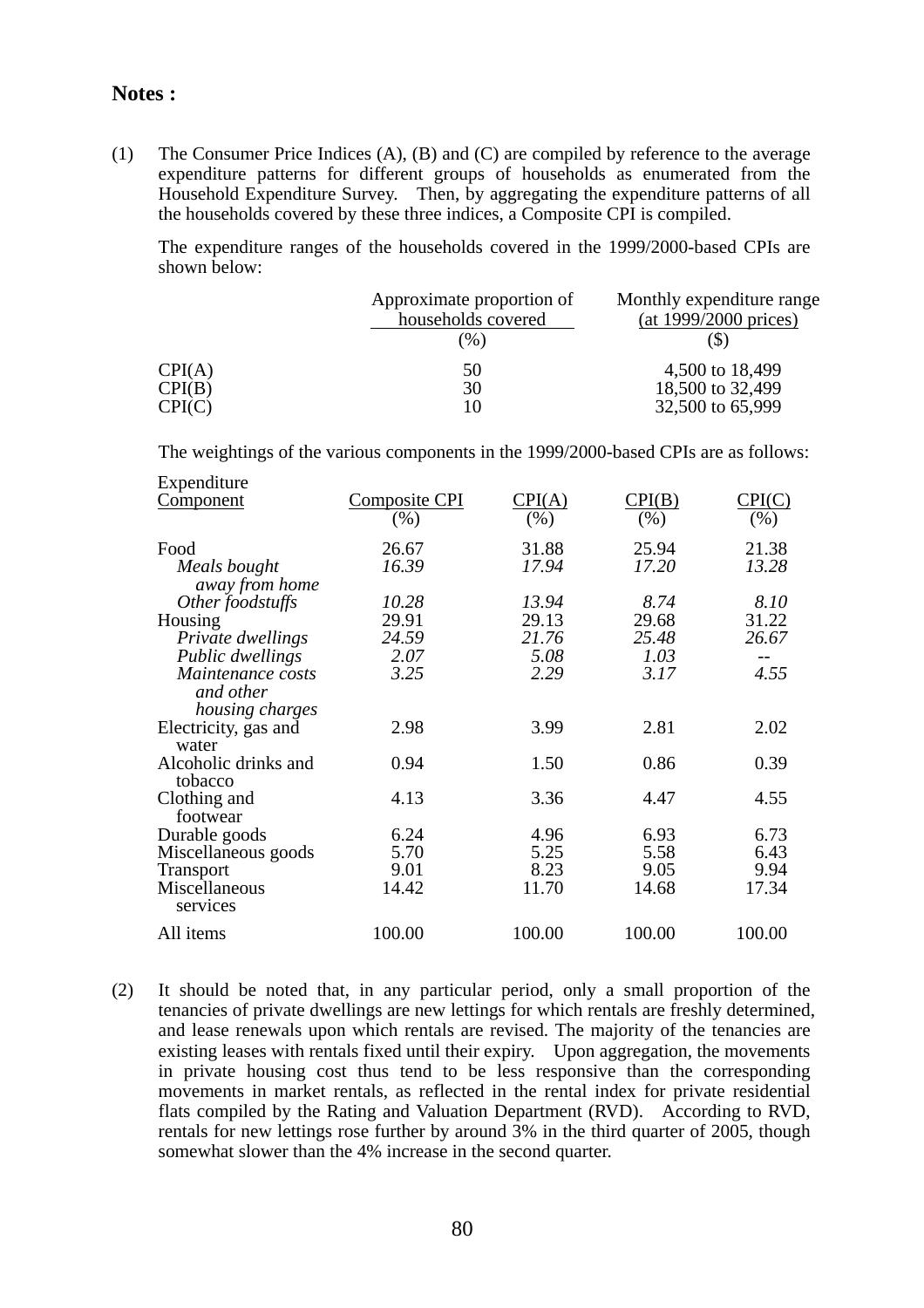- (3) Unit labour cost is proxied by dividing the estimated total payroll cost (nominal payroll per person engaged multiplied by total employment) by nominal GDP. Unit rental cost is proxied by dividing the estimated total rental cost of the retail sector (8-quarter moving average rental index for retail premises multiplied by occupied shopping space) by total consumption expenditure in the domestic market.
- (4) The Producer Price Index is designed to reflect changes in the prices of goods and services received by local producers. Producer prices refer to the transacted prices, net of any discounts or rebates allowed to the buyers. Transportation and other incidental charges are not included.
- (5) The terms of trade in goods is defined as the ratio of the prices of total exports of goods to the prices of imports of goods.
- (6) The implicit price deflators of GDP and its main expenditure components are derived by dividing GDP at current prices by the corresponding constant price figures. The rate of change in the GDP deflator may differ substantially from that in the Composite CPI over the same time span. The Composite CPI covers consumer price inflation in particular. Yet the GDP deflator is a much broader measure of inflation for the entire economy, and takes into account all the price changes related to consumption, investment, exports and imports. Also, the rate of change in the GDP deflator may differ appreciably from that in the total final demand deflator, depending on the movement in the prices of final demand and imports. Likewise, the rate of change in the GDP deflator may differ appreciably from that in the domestic demand deflator, depending on the movement in the prices of imports and exports.

 The GDP series has undergone a major revision in August 2005 to incorporate the latest guidelines on the compilation of financial intermediation services. As a result, the entire historical series of the GDP deflator is revised accordingly. In particular, the revised series shows larger declines in the GDP deflator in 2003 and 2004 (0.3 and 0.5 of a percentage point lower than the old series respectively). This probably reflected the narrowing in net interest margin of local banks due to intense competition during that period.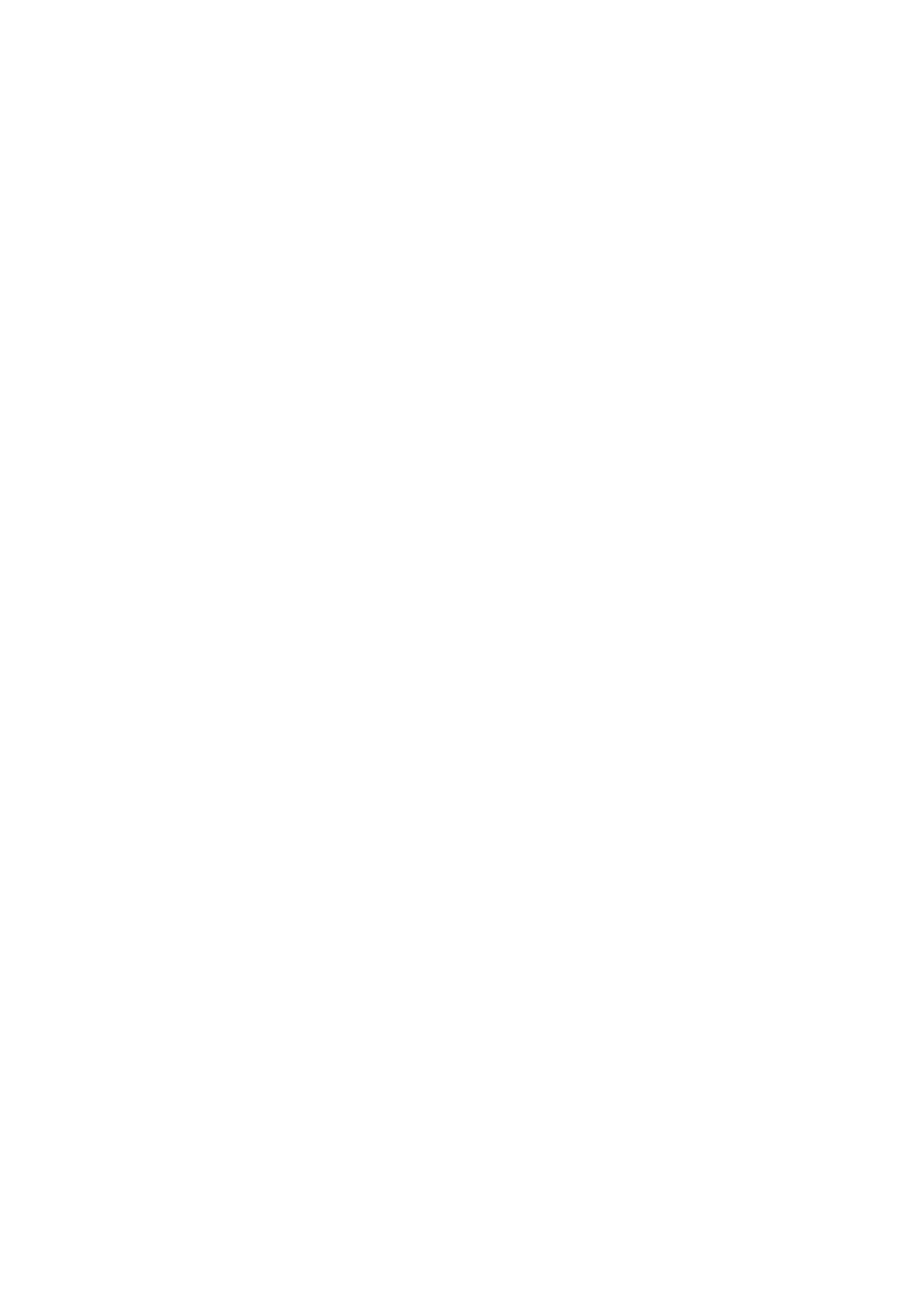# **Statistical Appendix**

|     | <b>Table</b>                                                                              | Page    |
|-----|-------------------------------------------------------------------------------------------|---------|
| 1.  | Gross Domestic Product by expenditure component (at current market prices)                | 84-85   |
| 2.  | Rates of change in Gross Domestic Product by expenditure component (in real terms)        | 86-87   |
| 3.  | Gross Domestic Product by economic activity (at current prices)                           | 88      |
| 4.  | Rates of change in Gross Domestic Product by economic activity (in real terms)            | 89      |
| 5.  | Balance of payments account by major component (at current prices)                        | 90      |
| 6.  | Visible and invisible trade (at current market prices)                                    | 91      |
| 7.  | Total exports of goods by market                                                          | 92      |
| 8.  | Imports of goods by source                                                                | 92      |
| 9.  | Retained imports of goods by end-use category                                             | 93      |
| 10. | Exports and imports of services by component                                              | 93      |
|     | 11. Incoming visitors by source                                                           | 94      |
| 12. | Hong Kong residents travelling abroad by destination                                      | 95      |
| 13. | Property market                                                                           | 96-97   |
| 14. | Property prices and rentals                                                               | 98-99   |
| 15. | Monetary aggregates                                                                       | 100-101 |
|     | 16. Rates of change in business receipts indices for service industries/domains           | 102     |
|     | 17. Labour force characteristics                                                          | 103     |
| 18. | Employment in selected major economic sectors                                             | 104     |
| 19. | Number of workers engaged at building and construction sites                              | 105     |
| 20. | Average labour earnings by major economic sector                                          | 106     |
| 21. | Rates of change in wage indices by selected major economic sector                         | 107     |
|     | 22. Rates of change in prices                                                             | 108-109 |
| 23. | Rates of change in Composite Consumer Price Index                                         | 110-111 |
| 24  | Rates of change in implicit price deflators of GDP and<br>its main expenditure components | 112-113 |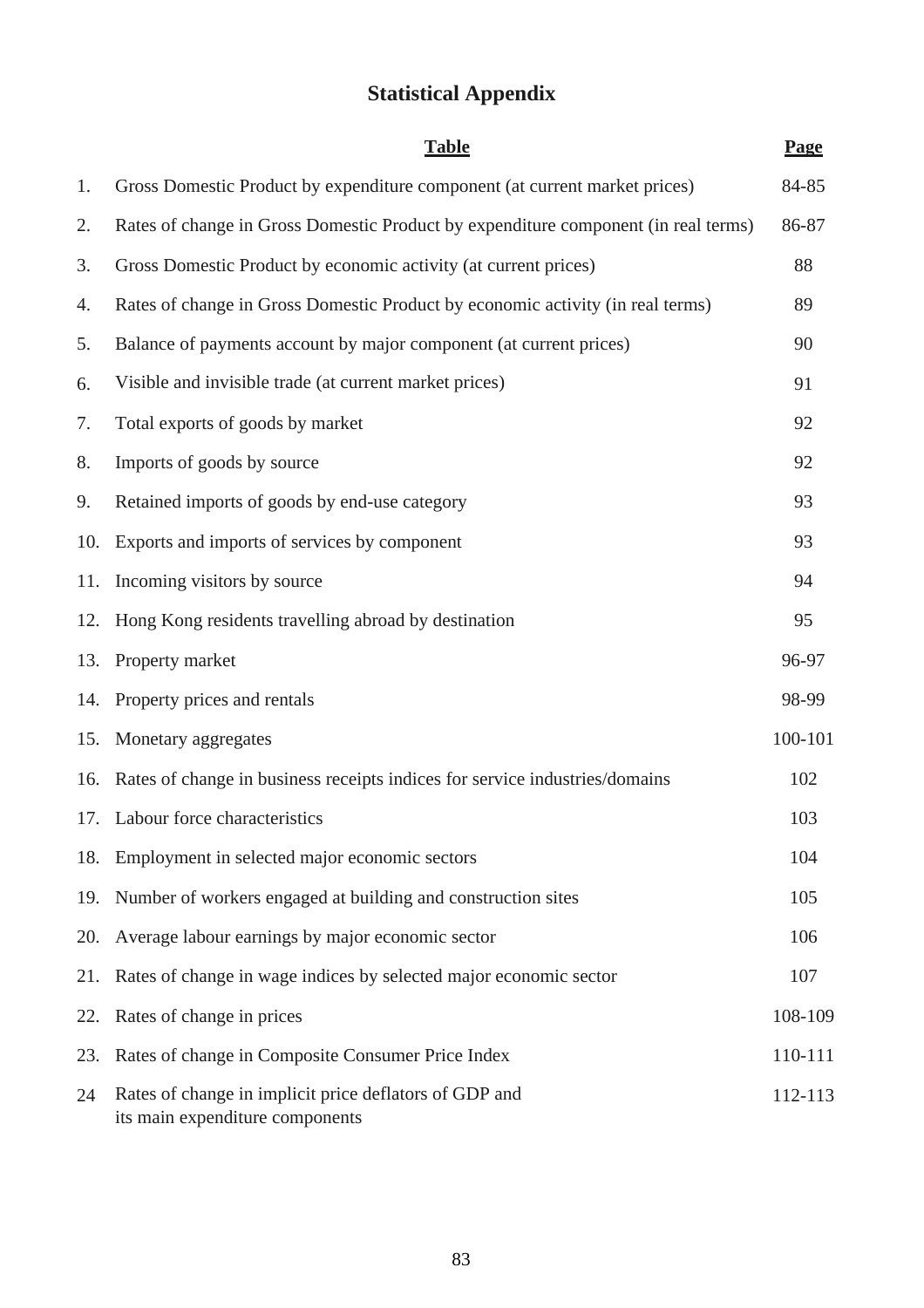|                                                                            |                                   |                                   |                                   |                                   |                                   | \$Mn)                             |
|----------------------------------------------------------------------------|-----------------------------------|-----------------------------------|-----------------------------------|-----------------------------------|-----------------------------------|-----------------------------------|
|                                                                            | 1995                              | 1996                              | 1997                              | 1998                              | 1999                              | 2000                              |
| Private consumption<br>expenditure                                         | 691,708                           | 755,508                           | 833,825                           | 795,948                           | 765,282                           | 774,280                           |
| Government consumption<br>expenditure                                      | 93,624                            | 103,541                           | 112,751                           | 116,550                           | 119,993                           | 120,172                           |
| Gross domestic fixed<br>capital formation                                  | 334,363                           | 378,486                           | 451,891                           | 388,731                           | 325,328                           | 347,375                           |
| of which:                                                                  |                                   |                                   |                                   |                                   |                                   |                                   |
| Building and construction<br>Machinery, equipment and<br>computer software | 158,898<br>161,562                | 185,648<br>170,652                | 223,264<br>190,760                | 208,235<br>165,177                | 171,930<br>141,349                | 155,441<br>180,204                |
| Changes in inventories                                                     | 45,656                            | 9,762                             | 12,313                            | $-15,651$                         | $-10,612$                         | 14,399                            |
| Total exports of goods                                                     | 1,344,127                         | 1,397,917                         | 1,455,949                         | 1,347,649                         | 1,349,000                         | 1,572,689                         |
| Domestic exports<br>Re-exports                                             | 231,657<br>1,112,470              | 212,160<br>1,185,758              | 211,410<br>1,244,539              | 188,454<br>1,159,195              | 170,600<br>1,178,400              | 180,967<br>1,391,722              |
| Imports of goods                                                           | 1,466,759                         | 1,511,365                         | 1,589,876                         | 1,408,317                         | 1,373,500                         | 1,636,711                         |
| Exports of services                                                        | 253,643                           | 285,385                           | 286,595                           | 262,099                           | 276,385                           | 315,012                           |
| Imports of services                                                        | 180,623                           | 189,753                           | 198,424                           | 194,245                           | 185,174                           | 192,427                           |
| <b>GDP</b>                                                                 | 1,115,739                         | 1,229,481                         | 1,365,024                         | 1,292,764                         | 1,266,702                         | 1,314,789                         |
| Per capita GDP $(\$)$                                                      | 181,241                           | 191,047                           | 210,350                           | 197,559                           | 191,736                           | 197,268                           |
| <b>GNP</b>                                                                 | 1,125,229                         | 1,218,405                         | 1,363,409                         | 1,317,362                         | 1,291,470                         | 1,323,543                         |
| Per capita GNP (\$)                                                        | 182,783                           | 189,326                           | 210,101                           | 201,318                           | 195,485                           | 198,581                           |
| Total final demand                                                         | 2,763,121                         | 2,930,599                         | 3,153,324                         | 2,895,326                         | 2,825,376                         | 3,143,927                         |
| Total final demand<br>excluding re-exports <sup>(a)</sup>                  | 1,834,209                         | 1,949,977                         | 2,130,313                         | 1,952,900                         | 1,886,191                         | 2,045,858                         |
| Domestic demand<br>Private<br>Public                                       | 1,165,351<br>1,018,096<br>147,255 | 1,247,297<br>1,078,661<br>168,636 | 1,410,780<br>1,233,803<br>176,977 | 1,285,578<br>1,107,816<br>177,762 | 1,199,991<br>1,014,347<br>185,644 | 1,256,226<br>1,075,654<br>180,572 |
| External demand                                                            | 1,597,770                         | 1,683,302                         | 1,742,544                         | 1,609,748                         | 1,625,385                         | 1,887,701                         |

# **Table 1 : Gross Domestic Product by expenditure component@ (at current market prices)**

Definitions of Terms :

| Total final demand             | $=$ private consumption expenditure + government consumption expenditure + gross<br>domestic fixed capital formation $+$ changes in inventories $+$ total exports of goods $+$<br>exports of services |
|--------------------------------|-------------------------------------------------------------------------------------------------------------------------------------------------------------------------------------------------------|
| Private sector domestic demand | $=$ private consumption expenditure $+$ gross domestic fixed capital formation by the<br>private sector $+$ changes in inventories                                                                    |
| Public sector domestic demand  | $=$ government consumption expenditure $+$ gross domestic fixed capital formation by<br>the public sector                                                                                             |
| Domestic demand                | $=$ private sector domestic demand $+$ public sector domestic demand                                                                                                                                  |
| External demand                | $=$ total exports of goods + exports of services                                                                                                                                                      |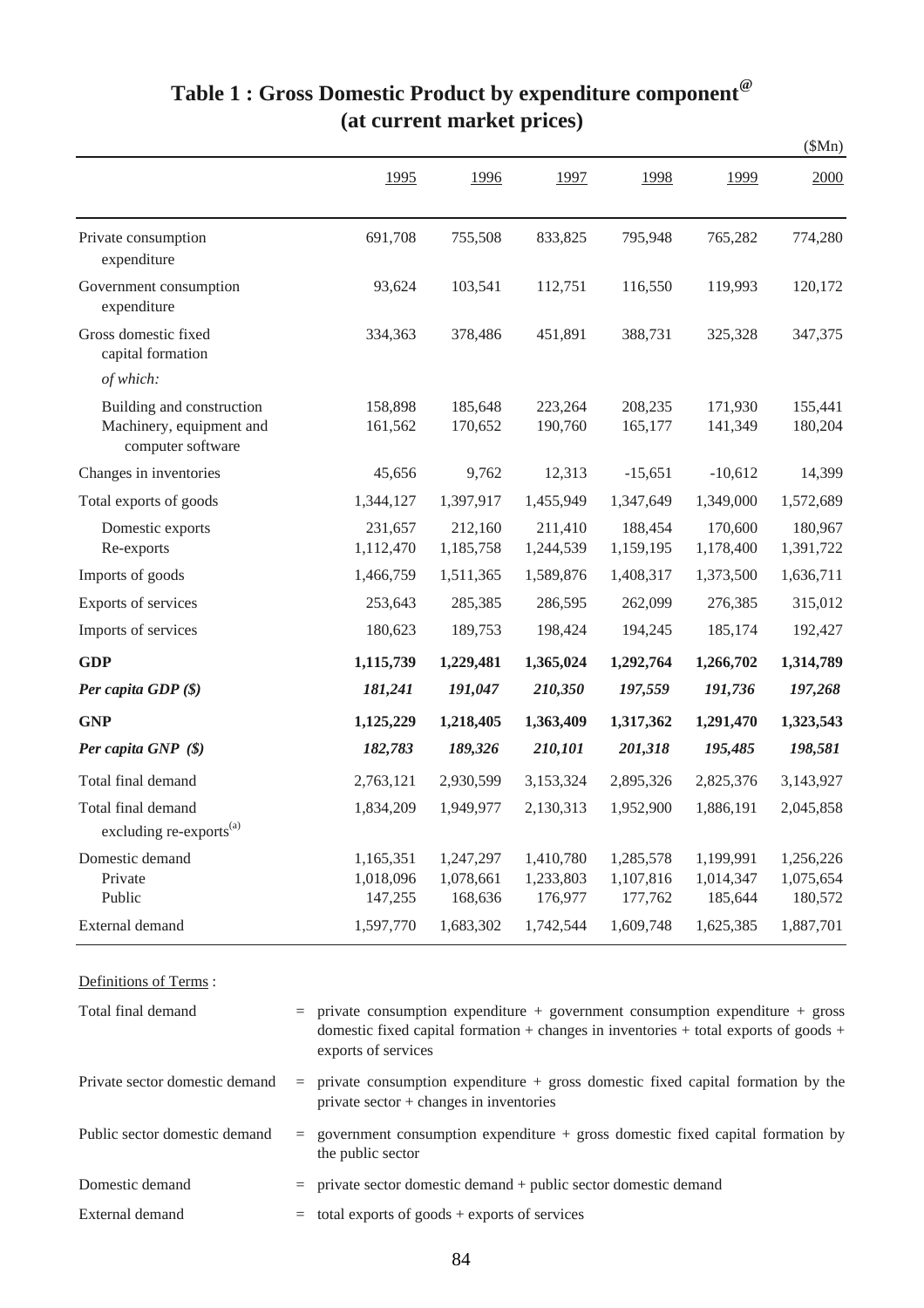|                                                                            |                                   |                                 |                                 |                                 |                              |                              | \$Mn)                        |
|----------------------------------------------------------------------------|-----------------------------------|---------------------------------|---------------------------------|---------------------------------|------------------------------|------------------------------|------------------------------|
|                                                                            | 2001                              | 2002                            | 2003                            | 2004                            |                              | 2005                         |                              |
|                                                                            |                                   |                                 |                                 |                                 | $\mathrm{Q1}^{\#}$           | $\mathrm{Q2}^{\text{\#}}$    | $Q3^+$                       |
| Private consumption<br>expenditure                                         | 782,587                           | 747,850                         | 718,465                         | 763,473                         | 192,471                      | 200,195                      | 200,445                      |
| Government consumption<br>expenditure                                      | 128,866                           | 131,291                         | 130,148                         | 127,214                         | 32,078                       | 28,475                       | 30,177                       |
| Gross domestic fixed<br>capital formation                                  | 333,036                           | 286,020                         | 261,369                         | 278,946                         | 70,370                       | 74,884                       | 72,660                       |
| of which:                                                                  |                                   |                                 |                                 |                                 |                              |                              |                              |
| Building and construction<br>Machinery, equipment and<br>computer software | 142,651<br>180,011                | 131,752<br>144,832              | 116,419<br>136,539              | 109,278<br>152,871              | 29,119<br>36,173             | 25,370<br>42,979             | 26,203<br>41,917             |
| Changes in inventories                                                     | $-4,060$                          | 5,660                           | 9,111                           | 5,548                           | $-4,926$                     | $-2,963$                     | 526                          |
| Total exports of goods                                                     | 1,480,987                         | 1,562,121                       | 1,749,089                       | 2,027,031                       | 479,096                      | 555,352                      | 614,625                      |
| Domestic exports<br>Re-exports                                             | 153,520<br>1,327,467              | 131,079<br>1,431,041            | 122,126<br>1,626,964            | 126,386<br>1,900,645            | 24,066<br>455,030            | 28,066<br>527,286            | 40,428<br>574,197            |
| Imports of goods                                                           | 1,549,222                         | 1,601,527                       | 1,794,059                       | 2,099,545                       | 498,773                      | 574,998                      | 621,565                      |
| Exports of services                                                        | 320,799                           | 347,836                         | 362,420                         | 421,915                         | 108,133                      | 107,282                      | 124,390                      |
| Imports of services                                                        | 194,180                           | 202,494                         | 203,400                         | 233,774                         | 57,542                       | 57,386                       | 65,946                       |
| <b>GDP</b>                                                                 | 1,298,813                         | 1,276,757                       | 1,233,143                       | 1,290,808                       | 320,907                      | 330,841                      | 355,312                      |
| Per capita GDP (\$)                                                        | 193,135                           | 188,118                         | 181,262                         | 187,547                         |                              |                              |                              |
| <b>GNP</b>                                                                 | 1,327,356                         | 1,282,409                       | 1,261,634                       | 1,318,012                       | 327,906                      | 335,604                      | N.A.                         |
| Per capita GNP $(\$)$                                                      | 197,379                           | 188,951                         | 185,450                         | 191,499                         | --                           |                              |                              |
| Total final demand                                                         | 3,042,215                         | 3,080,778                       | 3,230,602                       | 3,624,127                       | 877,222                      | 963,225                      | 1,042,823                    |
| Total final demand<br>excluding re-exports <sup>(a)</sup>                  | 1,982,896                         | 1,923,066                       | 1,894,865                       | 2,052,294                       | 500,912                      | 527,159                      | 567,962                      |
| Domestic demand<br>Private<br>Public                                       | 1,240,429<br>1,053,568<br>186,861 | 1,170,821<br>985,985<br>184,836 | 1,119,093<br>937,489<br>181,604 | 1,175,181<br>999,217<br>175,964 | 289,993<br>244,085<br>45,908 | 300,591<br>263,544<br>37,047 | 303,808<br>264,124<br>39,684 |
| External demand                                                            | 1,801,786                         | 1,909,957                       | 2,111,509                       | 2,448,946                       | 587,229                      | 662,634                      | 739,015                      |

# **Table 1 : Gross Domestic Product by expenditure component@ (at current market prices) (cont'd)**

(@) The Census and Statistics Department completed an exercise to implement the latest international guidelines Notes : on dealing with financial intermediation services provided by banks in the estimation of national accounts statistics of Hong Kong in mid-August 2005. As a result of this statistical development, GDP, GNP and BoP statistics presented in this Appendix were revised.

- (a) Re-export margin is nevertheless retained in the total final demand.
- (#) Revised figures.
- (+) Preliminary figures.
- (--) Not applicable.
- N.A. Not available.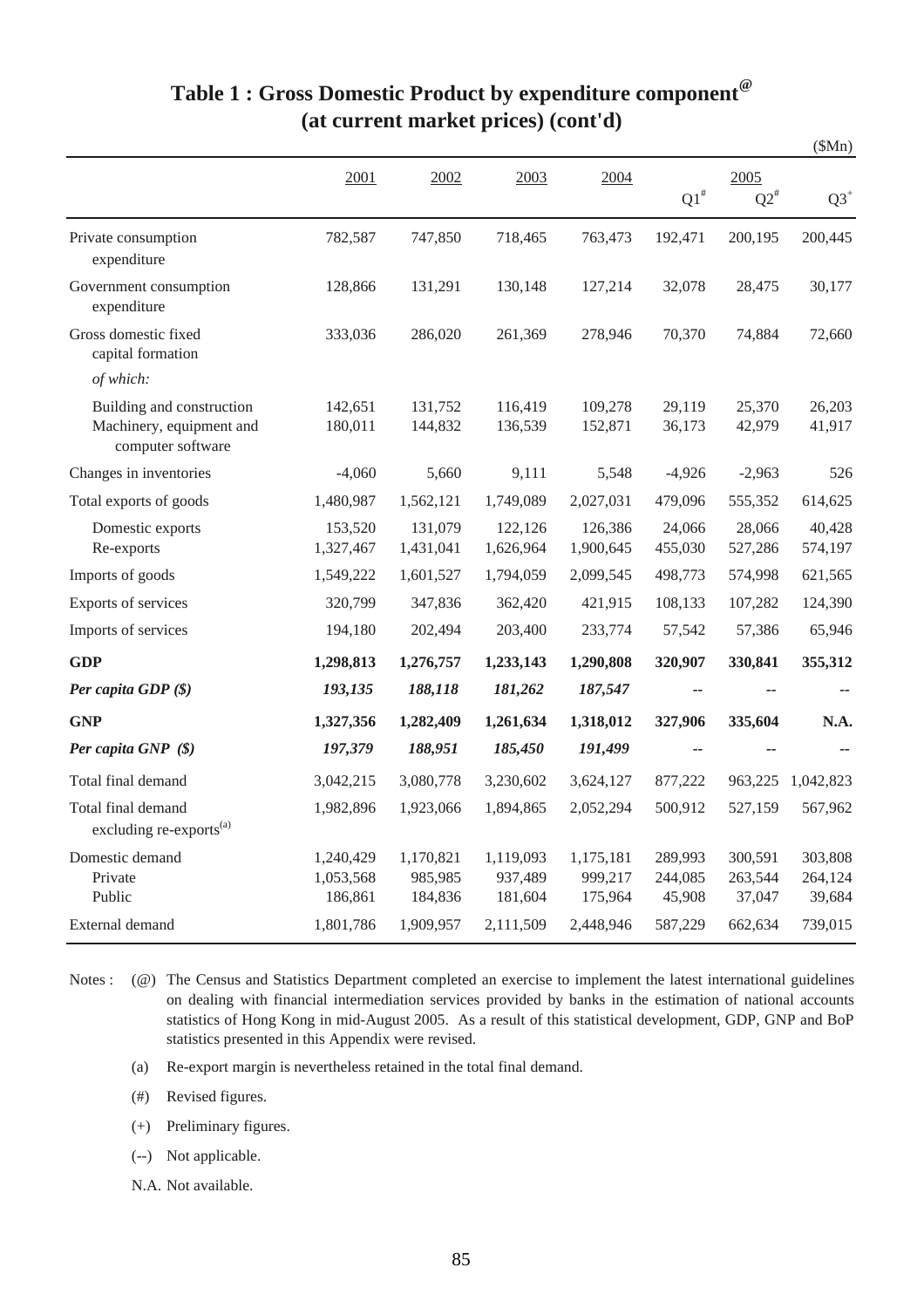|                                                           | 1995 | 1996   | 1997   | 1998   | 1999    | 2000   | 2001    |
|-----------------------------------------------------------|------|--------|--------|--------|---------|--------|---------|
|                                                           |      |        |        |        |         |        |         |
|                                                           |      |        |        |        |         |        |         |
| Private consumption expenditure                           | 2.1  | 3.9    | 6.2    | $-6.6$ | 1.4     | 6.0    | 2.1     |
| Government consumption<br>expenditure                     | 3.2  | 3.8    | 2.4    | 0.7    | 3.1     | 2.1    | 6.0     |
| Gross domestic fixed<br>capital formation                 | 10.4 | 10.9   | 12.6   | $-7.3$ | $-16.6$ | 11.0   | 2.6     |
| of which:                                                 |      |        |        |        |         |        |         |
| Building and construction                                 | 1.1  | 7.0    | 10.5   | $-2.4$ | $-15.5$ | $-7.6$ | $-1.1$  |
| Machinery, equipment and<br>computer software             | 24.1 | 12.0   | 13.1   | $-7.9$ | $-18.2$ | 27.0   | 6.2     |
| Total exports of goods                                    | 12.0 | 4.8    | 6.1    | $-4.3$ | 3.7     | 17.1   | $-3.3$  |
| Domestic exports                                          | 2.0  | $-8.4$ | 2.1    | $-7.9$ | $-7.2$  | 7.5    | $-10.2$ |
| Re-exports                                                | 14.3 | 7.5    | 6.8    | $-3.7$ | 5.4     | 18.5   | $-2.4$  |
| Imports of goods                                          | 13.9 | 4.3    | 7.3    | $-7.3$ | $\ast$  | 18.2   | $-1.9$  |
| Exports of services                                       | 2.9  | 10.2   | $-0.4$ | $-3.5$ | 8.8     | 12.1   | 6.4     |
| Imports of services                                       | 1.8  | 5.1    | 3.9    | 1.6    | $-4.4$  | 4.2    | 2.0     |
| <b>GDP</b>                                                | 3.9  | 4.2    | 5.1    | $-5.5$ | 4.0     | 10.0   | 0.6     |
| Per capita GDP (\$)                                       | 1.9  | $-0.3$ | 4.2    | $-6.2$ | 3.0     | 9.0    | $-0.3$  |
| <b>GNP</b>                                                | 4.6  | 2.4    | 6.0    | $-3.5$ | 4.0     | 8.6    | 2.2     |
| Per capita GNP (\$)                                       | 2.6  | $-2.1$ | 5.1    | $-4.3$ | 3.0     | 7.6    | 1.3     |
| Total final demand                                        | 9.4  | 4.3    | 6.2    | $-6.0$ | 1.3     | 14.4   | $-0.6$  |
| Total final demand<br>excluding re-exports <sup>(a)</sup> | 6.5  | 2.2    | 5.8    | $-7.6$ | $-1.7$  | 11.3   | $0.4\,$ |
| Domestic demand                                           | 7.2  | 2.1    | 8.2    | $-9.2$ | $-4.4$  | 10.3   | 1.0     |
| Private                                                   | 6.8  | 1.2    | 9.5    | $-9.9$ | $-5.4$  | 12.3   | $0.7\,$ |
| Public                                                    | 10.3 | 9.2    | $-1.0$ | $-3.8$ | 2.1     | $-2.8$ | 3.3     |
| External demand                                           | 10.6 | 5.4    | 5.3    | $-4.3$ | 4.4     | 16.4   | $-1.7$  |

# **Table 2 : Rates of change in Gross Domestic Product by expenditure component (in real terms)**

(%)

(a) Re-export margin is nevertheless retained in the total final demand. Notes :

> (#) Revised figures.

(+) Preliminary figures.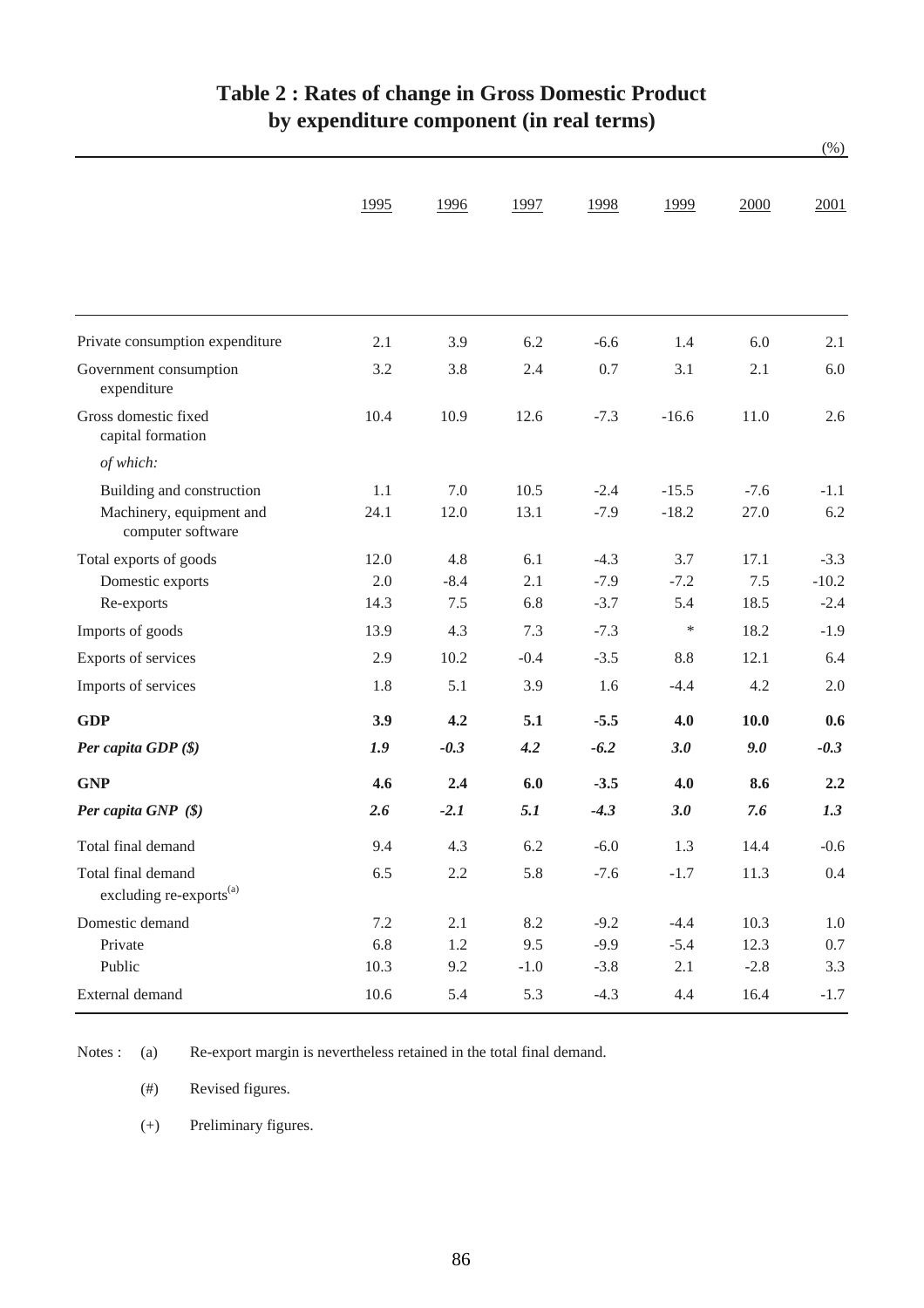|                                                           | 2002    | 2003   | 2004    | $\mathrm{Q1}^{\#}$ | 2005<br>${\rm Q2}^{\text{\#}}$ | $Q3^+$ | Average annual<br>rate of change: |                            |  |
|-----------------------------------------------------------|---------|--------|---------|--------------------|--------------------------------|--------|-----------------------------------|----------------------------|--|
|                                                           |         |        |         |                    |                                |        | 10 years<br>1994 to<br>2004       | 5 years<br>1999 to<br>2004 |  |
| Private consumption expenditure                           | $-1.0$  | $-1.0$ | 6.8     | 4.4                | 2.7                            | 4.6    | 1.9                               | 2.5                        |  |
| Government consumption<br>expenditure                     | 2.5     | 1.9    | 0.7     | $-4.8$             | $-2.3$                         | $-1.8$ | 2.6                               | 2.6                        |  |
| Gross domestic fixed<br>capital formation                 | $-4.5$  | 0.9    | 4.1     | 0.4                | 4.5                            | 2.4    | 2.0                               | 2.7                        |  |
| of which:                                                 |         |        |         |                    |                                |        |                                   |                            |  |
| Building and construction                                 | $-1.1$  | $-5.6$ | $-11.1$ | $-1.0$             | $-7.7$                         | $-8.4$ | $-2.9$                            | $-5.4$                     |  |
| Machinery, equipment and<br>computer software             | $-7.6$  | 6.7    | 12.4    | $0.7\,$            | 10.1                           | 8.1    | 5.9                               | 8.4                        |  |
| Total exports of goods                                    | 8.7     | 14.2   | 15.3    | 8.9                | 11.1                           | 12.8   | 7.2                               | 10.1                       |  |
| Domestic exports                                          | $-11.2$ | $-7.3$ | 2.4     | $-9.6$             | $-8.3$                         | 14.2   | $-4.0$                            | $-4.0$                     |  |
| Re-exports                                                | 11.0    | 16.3   | 16.3    | 10.2               | 12.3                           | 12.7   | 8.7                               | 11.7                       |  |
| Imports of goods                                          | 7.9     | 13.1   | 14.1    | 3.8                | 7.0                            | 11.0   | 6.7                               | 10.1                       |  |
| Exports of services                                       | 10.9    | 7.9    | 15.3    | 8.8                | 8.6                            | 8.2    | 6.9                               | 10.5                       |  |
| Imports of services                                       | 3.9     | $-2.1$ | 10.7    | 5.4                | 0.1                            | 3.7    | 2.6                               | 3.7                        |  |
| <b>GDP</b>                                                | 1.8     | 3.1    | 8.2     | 6.2                | 7.3                            | 8.2    | 3.5                               | 4.7                        |  |
| Per capita GDP (\$)                                       | 0.9     | 2.9    | 7.0     | --                 | $- -$                          | --     | 2.1                               | 3.8                        |  |
| <b>GNP</b>                                                | 0.1     | 5.0    | 8.0     | 5.3                | 8.5                            | N.A.   | 3.7                               | 4.7                        |  |
| Per capita $GNP(S)$                                       | $-0.8$  | 4.8    | 6.7     | --                 | --                             |        | 2.3                               | 3.9                        |  |
| Total final demand                                        | 5.1     | 8.1    | 11.6    | 4.8                | 6.7                            | 9.6    | 5.2                               | 7.6                        |  |
| Total final demand<br>excluding re-exports <sup>(a)</sup> | 2.0     | 3.4    | 8.6     | $1.5\,$            | 2.9                            | 7.3    | 3.0                               | 5.1                        |  |
| Domestic demand                                           | $-0.7$  | 0.1    | 4.9     | $-2.3$             | $-0.8$                         | 4.4    | 1.8                               | 3.0                        |  |
| Private                                                   | $-1.0$  | $-0.2$ | 6.1     | $-1.8$             | 0.2                            | 5.9    | 1.8                               | $3.5$                      |  |
| Public                                                    | 1.2     | 1.7    | $-1.4$  | $-5.3$             | $-7.2$                         | $-5.4$ | 1.8                               | 0.4                        |  |
| External demand                                           | 9.1     | 13.1   | 15.3    | 8.9                | 10.7                           | 12.0   | 7.2                               | $10.2\,$                   |  |

# **Table 2 : Rates of change in Gross Domestic Product by expenditure component (in real terms) (cont'd)**

(%)

Notes (cont'd) : (\*) Change of less than  $0.05\%$ .

(--) Not applicable.

N.A. Not available.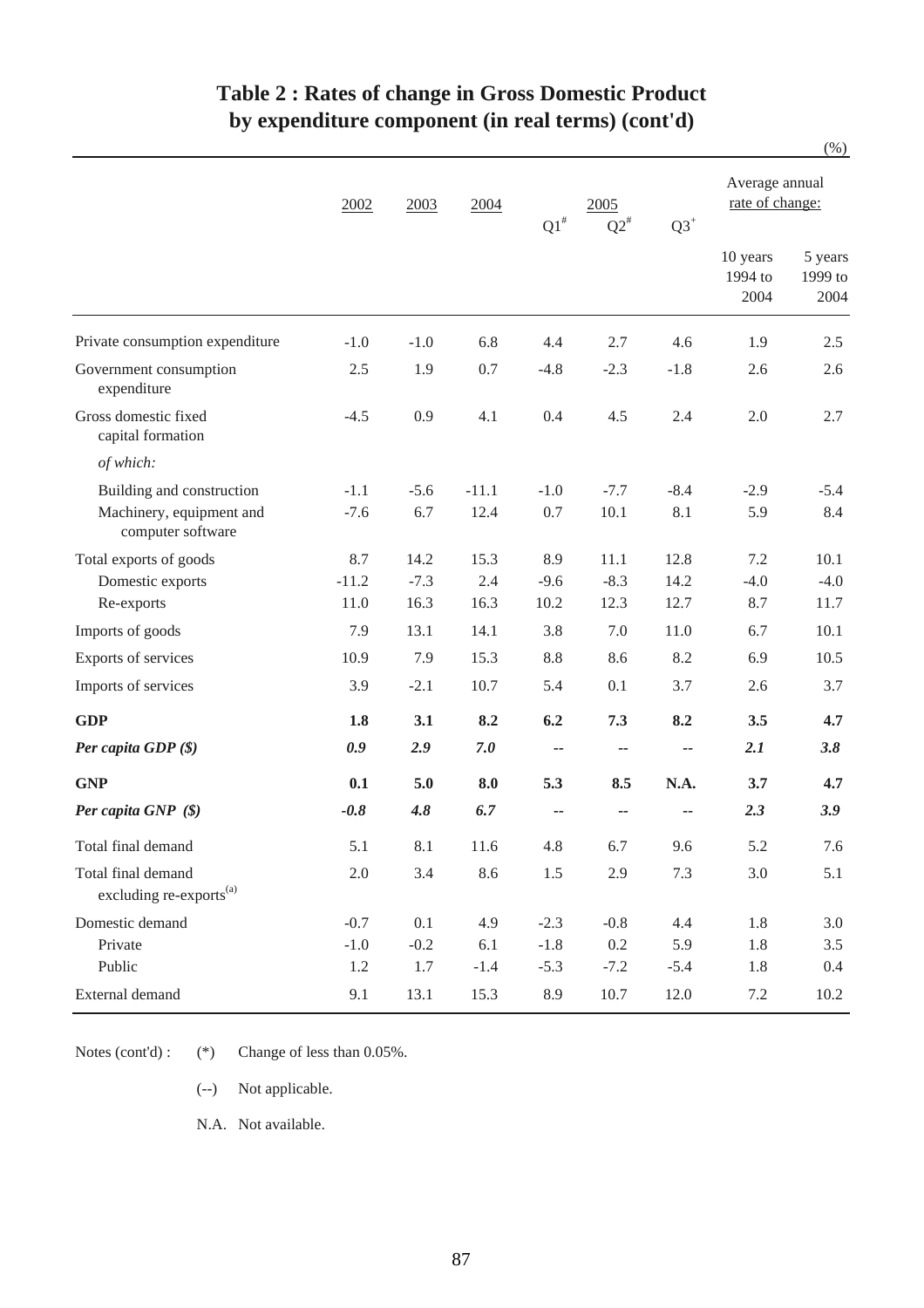|                                                                          | 2000      |               | 2001      |               | 2002      |               | 2003            |               | $2004^{+}$      |               |
|--------------------------------------------------------------------------|-----------|---------------|-----------|---------------|-----------|---------------|-----------------|---------------|-----------------|---------------|
|                                                                          | \$Mn      | $\%$<br>share | \$Mn      | $\%$<br>share | \$Mn      | $\%$<br>share | \$Mn            | $\%$<br>share | \$Mn            | $\%$<br>share |
| Agriculture and fishing                                                  | 920       | 0.1           | 1,003     | 0.1           | 1,002     | 0.1           | 824             | 0.1           | 886             | 0.1           |
| Mining and quarrying                                                     | 241       | $\ast$        | 174       | $\ast$        | 136       | $\ast$        | 116             | $\ast$        | 72              | $\ast$        |
| Manufacturing                                                            | 67,646    | 5.4           | 59,760    | 4.8           | 51,396    | 4.2           | 44,403          | 3.7           | 44,525          | 3.6           |
| Electricity, gas and water                                               | 36,917    | 2.9           | 37,957    | 3.1           | 39,609    | 3.2           | 38,847          | 3.2           | 39,546          | 3.2           |
| Construction                                                             | 62,054    | 4.9           | 57,167    | 4.6           | 51,534    | 4.2           | 44,910          | 3.7           | 40,386          | 3.2           |
| <b>Services</b>                                                          | 1,087,570 | 86.6          | 1,088,211 | 87.5          | 1,091,272 | 88.4          | 1,073,807       | 89.3          | 1,120,207       | 89.9          |
| Wholesale, retail and<br>import/export trades,<br>restaurants and hotels | 308,600   | 24.6          | 309,926   | 24.9          | 310,500   | 25.1          | 308,872         | 25.7          | 336,721         | 27.0          |
| Transport,<br>storage and<br>communications                              | 118,974   | 9.5           | 117,526   | 9.4           | 121,766   | 9.9           | 117,420         | 9.8           | 125,586         | 10.1          |
| Financing, insurance,<br>real estate and<br>business services            | 268,399   | 21.4          | 251,495   | 20.2          | 247,045   | 20.0          | 251,100         | 20.9          | 265,439         | 21.3          |
| Community,<br>social and personal<br>services                            | 249,997   | 19.9          | 262,960   | 21.1          | 265,746   | 21.5          | 261,771         | 21.8          | 262,288         | 21.1          |
| Ownership of premises                                                    | 141,600   | 11.3          | 146,304   | 11.8          | 146,214   | 11.8          | 134,645         | 11.2          | 130,173         | 10.5          |
| <b>GDP</b> at factor cost                                                | 1,255,348 | 100.0         | 1,244,271 | 100.0         | 1,234,949 |               | 100.0 1,202,908 |               | 100.0 1,245,621 | 100.0         |
| Taxes on production and<br>imports                                       | 57,908    |               | 53,917    |               | 43,325    |               | 48,057          |               | 58,606          |               |
| Statistical discrepancy (%)                                              | 0.1       |               | $\ast$    |               | $-0.1$    |               | $-1.4$          |               | $-1.0$          |               |
| <b>GDP</b> at current<br>market prices                                   | 1,314,789 |               | 1,298,813 |               | 1,276,757 |               | 1,233,143       |               | 1,290,808       |               |

# **Table 3 : Gross Domestic Product by economic activity (at current prices)**

Notes : Figures may not add up exactly to the total due to rounding.

(+) Preliminary figures

(\*) Less than 0.05%.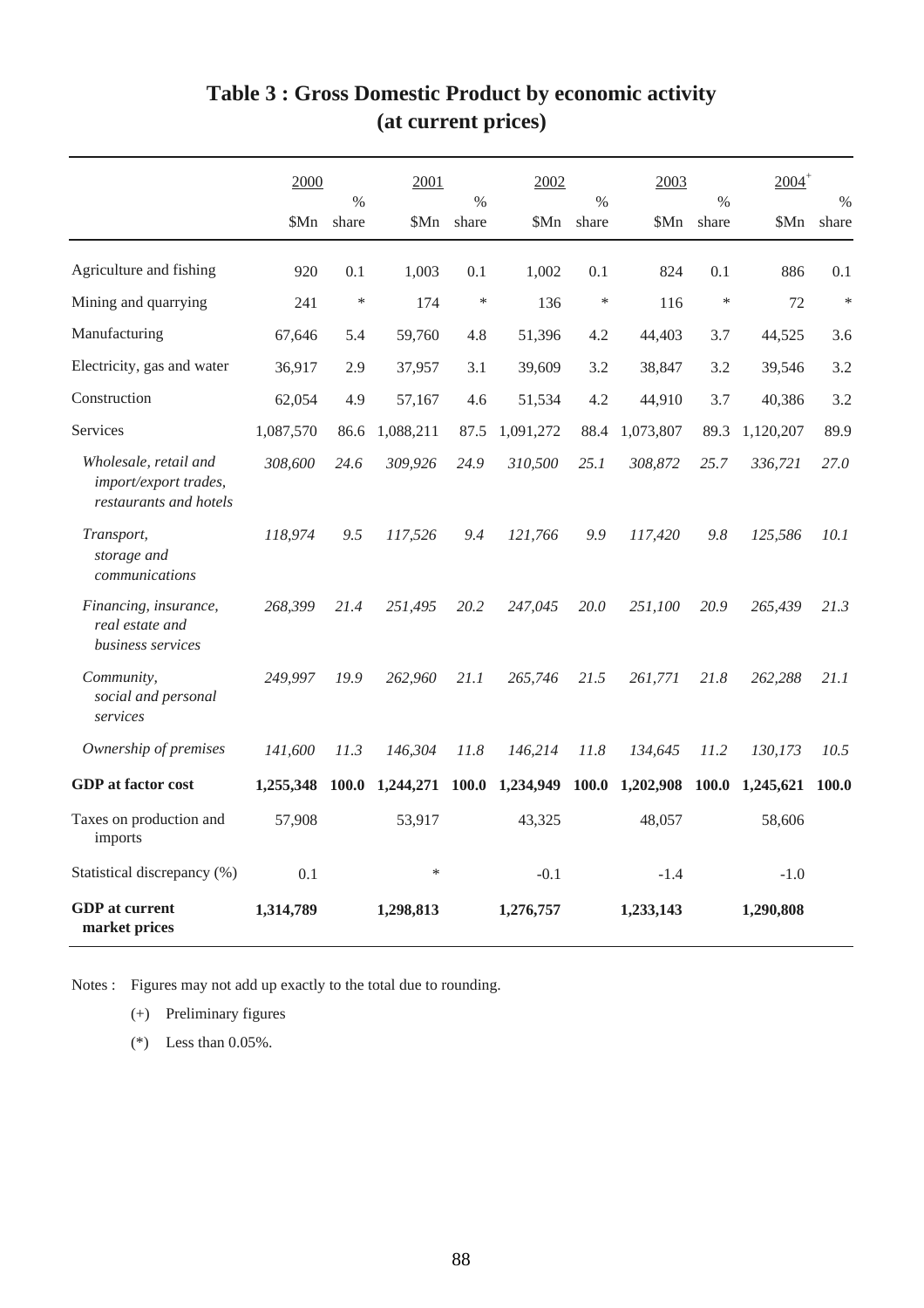|                                                                          |         |         |         |                |        |                     | $(\%)$ |
|--------------------------------------------------------------------------|---------|---------|---------|----------------|--------|---------------------|--------|
|                                                                          | 2002    | 2003    | 2004    | 2004           |        | $2005$ <sup>#</sup> |        |
|                                                                          |         |         |         | Q <sub>3</sub> | Q4     | Q1                  | Q2     |
| Agriculture and fishing                                                  | $-0.7$  | $-5.6$  | 0.7     | $-1.5$         | 4.4    | $-6.0$              | 5.5    |
| Mining and quarrying                                                     | $-11.1$ | 2.2     | $-17.0$ | $-19.6$        | 4.9    | $\ast$              | 12.8   |
| Manufacturing                                                            | $-10.0$ | $-10.3$ | 1.7     | 2.3            | 3.8    | $-2.3$              | $-0.1$ |
| Electricity, gas and water                                               | 3.8     | 1.8     | 2.1     | 1.7            | 1.6    | 5.1                 | 4.8    |
| Construction                                                             | $-1.5$  | $-4.9$  | $-8.4$  | $-12.0$        | $-2.0$ | $-0.7$              | $-8.3$ |
| Services                                                                 | 2.8     | 4.5     | 8.9     | 7.5            | 7.4    | 6.5                 | 7.5    |
| Wholesale, retail and<br>import/export trades,<br>restaurants and hotels | 4.5     | 9.1     | 13.4    | 12.5           | 9.8    | 11.0                | 11.7   |
| Transport, storage and<br>communications                                 | 6.5     | 0.7     | 17.4    | 15.8           | 15.2   | 12.8                | 12.3   |
| Financing, insurance,<br>real estate and business<br>services            | 2.7     | 5.7     | 7.3     | 3.5            | 6.6    | 3.6                 | 7.8    |
| Community, social and<br>personal services                               | $-0.6$  | 0.5     | 3.9     | 3.0            | 2.7    | 1.2                 | 0.2    |
| Ownership of premises                                                    | 2.0     | 2.7     | 3.0     | 3.1            | 3.9    | 5.2                 | 4.9    |
| Taxes on production and<br>imports                                       | $-0.1$  | 2.9     | 12.4    | 8.1            | 5.5    | $-1.6$              | 2.0    |
| GDP at constant (2000)<br>market prices                                  | 1.8     | 3.1     | 8.2     | 6.7            | 7.2    | 6.2                 | 7.3    |

# **(in real terms) Table 4 : Rates of change of Gross Domestic Product by economic activity**

(#) Revised figures. Notes :

(\*) Change of less than 0.05%.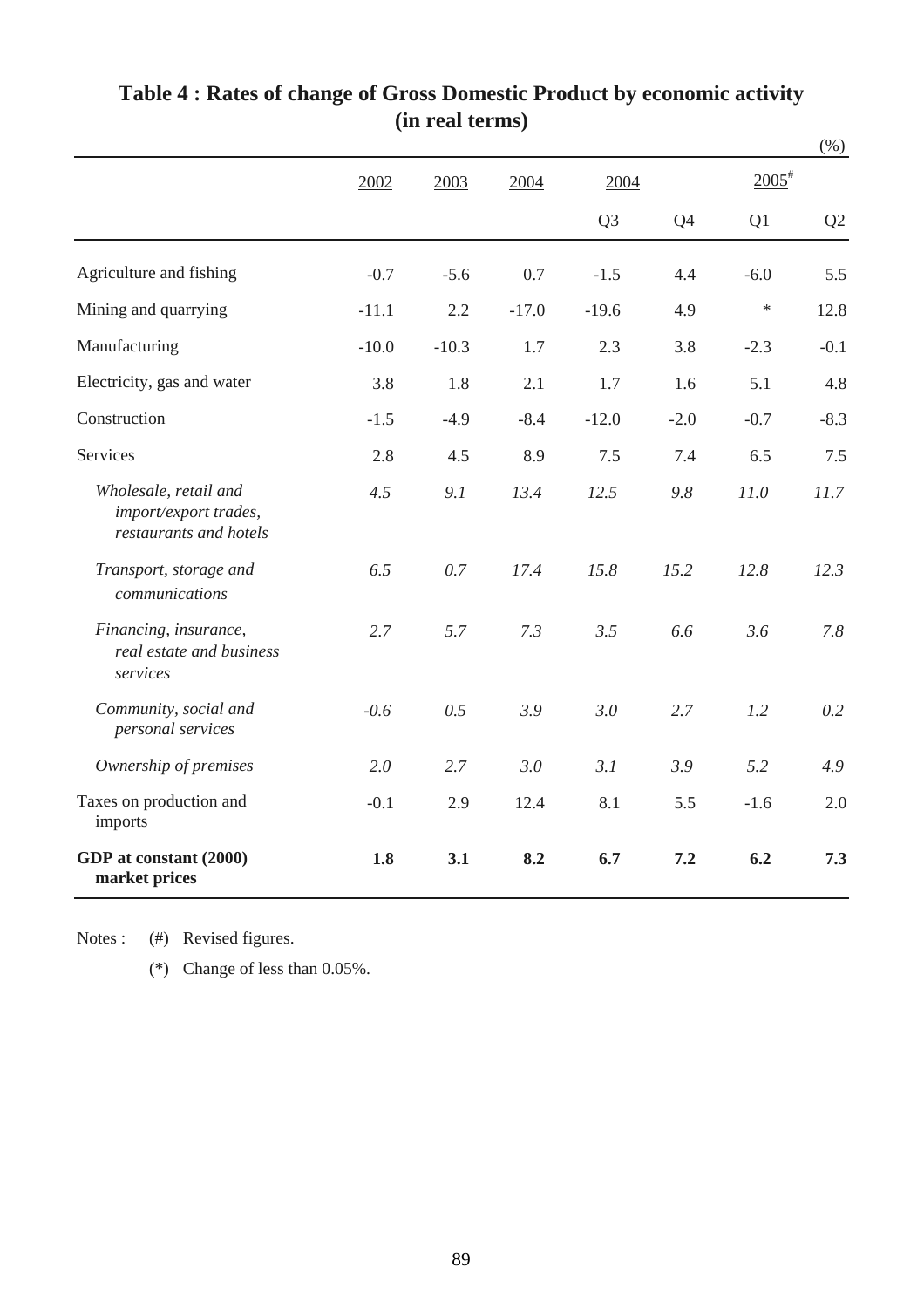|                                                             |            |            |                                            |            |            |                |                |                     | \$Mn)          |
|-------------------------------------------------------------|------------|------------|--------------------------------------------|------------|------------|----------------|----------------|---------------------|----------------|
|                                                             | 2000       | 2001       | 2002                                       | 2003       | 2004       |                | 2004           | $2005$ <sup>#</sup> |                |
|                                                             |            |            |                                            |            |            | Q <sub>3</sub> | Q <sub>4</sub> | Q1                  | Q <sub>2</sub> |
| Current account                                             | 54,494     | 76,315     | 96,800                                     | 128,240    | 127,401    | 52,258         | 50,721         | 33,433              | 31,092         |
| Goods                                                       | $-63,832$  | $-64,970$  | $-39,406$                                  | $-44,970$  | $-72,514$  | $-8,511$       | $-1,757$       | $-19,677$           | $-19,646$      |
| <b>Services</b>                                             | 122,584    | 126,620    | 145,341                                    | 159,020    | 188,141    | 49,702         | 54,566         | 50,591              | 49,896         |
| Income                                                      | 8,754      | 28,543     | 5.652                                      | 28,491     | 27,204     | 15,103         | 2,012          | 6,999               | 4,763          |
| Current transfers                                           | $-13,013$  | $-13,878$  | $-14,787$                                  | $-14,301$  | $-15,429$  | $-4,035$       | $-4,100$       | $-4,481$            | $-3,921$       |
| Capital and financial account                               | $-57,863$  |            | -97,359 -151,179 -179,086 -136,338         |            |            | $-37,482$      | $-34,181$      | $-54,444$           | $-7,427$       |
| Capital and financial<br>non-reserve assets<br>(net change) | 20,459     |            | $-60,829$ $-169,720$ $-171,497$ $-110,852$ |            |            | $-57,973$      | $-15,756$      | $-51,890$           | $-12,926$      |
| Capital transfers                                           | $-12.044$  | $-9.155$   | $-15.686$                                  | $-8.292$   | $-2.145$   | $-1.376$       | $-793$         | $-2.653$            | $-1,511$       |
| Financial non-reserve<br>assets (net change)                | 32,503     |            | $-51,674$ $-154,033$ $-163,205$            |            | $-108,707$ | $-56,597$      | $-14,963$      | $-49,238$           | $-11,415$      |
| Direct investment                                           | 19,976     | 96,948     | $-60,685$                                  | 63,372     | $-44,406$  | $-5,543$       | 37,691         | 970                 | 3,928          |
| Portfolio investment                                        | 190.782    | $-322.045$ | $-302,484$                                 | $-264.619$ | $-251.346$ | $-41.454$      | 53.022         | $-70,770$           | $-91,131$      |
| Financial derivatives                                       | 1.661      | 39,640     | 51,563                                     | 78,288     | 48,827     | 6,447          | 19,059         | 4,206               | 5,749          |
| Other investment                                            | $-179,917$ | 133,783    | 157,573                                    | $-40,247$  | 138,218    | $-16,046$      | $-124,735$     | 16,357              | 70,038         |
| Reserve assets (net change) <sup>(a)</sup>                  | $-78,321$  | $-36,530$  | 18,541                                     | $-7,589$   | $-25,486$  | 20,492         | $-18,426$      | $-2,554$            | 5,500          |
| Net errors and omissions                                    | 3,369      | 21,044     | 54,379                                     | 50,846     | 8,937      | $-14,777$      | $-16,540$      | 21,012              | $-23,665$      |
| <b>Overall balance of</b><br>payments                       | 78,321     | 36,530     | $-18,541$                                  | 7,589      | 25,486     | $-20,492$      | 18,426         | 2,554               | $-5,500$       |

## **Table 5 : Balance of payments account by major component (at current prices)**

Notes: Figures may not add up exactly to the total due to rounding.

(a) A negative value for net change in reserve assets represents a net increase, and a positive value represents a net decrease.

(#) Revised figures.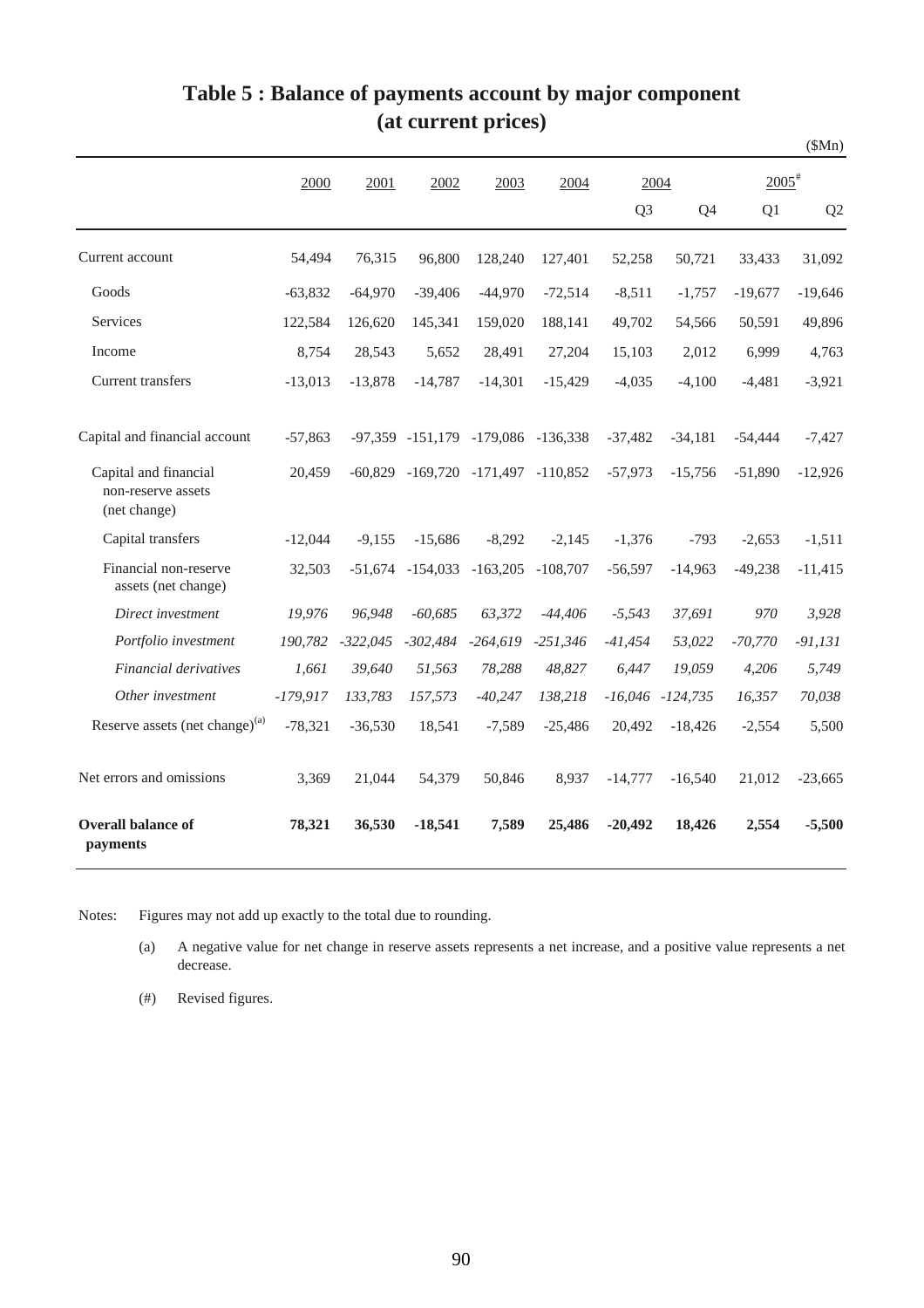|                                  |                       |                       |                                                                                   |                       |                       |                      |                       |                                         | \$Mn)                |
|----------------------------------|-----------------------|-----------------------|-----------------------------------------------------------------------------------|-----------------------|-----------------------|----------------------|-----------------------|-----------------------------------------|----------------------|
|                                  | 2000                  | 2001                  | 2002                                                                              | 2003                  | 2004                  | 2004<br>Q4           | $Q1^*$                | 2005<br>$Q2^{\#}$                       | $Q3^+$               |
| Total exports of goods           | 1.572.689             |                       | 1,480,987 1,562,121 1,749,089 2,027,031 547,972 479,096 555,352 614,625           |                       |                       |                      |                       |                                         |                      |
| Imports of goods                 | 1,636,711             |                       | 1,549,222 1,601,527 1,794,059 2,099,545 549,729 498,773 574,998 621,565           |                       |                       |                      |                       |                                         |                      |
| Visible trade balance            | $-64,022$<br>$(-3.9)$ | $-68,235$<br>$(-4.4)$ | $-39,406$<br>$(-2.5)$                                                             | $-44,970$<br>$(-2.5)$ | $-72,514$<br>$(-3.5)$ | $-1,757$<br>$(-0.3)$ | $-19,677$<br>$(-3.9)$ | $-19,646$<br>$(-3.4)$                   | $-6,940$<br>$(-1.1)$ |
| Exports of services              | 315,012               | 320,799               | 347,836                                                                           | 362,420               |                       |                      |                       | 421,915 116,325 108,133 107,282 124,390 |                      |
| Imports of services              | 192,427               | 194,180               | 202,494                                                                           | 203,400               | 233,774               | 61,759               | 57,542                | 57,386                                  | 65,946               |
| <b>Invisible trade balance</b>   | 122,585               | 126,619               | 145,342                                                                           | 159,020               | 188,141               | 54,566               | 50,591                | 49,896                                  | 58,444               |
|                                  | (63.7)                | (65.2)                | (71.8)                                                                            | (78.2)                | (80.5)                | (88.4)               | (87.9)                | (86.9)                                  | (88.6)               |
| Exports of goods and<br>services |                       |                       | 1,887,701 1,801,786 1,909,957 2,111,509 2,448,946 664,297 587,229 662,634 739,015 |                       |                       |                      |                       |                                         |                      |
| Imports of goods and<br>services |                       |                       | 1,829,138 1,743,402 1,804,021 1,997,459 2,333,319 611,488 556,315 632,384 687,511 |                       |                       |                      |                       |                                         |                      |
| <b>Visible and invisible</b>     | 58,563                | 58,384                | 105,936                                                                           | 114,050               | 115,627               | 52,809               | 30,914                | 30,250                                  | 51,504               |
| trade balance                    | <3.2>                 | <3.3>                 | <5.9>                                                                             | <5.7>                 | < 5.0>                | $<\!\!8.6\!\!>$      | < 5.6>                | <4.8>                                   | <7.5>                |

## **Table 6 : Visible and invisible trade (at current market prices)**

Notes : Figures in this table are reckoned on a GDP basis.

- (#) Revised figures.
- (+) Preliminary figures.
- ( ) As a percentage of the total value of imports of goods/services.
- $\langle \rangle$  As a percentage of the total value of imports of goods and services.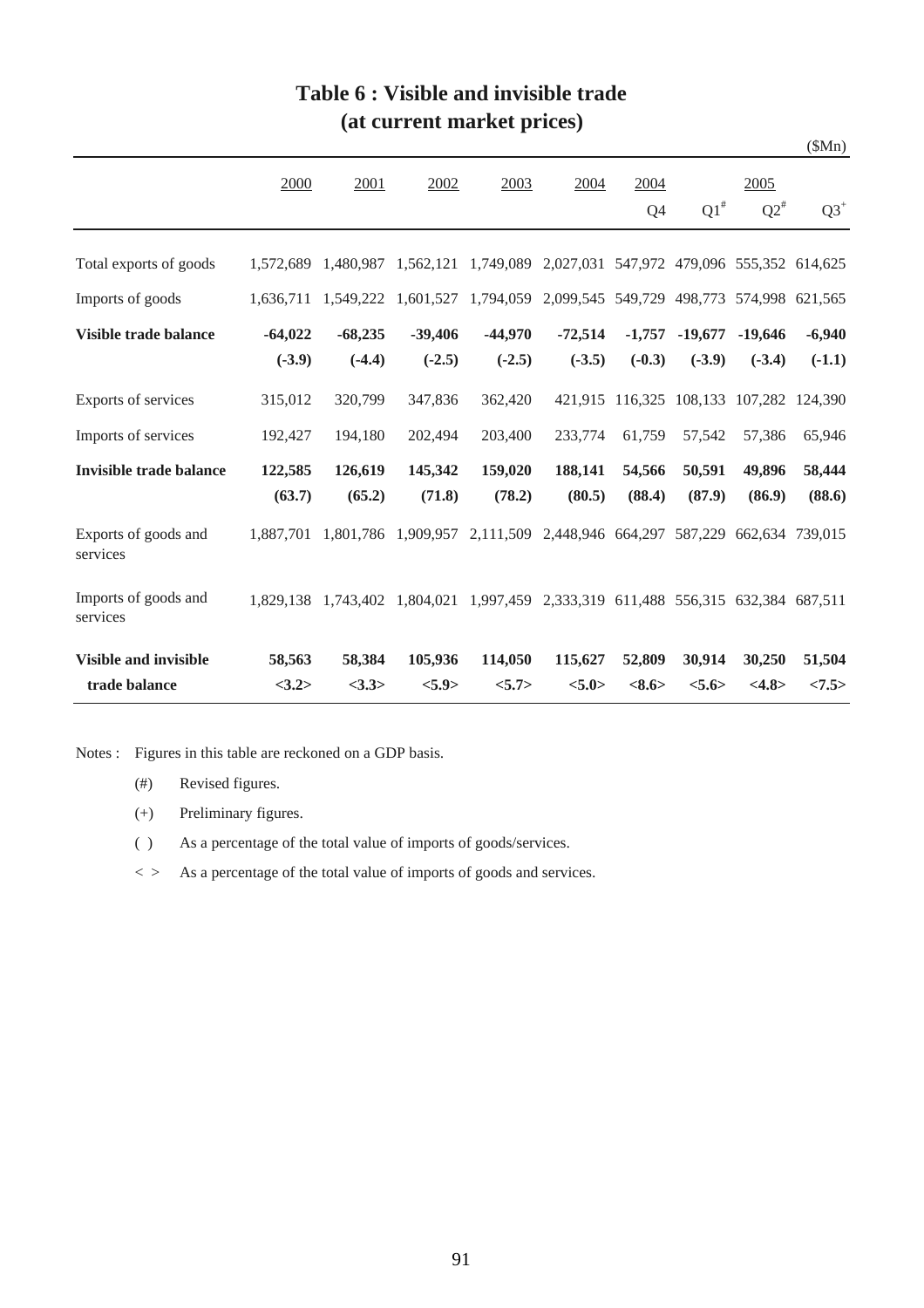|                      | 2000 | 2001    | 2002                  | 2003   | 2004 |           | 2004           |                                | 2005 |        |  |  |
|----------------------|------|---------|-----------------------|--------|------|-----------|----------------|--------------------------------|------|--------|--|--|
|                      |      |         |                       |        |      |           | Q <sub>4</sub> | $\Omega$                       | Q2   | $Q_3$  |  |  |
|                      |      |         | $(\% \text{ change})$ |        |      | \$Mn      |                | (% change over a year earlier) |      |        |  |  |
| <b>All markets</b>   | 16.6 | $-5.8$  | 5.4                   | 11.7   | 15.9 | 2,019,114 | 15.3           | 10.6                           | 12.5 | 12.5   |  |  |
| Mainland of China    | 20.8 | 0.6     | 12.3                  | 21.1   | 19.7 | 888,543   | 17.1           | 12.0                           | 14.7 | 14.2   |  |  |
| <b>United States</b> | 13.9 | $-9.8$  | 1.0                   | $-2.6$ | 5.4  | 341,600   | 6.8            | 5.6                            | 7.3  | 7.9    |  |  |
| Japan                | 19.4 | 0.5     | $-4.5$                | 12.3   | 14.4 | 107,545   | 16.3           | 11.9                           | 11.6 | 12.5   |  |  |
| United Kingdom       | 12.7 | $-12.2$ | $-2.0$                | 5.8    | 14.8 | 65,853    | 18.0           | 10.5                           | 9.8  | 2.8    |  |  |
| Germany              | 13.7 | $-13.9$ | $-5.3$                | 15.1   | 11.9 | 62,900    | 11.7           | 18.1                           | 15.7 | 14.5   |  |  |
| Taiwan               | 20.8 | $-11.1$ | $-2.2$                | 22.2   | 16.2 | 49,112    | 7.5            | $-3.2$                         | 4.3  | 6.5    |  |  |
| Republic of Korea    | 34.5 | $-9.4$  | 17.2                  | 16.9   | 24.0 | 44,069    | 18.5           | 5.0                            | 4.9  | 11.0   |  |  |
| Singapore            | 13.4 | $-19.5$ | 6.8                   | 13.0   | 22.0 | 43,577    | 17.0           | 14.7                           | 12.9 | $-2.0$ |  |  |
| Rest of the world    | 12.4 | $-8.4$  | 3.5                   | 7.1    | 17.3 | 415,916   | 19.5           | 12.1                           | 13.9 | 16.7   |  |  |

# **Table 7 : Total exports of goods by market**

Note : Figures may not add up exactly to the total due to rounding.

|  |  | Table 8 : Imports of goods by source |  |  |  |  |
|--|--|--------------------------------------|--|--|--|--|
|--|--|--------------------------------------|--|--|--|--|

|                      | 2000        | 2001                  | 2002    | 2003 |      | 2004      | 2004<br>Q <sub>4</sub> | Q1                             | 2005<br>Q2 | Q <sub>3</sub> |  |
|----------------------|-------------|-----------------------|---------|------|------|-----------|------------------------|--------------------------------|------------|----------------|--|
|                      |             | $(\% \text{ change})$ |         |      |      | \$Mn      |                        | (% change over a year earlier) |            |                |  |
| <b>All sources</b>   | <b>19.0</b> | $-5.4$                | 3.3     | 11.5 | 16.9 | 2,111,123 | 11.9                   | 8.1                            | 10.1       | 11.5           |  |
| Mainland of China    | 17.7        | $-4.6$                | 5.1     | 9.6  | 16.9 | 918,275   | 16.7                   | 13.9                           | 14.2       | 15.3           |  |
| Japan                | 22.3        | $-11.2$               | 3.4     | 17.2 | 19.7 | 256,141   | 8.7                    | $-0.8$                         | 0.2        | $-0.4$         |  |
| Taiwan               | 23.6        | $-13.1$               | 7.4     | 8.0  | 22.8 | 153,812   | 12.8                   | 3.1                            | 3.8        | 8.5            |  |
| <b>United States</b> | 14.4        | $-7.0$                | $-12.8$ | 7.9  | 13.4 | 111,994   | 5.2                    | 5.7                            | 13.8       | 9.6            |  |
| Singapore            | 25.0        | $-2.8$                | 3.9     | 19.6 | 22.5 | 110,986   | 15.7                   | 12.4                           | 14.2       | 26.9           |  |
| Republic of Korea    | 23.2        | $-12.2$               | 7.3     | 15.0 | 15.0 | 100,467   | 3.2                    | $-9.0$                         | $-1.0$     | 4.5            |  |
| Rest of the world    | 17.9        | 0.5                   | 2.2     | 12.1 | 13.6 | 459,448   | 6.9                    | 7.5                            | 10.4       | 9.4            |  |

Note : Figures may not add up exactly to the total due to rounding.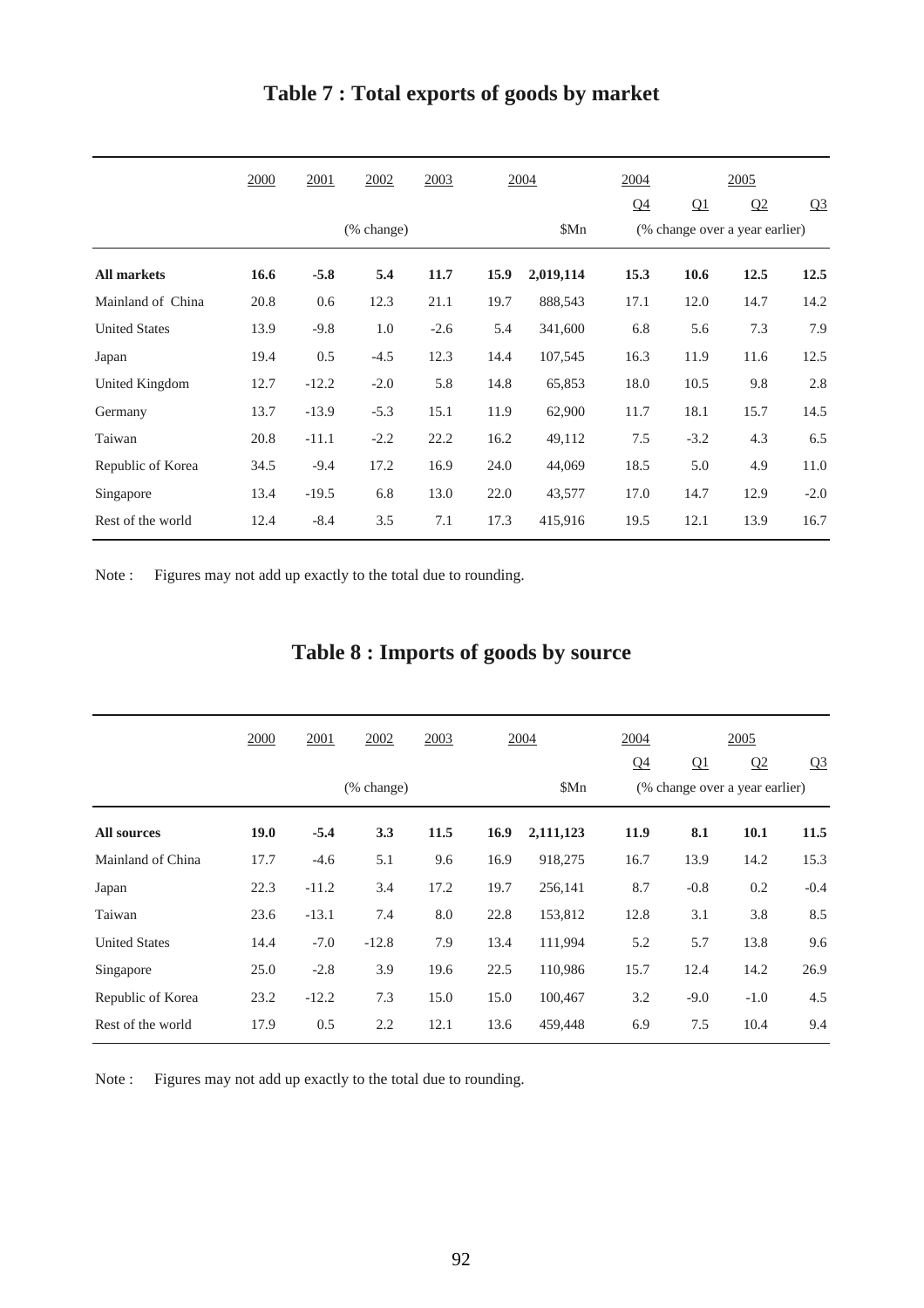|                                        | 2000 | 2001    | 2002       | 2003   | 2004 |         | 2004                           |        | 2005    |                |
|----------------------------------------|------|---------|------------|--------|------|---------|--------------------------------|--------|---------|----------------|
|                                        |      |         |            |        |      |         | Q <sub>4</sub>                 | Q1     | Q2      | Q <sub>3</sub> |
|                                        |      |         | (% change) |        |      | \$Mn    | (% change over a year earlier) |        |         |                |
| <b>Overall</b>                         | 23.5 | $-9.1$  | $-9.0$     | 2.6    | 14.8 | 545,503 | $-0.8$                         | $-1.4$ | 0.4     | 8.8            |
| Foodstuffs                             | 1.8  | $-2.6$  | 0.2        | 1.5    | 8.6  | 49,217  | $\ast$                         | 3.6    | 1.1     | 2.9            |
| Consumer goods                         | 15.5 | 3.9     | $-5.2$     | $-1.8$ | 7.4  | 121,180 | $-5.9$                         | 4.9    | $-11.9$ | 6.3            |
| Fuels                                  | 30.3 | $-10.2$ | 3.9        | 12.9   | 37.5 | 46,125  | 37.4                           | 25.0   | 21.4    | 33.4           |
| Raw materials and<br>semi-manufactures | 25.5 | $-22.3$ | $-1.6$     | 10.7   | 17.6 | 207,171 | $-1.3$                         | $-7.3$ | 2.2     | 10.5           |
| Capital goods                          | 34.0 | $-2.8$  | $-24.9$    | $-6.6$ | 13.3 | 121,497 | $-5.2$                         | $-6.9$ | 4.0     | $-0.1$         |

## **Table 9 : Retained imports of goods by end-use category**

Notes : Figures may not add up exactly to the total due to rounding.

(\*) Change of less than 0.05%.

## **Table 10 : Exports and imports of services by component**

|                            | 2000   | 2001   | 2002                        | 2003   | 2004 |         | 2004           |            | 2005                           |        |
|----------------------------|--------|--------|-----------------------------|--------|------|---------|----------------|------------|--------------------------------|--------|
|                            |        |        |                             |        |      |         | Q <sub>4</sub> | $\Omega^*$ | $\Omega^*$                     | $Q3^+$ |
|                            |        |        | $(% \mathbf{A})$ (% change) |        |      | \$Mn    |                |            | (% change over a year earlier) |        |
| <b>Exports of services</b> | 14.0   | 1.8    | 8.4                         | 4.2    | 16.4 | 421,915 | 8.9            | 11.5       | 11.8                           | 10.4   |
| Transportation             | 11.5   | $-5.9$ | 10.8                        | 3.8    | 24.2 | 133,730 | 15.7           | 12.5       | 13.4                           | 11.1   |
| Travel                     | 7.4    | 0.7    | 25.4                        | $-4.4$ | 26.2 | 70,145  | 0.8            | 16.1       | 11.1                           | 7.3    |
| Trade-related              | 19.7   | 9.0    | 9.0                         | 12.2   | 12.4 | 146,356 | 10.7           | 12.1       | 12.8                           | 11.8   |
| Other services             | 14.5   | 3.4    | $-5.9$                      | $-1.4$ | 3.9  | 71,684  | 2.7            | 4.4        | 7.6                            | 9.1    |
| <b>Imports of services</b> | 3.9    | 0.9    | 4.3                         | 0.4    | 14.9 | 233,774 | 10.0           | 8.3        | 2.6                            | 4.8    |
| Transportation             | 23.9   | 4.7    | $-4.7$                      | 7.8    | 19.8 | 62,670  | 11.4           | 10.7       | 9.4                            | 9.0    |
| Travel                     | $-4.4$ | $-1.4$ | 0.8                         | $-8.0$ | 15.9 | 103,347 | 10.3           | 8.9        | $-3.9$                         | 1.2    |
| Trade-related              | 6.3    | 5.7    | 24.2                        | 9.2    | 12.8 | 18,058  | 11.0           | 12.2       | 11.7                           | 10.0   |
| Other services             | 5.0    | 0.5    | 20.0                        | 8.2    | 8.1  | 49,699  | 7.4            | 2.9        | 5.2                            | 5.2    |
| Net exports of services    | 34.4   | 3.3    | 14.8                        | 9.4    | 18.3 | 188,141 | 7.8            | 15.4       | 24.7                           | 17.6   |

Notes : Figures may not add up exactly to the total due to rounding.

(#) Revised figures.

(+) Preliminary figures.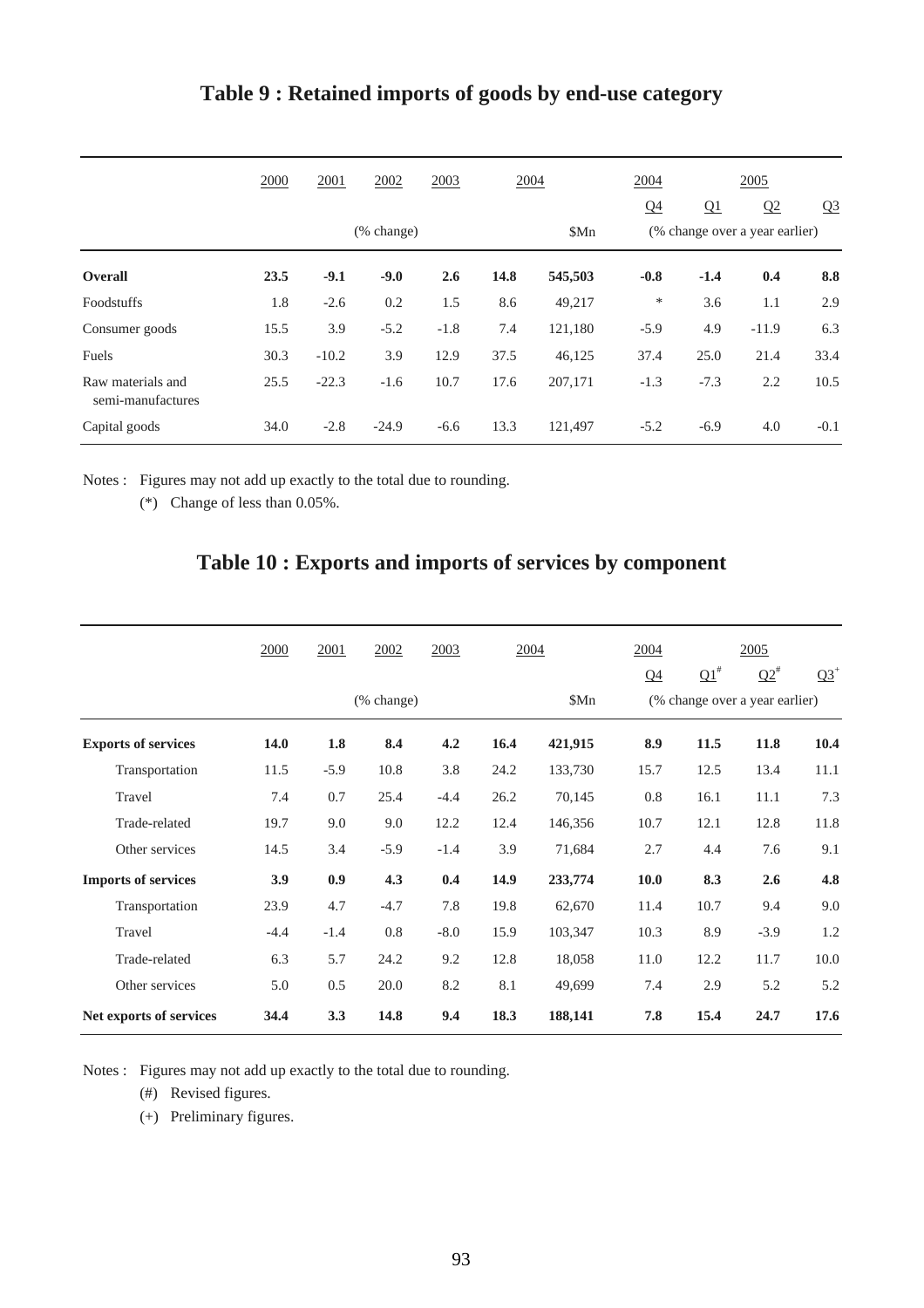|                                | 2000       | 2001        | 2002       | 2003       | 2004       | 2004      |           | 2005           |                |
|--------------------------------|------------|-------------|------------|------------|------------|-----------|-----------|----------------|----------------|
|                                |            |             |            |            |            | Q4        | Q1        | Q <sub>2</sub> | Q <sub>3</sub> |
| (1000)                         |            |             |            |            |            |           |           |                |                |
| <b>All sources</b>             | 13 059.5   | 13725.3     | 16 566.4   | 15 536.8   | 21 810.6   | 6 0 5 2.5 | 5 4 6 9.9 | 5 508.1        | 5975.6         |
| Mainland of China              | 3785.8     | 4 4 4 8 . 6 | 6 825.2    | 8 4 6 7.2  | 12 245.9   | 3 2 6 6.4 | 3 0 38.8  | 2 8 4 5 .0     | 3 2 9 3.7      |
| South and Southeast Asia       | 1747.1     | 1746.6      | 1 905.2    | 1 359.6    | 2077.7     | 667.3     | 499.2     | 617.4          | 544.5          |
| Taiwan                         | 2 3 8 5 .7 | 2418.8      | 2 4 2 8 .8 | 1 852.4    | 2074.8     | 529.6     | 502.0     | 513.8          | 573.5          |
| Japan                          | 1 3 8 2.4  | 1 3 3 6 .5  | 1 395.0    | 867.2      | 1 1 2 6 .3 | 331.6     | 316.8     | 264.5          | 303.5          |
| Europe                         | 1 0 68.8   | 1 0 1 9.9   | 1 083.9    | 780.8      | 1 142.7    | 352.9     | 308.5     | 345.4          | 329.1          |
| <b>United States</b>           | 966.0      | 935.7       | 1 000.8    | 683.8      | 1 0 5 1 .7 | 305.7     | 260.8     | 293.6          | 274.9          |
| Others                         | 1723.5     | 1 819.2     | 1927.4     | 1 5 2 5 .8 | 2 0 9 1.7  | 599.2     | 543.8     | 628.5          | 656.4          |
|                                |            |             |            |            |            |           |           |                |                |
| (% change over a year earlier) |            |             |            |            |            |           |           |                |                |
| <b>All sources</b>             | 15.3       | 5.1         | 20.7       | $-6.2$     | 40.4       | 17.0      | 10.8      | 8.5            | 4.0            |
| Mainland of China              | 18.1       | 17.5        | 53.4       | 24.1       | 44.6       | 15.4      | 4.1       | 3.5            | $-0.5$         |
| South and Southeast Asia       | 15.6       | $\ast$      | 9.1        | $-28.6$    | 52.8       | 30.0      | 32.6      | 15.8           | 8.8            |
| Taiwan                         | 15.6       | 1.4         | 0.4        | $-23.7$    | 12.0       | $-2.5$    | 4.2       | 2.6            | 2.0            |
| Japan                          | 17.7       | $-3.3$      | 4.4        | $-37.8$    | 29.9       | 26.6      | 44.0      | 3.0            | $-4.5$         |
| Europe                         | 4.7        | $-4.6$      | 6.3        | $-28.0$    | 46.3       | 19.7      | 17.8      | 29.2           | 26.2           |
| <b>United States</b>           | 12.5       | $-3.1$      | 7.0        | $-31.7$    | 53.8       | 27.4      | 18.9      | 11.6           | 4.3            |
| Others                         | 15.4       | 5.6         | 5.9        | $-20.8$    | 37.1       | 22.3      | 19.1      | 24.0           | 24.1           |

# **Table 11 : Incoming visitors by source**

Notes : Figures may not add up exactly to the total due to rounding.

(\*) Change of less than 0.05%.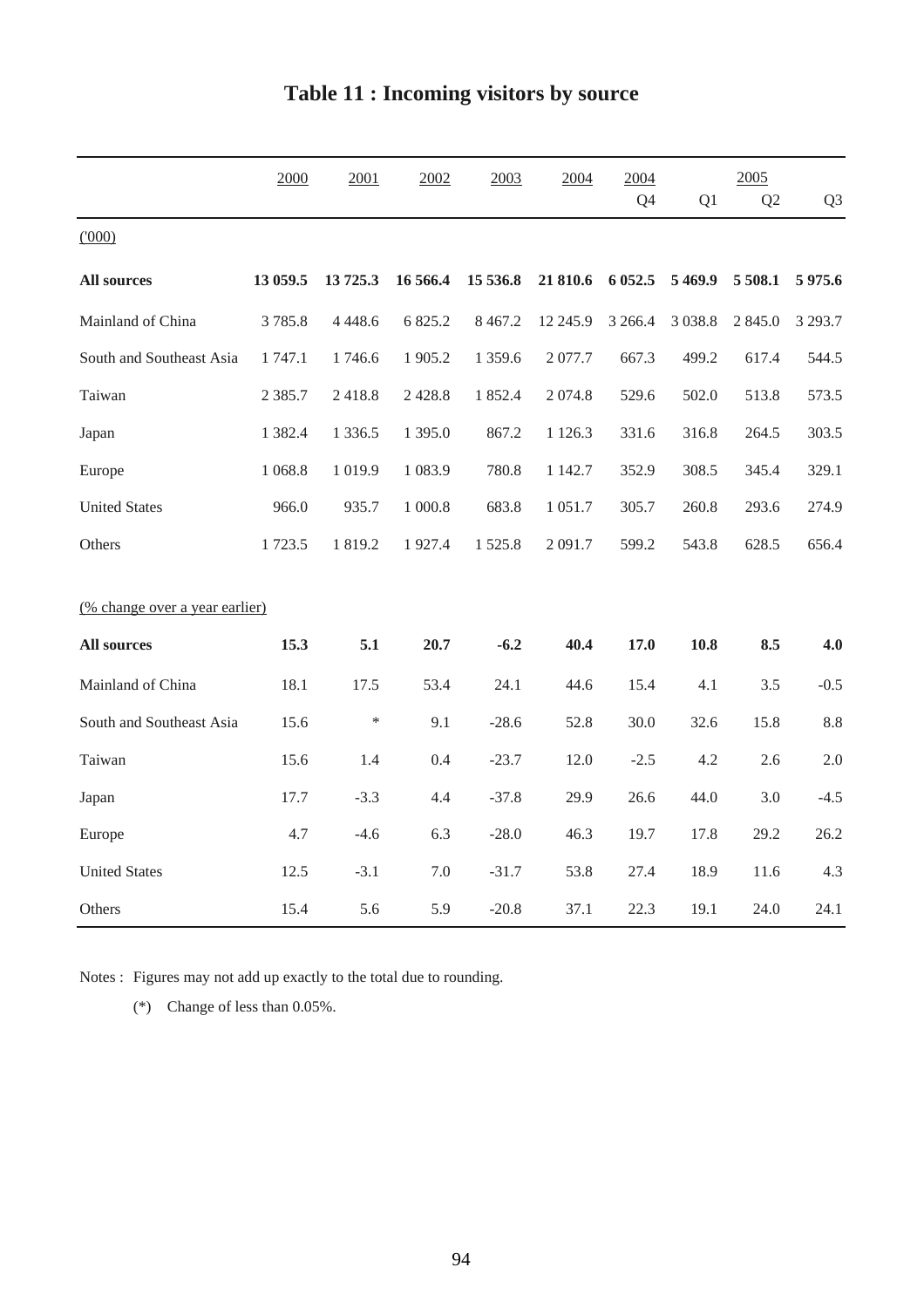|                                  | 2000      | 2001      | 2002       | 2003                                                           | 2004       | 2004      |                | 2005                                         |                |
|----------------------------------|-----------|-----------|------------|----------------------------------------------------------------|------------|-----------|----------------|----------------------------------------------|----------------|
|                                  |           |           |            |                                                                |            | Q4        | Q <sub>1</sub> | Q <sub>2</sub>                               | Q <sub>3</sub> |
| (1000)                           |           |           |            |                                                                |            |           |                |                                              |                |
| <b>All destinations</b>          | 58 901.1  | 61 095.9  |            | 64 540.1 60 936.1 68 903.4 17 739.8 17 352.1 17 669.5 18 884.3 |            |           |                |                                              |                |
| Mainland of China <sup>(a)</sup> | 50 083.1  | 52 002.9  | 55 648.4   | 52 555.6                                                       |            |           |                | 59 675.5 15 533.3 15 011.6 15 460.6 16 234.8 |                |
| Macao <sup>(a)</sup>             | 4 206.9   | 4 2 9 3.6 | 4 1 8 2.4  | 3 9 5 2.6                                                      | 4 2 2 3 .9 | 1 0 5 0.8 | 1 100.6        | 1 0 5 9.7                                    | 1 244.4        |
| South and Southeast Asia         | 2 3 8 9.6 | 2 504.6   | 2 4 2 1 .8 | 2 4 4 7 .0                                                     | 2 661.1    | 610.0     | 599.6          | 589.2                                        | 724.5          |
| North Asia                       | 739.0     | 761.6     | 774.5      | 699.8                                                          | 806.4      | 190.3     | 225.1          | 173.5                                        | 218.2          |
| Taiwan                           | 468.7     | 525.5     | 538.2      | 414.5                                                          | 536.1      | 130.8     | 138.1          | 137.2                                        | 144.5          |
| Europe                           | 323.5     | 323.7     | 346.6      | 322.7                                                          | 373.6      | 74.0      | 94.4           | 94.0                                         | 125.4          |
| Americas <sup>(b)</sup>          | 399.2     | 376.6     | 346.3      | 280.1                                                          | 334.6      | 72.4      | 84.2           | 85.7                                         | 100.2          |
| Australia and New Zealand        | 231.6     | 237.5     | 223.2      | 207.1                                                          | 222.5      | 59.1      | 78.1           | 50.9                                         | 61.8           |
| (% change over a year earlier)   |           |           |            |                                                                |            |           |                |                                              |                |
| <b>All destinations</b>          | 10.8      | 3.7       | 5.6        | $-5.6$                                                         | 13.1       | 7.3       | 9.8            | 1.3                                          | 5.5            |
| Mainland of China <sup>(a)</sup> | 10.9      | 3.8       | 7.0        | $-5.6$                                                         | 13.5       | 7.5       | 9.8            | 2.0                                          | $6.0$          |
| Macao <sup>(a)</sup>             | 10.9      | 2.1       | $-2.6$     | $-5.5$                                                         | 6.9        | 10.7      | 13.7           | 4.1                                          | 4.9            |
| South and Southeast Asia         | 20.3      | 4.8       | $-3.3$     | 1.0                                                            | 8.7        | $-1.2$    | $-1.1$         | $-15.4$                                      | $-3.3$         |
| North Asia                       | $-5.0$    | 3.1       | 1.7        | $-9.6$                                                         | 15.2       | 7.7       | 20.0           | $-17.0$                                      | $-0.5$         |
| Taiwan                           | 11.6      | 12.1      | 2.4        | $-23.0$                                                        | 29.3       | $2.2\,$   | 14.4           | $-2.1$                                       | ∗              |
| Europe                           | 5.2       | 0.1       | 7.1        | $-6.9$                                                         | 15.8       | 5.2       | $7.5$          | $\ast$                                       | 6.4            |
| Americas <sup>(b)</sup>          | 0.2       | $-5.7$    | $-8.1$     | $-19.1$                                                        | 19.5       | 1.6       | 7.2            | 7.4                                          | $-3.5$         |
| Australia and New Zealand        | 0.5       | 2.6       | $-6.0$     | $-7.2$                                                         | 7.4        | 7.8       | 22.1           | 6.7                                          | 19.4           |

### **Table 12 : Hong Kong residents travelling abroad by destination**

Notes : Figures may not add up exactly to the total due to rounding.

- (a) With effect from 12 May and 31 August 2005 respectively, the Automated Passenger Clearance System (APCS) has commenced operation for handling Hong Kong resident departures at the Macao Ferry Terminal and the China Ferry Terminal. For Hong Kong residents using APCS at these two terminals, the estimates of breakdown to the Mainland or Macao were made by making reference to the profile of resident departures not using APCS. These estimates are included in the number of residents travelling to the Mainland and Macao.
- (b) This category includes the United States, Canada, Central America and South America.
- (\*) Change of less than 0.05%.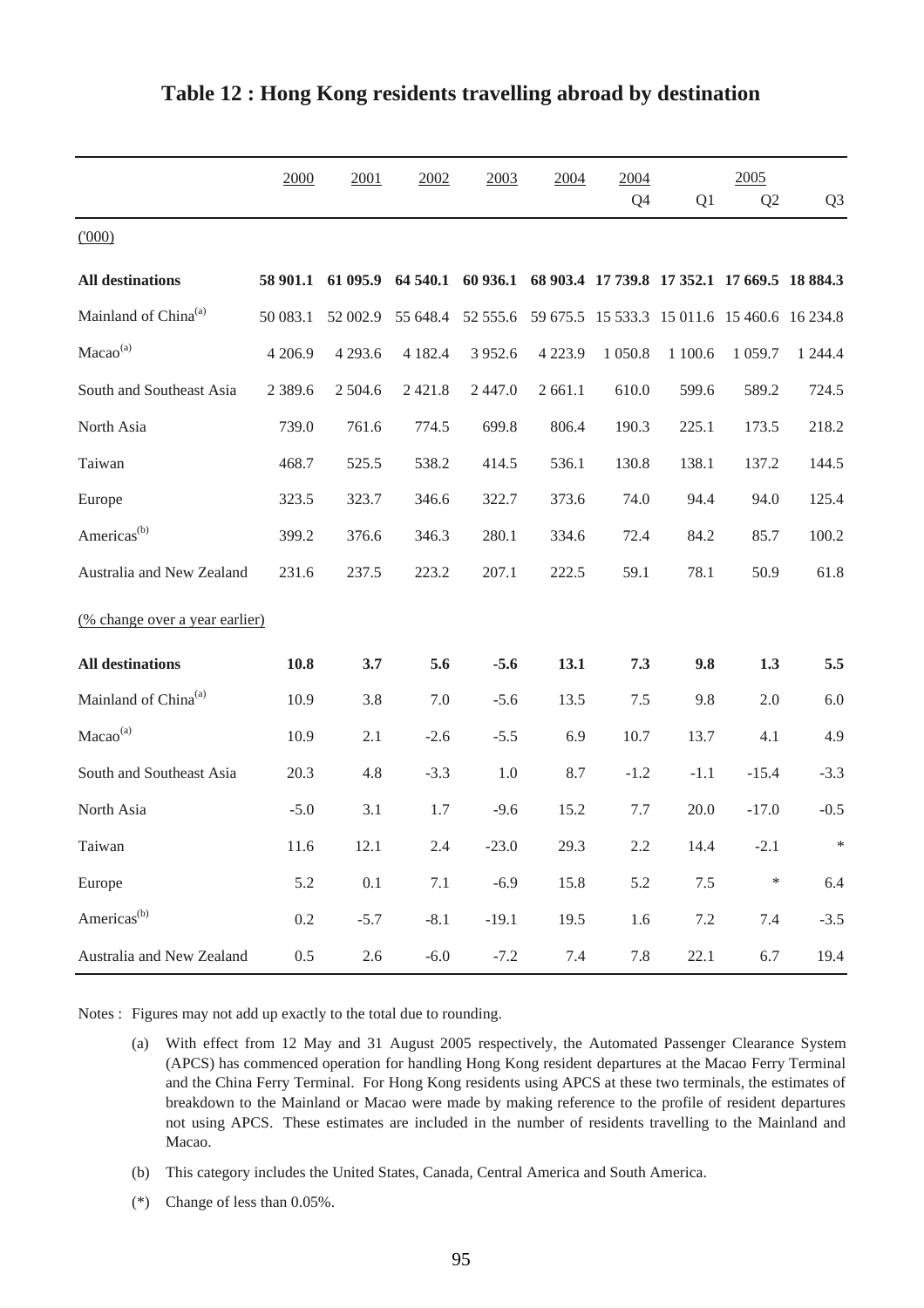|  | <b>Table 13 : Property market</b> |  |
|--|-----------------------------------|--|
|--|-----------------------------------|--|

|                                                    | 1995   | 1996       | 1997    | 1998       | 1999           | 2000    | 2001      |
|----------------------------------------------------|--------|------------|---------|------------|----------------|---------|-----------|
| Completion of new property by the private sector   |        |            |         |            |                |         |           |
| $(000 \text{ m}^2 \text{ of internal floor area})$ |        |            |         |            |                |         |           |
| Residential property <sup>(a)</sup> (in units)     | 22 621 | 19875      | 18 202  | 22 278     | 35 322         | 25 790  | 26 26 2   |
| Commercial property<br>of which:                   | 562    | 390        | 705     | 945        | 634            | 160     | 208       |
| Office space                                       | 355    | 269        | 456     | 737        | 428            | 96      | 76        |
| Other commercial premises <sup>(b)</sup>           | 207    | 121        | 249     | 208        | 206            | 64      | 132       |
| Industrial property <sup>(c)</sup><br>of which:    | 375    | 440        | 343     | 300        | 191            | 62      | 45        |
| Industrial-cum-office premises                     | 77     | 115        | 72      | 145        | 40             | 37      | 14        |
| Conventional flatted factory space                 | 249    | 242        | 181     | 31         | $\overline{4}$ | 19      | 30        |
| Storage premises <sup>(d)</sup>                    | 49     | 83         | 90      | 124        | 147            | 6       | $\theta$  |
| Production of public housing                       |        |            |         |            |                |         |           |
| (in units)                                         |        |            |         |            |                |         |           |
| Rental housing flats <sup>(e)</sup>                | 17 349 | 18 3 5 8   | 16 04 6 | 14 267     | 26 7 33        | 40 944  | 47 590    |
| Subsidized sales flats <sup>(e)</sup>              | 16 672 | 10 725     | 21 5 35 | 21 9 93    | 26 5 32        | 22 768  | 26 174    |
| Building plans with consent to                     |        |            |         |            |                |         |           |
| commence work in the private sector                |        |            |         |            |                |         |           |
| $(000 \text{ m}^2 \text{ of usable floor area})$   |        |            |         |            |                |         |           |
| Residential property <sup>(f)</sup>                | 688.2  | 1 0 58.2   | 1 631.4 | 1 472.0    | 1 692.8        | 1 142.7 | 1 002.5   |
| Commercial property                                | 674.0  | 1 0 0 5 .7 | 599.0   | 395.7      | 287.5          | 337.5   | 265.0     |
| Industrial property <sup>(g)</sup>                 | 457.4  | 530.5      | 461.6   | 69.5       | 84.9           | 129.2   | 45.7      |
| Other property                                     | 159.0  | 375.8      | 259.2   | 201.5      | 125.8          | 240.2   | 75.0      |
| Total                                              | 1978.6 | 2970.2     | 2951.2  | 2 1 3 8 .7 | 2 190.9        | 1 849.5 | 1 3 8 8.1 |
| Agreements for sale and purchase of property       |        |            |         |            |                |         |           |
| (Number)                                           |        |            |         |            |                |         |           |
| Residential property <sup>(h)</sup>                | 76 633 | 129 484    | 172 711 | 85 616     | 77 087         | 65 340  | 69 667    |
| Non-residential property                           | 21 016 | 17939      | 32 750  | 25 873     | 21 379         | 20 404  | 18 5 23   |
| Total                                              | 97 649 | 147 423    | 205 461 | 111 489    | 98 4 66        | 85 744  | 88 190    |
| Total value (\$Bn)                                 |        |            |         |            |                |         |           |
| Residential property <sup>(h)</sup>                | 200.3  | 381.7      | 690.3   | 278.5      | 212.0          | 168.4   | 150.9     |
| Non-residential property                           | 65.5   | 92.9       | 177.7   | 62.4       | 44.6           | 54.1    | 41.9      |
| Total                                              | 265.8  | 474.7      | 868.0   | 340.9      | 256.6          | 222.5   | 192.8     |

Notes : (a) Figures before 2002 cover all completed residential premises to which either temporary or full Occupation Permits have been granted, as well as village type houses issued with Letters of Compliance. Property developments subject to a Consent Scheme need a Certificate of Compliance, Consent to Assign or Consent to Lease in addition to an Occupation Permit before the premises can be individually assigned. Village-type housing units are excluded as from 2002 and units issued with temporary Occupation Permits are also excluded as from 2004 onwards.

Residential premises here pertain to private residential units, excluding units built under the Private Sector Participation Scheme (PSPS), Home Ownership Scheme (HOS), Buy or Rent Option, Mortgage Subsidy Scheme, Sandwich Class Housing Scheme, Urban Improvement Scheme (UIS) and Flat-for-Sale Scheme. Figures from 2004 onwards also cover those private flats converted from subsidised flats.

- (b) These include retail premises and other premises designed or adapted for commercial use, with the exception of purposebuilt offices. Car-parking space and commercial premises built by the Hong Kong Housing Authority and the Hong Kong Housing Society are excluded.
- (c) These include industrial-cum-office premises, but exclude specialised factory buildings which are developed mainly for own use.

(d) These include storage premises at the container terminals and the airport.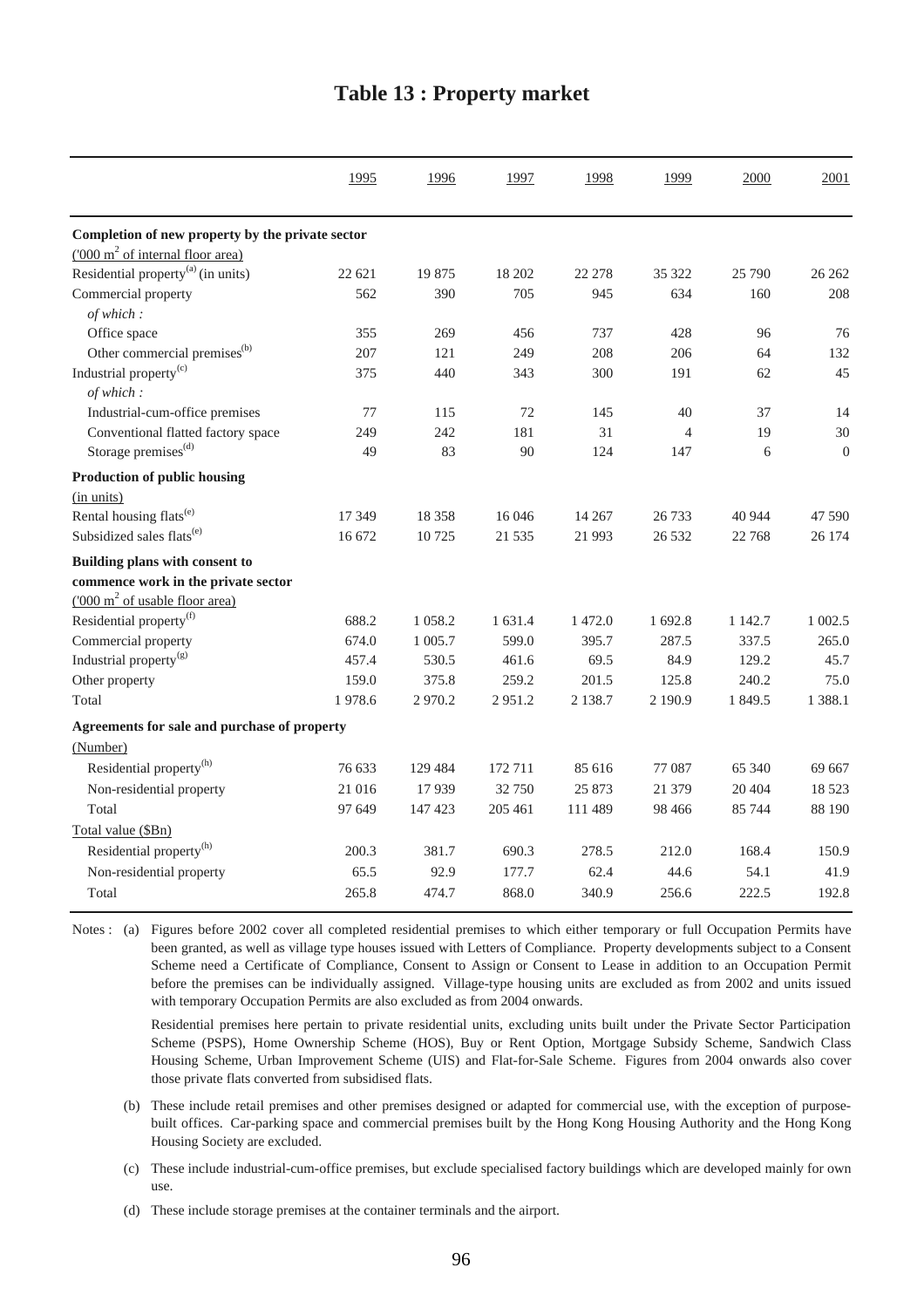|                                                               | 2002             | 2003           | 2004           | 2004             |                | 2005             |                  |
|---------------------------------------------------------------|------------------|----------------|----------------|------------------|----------------|------------------|------------------|
|                                                               |                  |                |                | Q4               | Q1             | Q2               | Q <sub>3</sub>   |
| Completion of new property by the private sector <sup>+</sup> |                  |                |                |                  |                |                  |                  |
| $(000 \text{ m}^2 \text{ of internal floor area})$            |                  |                |                |                  |                |                  |                  |
| Residential property <sup>(a)</sup> (in units)                | 31 052           | 26 397         | 26 0 36        | 6938             | 3 9 2 1        | 7 2 5 1          | 4 627            |
| Commercial property<br>of which:                              | 304              | 417            | 371            | 23               | 18             | 40               | $\overline{4}$   |
| Office space                                                  | 166              | 299            | 279            | 14               | $\theta$       | 32               | $\boldsymbol{0}$ |
| Other commercial premises <sup>(b)</sup>                      | 138              | 118            | 91             | 9                | 18             | 8                | $\overline{4}$   |
| Industrial property <sup>(c)</sup><br>of which:               | 29               | 15             | 1              | $\boldsymbol{0}$ | $\mathbf{0}$   | $\overline{4}$   | $\mathbf{0}$     |
| Industrial-cum-office premises                                | $\boldsymbol{0}$ | 15             | $\theta$       | $\mathbf{0}$     | $\mathbf{0}$   | $\overline{4}$   | $\boldsymbol{0}$ |
| Conventional flatted factory space                            | 3                | $\Omega$       | 1              | $\Omega$         | $\Omega$       | $\Omega$         | $\overline{0}$   |
| Storage premises <sup>(d)</sup>                               | 27               | $\overline{0}$ | $\overline{0}$ | $\mathbf{0}$     | $\overline{0}$ | $\theta$         | $\mathbf{0}$     |
| Production of public housing                                  |                  |                |                |                  |                |                  |                  |
| (in units)                                                    |                  |                |                |                  |                |                  |                  |
| Rental housing flats <sup>(e)</sup>                           | 20 154           | 13 986         | 20 947         | 5 5 5 0          | 9 5 7 1        | 5 8 6 4          | 5 5 3 4          |
| Subsidized sales flats <sup>(e)</sup>                         | 2 2 2 4          | 320            | $\theta$       | $\mathbf{0}$     | $\mathbf{0}$   | $\boldsymbol{0}$ | $\theta$         |
| Building plans with consent to                                |                  |                |                |                  |                |                  |                  |
| commence work in the private sector                           |                  |                |                |                  |                |                  |                  |
| $(000 \text{ m}^2 \text{ of usable floor area})$              |                  |                |                |                  |                |                  |                  |
| Residential property <sup>(f)</sup>                           | 790.0            | 1 0 38.4       | 530.0          | 48.0             | 104.6          | 40.8             | 151.6            |
| Commercial property                                           | 365.3            | 200.0          | 161.3          | 31.9             | 46.2           | 164.4            | 43.4             |
| Industrial property <sup>(g)</sup>                            | 107.1            | 0.8            | 16.4           | 7.1              | 0.0            | 11.6             | 20.6             |
| Other property                                                | 109.3            | 444.2          | 407.1          | 65.7             | 132.2          | 178.9            | 35.1             |
| Total                                                         | 1 371.8          | 1 683.3        | 1 1 1 4 .8     | 152.8            | 283.0          | 395.7            | 250.6            |
| Agreements for sale and purchase of property                  |                  |                |                |                  |                |                  |                  |
| (Number)                                                      |                  |                |                |                  |                |                  |                  |
| Residential property <sup>(h)</sup>                           | 72974            | 71 576         | 100 630        | 28 25 8          | 24 842         | 37 337           | 21 895           |
| Non-residential property                                      | 12 947           | 15 7 33        | 22 850         | 6868             | 5 1 6 5        | 6468             | 4615             |
| Total                                                         | 85 921           | 87 309         | 123 480        | 35 126           | 30 007         | 43 805           | 26 510           |
| Total value (\$Bn)                                            |                  |                |                |                  |                |                  |                  |
| Residential property <sup>(h)</sup>                           | 154.3            | 153.6          | 276.7          | 85.4             | 73.5           | 115.1            | 64.3             |
| Non-residential property                                      | 31.1             | 35.8           | 75.1           | 26.8             | 20.0           | 24.9             | 19.1             |
| Total                                                         | 185.4            | 189.4          | 351.8          | 112.2            | 93.4           | 140.0            | 83.4             |

#### **Table 13 : Property market (cont'd)**

Notes (cont'd) : (e) The Housing Authority housing production figures have been revised as from 1998. The revision is to exhaustively cover all housing production and to count projects (including surplus HOS projects) which undergo transfer of usage at the time of disposal and according to their actual usage. Moreover, surplus HOS courts and blocks pending disposal are excluded from production statistics until they are disposed. Rental and sales flats projects of the Housing Society are included.

- (f) As from 1995, the classification of residential property has been revised to include developments under the UIS of the Housing Society, but to exclude developments under the HOS and the PSPS of the Housing Authority.
- (g) These include multi-purpose industrial premises designed also for office use.
- (h) It should be noted that primary sales of units under the HOS and the Tenants Purchase Scheme are not covered in this table, as sale and purchase agreements are commonly not required for these transactions. Also, sale and purchase agreements for primary sales of units under the PSPS are not included in the row on residential property, yet they are included in the row on non-residential property, and thus also in the row for the total.

(+) Figures for 2005 are provisional figures.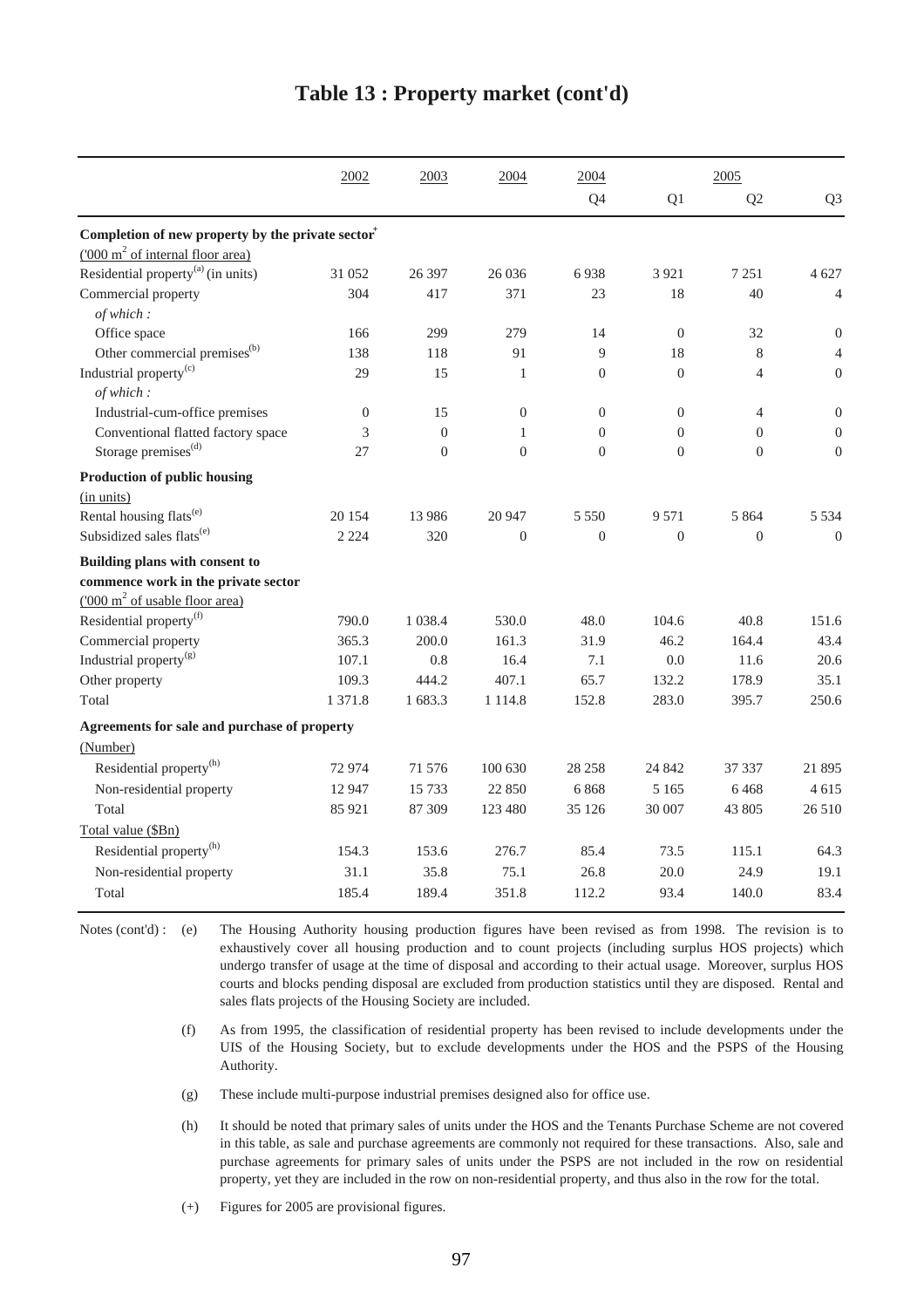|                                          | 1995    | 1996    | 1997   | 1998    | 1999    | 2000    | 2001    |
|------------------------------------------|---------|---------|--------|---------|---------|---------|---------|
| $(Index (1999=100))$                     |         |         |        |         |         |         |         |
| Property price indices :                 |         |         |        |         |         |         |         |
| Residential flats <sup>(a)</sup>         | 107.3   | 116.9   | 163.1  | 117.1   | 100.0   | 89.6    | 78.7    |
| Office space <sup>(b)</sup>              | 194.6   | 188.4   | 213.1  | 134.5   | 100.0   | 89.9    | 78.7    |
| Shopping space                           | 129.7   | 134.0   | 177.3  | 128.3   | 100.0   | 93.6    | 86.8    |
| Flatted factory space                    | 198.7   | 171.4   | 168.9  | 131.8   | 100.0   | 91.2    | 82.0    |
| Property rental indices <sup>(c)</sup> : |         |         |        |         |         |         |         |
| Residential flats                        | 120.7   | 119.0   | 134.5  | 112.6   | 100.0   | 98.1    | 95.4    |
| Office space <sup>(b)</sup>              | 178.6   | 152.3   | 156.8  | 135.9   | 100.0   | 98.5    | 101.0   |
| Shopping space                           | 117.8   | 117.8   | 123.5  | 111.2   | 100.0   | 101.3   | 99.4    |
| Flatted factory space                    | 146.9   | 132.4   | 132.5  | 118.1   | 100.0   | 95.4    | 90.3    |
| (% change)                               |         |         |        |         |         |         |         |
| Property price indices :                 |         |         |        |         |         |         |         |
| Residential flats <sup>(a)</sup>         | $-6.6$  | 8.9     | 39.5   | $-28.2$ | $-14.6$ | $-10.4$ | $-12.2$ |
| Office space <sup>(b)</sup>              | $-15.5$ | $-3.2$  | 13.1   | $-36.9$ | $-25.7$ | $-10.1$ | $-12.5$ |
| Shopping space                           | $-2.8$  | 3.3     | 32.3   | $-27.6$ | $-22.1$ | $-6.4$  | $-7.3$  |
| Flatted factory space                    | $-11.2$ | $-13.7$ | $-1.5$ | $-22.0$ | $-24.1$ | $-8.8$  | $-10.1$ |
| Property rental indices <sup>(c)</sup> : |         |         |        |         |         |         |         |
| <b>Residential flats</b>                 | 2.2     | $-1.4$  | 13.0   | $-16.3$ | $-11.2$ | $-1.9$  | $-2.8$  |
| Office space <sup>(b)</sup>              | $-1.8$  | $-14.7$ | 3.0    | $-13.3$ | $-26.4$ | $-1.5$  | 2.5     |
| Shopping space                           | 1.1     | $\ast$  | 4.8    | $-10.0$ | $-10.1$ | 1.3     | $-1.9$  |
| Flatted factory space                    | $-1.7$  | $-9.9$  | 0.1    | $-10.9$ | $-15.3$ | $-4.6$  | $-5.3$  |

### **Table 14 : Property prices and rentals**

(a) Notes : (a) Figures pertain to prices of existing flats traded in the secondary market, but not new flats sold in the primary market.

(b) Since 2000, price and rental indices for office space in the private sector have been recompiled according to the revised grading criteria for office space. Hence, the figures from 2000 onwards are not strictly comparable to those in the earlier years.

(c) All rental indices shown in this table have been adjusted for concessionary leasing terms such as provision of refurbishment, granting of rent-free periods, and waiver of miscellaneous charges, if known.

For residential property, changes in rentals cover only new tenancies for which rentals are freshly determined. For non-residential property, changes in rentals cover also lease renewals upon which rentals may be revised.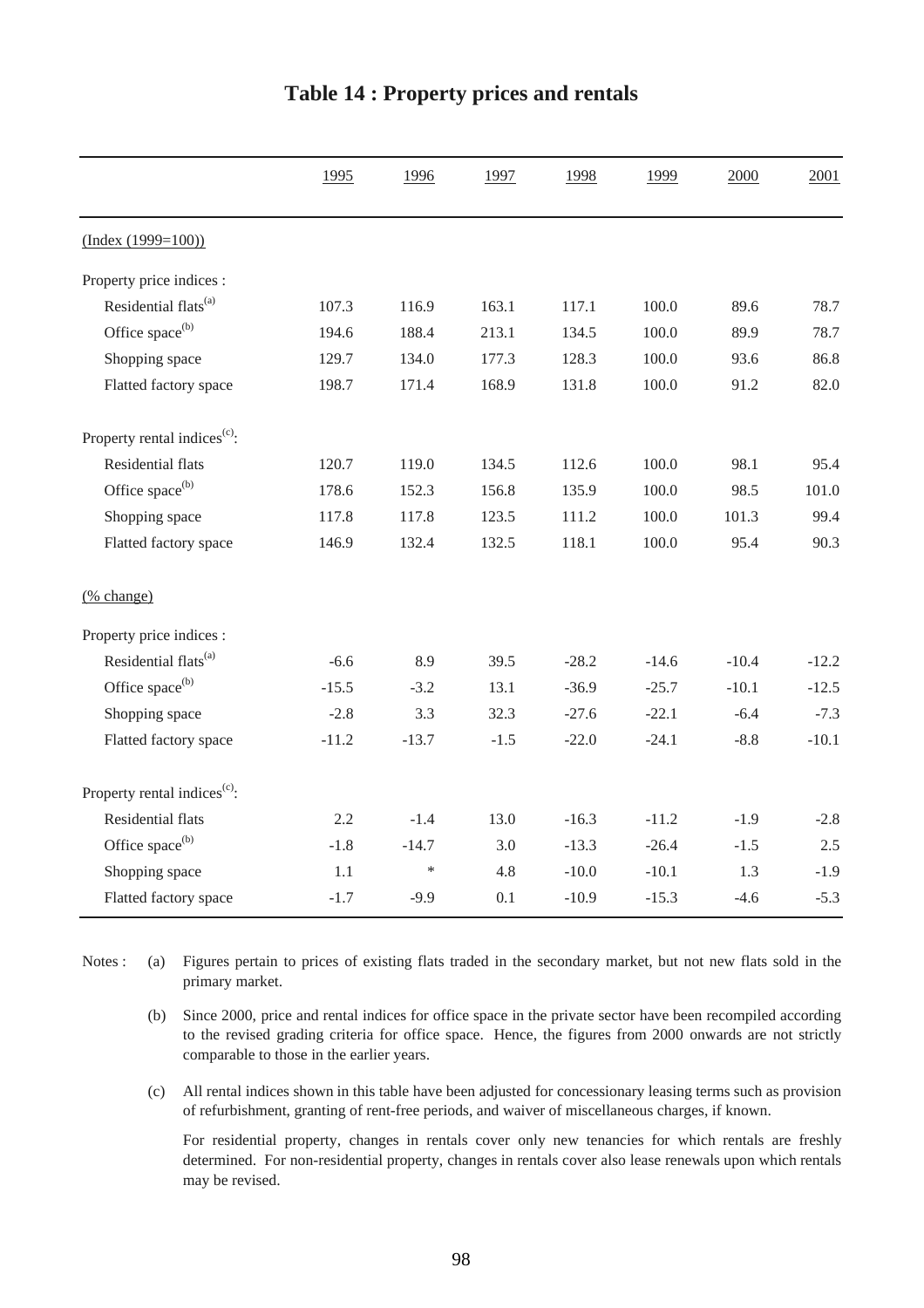|                                          | 2002    | 2003    | 2004    | 2004  |         | 2005   |             |
|------------------------------------------|---------|---------|---------|-------|---------|--------|-------------|
|                                          |         |         |         | Q4    | Q1      | $Q2^*$ | $Q3^+$      |
| $(Index (1999=100))$                     |         |         |         |       |         |        |             |
| Property price indices :                 |         |         |         |       |         |        |             |
| Residential flats <sup>(a)</sup>         | 69.9    | 61.6    | 78.0    | 83.4  | 89.9    | 94.5   | 92.5        |
| Office space <sup>(b)</sup>              | 68.4    | 62.5    | 99.3    | 112.0 | 123.2   | 134.6  | 138.8       |
| Shopping space                           | 85.0    | 85.5    | 119.3   | 134.2 | 144.3   | 151.2  | 147.2       |
| Flatted factory space                    | 74.8    | 71.7    | 88.6    | 99.7  | 108.6   | 122.5  | 129.0       |
| Property rental indices <sup>(c)</sup> : |         |         |         |       |         |        |             |
| Residential flats                        | 83.4    | 73.6    | 77.7    | 80.2  | 82.5    | 85.5   | 87.8        |
| Office space <sup>(b)</sup>              | 85.4    | 74.6    | 78.1    | 82.1  | 87.7    | 92.5   | 100.4       |
| Shopping space                           | 92.9    | 86.4    | 92.8    | 96.0  | 96.8    | 98.1   | 99.5        |
| Flatted factory space                    | 82.7    | 74.9    | 77.3    | 79.3  | 81.0    | 82.8   | 83.1        |
| (% change over a year earlier)           |         |         |         |       |         |        |             |
| Property price indices :                 |         |         |         |       |         |        |             |
| Residential flats <sup>(a)</sup>         | $-11.2$ | $-11.9$ | 26.6    | 29.5  | 22.1    | 22.4   | 18.9        |
|                                          |         |         |         |       |         |        | $<$ 56.0>   |
|                                          |         |         |         |       |         |        | $\{-45.4\}$ |
| Office space <sup>(b)</sup>              | $-13.1$ | $-8.6$  | 58.9    | 65.9  | 39.1    | 38.5   | 39.6        |
|                                          |         |         |         |       |         |        | <135.3>     |
|                                          |         |         |         |       |         |        | $\{-38.3\}$ |
| Shopping space                           | $-2.1$  | 0.6     | 39.5    | 40.8  | 32.0    | 31.3   | 24.1        |
|                                          |         |         |         |       |         |        | < 81.7 >    |
|                                          |         |         |         |       |         |        | $\{-23.9\}$ |
|                                          | $-8.8$  | $-4.1$  | 23.6    | 35.3  | 35.1    | 46.7   | 42.2        |
| Flatted factory space                    |         |         |         |       |         |        | <84.3>      |
|                                          |         |         |         |       |         |        | $\{-25.6\}$ |
|                                          |         |         |         |       |         |        |             |
| Property rental indices <sup>(c)</sup> : |         |         |         |       |         |        |             |
| <b>Residential flats</b>                 | $-12.6$ | $-11.8$ | 5.6     | 11.1  | 10.3    | 10.5   | 11.7        |
|                                          |         |         |         |       |         |        | <22.1>      |
|                                          |         |         |         |       |         |        | $\{-36.8\}$ |
| Office space <sup>(b)</sup>              | $-15.4$ | $-12.6$ | 4.7     | 12.3  | 18.0    | 20.4   | 27.1        |
|                                          |         |         |         |       |         |        | $<$ 40.0>   |
|                                          |         |         |         |       |         |        | $\{-36.9\}$ |
| Shopping space                           | $-6.5$  | $-7.0$  | 7.4     | 9.8   | 8.9     | 6.6    | 5.4         |
|                                          |         |         |         |       |         |        | <18.3>      |
|                                          |         |         |         |       |         |        | $\{-20.1\}$ |
| Flatted factory space                    | $-8.4$  | $-9.4$  | $3.2\,$ | 6.7   | $7.0\,$ | 7.8    | 7.2         |
|                                          |         |         |         |       |         |        | <15.1>      |
|                                          |         |         |         |       |         |        | $\{-37.8\}$ |
|                                          |         |         |         |       |         |        |             |

## **Table 14 : Property prices and rentals (cont'd)**

Notes (cont'd) : (#) Figures for non-residential property are provisional.

(+) Provisional figures.

(\*) Change of less than 0.05%.

 $\langle \rangle$  % change from the trough in 2003.

{ } % change from the peak in 1997.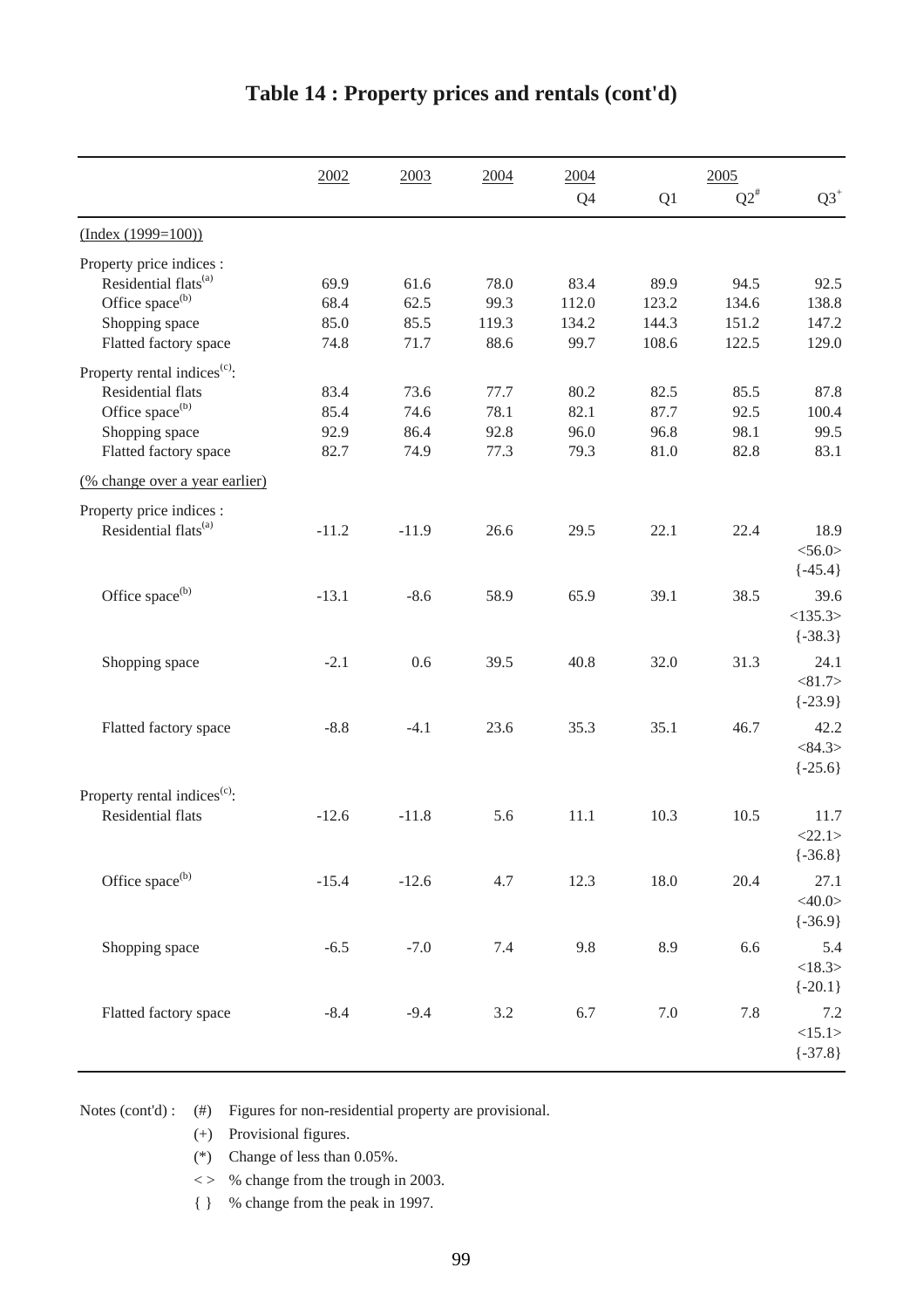|                                                              | 1995      | 1996      | 1997                     | 1998      | 1999      | 2000      | 2001      |
|--------------------------------------------------------------|-----------|-----------|--------------------------|-----------|-----------|-----------|-----------|
| (as at end of period)                                        |           |           |                          |           |           |           |           |
| Hong Kong dollar money supply (\$Mn):                        |           |           |                          |           |           |           |           |
| M1                                                           | 171,642   | 198,311   | 188,135                  | 178,260   | 205,339   | 203,966   | 229,841   |
| $M2^{(a)}$                                                   | 1,260,427 | 1,503,603 | 1,666,419                | 1,828,691 | 1,923,481 | 1,987,963 | 1,998,774 |
| $M3^{(a)}$                                                   | 1,278,288 | 1,520,461 | 1,684,325                | 1,840,824 | 1,935,471 | 2,002,358 | 2,016,635 |
| Total money supply (\$Mn)                                    |           |           |                          |           |           |           |           |
| M1                                                           | 190,471   | 217,460   | 208,093                  | 197,666   | 225,156   | 243,847   | 258,056   |
| M <sub>2</sub>                                               | 2,282,849 | 2,532,236 | 2,788,808                | 3,111,942 | 3,386,196 | 3,649,492 | 3,550,060 |
| M <sub>3</sub>                                               | 2,363,963 | 2,611,636 | 2,871,425                | 3,168,199 | 3,434,467 | 3,692,753 | 3,594,130 |
| Deposit <sup>(b)</sup> (\$Mn)                                |           |           |                          |           |           |           |           |
| HK\$                                                         | 1,171,627 | 1,400,077 | 1,551,555                | 1,699,726 | 1,773,169 | 1,851,177 | 1,854,651 |
| Foreign currency                                             | 1,054,612 | 1,058,180 | 1,158,728                | 1,300,302 | 1,477,448 | 1,676,670 | 1,551,852 |
| Total                                                        | 2,226,238 | 2,458,256 | 2,710,282                | 3,000,027 | 3,250,617 | 3,527,847 | 3,406,502 |
| Loans and advances (\$Mn)                                    |           |           |                          |           |           |           |           |
| HK\$                                                         | 1,237,330 | 1,447,844 | 1,742,481                | 1,695,027 | 1,607,126 | 1,652,191 | 1,647,684 |
| Foreign currency                                             | 2,501,228 | 2,467,045 | 2,379,189                | 1,609,400 | 1,205,784 | 809,259   | 537,301   |
| Total                                                        | 3,738,558 | 3,914,890 | 4,121,670                | 3,304,427 | 2,812,910 | 2,461,450 | 2,184,986 |
| Nominal Effective Exchange Rate Indices                      |           |           |                          |           |           |           |           |
| $\left(\text{Jan } 2000 = 100\right)^{(c)(d)}$               |           |           |                          |           |           |           |           |
| Trade-weighted                                               | 91.6      | 94.0      | 98.0                     | 103.4     | 100.9     | 101.7     | 104.7     |
| Import-weighted                                              | 89.6      | 93.0      | 97.9                     | 105.5     | 101.4     | 101.5     | 105.1     |
| Export-weighted                                              | 93.7      | 95.1      | 98.1                     | 101.3     | 100.4     | 101.9     | 104.3     |
| (% change)                                                   |           |           |                          |           |           |           |           |
| Hong Kong dollar money supply:                               |           |           |                          |           |           |           |           |
| M1                                                           | 2.2       | 15.5      | $-5.1$                   | $-5.2$    | 15.2      | $-0.7$    | 12.7      |
| $M2^{(a)}$                                                   | 15.1      | 19.3      | $\overline{a}$           | 9.7       | 5.2       | 3.4       | 0.5       |
| $M3^{(a)}$                                                   | 14.9      | 18.9      | $\overline{\phantom{a}}$ | 9.3       | 5.1       | 3.5       | 0.7       |
| Total money supply:                                          |           |           |                          |           |           |           |           |
| M1                                                           | 2.8       | 14.2      | $-4.3$                   | $-5.0$    | 13.9      | 8.3       | 5.8       |
| M2                                                           | 14.6      | 10.9      | $\overline{\phantom{a}}$ | 11.6      | $8.8\,$   | 7.8       | $-2.7$    |
| M <sub>3</sub>                                               | 14.2      | 10.5      | $\overline{\phantom{a}}$ | 10.3      | 8.4       | $7.5\,$   | $-2.7$    |
| $Deposit^{(b)}$                                              |           |           |                          |           |           |           |           |
| HK\$                                                         | 15.3      | 19.5      | $-$                      | 9.5       | 4.3       | 4.4       | 0.2       |
| Foreign currency                                             | 13.5      | 0.3       | $-$                      | 12.2      | 13.6      | 13.5      | $-7.4$    |
| Total                                                        | 14.4      | 10.4      | $\overline{\phantom{a}}$ | 10.7      | 8.4       | 8.5       | $-3.4$    |
| Loans and advances                                           |           |           |                          |           |           |           |           |
| HK\$                                                         | 10.5      | 17.0      | 20.4                     | $-2.7$    | $-5.2$    | 2.8       | $-0.3$    |
| Foreign currency                                             | 16.6      | $-1.4$    | $-3.6$                   | $-32.4$   | $-25.1$   | $-32.9$   | $-33.6$   |
| Total                                                        | 14.5      | 4.7       | 5.3                      | $-19.8$   | $-14.9$   | $-12.5$   | $-11.2$   |
| Nominal Effective Exchange Rate Indices ${}^{\text{(c)(d)}}$ |           |           |                          |           |           |           |           |
| Trade-weighted                                               | $-4.0$    | 2.6       | 4.3                      | 5.5       | $-2.4$    | $0.8\,$   | 2.9       |
| Import-weighted                                              | $-4.3$    | 3.8       | 5.3                      | 7.8       | $-3.9$    | 0.1       | 3.5       |
| Export-weighted                                              | $-3.6$    | 1.5       | 3.2                      | 3.3       | $-0.9$    | 1.5       | 2.4       |

## **Table 15 : Monetary aggregates**

Definition of Terms :

The Hong Kong Dollar Money Supply is the Hong Kong dollar component of the respective monetary aggregate. Starting from April 1997, money supply definition has been revised to include short-term Exchange Fund placements of less than one month in the monetary aggregates. As such, figures after 1997 cannot be compared with those in the previous period.

Total Money Supply:

M1: Legal tender notes and coins with the public, plus customers' demand deposits with licensed banks.

M2: M1 plus customers' savings and time deposits with licensed banks, plus negotiable certificates of deposit issued by licensed banks and held outside the monetary sector.

M3: M2 plus customers' deposits with restricted licence banks and deposit-taking companies, plus negotiable certificates of deposit issued by such institutions and held outside the monetary sector.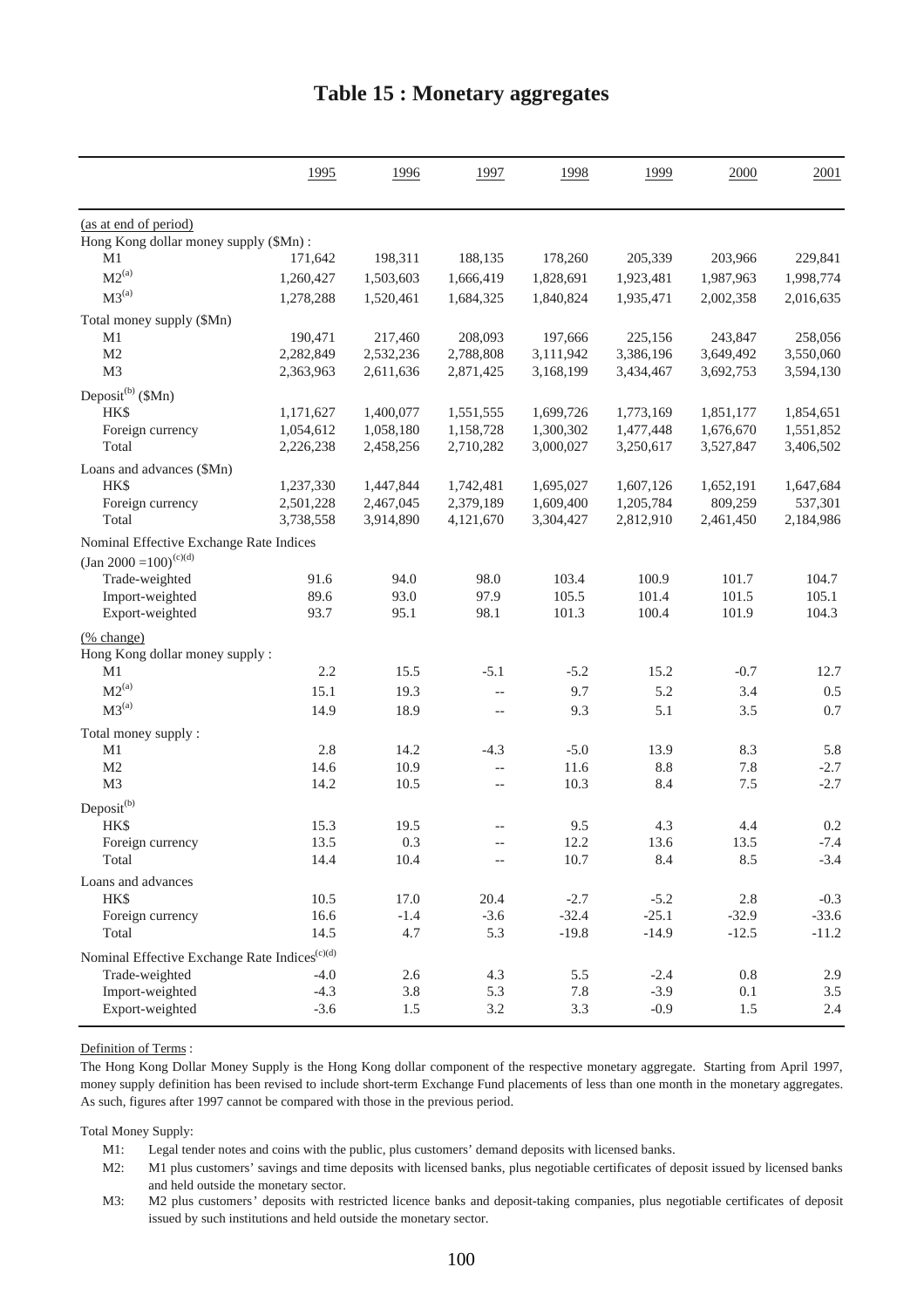|                                                              | 2002      | 2003      | 2004      | 2004      |           | 2005       |                |
|--------------------------------------------------------------|-----------|-----------|-----------|-----------|-----------|------------|----------------|
|                                                              |           |           |           | Q4        | Q1        | Q2         | Q <sub>3</sub> |
| (as at end of period)                                        |           |           |           |           |           |            |                |
| Hong Kong dollar money supply (\$Mn):                        |           |           |           |           |           |            |                |
| M1                                                           | 259,411   | 354,752   | 412,629   | 412,629   | 387,168   | 360,889    | 350,711        |
| $M2^{(a)}$                                                   | 1,984,049 | 2,107,269 | 2,208,591 | 2,208,591 | 2,201,393 | 2,214,278  | 2,278,991      |
| $M3^{(a)}$                                                   | 2,004,225 | 2,122,861 | 2,219,557 | 2,219,557 | 2,214,594 | 2,227,497  | 2,294,678      |
| Total money supply (\$Mn)                                    |           |           |           |           |           |            |                |
| M1                                                           | 295,650   | 413,423   | 484,494   | 484,494   | 464,340   | 438,286    | 431,190        |
| M <sub>2</sub>                                               | 3,518,326 | 3,813,442 | 4,166,706 | 4,166,706 | 4,164,250 | 4,166,978  | 4,243,283      |
| M <sub>3</sub>                                               | 3,561,852 | 3,858,044 | 4,189,544 | 4,189,544 | 4,189,596 | 4,192,256  | 4,270,585      |
| Deposit <sup>(b)</sup> (\$Mn)                                |           |           |           |           |           |            |                |
| HK\$                                                         | 1,824,911 | 1,930,790 | 2,017,911 | 2,017,911 | 2,004,436 | 2,017,559  | 2,080,347      |
| Foreign currency                                             | 1,492,631 | 1,636,227 | 1,848,145 | 1,848,145 | 1,848,632 | 1,837,973  | 1,845,630      |
| Total                                                        | 3,317,542 | 3,567,018 | 3,866,056 | 3,866,056 | 3,853,068 | 3,855,532  | 3,925,977      |
| Loans and advances (\$Mn)                                    |           |           |           |           |           |            |                |
| HK\$                                                         | 1,615,667 | 1,573,079 | 1,666,740 | 1,666,740 | 1,699,027 | 1,757,386  | 1,763,803      |
| Foreign currency                                             | 460,659   | 462,000   | 488,964   | 488,964   | 482,728   | 499,281    | 505,312        |
| Total                                                        | 2,076,325 | 2,035,079 | 2,155,704 | 2,155,704 | 2,181,755 | 2,256,666  | 2,269,115      |
| Nominal Effective Exchange Rate Indices                      |           |           |           |           |           |            |                |
| $\left(\text{Jan } 2000 = 100\right)^{(c)(d)}$               |           |           |           |           |           |            |                |
| Trade-weighted                                               | 104.0     | 100.7     | 98.3      | 97.3      | 96.2      | 97.1       | 97.6           |
| Import-weighted                                              | 104.7     | 101.6     | 99.2      | 98.2      | 96.9      | 97.7       | 98.3           |
| Export-weighted                                              | 103.3     | 99.8      | 97.3      | 96.4      | 95.5      | 96.4       | 96.9           |
| (% change over a year earlier)                               |           |           |           |           |           |            |                |
| Hong Kong dollar money supply :                              |           |           |           |           |           |            |                |
| M1                                                           | 12.9      | 36.8      | 16.3      | 16.3      | 2.9       | $-6.3$     | $-5.5$         |
| $M2^{(a)}$                                                   | $-0.7$    | 6.2       | 4.8       | 4.8       | 6.4       | 7.1        | 10.1           |
| $M3^{(a)}$                                                   | $-0.6$    | 5.9       | 4.6       | 4.6       | 6.2       | 6.9        | 10.1           |
| Total money supply:                                          |           |           |           |           |           |            |                |
| M <sub>1</sub>                                               | 14.6      | 39.8      | 17.2      | 17.2      | 6.4       | $-2.1$     | $-3.1$         |
| M <sub>2</sub>                                               | $-0.9$    | 8.4       | 9.3       | 9.3       | 9.2       | 8.9        | 8.6            |
| M <sub>3</sub>                                               | $-0.9$    | 8.3       | 8.6       | 8.6       | 8.6       | 8.2        | 8.1            |
| Deposit <sup>(b)</sup>                                       |           |           |           |           |           |            |                |
| HK\$                                                         | $-1.6$    | 5.8       | 4.5       | 4.5       | 6.2       | 7.1        | 10.6           |
| Foreign currency                                             | $-3.8$    | 9.6       | 13.0      | 13.0      | 10.8      | 9.0        | 5.4            |
| Total                                                        | $-2.6$    | $7.5\,$   | 8.4       | 8.4       | 8.4       | $\ \, 8.0$ | 8.1            |
| Loans and advances                                           |           |           |           |           |           |            |                |
| HK\$                                                         | $-1.9$    | $-2.6$    | $6.0\,$   | $6.0\,$   | $8.1\,$   | 9.4        | 9.8            |
| Foreign currency                                             | $-14.3$   | 0.3       | 5.8       | 5.8       | 2.7       | 6.5        | 6.9            |
| Total                                                        | $-5.0$    | $-2.0$    | 5.9       | 5.9       | 6.9       | 8.7        | 9.2            |
| Nominal Effective Exchange Rate Indices ${}^{\text{(c)(d)}}$ |           |           |           |           |           |            |                |
| Trade-weighted                                               | $-0.7$    | $-3.2$    | $-2.4$    | $-2.2$    | $-2.2$    | $-1.7$     | $-1.1$         |
| Import-weighted                                              | $-0.4$    | $-3.0$    | $-2.4$    | $-2.1$    | $-2.5$    | $-2.0$     | $-1.4$         |
| Export-weighted                                              | $-1.0$    | $-3.4$    | $-2.5$    | $-2.2$    | $-2.0$    | $-1.5$     | $-0.8$         |

### **Table 15 : Monetary aggregates (cont'd)**

Notes : (a) Adjusted to include foreign currency swap deposits.

(b) Starting from April 1997, deposits include short-term Exchange Fund placements of less than one month. As such, figures after 1997 cannot be compared with those in the previous period.

(c) Period average.

(d) The Effective Exchange Rate Indices (EERIs) from January 2000 onwards are compiled on the basis of the average merchandise trade pattern from 1999 to 2000. The EERIs for the earlier periods are compiled on the basis of the average merchandise trade pattern in a much earlier period from 1991 to 1993, and have been re-scaled to the new base period for linking up with the new index series.

(--) Not applicable.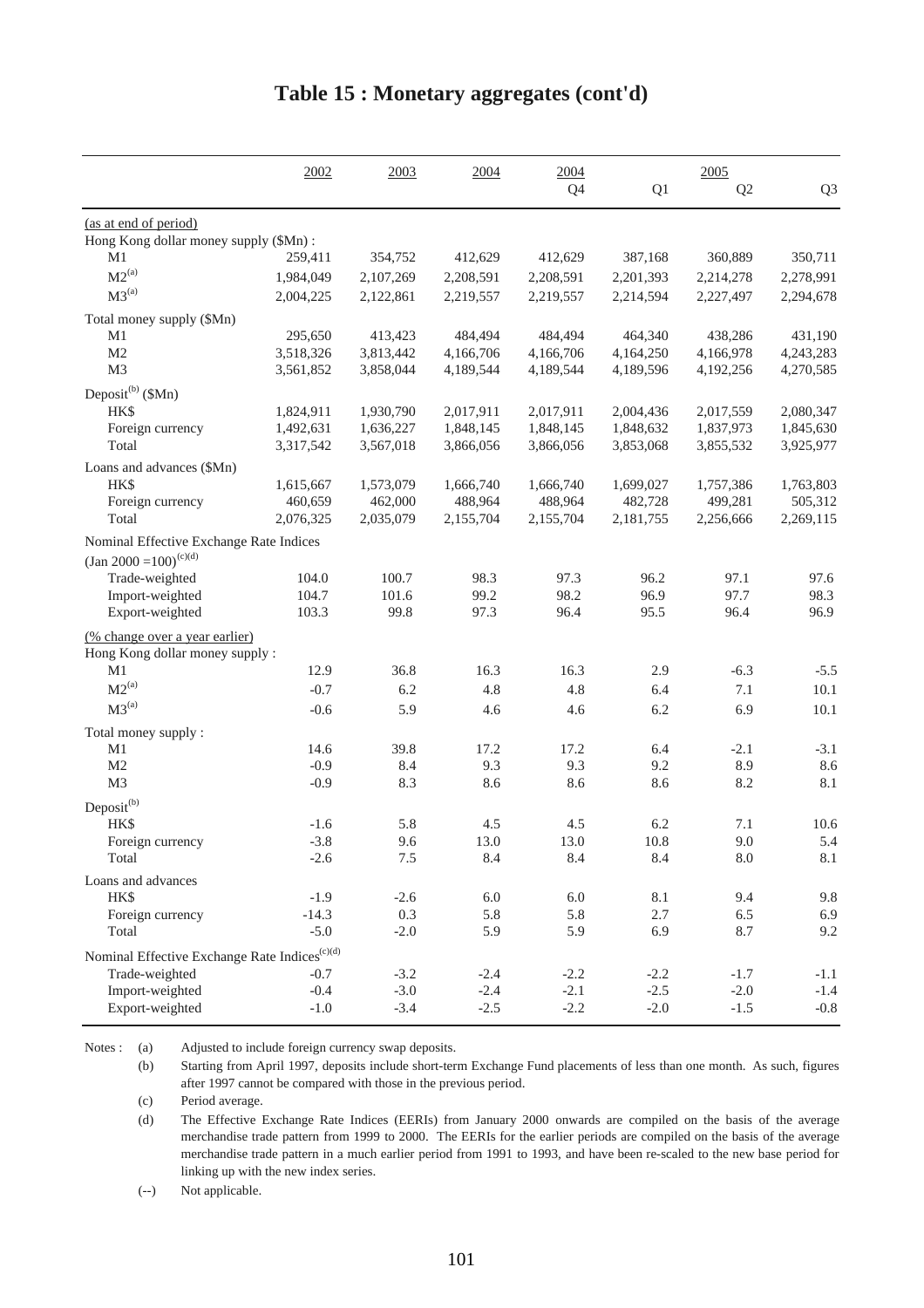|                                                             |         |         |         |         |         |                |         |        | $(\%)$ |
|-------------------------------------------------------------|---------|---------|---------|---------|---------|----------------|---------|--------|--------|
|                                                             | 2000    | 2001    | 2002    | 2003    | 2004    | 2004           |         | 2005   |        |
|                                                             |         |         |         |         |         | Q <sub>3</sub> | Q4      | Q1     | Q2     |
| Wholesale trade                                             | 3.6     | $-12.0$ | $-10.7$ | $-5.0$  | 4.7     | 3.3            | 0.9     | 3.9    | 7.9    |
| Retail trade                                                | 3.8     | $-1.2$  | $-4.1$  | $-2.3$  | 10.8    | 8.5            | 8.3     | 8.5    | 7.3    |
| Import/export trade                                         | 12.0    | $-14.1$ | $-2.8$  | 6.5     | 12.4    | 11.6           | 9.1     | 13.5   | 10.0   |
| <b>Restaurants</b>                                          | 2.1     | $-2.5$  | $-5.4$  | $-9.7$  | 10.1    | 8.2            | 8.9     | 6.1    | 4.5    |
| Hotels                                                      | 16.7    | $-7.6$  | $-2.3$  | $-19.7$ | 39.4    | 26.9           | 22.5    | 22.8   | 22.3   |
| Transport <sup>(a)</sup>                                    | 20.8    | $-2.4$  | 2.3     | 0.5     | 22.8    | 23.5           | 19.7    | 19.1   | 15.5   |
| Storage                                                     | 2.0     | $-14.9$ | $-19.6$ | $-4.5$  | 17.0    | 16.5           | 10.6    | 5.2    | 10.5   |
| Communications                                              | 8.7     | $-13.2$ | $-2.6$  | $-2.4$  | $1.0\,$ | 2.8            | 3.1     | 3.8    | 4.9    |
| Banking                                                     | $0.8\,$ | 2.7     | $-0.8$  | $\ast$  | 4.4     | $-2.7$         | 8.6     | 5.9    | 11.6   |
| Financing (other than banking)                              | 40.7    | $-12.6$ | $-14.3$ | 17.3    | 33.2    | 15.1           | 17.8    | $-1.9$ | 11.8   |
| Insurance                                                   | 13.1    | 14.2    | 10.3    | 19.1    | 22.3    | 15.7           | 17.7    | 9.4    | 14.7   |
| Real estate                                                 | $-0.1$  | $-16.9$ | $-2.5$  | 6.2     | 13.5    | 7.6            | 16.2    | 17.8   | 42.2   |
| <b>Business services</b>                                    | 2.4     | $-9.6$  | $-5.8$  | 0.5     | 8.3     | 6.6            | 8.7     | 1.7    | 6.2    |
| Film entertainment                                          | 14.4    | 15.2    | $-9.1$  | 2.3     | 3.7     | 2.0            | $-4.3$  | 9.1    | 5.2    |
| Tourism, convention and exhibition<br>services <sup>+</sup> | 13.7    | $-3.8$  | 10.7    | $-7.3$  | 27.1    | 12.7           | $6.0\,$ | 16.0   | 12.1   |
| Computer and information<br>services                        | 24.6    | $-11.6$ | 5.7     | 5.7     | 20.5    | 22.6           | 18.2    | 14.5   | 27.0   |

## **Table 16 : Rates of change in business receipts indices for service industries/domains**

Notes : (a) Including business receipts from the Airport Authority Hong Kong.

(+) Figures for 2004 and 2005 are provisional figures.

(\*) Change of less than 0.05%.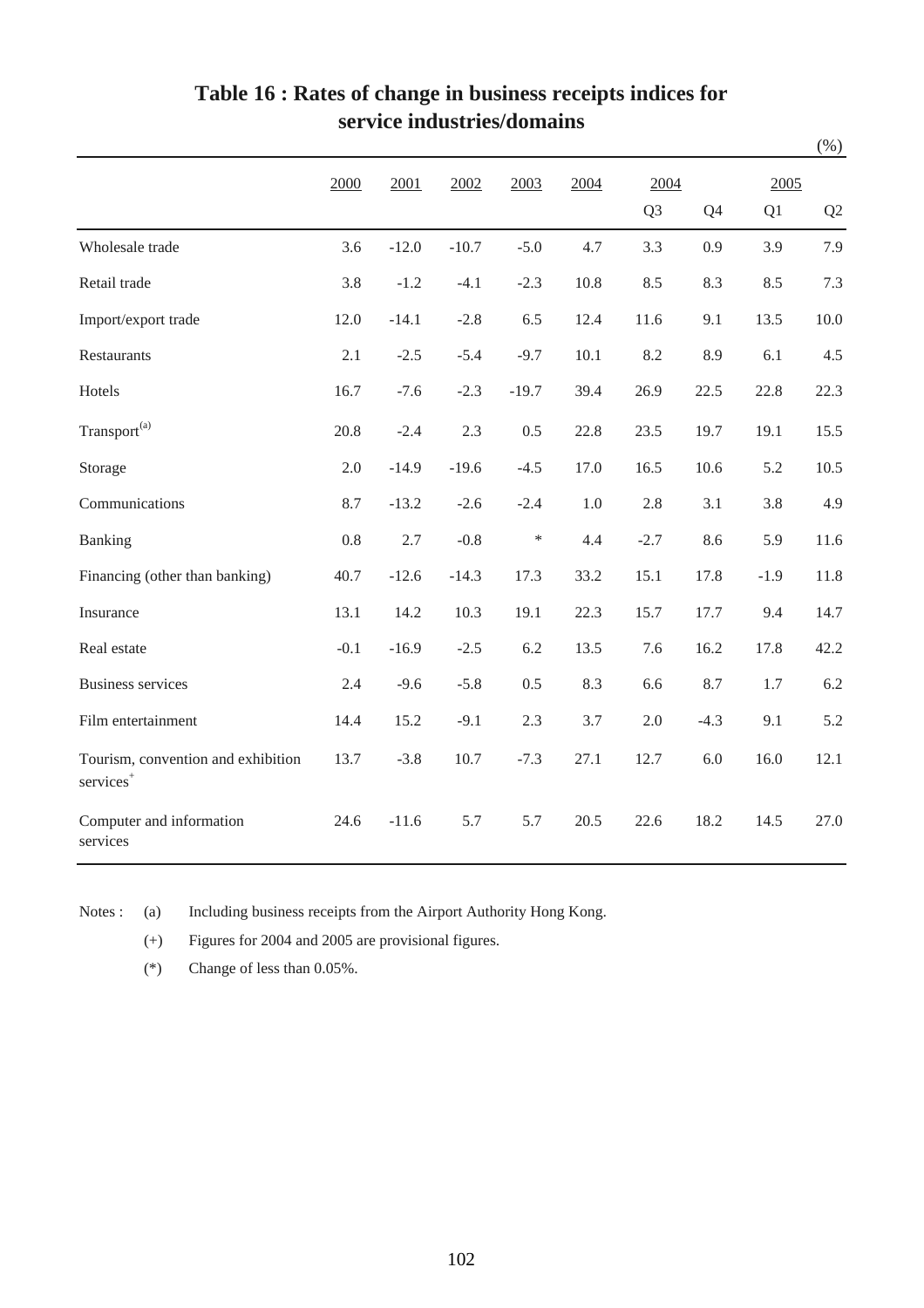|                                          | 2000        | 2001        | 2002        | 2003        | 2004       | 2004        |             | 2005           |                |
|------------------------------------------|-------------|-------------|-------------|-------------|------------|-------------|-------------|----------------|----------------|
|                                          |             |             |             |             |            | Q4          | Q1          | Q <sub>2</sub> | Q <sub>3</sub> |
| (% )                                     |             |             |             |             |            |             |             |                |                |
| Labour force<br>participation rate       | 61.4        | 61.4        | 61.8        | 61.4        | 61.3       | 61.3        | 61.1        | 60.8           | 61.0           |
| Seasonally adjusted<br>unemployment rate | 4.9         | 5.1         | 7.3         | 7.9         | 6.8        | 6.6         | 6.1         | 5.7            | 5.5            |
| Underemployment rate                     | 2.8         | 2.5         | 3.0         | 3.5         | 3.3        | 3.1         | 3.1         | 2.8            | 2.6            |
| (000)                                    |             |             |             |             |            |             |             |                |                |
| Population of working age                | 5 4 9 8.7   | 5 5 7 9 . 2 | 5 642.8     | 5 694.0     | 5796.0     | 5 8 3 4 . 4 | 5 837.7     | 5 866.5        | 5 899.5        |
| Labour force                             | 3 3 7 4 . 2 | 3 4 2 7 .1  | 3 4 8 7 . 1 | 3 4 9 6.2   | 3 5 5 1 .0 | 3 5 7 4 .9  | 3 5 6 5 .1  | 3 5 6 9 . 2    | 3 597.3        |
| Persons employed                         | 3 207.3     | 3 2 5 2 . 3 | 3 2 3 1.6   | 3 2 1 9 . 1 | 3 3 08.6   | 3 3 4 7 .0  | 3 3 5 4 . 5 | 3 3 6 4 .7     | 3 3 9 1.6      |
| Persons unemployed                       | 166.9       | 174.8       | 255.5       | 277.2       | 242.5      | 227.9       | 210.6       | 204.5          | 205.7          |
| Persons underemployed                    | 93.5        | 85.5        | 105.2       | 123.3       | 116.7      | 111.3       | 109.8       | 100.4          | 95.0           |
| (% change over a year earlier)           |             |             |             |             |            |             |             |                |                |
| Population of working age                | 1.6         | 1.5         | 1.1         | 0.9         | 1.8        | 1.8         | 1.4         | 1.4            | 1.6            |
| Labour force                             | 1.6         | 1.6         | 1.8         | 0.3         | 1.6        | 2.0         | 1.0         | 0.7            | 1.2            |
| Persons employed                         | 3.1         | 1.4         | $-0.6$      | $-0.4$      | 2.8        | 3.0         | 2.3         | 1.9            | 2.6            |
| Persons unemployed                       | $-19.6$     | 4.7         | 46.2        | 8.5         | $-12.5$    | $-10.3$     | $-16.0$     | $-15.1$        | $-17.9$        |
| Persons underemployed                    | $-3.5$      | $-8.6$      | 23.0        | 17.3        | $-5.4$     | $-4.2$      | $-7.9$      | $-18.3$        | $-16.3$        |

# **Table 17 : Labour force characteristics**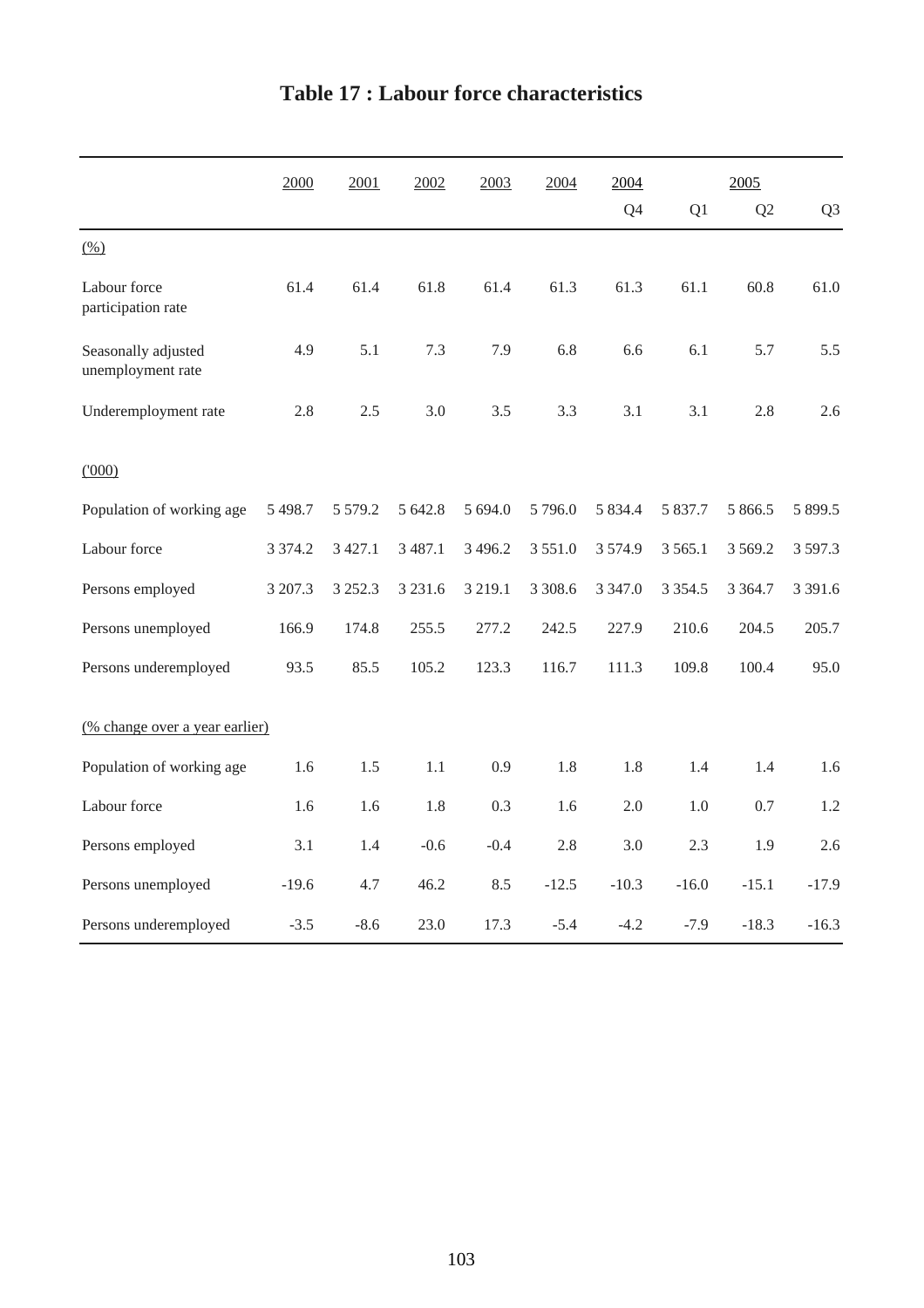|                                                                              | 2000    | 2001    | 2002       | 2003    | 2004    | 2004       |         |                                | 2005   |           |
|------------------------------------------------------------------------------|---------|---------|------------|---------|---------|------------|---------|--------------------------------|--------|-----------|
|                                                                              |         |         |            |         |         | <u>Sep</u> | Dec     | Mar                            |        | Jun       |
| Major economic sector                                                        |         |         | (% change) |         |         |            |         | (% change over a year earlier) |        | No.       |
| <b>Manufacturing</b>                                                         | $-6.4$  | $-8.6$  | $-9.0$     | $-10.3$ | $-3.0$  | $-2.8$     | $-1.8$  | $-3.5$                         | $-4.5$ | 161 900   |
| of which:                                                                    |         |         |            |         |         |            |         |                                |        |           |
| Wearing apparel,<br>except footwear                                          | $-11.6$ | $-14.9$ | $-19.3$    | $-11.6$ | $-0.8$  | $-2.6$     | ∗       | $-4.3$                         | $-9.9$ | 20 500    |
| <b>Textiles</b>                                                              | $-7.4$  | $-8.7$  | $-1.1$     | $-16.8$ | $-11.1$ | $-8.4$     | $-1.6$  | $-3.8$                         | 1.5    | 19 600    |
| Electronics                                                                  | 4.7     | $-17.4$ | $-13.1$    | $-18.9$ | $-2.3$  | $-2.8$     | 0.3     | 1.1                            | $-7.3$ | 14 200    |
| Plastic products                                                             | $-11.8$ | $-16.4$ | $-17.0$    | $-19.1$ | $-16.8$ | $-22.8$    | $-14.5$ | $-11.0$                        | $-4.8$ | 3 3 0 0   |
| Fabricated metal                                                             | $-8.8$  | $-16.9$ | $-14.6$    | $-20.7$ | $-4.9$  | $-1.1$     | $-8.4$  | $-14.6$                        | $-7.0$ | 5 800     |
| products, except<br>machinery and<br>equipment                               |         |         |            |         |         |            |         |                                |        |           |
| Wholesale, retail,<br>import/export trades,<br>restaurants and hotels        | 4.7     | $-1.2$  | $-2.3$     | $-3.0$  | 2.9     | 4.9        | 3.0     | 3.5                            | 2.9    | 1 018 100 |
| of which:                                                                    |         |         |            |         |         |            |         |                                |        |           |
| Wholesale, retail and<br>import/export trades                                | 5.5     | $-1.9$  | $-1.6$     | $-1.9$  | 2.1     | 4.4        | 2.6     | 3.6                            | 3.1    | 803 700   |
| Restaurants and hotels                                                       | 1.7     | 1.2     | $-4.8$     | $-7.3$  | 6.0     | 6.6        | 4.7     | 2.9                            | 2.3    | 214 500   |
| Transport, storage and                                                       | 2.6     | 2.4     | $-1.8$     | $-4.4$  | 3.7     | 4.1        | 4.0     | 2.9                            | 3.4    | 184 900   |
| communications<br>of which:                                                  |         |         |            |         |         |            |         |                                |        |           |
| Land transport                                                               | $-2.3$  | 2.6     | $-0.3$     | 0.5     | $-2.2$  | $-3.2$     | $-1.7$  | $-1.5$                         | $-1.7$ | 37 700    |
| Water transport                                                              | 0.3     | 3.3     | 1.0        | $-3.6$  | 0.1     | $-4.0$     | 2.2     | 1.3                            | 1.4    | 28 600    |
| Services allied to                                                           | 5.9     | $-0.8$  | 1.1        | $-3.7$  | 10.3    | 14.1       | 12.7    | 9.2                            | 8.6    | 60 700    |
| transport                                                                    |         |         |            |         |         |            |         |                                |        |           |
| Financing, insurance,<br>real estate and<br>business services<br>of which:   | 5.3     | 1.6     | $-1.3$     | $-1.9$  | 3.6     | 3.7        | 5.6     | 4.4                            | 5.3    | 457 200   |
| Financial institutions                                                       | 0.1     | $-0.5$  | $-5.6$     | $-6.5$  | 1.1     | 2.4        | 1.4     | 3.7                            | 5.2    | 125 900   |
| Insurance                                                                    | $-1.1$  | 7.1     | 0.3        | 1.2     | 2.4     | $-0.6$     | 7.7     | 2.3                            | 13.1   | 30 700    |
| Real estate                                                                  | $-0.7$  | $-3.0$  | 5.2        | 0.7     | 2.2     | 4.2        | 1.8     | 5.8                            | 6.0    | 92 900    |
| Business services<br>except machinery<br>and equipment rental<br>and leasing | 13.6    | 4.5     | $-1.2$     | $-0.2$  | $6.0\,$ | 4.9        | 9.8     | 4.6                            | 3.9    | 206 900   |
| Community, social and<br>personal services                                   | 3.2     | 7.2     | 5.9        | 2.9     | 3.2     | 0.4        | 4.5     | 5.4                            | 4.5    | 437 000   |
| of which:<br>Sanitary and similar<br>services                                | 4.3     | 5.1     | 13.8       | 6.0     | 1.5     | 0.2        | $-0.7$  | 1.6                            | 0.9    | 56 800    |
| <b>Education</b> services                                                    | 3.3     | 6.9     | $2.5\,$    | 2.9     | 1.8     | $\ast$     | 2.4     | 1.4                            | 1.6    | 131 600   |
| Medical, dental and<br>other health services                                 | $-0.3$  | 5.5     | $3.2\,$    | $-0.3$  | 2.5     | 2.6        | 3.7     | 1.3                            | 0.4    | 76 000    |
| Welfare institutions                                                         | 10.6    | 25.4    | 11.9       | 13.9    | 2.1     | $-1.1$     | $-1.2$  | 4.9                            | $-2.4$ | 51 400    |
| Civil Service <sup>(a)</sup>                                                 | $-2.2$  | $-3.5$  | $-3.7$     | $-2.4$  | $-3.8$  | $-3.8$     | $-3.8$  | $-3.5$                         | $-3.0$ | 156 800   |

#### **Table 18 : Employment in selected major economic sectors**

Notes : (a) These figures cover only those employed on Civil Service terms of appointment. Judicial officers, consultants, contract staff and temporary staff not appointed on Civil Service terms are not included.

(\*) Change of less than 0.05%.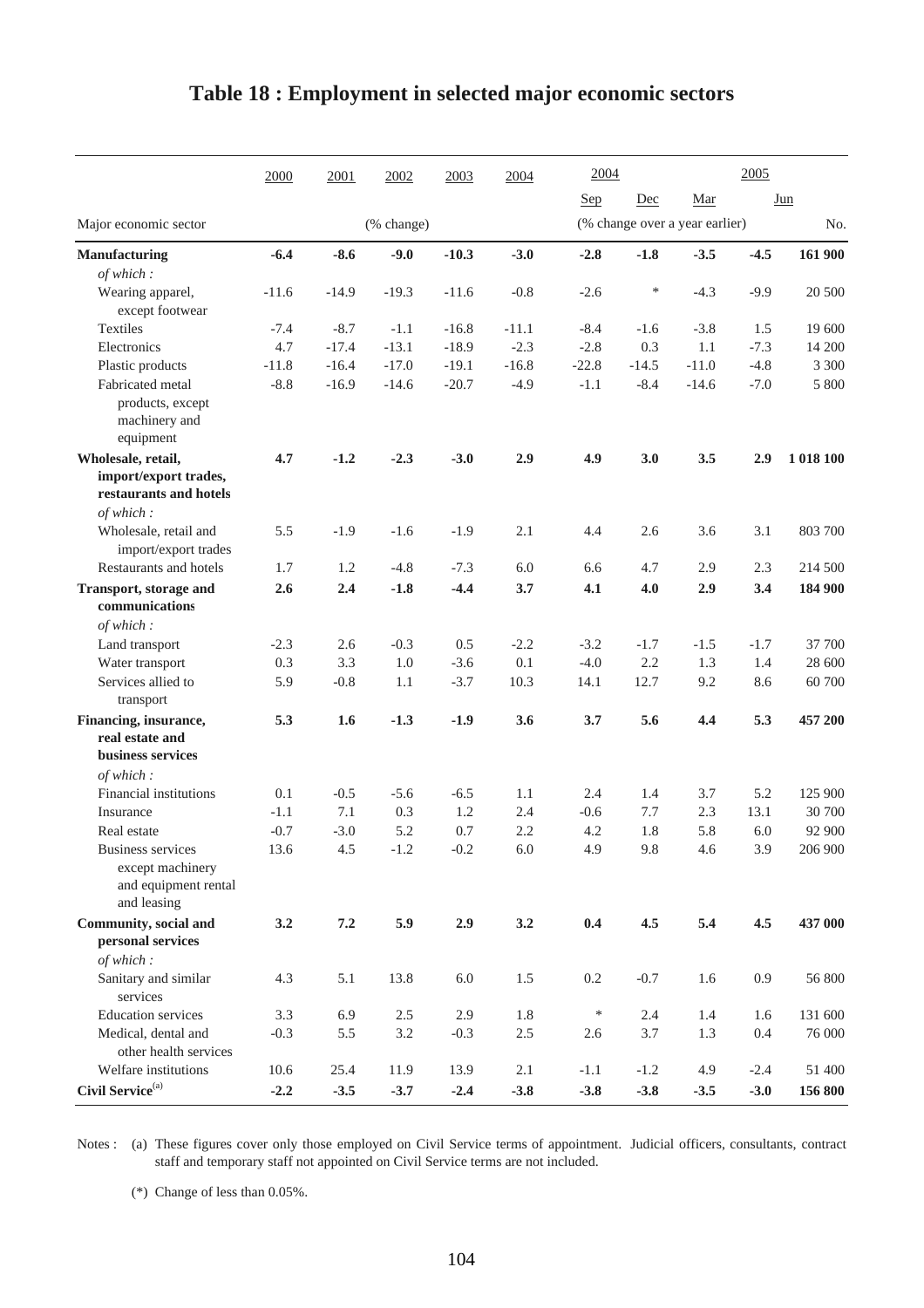|                                       | 2000   | 2001     | 2002    | 2003    | 2004    | 2004    |         | 2005    |         |
|---------------------------------------|--------|----------|---------|---------|---------|---------|---------|---------|---------|
|                                       |        |          |         |         |         | Sep     | Dec     | Mar     | Jun     |
| (number)                              |        |          |         |         |         |         |         |         |         |
| <b>Building</b> sites                 |        |          |         |         |         |         |         |         |         |
| Private sector                        | 34 024 | 40 556   | 40 017  | 33 892  | 33 619  | 33 142  | 30 571  | 33 967  | 31 266  |
| Public sector <sup>(a)</sup>          | 27 254 | 17 183   | 11 727  | 16 183  | 13 3 25 | 12 109  | 10 822  | 11 482  | 10 027  |
| Sub-total                             | 61 277 | 57 738   | 51 744  | 50 074  | 46 944  | 45 251  | 41 393  | 45 449  | 41 293  |
| Civil engineering sites               |        |          |         |         |         |         |         |         |         |
| Private sector                        | 1657   | 2633     | 2869    | 2755    | 2 5 6 4 | 2672    | 2855    | 3 0 9 0 | 2 2 8 1 |
| Public sector <sup>(a)</sup>          | 16 666 | 19 9 31  | 18 611  | 17466   | 16772   | 16 980  | 16 9 99 | 17 222  | 16 427  |
| Sub-total                             | 18 322 | 22 5 6 4 | 21 480  | 20 221  | 19 3 36 | 19 652  | 19854   | 20 312  | 18708   |
| <b>Total</b>                          | 79 599 | 80 30 2  | 73 223  | 70 295  | 66 280  | 64 903  | 61 247  | 65761   | 60 001  |
| <u>(% change over a year earlier)</u> |        |          |         |         |         |         |         |         |         |
| <b>Building</b> sites                 |        |          |         |         |         |         |         |         |         |
| Private sector                        | 9.1    | 19.2     | $-1.3$  | $-15.3$ | $-0.8$  | $-2.9$  | $-9.4$  | $-2.1$  | $-13.3$ |
| Public sector <sup>(a)</sup>          | 0.4    | $-37.0$  | $-31.8$ | 38.0    | $-17.7$ | $-21.0$ | $-30.0$ | $-28.4$ | $-30.0$ |
| Sub-total                             | 5.1    | $-5.8$   | $-10.4$ | $-3.2$  | $-6.3$  | $-8.5$  | $-15.9$ | $-10.4$ | $-18.1$ |
| Civil engineering sites               |        |          |         |         |         |         |         |         |         |
| Private sector                        | 9.7    | 58.9     | 9.0     | $-4.0$  | $-6.9$  | $-22.6$ | 31.7    | 49.6    | $-14.4$ |
| Public sector <sup>(a)</sup>          | 49.9   | 19.6     | $-6.6$  | $-6.2$  | $-4.0$  | $-4.1$  | 0.4     | 5.7     | $-2.3$  |
| Sub-total                             | 45.1   | 23.1     | $-4.8$  | $-5.9$  | $-4.4$  | $-7.1$  | 4.0     | 10.7    | $-4.0$  |
| <b>Total</b>                          | 12.2   | 0.9      | $-8.8$  | $-4.0$  | $-5.7$  | $-8.1$  | $-10.3$ | $-4.8$  | $-14.2$ |

#### **Table 19 : Number of workers engaged at building and construction sites**

Note : (a) Including the Mass Transit Railway Corporation Limited, the Kowloon-Canton Railway Corporation and the Airport Authority Hong Kong.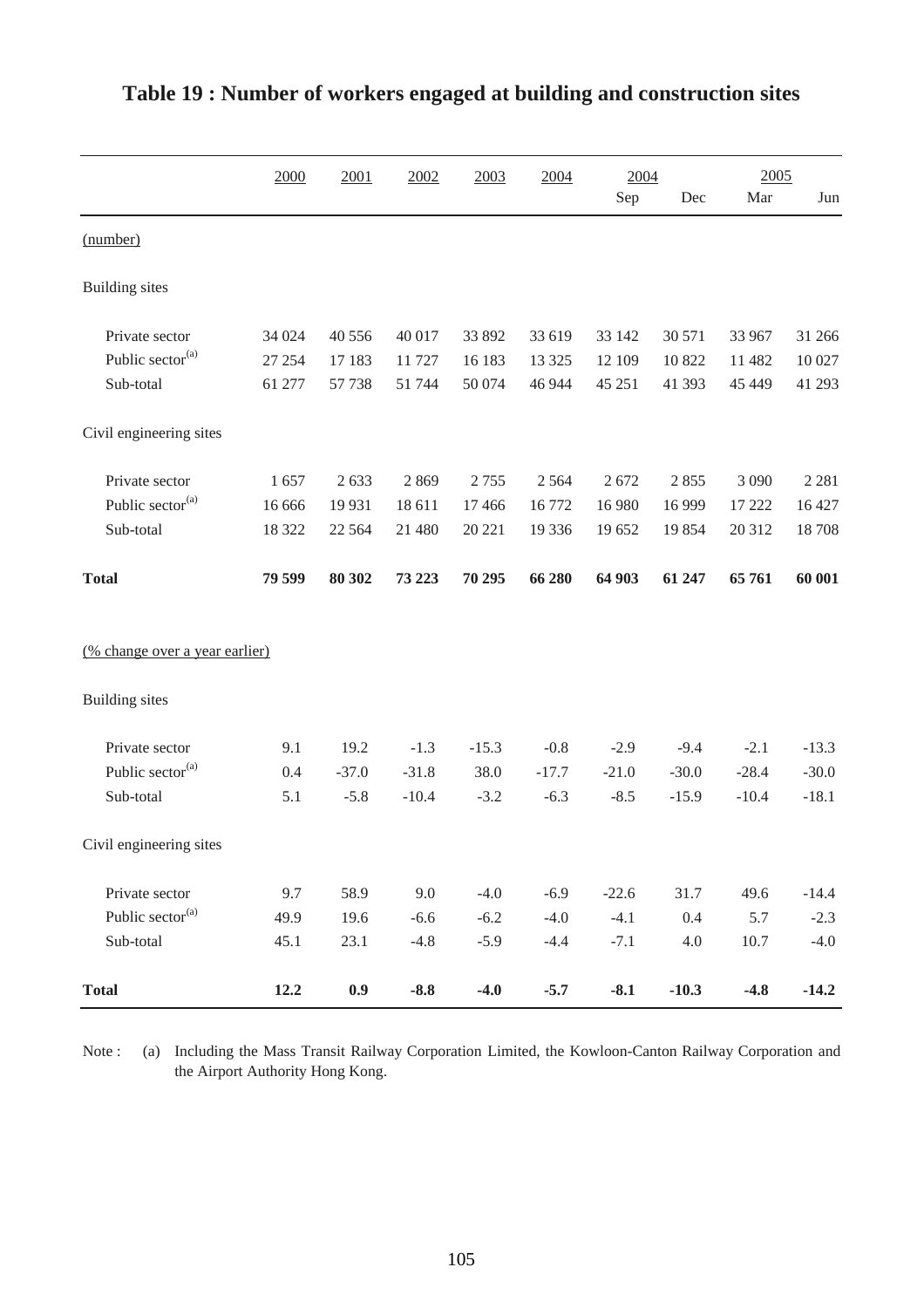|                        |                 |        |          |           |           |                |           |          | $(\$)$         |
|------------------------|-----------------|--------|----------|-----------|-----------|----------------|-----------|----------|----------------|
|                        | 2000            | 2001   | 2002     | 2003      | 2004      | 2004           |           | 2005     |                |
| Major economic sector  |                 |        |          |           |           | Q <sub>3</sub> | Q4        | Q1       | Q <sub>2</sub> |
| Wholesale, retail and  | 12,400          | 12,700 | 12,500   | 12,300    | 12,400    | 11,300         | 12,300    | 15,100   | 12,100         |
| import/export trades   | (2.4)           | (2.0)  | $(-1.6)$ | $(-1.5)$  | (0.4)     | $(-0.7)$       | (0.1)     | (5.6)    | (5.2)          |
|                        | $<\!\!6.4\!\!>$ | <3.7>  | <1.4>    | <1.1>     | <0.9>     | $< -1.4>$      | $<-0.2>$  | < 5.2>   | <4.4>          |
| Restaurants and hotels | 9,000           | 9,000  | 8,700    | 8,100     | 8,100     | 8,000          | 8,100     | 9,100    | 7,900          |
|                        | $(-2.4)$        | (0.1)  | $(-4.2)$ | $(-6.2)$  | $(-0.1)$  | (1.4)          | (0.3)     | (6.4)    | (2.7)          |
|                        | <1.5>           | <1.7>  | <1.1>    | $< -3.7>$ | <0.4>     | <0.6           | $<^*\!>$  | <6.0>    | <1.9>          |
| Transport, storage and | 18,700          | 18,900 | 18,900   | 18,500    | 18,300    | 16,900         | 19,600    | 20,500   | 18,000         |
| communications         | (0.9)           | (1.3)  | $(-0.2)$ | $(-1.7)$  | $(-1.3)$  | $(-0.8)$       | $(-2.5)$  | (5.5)    | (4.3)          |
|                        | <4.8>           | <3.0>  | <2.9>    | <0.9>     | $<-0.9>$  | $< -1.6>$      | $< -2.7>$ | < 5.2>   | <3.5>          |
| Financing, insurance,  | 19,200          | 19,200 | 18,800   | 18,600    | 18,500    | 16,900         | 19,000    | 21,000   | 18,100         |
| real estate and        | (1.4)           | (0.4)  | $(-2.2)$ | $(-1.4)$  | $(-0.1)$  | $(-1.4)$       | $(-1.3)$  | (3.1)    | (1.2)          |
| business services      | < 5.4>          | <2.0>  | <0.8>    | <1.2>     | <0.4>     | $< -2.2>$      | <1.5>     | <2.8>    | <0.4>          |
| Community, social and  | 19,900          | 20,000 | 19,800   | 18,900    | 18,400    | 19,000         | 18,300    | 17,800   | 17,800         |
| personal services      | (0.1)           | (0.7)  | $(-1.3)$ | $(-4.7)$  | $(-2.6)$  | $(-0.1)$       | $(-1.1)$  | $(-2.7)$ | $(-0.3)$       |
|                        | <4.0>           | <2.3>  | <1.9>    | $< -2.2>$ | $< -2.2>$ | $<-0.9>$       | $< -1.3>$ | $<-3.1>$ | <1.1>          |
| Manufacturing          | 11,700          | 11,900 | 11,800   | 11,400    | 11,300    | 10,600         | 11,500    | 12,700   | 11,200         |
|                        | (1.5)           | (2.1)  | $(-1.2)$ | $(-3.0)$  | $(-0.6)$  | $(-1.8)$       | (0.3)     | (2.6)    | (2.6)          |
|                        | < 5.5>          | <3.8>  | <1.9>    | $< -0.4>$ | $<-0.2>$  | $< -2.5>$      | <0.1>     | <2.3>    | <1.8>          |
| All sectors surveyed   | 15,200          | 15,400 | 15,300   | 15,000    | 14,900    | 14,100         | 15,100    | 16,800   | 14,600         |
|                        | (1.4)           | (1.8)  | $(-1.1)$ | $(-1.8)$  | $(-0.7)$  | $(-0.5)$       | $(-0.6)$  | (4.4)    | (2.7)          |
|                        | < 5.3>          | <3.5>  | <2.0>    | <0.8>     | $<-0.2>$  | $<-1.3>$       | $<-0.9>$  | <4.0>    | <1.8>          |

#### **Table 20 : Average labour earnings by major economic sector**

Notes : ( ) % change over a year earlier in money terms.

 $\langle \rangle$  % change over a year earlier in real terms.

(\*) Change of less than 0.05%.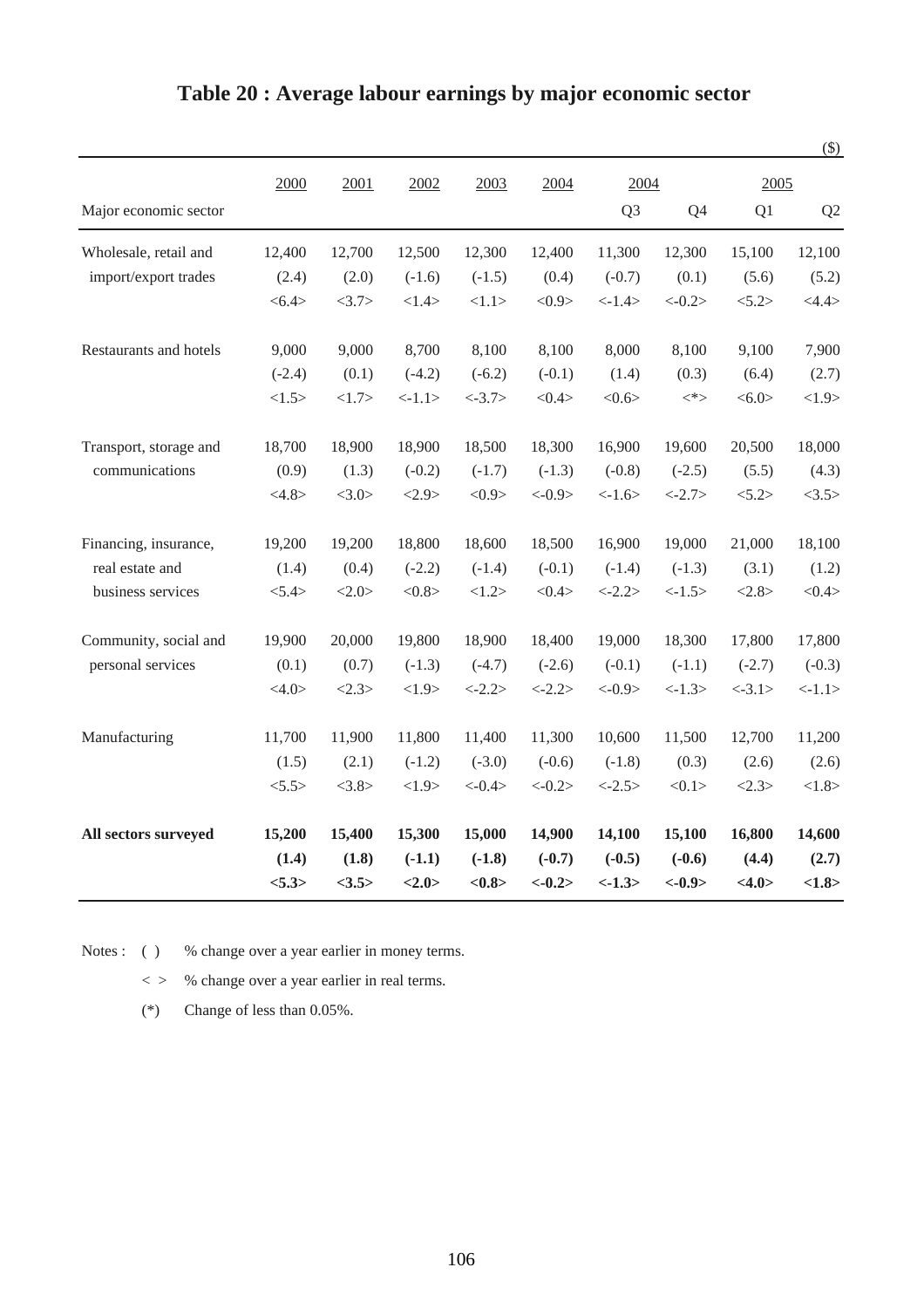|                                                               |        |        |         |        |        |         |        |         | $(\% )$ |
|---------------------------------------------------------------|--------|--------|---------|--------|--------|---------|--------|---------|---------|
| Selected major                                                | 2000   | 2001   | 2002    | 2003   | 2004   | 2004    |        | 2005    |         |
| economic sector                                               |        |        |         |        |        | Sep     | Dec    | Mar     | Jun     |
| (in money terms)                                              |        |        |         |        |        |         |        |         |         |
| Wholesale, retail and<br>import/export trades                 | 1.8    | 1.4    | $-0.6$  | $-1.7$ | $-1.6$ | $-1.9$  | $-1.6$ | 1.9     | 0.9     |
| Restaurants and hotels                                        | $-0.9$ | 0.7    | $-2.6$  | $-4.1$ | $-2.2$ | $-1.8$  | $-1.8$ | $-0.1$  | $-1.0$  |
| <b>Transport services</b>                                     | $-3.1$ | 0.7    | 0.6     | $-1.9$ | $-1.0$ | $-0.3$  | $-1.1$ | 0.7     | 1.5     |
| Financing, insurance,<br>real estate and<br>business services | 0.4    | $-0.9$ | $-0.8$  | $-0.1$ | $-0.5$ | $-2.0$  | $-1.4$ | $-1.9$  | $-0.3$  |
| Personal services                                             | 0.3    | 0.7    | $-1.5$  | $-3.1$ | 1.3    | 3.3     | 1.8    | 2.1     | $-0.9$  |
| Manufacturing                                                 | 2.0    | 2.2    | $-1.4$  | $-2.7$ | $-1.3$ | $-1.1$  | $-1.7$ | 1.2     | 0.5     |
| All sectors surveyed                                          | 0.5    | 0.8    | $-1.0$  | $-1.9$ | $-1.1$ | $-1.3$  | $-1.3$ | 0.7     | 0.4     |
| (in real terms)                                               |        |        |         |        |        |         |        |         |         |
| Wholesale, retail and<br>import/export trades                 | 4.9    | 4.1    | 1.7     | 0.4    | $-1.7$ | $-3.1$  | $-2.1$ | 0.7     | $-0.4$  |
| Restaurants and hotels                                        | 2.1    | 3.3    | $-0.3$  | $-2.1$ | $-2.2$ | $-3.0$  | $-2.3$ | $-1.2$  | $-2.3$  |
| Transport services                                            | $-0.1$ | 3.4    | 2.9     | 0.1    | $-1.0$ | $-1.5$  | $-1.6$ | $-0.4$  | 0.2     |
| Financing, insurance,<br>real estate and<br>business services | 3.4    | 1.7    | 1.5     | 2.0    | $-0.5$ | $-3.1$  | $-1.9$ | $-3.0$  | $-1.5$  |
| Personal services                                             | 3.4    | 3.3    | $0.8\,$ | $-1.1$ | 1.3    | $2.1\,$ | 1.3    | 0.9     | $-2.2$  |
| Manufacturing                                                 | 5.1    | 4.8    | $0.8\,$ | $-0.7$ | $-1.3$ | $-2.3$  | $-2.2$ | $0.1\,$ | $-0.8$  |
| All sectors surveyed                                          | 3.6    | 3.4    | 1.3     | 0.2    | $-1.2$ | $-2.5$  | $-1.7$ | $-0.5$  | $-0.9$  |

#### **Table 21 : Rates of change in wage indices by selected major economic sector**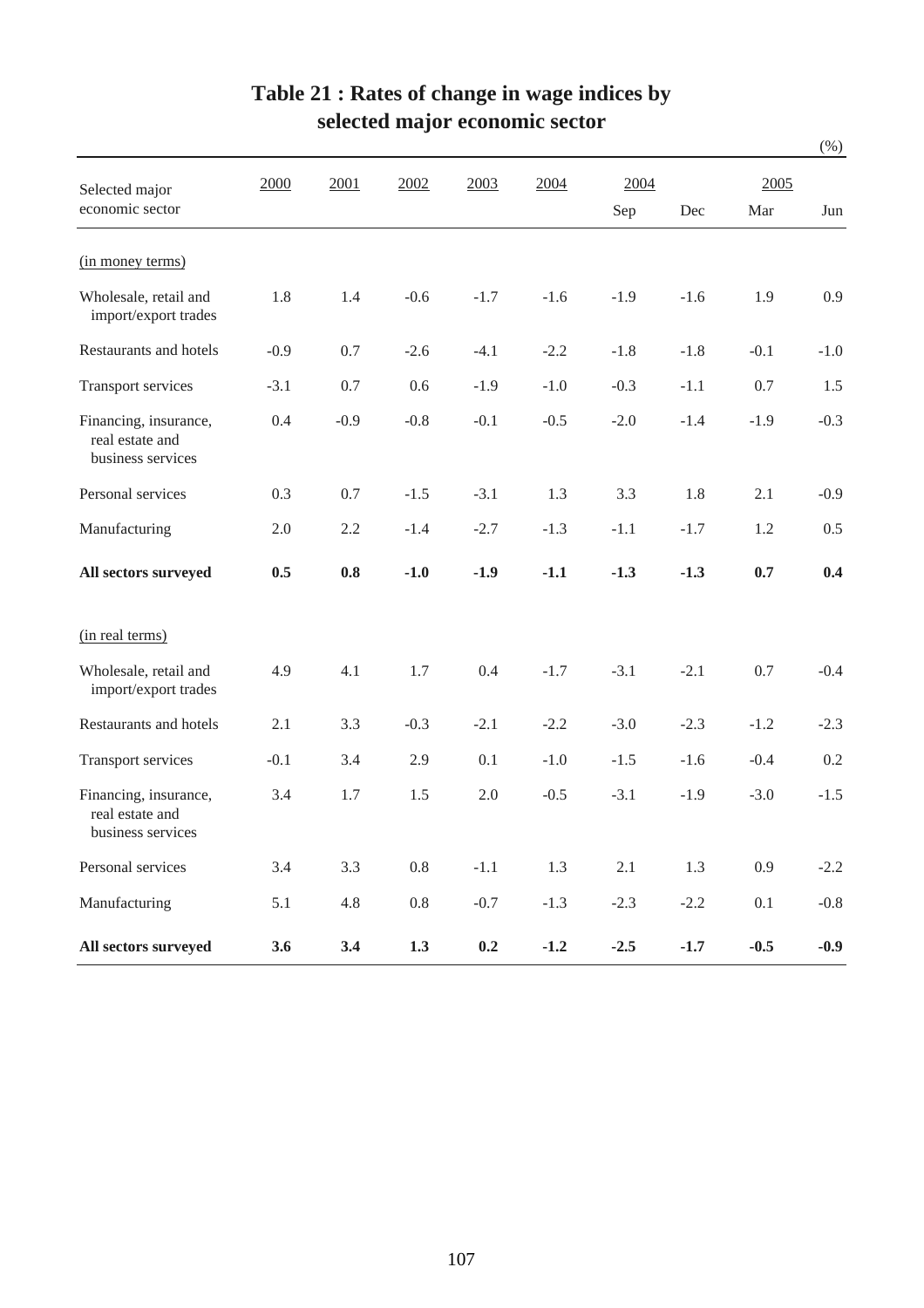|                                              |        |        |        |        |        |         | $(\% )$ |
|----------------------------------------------|--------|--------|--------|--------|--------|---------|---------|
|                                              | 1995   | 1996   | 1997   | 1998   | 1999   | 2000    | 2001    |
| GDP deflator                                 | 2.4    | 5.8    | 5.6    | 0.2    | $-5.8$ | $-5.6$  | $-1.8$  |
| Domestic demand deflator                     | 5.0    | 4.9    | 4.5    | 0.4    | $-2.3$ | $-5.0$  | $-2.3$  |
| Consumer Price Indices <sup>(a)</sup> :      |        |        |        |        |        |         |         |
| Composite CPI                                | 9.1    | 6.3    | 5.8    | 2.8    | $-4.0$ | $-3.8$  | $-1.6$  |
| CPI(A)                                       | 8.7    | 6.0    | 5.7    | 2.6    | $-3.3$ | $-3.0$  | $-1.7$  |
| CPI(B)                                       | 9.2    | 6.4    | 5.8    | 2.8    | $-4.7$ | $-3.9$  | $-1.6$  |
| CPI(C)                                       | 9.6    | 6.6    | 6.1    | 3.2    | $-3.7$ | $-4.5$  | $-1.5$  |
| Unit Value Indices :                         |        |        |        |        |        |         |         |
| Domestic exports                             | 2.4    | 0.3    | $-2.4$ | $-2.8$ | $-2.4$ | $-1.0$  | $-4.7$  |
| Re-exports                                   | 3.5    | $-0.5$ | $-1.5$ | $-3.9$ | $-2.8$ | $-0.1$  | $-2.0$  |
| Total exports of goods                       | 3.3    | $-0.3$ | $-1.6$ | $-3.8$ | $-2.7$ | $-0.2$  | $-2.3$  |
| Imports of goods                             | 5.0    | $-1.3$ | $-2.3$ | $-4.9$ | $-2.0$ | 0.8     | $-3.1$  |
| Terms of Trade Index                         | $-1.6$ | 1.0    | 0.7    | 1.2    | $-0.7$ | $-1.0$  | 0.9     |
| Producer Price Index                         | 2.8    | $-0.1$ | $-0.3$ | $-1.8$ | $-1.6$ | 0.2     | $-1.6$  |
| for all manufacturing industries             |        |        |        |        |        |         |         |
| Construction Labour and                      | 5.2    | 6.8    | 9.3    | 7.5    | 1.4    | 1.8     | 0.3     |
| Material Cost Index                          |        |        |        |        |        |         |         |
| Tender Price Indices:                        |        |        |        |        |        |         |         |
| Public sector                                | 17.8   | 14.4   | 17.6   | 9.1    | $-4.4$ | $-13.1$ | $-8.5$  |
| building projects<br>Public housing projects | 18.3   | 11.4   | 18.9   | 9.0    | $-3.3$ | $-11.9$ | $-15.1$ |
|                                              |        |        |        |        |        |         |         |

## **Table 22 : Rates of change in prices**

Notes:  $(a)$ As from October 2000 onwards, the year-on-year rates of change in the Consumer Price Indices are computed from the new 1999/2000-based CPI series. For the earlier periods, they are computed from the CPIs with old base period.

(#) Revised figures.

(+) Preliminary figures.

(\*) Change of less than 0.05%.

N.A. Not available.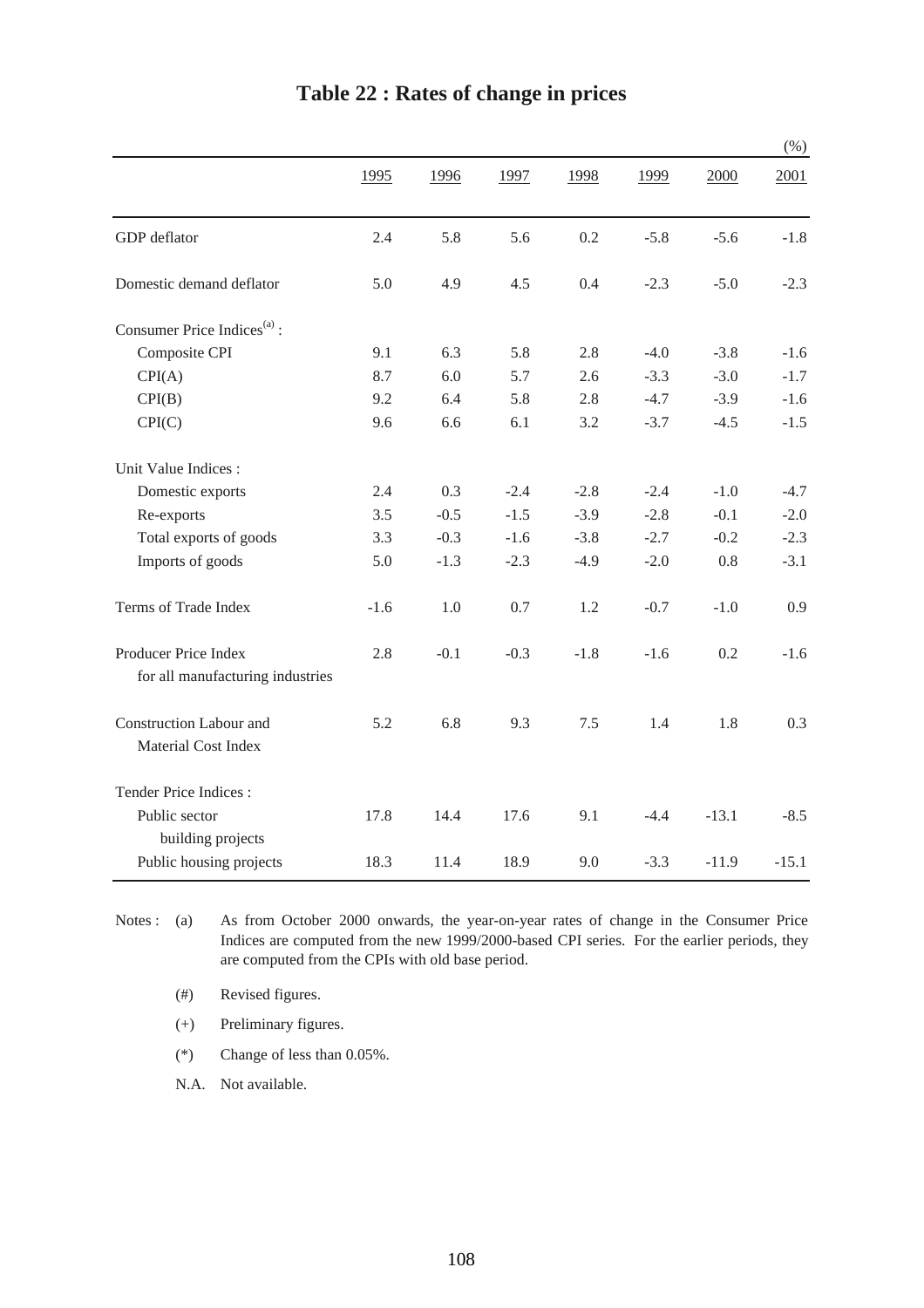|                                         |         |         |        |        |                     |               | (%)                |
|-----------------------------------------|---------|---------|--------|--------|---------------------|---------------|--------------------|
|                                         | 2002    | 2003    | 2004   | 2004   |                     | 2005          |                    |
|                                         |         |         |        | Q4     | Q1                  | Q2            | Q <sub>3</sub>     |
| GDP deflator                            | $-3.5$  | $-6.4$  | $-3.3$ | $-2.5$ | $-1.5$ <sup>#</sup> | -0.7 $^\#$    | -0.2 $^{\circ}$    |
| Domestic demand deflator                | $-4.9$  | $-4.5$  | 0.1    | 0.2    | $0.3$ $^{\#}$       | $1.0$ $^{\#}$ | $1.3$ <sup>+</sup> |
| Consumer Price Indices <sup>(a)</sup> : |         |         |        |        |                     |               |                    |
| Composite CPI                           | $-3.0$  | $-2.6$  | $-0.4$ | 0.2    | 0.4                 | 0.8           | 1.4                |
| CPI(A)                                  | $-3.2$  | $-2.1$  | $\ast$ | 0.5    | 0.7                 | 1.0           | 1.4                |
| CPI(B)                                  | $-3.1$  | $-2.7$  | $-0.5$ | 0.2    | 0.4                 | 0.8           | 1.5                |
| CPI(C)                                  | $-2.8$  | $-2.9$  | $-0.9$ | $-0.1$ | $-0.1$              | 0.7           | 1.5                |
| Unit Value Indices :                    |         |         |        |        |                     |               |                    |
| Domestic exports                        | $-3.3$  | 0.2     | 1.5    | 4.2    | 4.8                 | 4.7           | 1.1                |
| Re-exports                              | $-2.7$  | $-1.5$  | 1.1    | 2.5    | 2.0                 | 1.6           | 1.0                |
| Total exports of goods                  | $-2.7$  | $-1.4$  | 1.2    | 2.6    | 2.1                 | 1.8           | 1.0                |
| Imports of goods                        | $-3.9$  | $-0.4$  | 2.9    | 4.3    | 4.0                 | 3.3           | 2.3                |
| Terms of Trade Index                    | 1.2     | $-1.0$  | $-1.7$ | $-1.6$ | $-1.8$              | $-1.4$        | $-1.3$             |
| Producer Price Index                    | $-2.7$  | $-0.3$  | 2.2    | 1.4    | 0.5                 | 0.7           | N.A.               |
| for all manufacturing industries        |         |         |        |        |                     |               |                    |
| Construction Labour and                 | $-0.3$  | $-1.0$  | $-1.2$ | $-0.7$ | $-1.7$              | $-1.3$        | N.A.               |
| Material Cost Index                     |         |         |        |        |                     |               |                    |
| Tender Price Indices :                  |         |         |        |        |                     |               |                    |
| Public sector<br>building projects      | $-11.7$ | $-0.3$  | $-1.5$ | 2.9    | 3.8                 | 0.6           | N.A.               |
| Public housing projects                 | $-9.6$  | $-10.0$ | 3.5    | 5.7    | 8.5                 | 8.8           | N.A.               |

## **Table 22 : Rates of change in prices (cont'd)**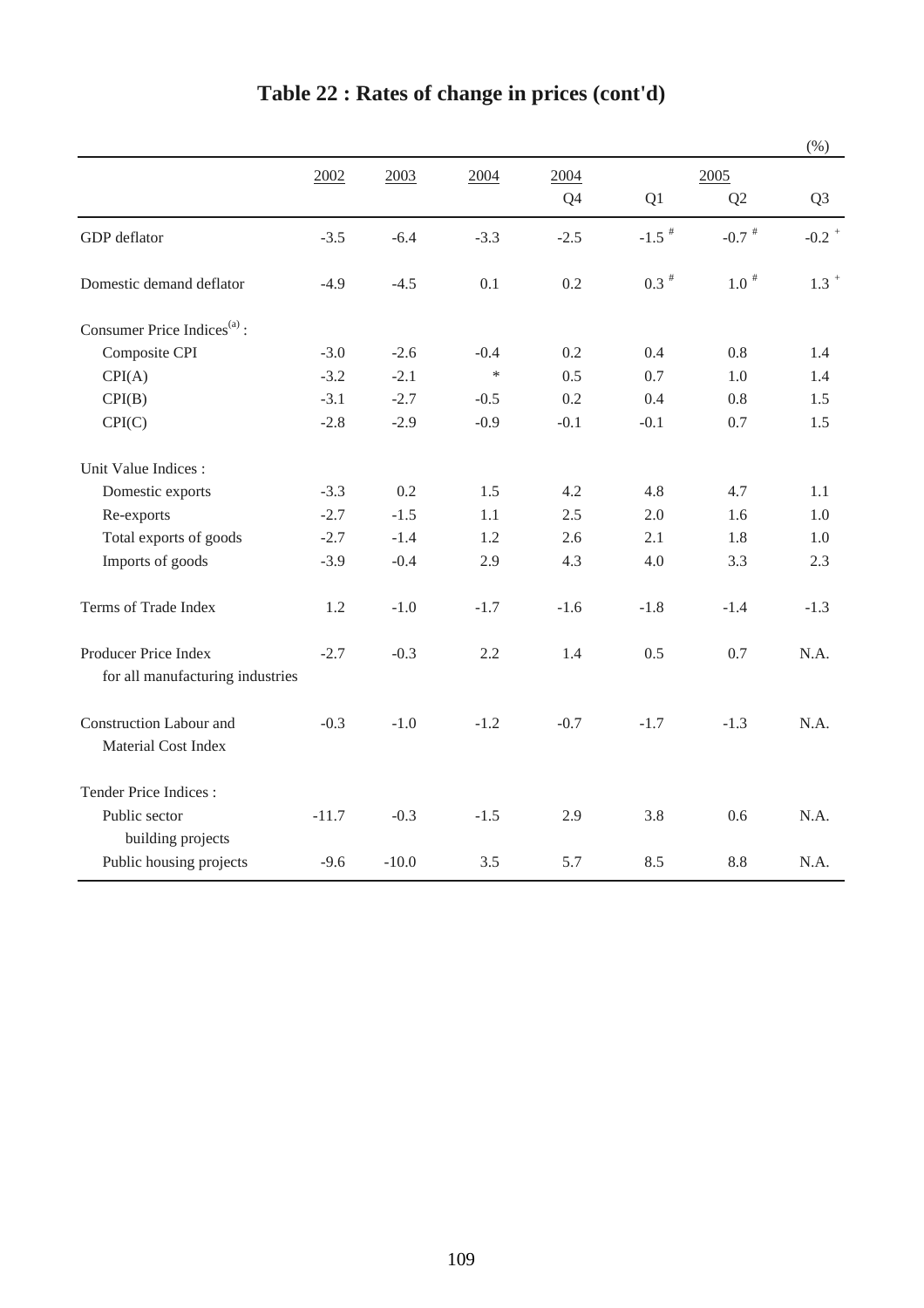|                                                |         |      |      |      |        |         |         | $(\% )$ |
|------------------------------------------------|---------|------|------|------|--------|---------|---------|---------|
|                                                | Weight  | 1995 | 1996 | 1997 | 1998   | 1999    | 2000    | 2001    |
| <b>All items</b>                               | 100.0   | 9.1  | 6.3  | 5.8  | 2.8    | $-4.0$  | $-3.8$  | $-1.6$  |
| Food                                           | 26.67   | 7.1  | 3.9  | 3.6  | 1.9    | $-1.8$  | $-2.2$  | $-0.8$  |
| Meals bought away from home                    | (16.39) | 6.9  | 3.9  | 4.0  | 2.2    | $-1.2$  | $-0.9$  | $-0.3$  |
| Food, excluding meals bought<br>away from home | (10.28) | 7.4  | 3.9  | 3.0  | 1.5    | $-2.8$  | $-4.2$  | $-1.7$  |
| Housing $(a)$                                  | 29.91   | 13.1 | 10.2 | 9.2  | 4.7    | $-5.1$  | $-8.2$  | $-3.1$  |
| Private housing rent                           | (24.59) | 13.7 | 10.7 | 9.1  | 5.5    | $-6.1$  | $-9.8$  | $-2.9$  |
| Public housing rent                            | (2.07)  | 9.0  | 8.3  | 13.5 | $-3.4$ | 1.4     | 1.1     | $-8.3$  |
| Electricity, gas and water                     | 2.98    | 7.4  | 5.0  | 5.0  | 1.4    | $-0.4$  | 3.6     | $-1.9$  |
| Alcoholic drinks and tobacco                   | 0.94    | 6.1  | 5.7  | 5.6  | 6.6    | 1.2     | $-0.9$  | 3.3     |
| Clothing and footwear                          | 4.13    | 9.6  | 8.3  | 8.4  | $-0.8$ | $-20.6$ | $-10.1$ | $-4.6$  |
| Durable goods                                  | 6.24    | 4.2  | 1.9  | 2.2  | 0.2    | $-6.3$  | $-4.6$  | $-7.1$  |
| Miscellaneous goods                            | 5.70    | 6.3  | 2.7  | 5.4  | 2.6    | $-0.7$  | 0.9     | 1.3     |
| Transport                                      | 9.01    | 7.4  | 6.2  | 4.0  | 3.9    | 0.5     | 1.0     | 0.4     |
| Miscellaneous services                         | 14.42   | 10.3 | 6.1  | 4.5  | 2.7    | $-1.3$  | $-0.2$  | 0.5     |

#### **Table 23 : Rates of change in Composite Consumer Price Index**

Notes : As from October 2000 onwards, the year-on-year rates of change are computed from the 1999/2000-based Consumer Price Indices series. For the earlier periods, the year-on-year rates of change are computed from the 1994/95-based CPI series.

- (a) Apart from "Private housing rent" and "Public housing rent", the "Housing" section also includes "Management fee and other housing charges" and "Tools and materials for housing maintenance".
- (\*) Change of less than 0.05%.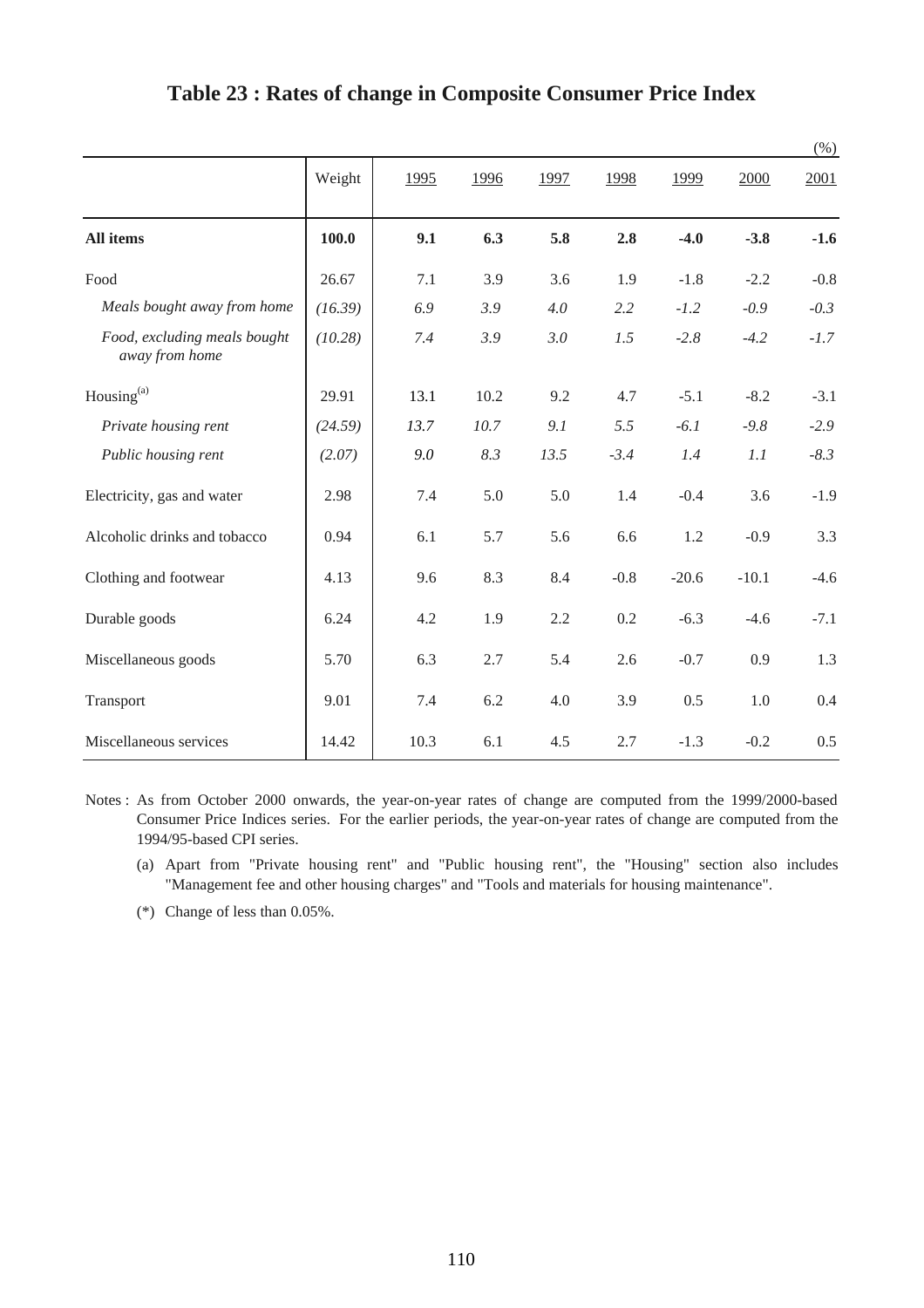|                                                |         |        |        |        |        |        |                | $(\% )$        |
|------------------------------------------------|---------|--------|--------|--------|--------|--------|----------------|----------------|
|                                                | Weight  | 2002   | 2003   | 2004   | 2004   |        | 2005           |                |
|                                                |         |        |        |        | Q4     | Q1     | Q <sub>2</sub> | Q <sub>3</sub> |
| All items                                      | 100.0   | $-3.0$ | $-2.6$ | $-0.4$ | 0.2    | 0.4    | 0.8            | 1.4            |
| Food                                           | 26.67   | $-2.1$ | $-1.5$ | 1.0    | 1.7    | 1.9    | 1.9            | 1.9            |
| Meals bought away from home                    | (16.39) | $-1.5$ | $-1.5$ | 0.2    | 0.5    | 0.6    | 0.8            | 1.1            |
| Food, excluding meals bought<br>away from home | (10.28) | $-3.1$ | $-1.7$ | 2.5    | 3.6    | 3.9    | 3.6            | 3.3            |
| Housing <sup>(a)</sup>                         | 29.91   | $-5.7$ | $-4.8$ | $-5.2$ | $-3.9$ | $-2.6$ | $-0.9$         | 1.0            |
| Private housing rent                           | (24.59) | $-6.5$ | $-6.3$ | $-6.6$ | $-4.9$ | $-3.4$ | $-1.3$         | 1.3            |
| Public housing rent                            | (2.07)  | $-2.7$ | 9.1    | 2.5    | 0.1    | 0.1    | 0.2            | 0.2            |
| Electricity, gas and water                     | 2.98    | $-7.0$ | 1.4    | 11.4   | 9.8    | 4.1    | 5.1            | 3.2            |
| Alcoholic drinks and tobacco                   | 0.94    | 2.4    | 0.1    | $\ast$ | $-0.3$ | 0.1    | 0.4            | 0.6            |
| Clothing and footwear                          | 4.13    | 0.7    | $-2.7$ | 6.4    | 4.0    | 3.4    | 2.2            | 2.2            |
| Durable goods                                  | 6.24    | $-6.3$ | $-6.4$ | $-2.2$ | $-2.1$ | $-2.2$ | $-1.9$         | $-1.7$         |
| Miscellaneous goods                            | 5.70    | 1.7    | 2.3    | 3.6    | 2.5    | 1.5    | 2.1            | 2.7            |
| Transport                                      | 9.01    | $-0.6$ | $-0.4$ | 0.4    | 0.8    | 0.7    | 1.2            | 2.1            |
| Miscellaneous services                         | 14.42   | $-2.3$ | $-3.2$ | $-0.2$ | 1.2    | 1.4    | 0.7            | $0.8\,$        |

# **Table 23 : Rates of change in Composite Consumer Price Index (cont'd)**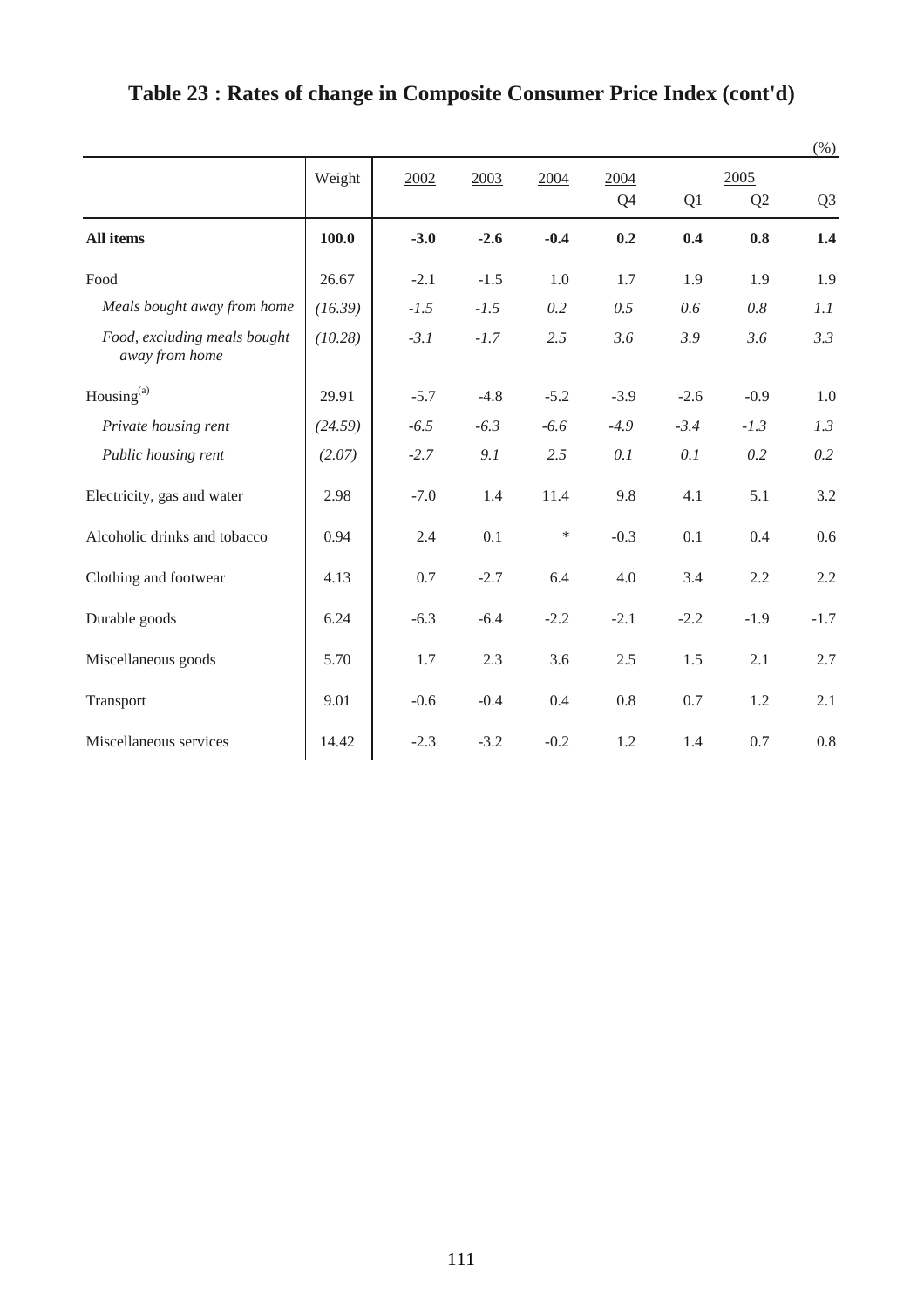|                                           |        |        |        |        |        |        | $(\% )$ |
|-------------------------------------------|--------|--------|--------|--------|--------|--------|---------|
|                                           | 1995   | 1996   | 1997   | 1998   | 1999   | 2000   | 2001    |
| Private consumption<br>expenditure        | 8.4    | 5.2    | 3.9    | 2.1    | $-5.2$ | $-4.5$ | $-1.0$  |
| Government consumption<br>expenditure     | 9.1    | 6.5    | 6.4    | 2.6    | $-0.1$ | $-1.9$ | 1.1     |
| Gross domestic fixed<br>capital formation | $-1.0$ | 2.0    | 6.0    | $-7.2$ | 0.4    | $-3.8$ | $-6.6$  |
| Total exports of goods                    | 2.6    | $-0.7$ | $-1.9$ | $-3.3$ | $-3.4$ | $-0.5$ | $-2.6$  |
| Imports of goods                          | 4.8    | $-1.2$ | $-1.9$ | $-4.4$ | $-2.6$ | 0.8    | $-3.5$  |
| Exports of services                       | 5.2    | 2.1    | 0.8    | $-5.1$ | $-3.1$ | 1.6    | $-4.3$  |
| Imports of services                       | 9.4    | $-0.1$ | 0.7    | $-3.6$ | $-0.3$ | $-0.3$ | $-1.1$  |
| <b>Gross Domestic Product</b>             | 2.4    | 5.8    | 5.6    | 0.2    | $-5.8$ | $-5.6$ | $-1.8$  |
| Total final demand                        | 3.5    | 1.7    | 1.3    | $-2.3$ | $-3.7$ | $-2.7$ | $-2.6$  |
| Domestic demand                           | 5.0    | 4.9    | 4.5    | 0.4    | $-2.3$ | $-5.0$ | $-2.3$  |

#### **and its main expenditure components Table 24 : Rates of change in implicit price deflators of GDP**

Notes :  $(#)$ Revised figures.

(+) Preliminary figures.

(\*) Change of less than 0.05%.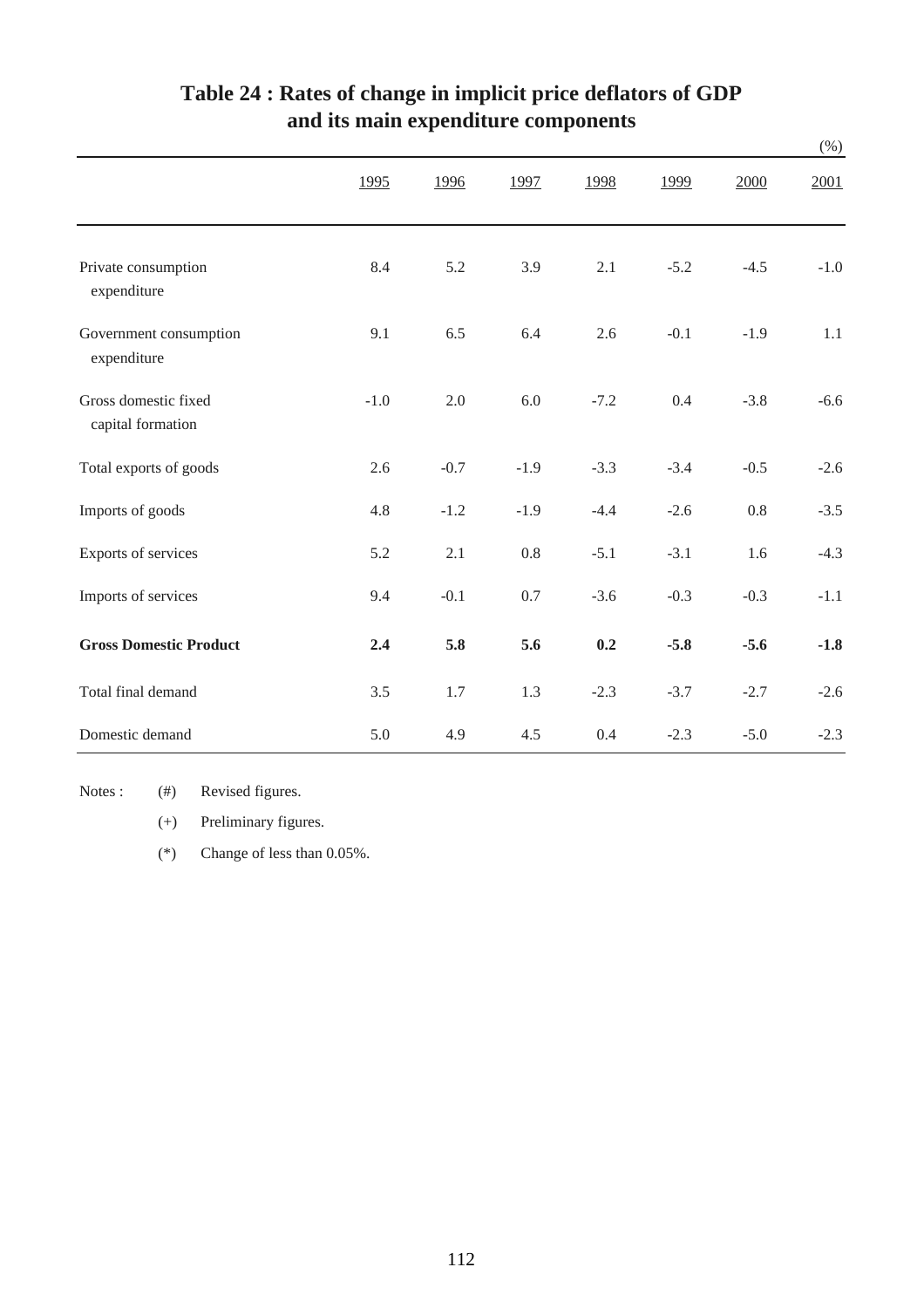|                                           |         |        |        |                |        |           | $(\%)$ |
|-------------------------------------------|---------|--------|--------|----------------|--------|-----------|--------|
|                                           | 2002    | 2003   | 2004   | 2004           |        | 2005      |        |
|                                           |         |        |        | Q <sub>4</sub> | $Q1^*$ | $Q2^{\#}$ | $Q3^+$ |
| Private consumption<br>expenditure        | $-3.4$  | $-2.9$ | $-0.5$ | $\ast$         | 0.5    | 1.7       | 1.6    |
| Government consumption<br>expenditure     | $-0.6$  | $-2.7$ | $-2.9$ | $-2.7$         | $-2.1$ | $-1.7$    | $-1.6$ |
| Gross domestic fixed<br>capital formation | $-10.1$ | $-9.4$ | 2.5    | 2.7            | 2.3    | 1.9       | 0.9    |
| Total exports of goods                    | $-2.9$  | $-2.0$ | 0.5    | 1.6            | 1.3    | 0.4       | $-0.2$ |
| Imports of goods                          | $-4.2$  | $-0.9$ | 2.5    | 3.5            | 2.9    | 1.8       | 0.8    |
| Exports of services                       | $-2.2$  | $-3.4$ | 0.9    | 1.2            | 2.4    | 3.0       | 2.2    |
| Imports of services                       | 0.4     | 2.6    | 3.8    | 3.6            | 2.6    | 2.5       | 1.0    |
| <b>Gross Domestic Product</b>             | $-3.5$  | $-6.4$ | $-3.3$ | $-2.5$         | $-1.5$ | $-0.7$    | $-0.2$ |
| Total final demand                        | $-3.7$  | $-3.0$ | 0.5    | 1.3            | 1.1    | $1.0\,$   | 0.5    |
| Domestic demand                           | $-4.9$  | $-4.5$ | 0.1    | 0.2            | 0.3    | $1.0\,$   | 1.3    |

#### **Table 24 : Rates of change in implicit price deflators of GDP and its main expenditure components (cont'd)**